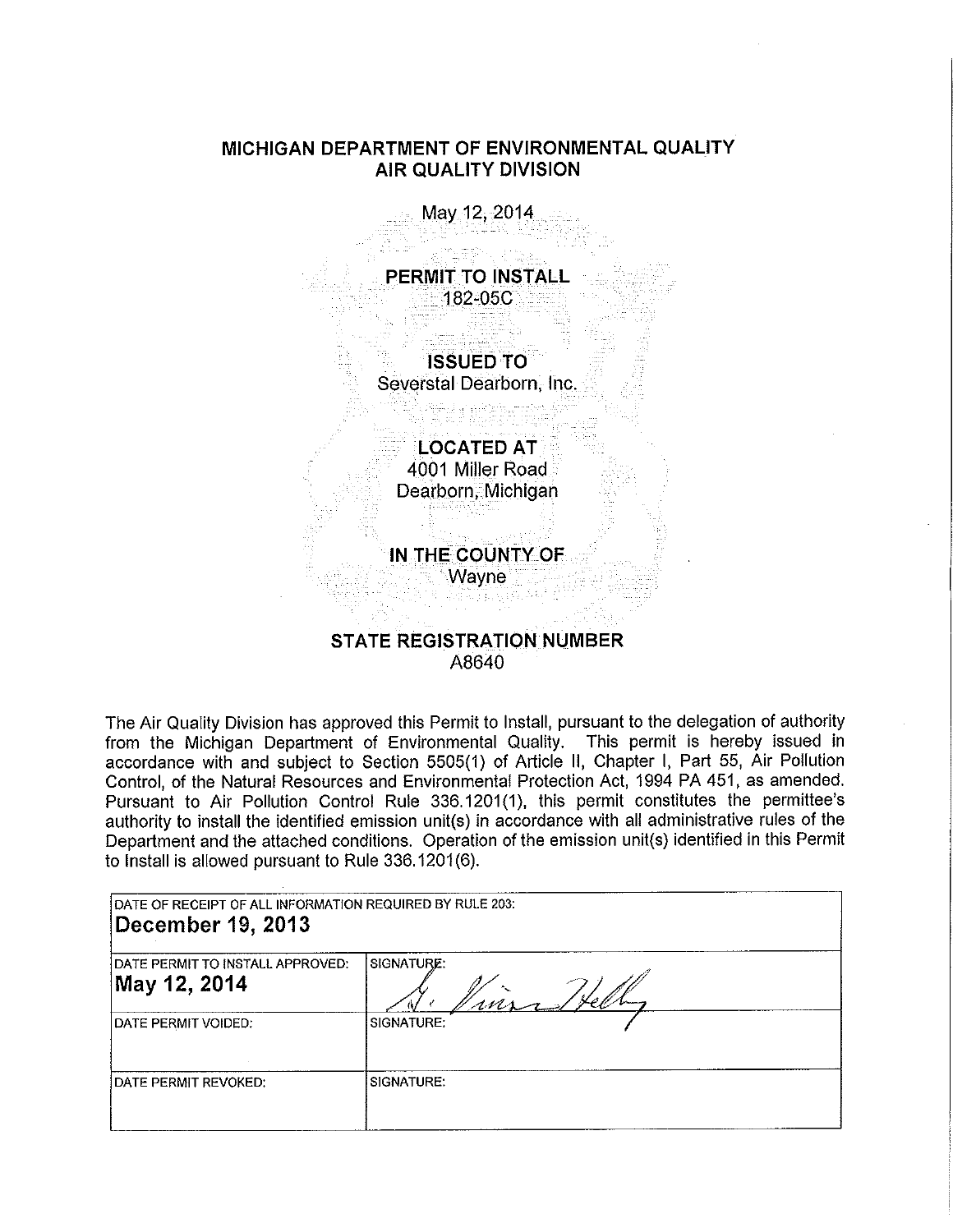# **PERMIT TO INSTALL Table of Contents**

| <b>Section</b>                                                                           | Page |
|------------------------------------------------------------------------------------------|------|
|                                                                                          |      |
|                                                                                          |      |
|                                                                                          |      |
|                                                                                          |      |
|                                                                                          |      |
|                                                                                          |      |
|                                                                                          |      |
|                                                                                          |      |
|                                                                                          |      |
|                                                                                          |      |
|                                                                                          |      |
|                                                                                          |      |
|                                                                                          |      |
|                                                                                          |      |
|                                                                                          |      |
|                                                                                          |      |
|                                                                                          |      |
|                                                                                          |      |
|                                                                                          |      |
|                                                                                          |      |
|                                                                                          |      |
|                                                                                          |      |
| Appendix 1.3.1 Monitoring Continuous Emission Monitoring System (CERMS) Requirements for |      |
| Appendix 1.3.2 Monitoring Continuous Emission Monitoring System (CERMS) Requirements for |      |
|                                                                                          |      |
|                                                                                          |      |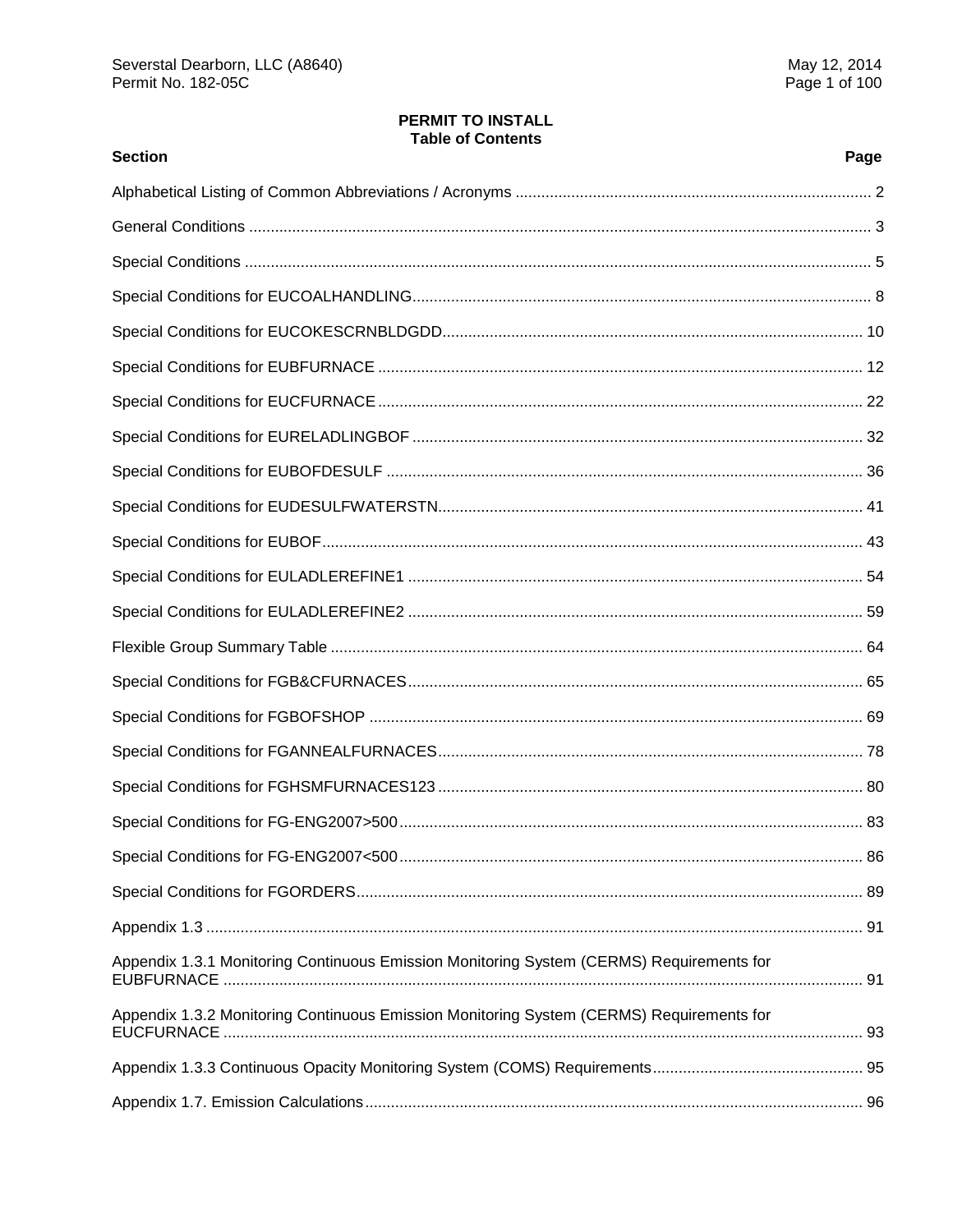|  | <b>Common Abbreviations / Acronyms</b> |  |
|--|----------------------------------------|--|
|--|----------------------------------------|--|

| <b>Common Acronyms</b> |                                                                     |                 | <b>Pollutant/Measurement Abbreviations</b>      |
|------------------------|---------------------------------------------------------------------|-----------------|-------------------------------------------------|
| <b>AQD</b>             | Air Quality Division                                                | <b>BTU</b>      | <b>British Thermal Unit</b>                     |
| <b>ANSI</b>            | American National Standards Institute                               | $\rm ^{\circ}C$ | Degrees Celsius                                 |
| <b>BACT</b>            | Best Available Control Technology                                   | CO              | Carbon Monoxide                                 |
| CAA                    | Clean Air Act                                                       | dscf            | Dry standard cubic foot                         |
| <b>CEM</b>             | <b>Continuous Emission Monitoring</b>                               | dscm            | Dry standard cubic meter                        |
| <b>CFR</b>             | Code of Federal Regulations                                         | $\circ$ F       | Degrees Fahrenheit                              |
| <b>COM</b>             | <b>Continuous Opacity Monitoring</b>                                | gr              | Grains                                          |
| <b>EPA</b>             | <b>Environmental Protection Agency</b>                              | Hg              | Mercury                                         |
| EU                     | <b>Emission Unit</b>                                                | hr              | Hour                                            |
| FG                     | <b>Flexible Group</b>                                               | $H_2S$          | Hydrogen Sulfide                                |
| <b>GACS</b>            | <b>Gallon of Applied Coating Solids</b>                             | hp              | Horsepower                                      |
| GC                     | <b>General Condition</b>                                            | lb              | Pound                                           |
| <b>HAP</b>             | Hazardous Air Pollutant                                             | m               | Meter                                           |
| <b>HVLP</b>            | High Volume Low Pressure *                                          | mg              | Milligram                                       |
| ID                     | Identification                                                      | mm              | Millimeter                                      |
| LAER                   | Lowest Achievable Emission Rate                                     | МM              | Million                                         |
| <b>MACT</b>            | Maximum Achievable Control Technology                               | <b>MW</b>       | Megawatts                                       |
| <b>MAERS</b>           | Michigan Air Emissions Reporting System                             | ng              | Nanogram                                        |
| <b>MAP</b>             | <b>Malfunction Abatement Plan</b>                                   | $NO_{x}$        | Oxides of Nitrogen                              |
| <b>MDEQ</b>            | Michigan Department of Environmental<br><b>Quality (Department)</b> | <b>PM</b>       | <b>Particulate Matter</b>                       |
| <b>MIOSHA</b>          | Michigan Occupational Safety & Health<br>Administration             | <b>PM10</b>     | PM less than or equal to 10 microns<br>diameter |
| <b>MSDS</b>            | <b>Material Safety Data Sheet</b>                                   | PM2.5           | PM less than or equal 2.5 microns<br>diameter   |
| <b>NESHAP</b>          | National Emission Standard for Hazardous<br><b>Air Pollutants</b>   | pph             | Pound per hour                                  |
| <b>NSPS</b>            | <b>New Source Performance Standards</b>                             | ppm             | Parts per million                               |
| <b>NSR</b>             | <b>New Source Review</b>                                            | ppmv            | Parts per million by volume                     |
| PS                     | Performance Specification                                           | ppmw            | Parts per million by weight                     |
| <b>PSD</b>             | Prevention of Significant Deterioration                             | psia            | Pounds per square inch absolute                 |
| <b>PTE</b>             | <b>Permanent Total Enclosure</b>                                    | psig            | Pounds per square inch gauge                    |
| PTI                    | Permit to Install                                                   | scf             | Standard cubic feet                             |
| RACT                   | Reasonably Available Control Technology                             | sec             | Seconds                                         |
| <b>ROP</b>             | <b>Renewable Operating Permit</b>                                   | SO <sub>2</sub> | <b>Sulfur Dioxide</b>                           |
| <b>SC</b>              | <b>Special Condition</b>                                            | <b>THC</b>      | <b>Total Hydrocarbons</b>                       |
| <b>SCR</b>             | Selective Catalytic Reduction                                       | tpy             | Tons per year                                   |
| <b>SRN</b>             | <b>State Registration Number</b>                                    | μg              | Microgram                                       |
| <b>TAC</b>             | <b>Toxic Air Contaminant</b>                                        | <b>VOC</b>      | Volatile Organic Compounds                      |
| <b>TEQ</b>             | <b>Toxicity Equivalence Quotient</b>                                | yr              | Year                                            |
| VE                     | Visible Emissions                                                   |                 |                                                 |
|                        |                                                                     |                 |                                                 |

\* For High Volume Low Pressure (HVLP) applicators, the pressure measured at the HVLP gun air cap shall not exceed ten (10) pounds per square inch gauge (psig).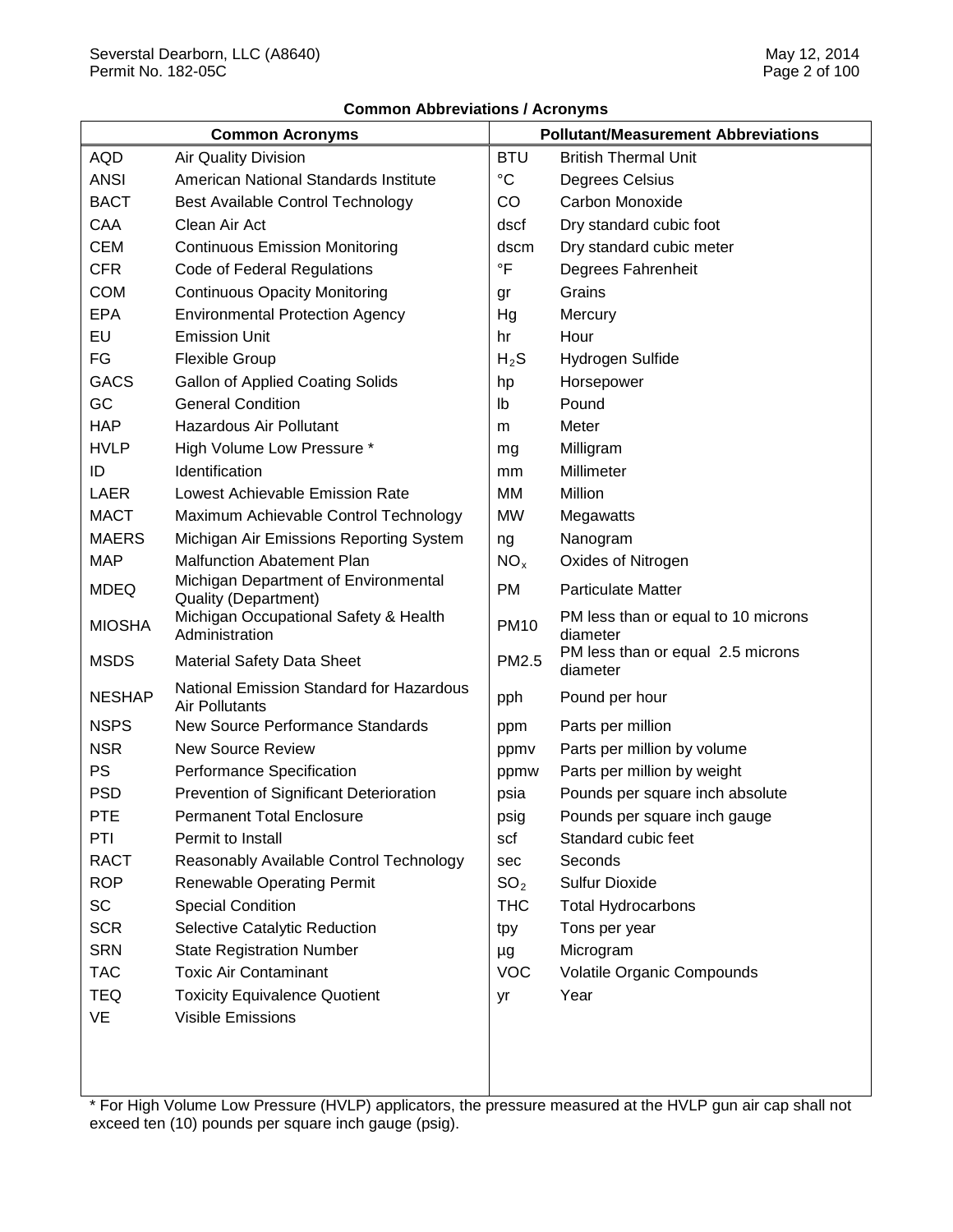## **GENERAL CONDITIONS**

- 1. The process or process equipment covered by this permit shall not be reconstructed, relocated, or modified, unless a Permit to Install authorizing such action is issued by the Department, except to the extent such action is exempt from the Permit to Install requirements by any applicable rule. **(R 336.1201(1))**
- 2. If the installation, construction, reconstruction, relocation, or modification of the equipment for which this permit has been approved has not commenced within 18 months, or has been interrupted for 18 months, this permit shall become void unless otherwise authorized by the Department. Furthermore, the permittee or the designated authorized agent shall notify the Department via the Supervisor, Permit Section, Air Quality Division, Michigan Department of Environmental Quality, P.O. Box 30260, Lansing, Michigan 48909-7760, if it is decided not to pursue the installation, construction, reconstruction, relocation, or modification of the equipment allowed by this Permit to Install. **(R 336.1201(4))**
- 3. If this Permit to Install is issued for a process or process equipment located at a stationary source that is not subject to the Renewable Operating Permit program requirements pursuant to R 336.1210, operation of the process or process equipment is allowed by this permit if the equipment performs in accordance with the terms and conditions of this Permit to Install. **(R 336.1201(6)(b))**
- 4. The Department may, after notice and opportunity for a hearing, revoke this Permit to Install if evidence indicates the process or process equipment is not performing in accordance with the terms and conditions of this permit or is violating the Department's rules or the Clean Air Act. **(R 336.1201(8), Section 5510 of Act 451, PA 1994)**
- 5. The terms and conditions of this Permit to Install shall apply to any person or legal entity that now or hereafter owns or operates the process or process equipment at the location authorized by this Permit to Install. If the new owner or operator submits a written request to the Department pursuant to R 336.1219 and the Department approves the request, this permit will be amended to reflect the change of ownership or operational control. The request must include all of the information required by subrules (1)(a), (b), and (c) of R 336.1219 and shall be sent to the District Supervisor, Air Quality Division, Michigan Department of Environmental Quality. **(R 336.1219)**
- 6. Operation of this equipment shall not result in the emission of an air contaminant which causes injurious effects to human health or safety, animal life, plant life of significant economic value, or property, or which causes unreasonable interference with the comfortable enjoyment of life and property. **(R 336.1901)**
- 7. The permittee shall provide notice of an abnormal condition, start-up, shutdown, or malfunction that results in emissions of a hazardous or toxic air pollutant which continue for more than one hour in excess of any applicable standard or limitation, or emissions of any air contaminant continuing for more than two hours in excess of an applicable standard or limitation, as required in Rule 912, to the Department. The notice shall be provided not later than two business days after start-up, shutdown, or discovery of the abnormal condition or malfunction. Written reports, if required, must be filed with the Department within 10 days after the start-up or shutdown occurred, within 10 days after the abnormal conditions or malfunction has been corrected, or within 30 days of discovery of the abnormal condition or malfunction, whichever is first. The written reports shall include all of the information required in Rule 912(5). **(R 336.1912)**
- 8. Approval of this permit does not exempt the permittee from complying with any future applicable requirements which may be promulgated under Part 55 of 1994 PA 451, as amended or the Federal Clean Air Act.
- 9. Approval of this permit does not obviate the necessity of obtaining such permits or approvals from other units of government as required by law.
- 10. Operation of this equipment may be subject to other requirements of Part 55 of 1994 PA 451, as amended and the rules promulgated thereunder.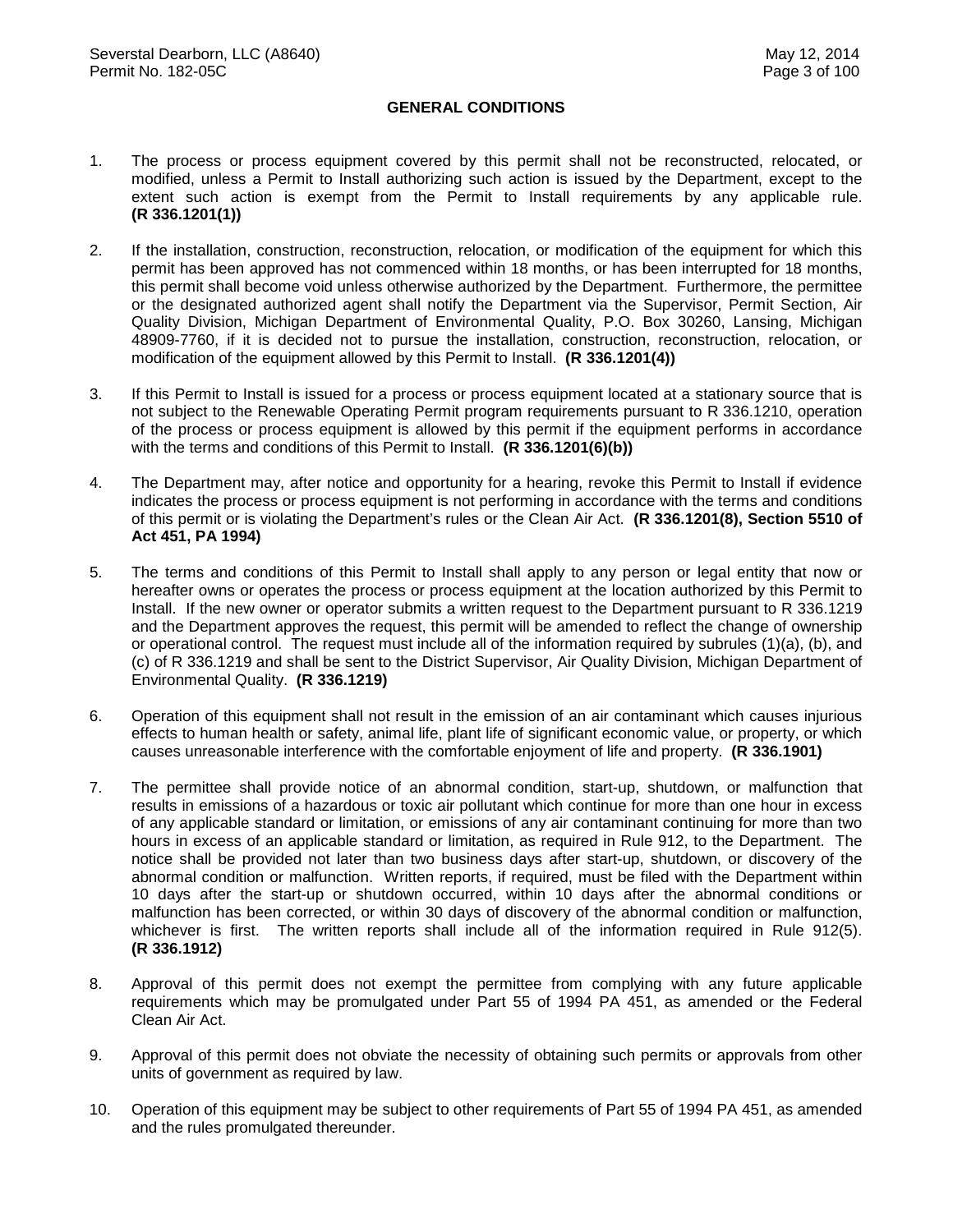- 11. Except as provided in subrules (2) and (3) or unless the special conditions of the Permit to Install include an alternate opacity limit established pursuant to subrule (4) of R 336.1301, the permittee shall not cause or permit to be discharged into the outer air from a process or process equipment a visible emission of density greater than the most stringent of the following. The grading of visible emissions shall be determined in accordance with R 336.1303. **(R 336.1301)** 
	- a) A six-minute average of 20 percent opacity, except for one six-minute average per hour of not more than 27 percent opacity.
	- b) A visible emission limit specified by an applicable federal new source performance standard.
	- c) A visible emission limit specified as a condition of this Permit to Install.
- 12. Collected air contaminants shall be removed as necessary to maintain the equipment at the required operating efficiency. The collection and disposal of air contaminants shall be performed in a manner so as to minimize the introduction of contaminants to the outer air. Transport of collected air contaminants in Priority I and II areas requires the use of material handling methods specified in R 336.1370(2). **(R 336.1370)**
- 13. The Department may require the permittee to conduct acceptable performance tests, at the permittee's expense, in accordance with R 336.2001 and R 336.2003, under any of the conditions listed in R 336.2001. **(R 336.2001)**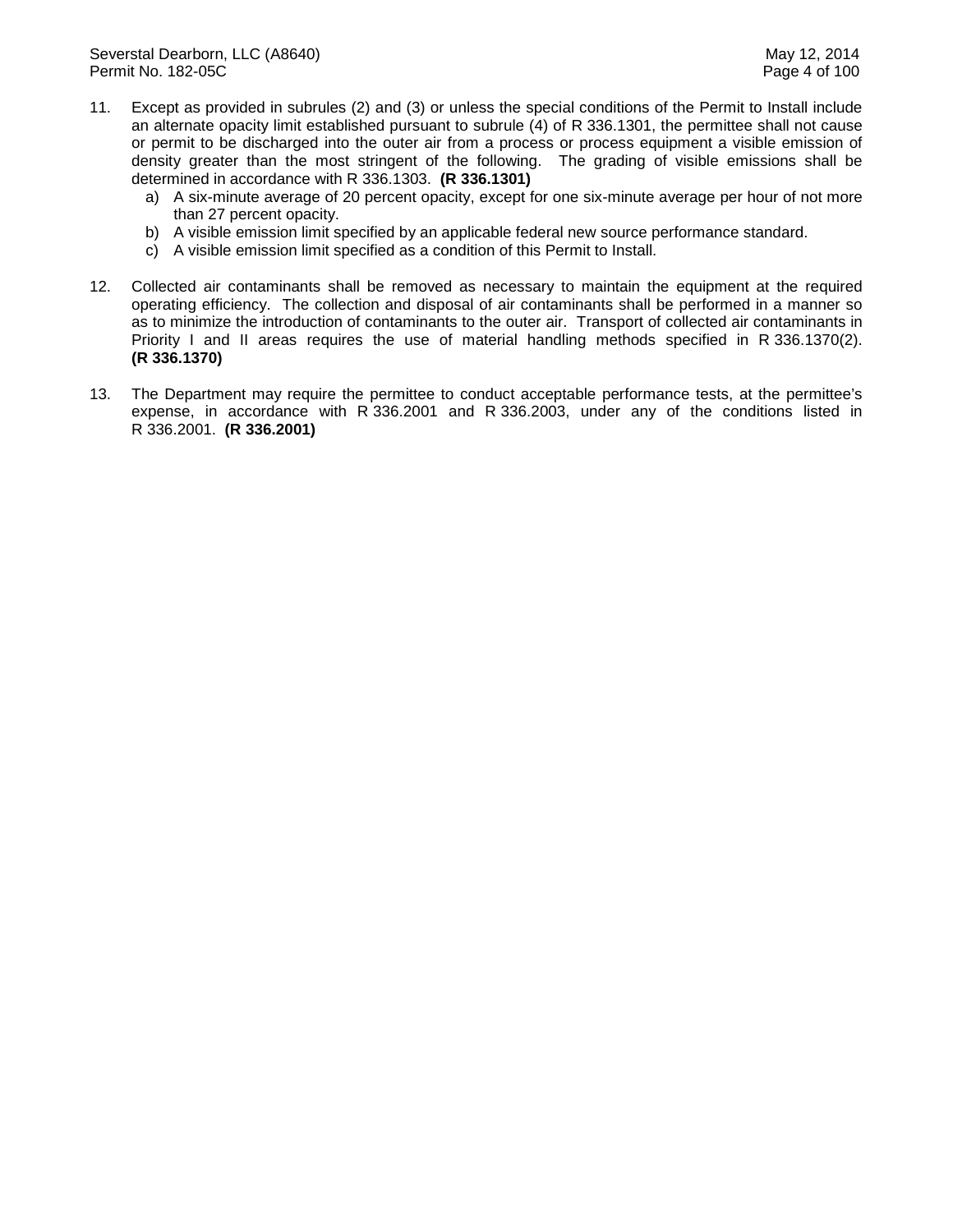## **SPECIAL CONDITIONS**

## **EMISSION UNIT SUMMARY TABLE**

The descriptions provided below are for informational purposes and do not constitute enforceable conditions.

| <b>Emission Unit ID</b> | <b>Emission Unit Description</b><br>(Process Equipment & Control Devices)                                                                                                                                                                                                                                                                                                                                                                               | <b>Installation Date/</b><br><b>Modification</b><br><b>Date</b> | <b>Flexible Group ID</b> |
|-------------------------|---------------------------------------------------------------------------------------------------------------------------------------------------------------------------------------------------------------------------------------------------------------------------------------------------------------------------------------------------------------------------------------------------------------------------------------------------------|-----------------------------------------------------------------|--------------------------|
| <b>EUCOALHANDLING</b>   | Pulverized coal silo with two bin vent filters.<br>Stack ID: NA                                                                                                                                                                                                                                                                                                                                                                                         | $1 - 1 - 2008$                                                  | <b>NA</b>                |
| <b>EUCOKESCRNBLDGDD</b> | Coke screening building DD.<br>Stack ID: SVCOKESCRNBLD                                                                                                                                                                                                                                                                                                                                                                                                  | $1 - 1 - 1950$                                                  | <b>NA</b>                |
| <b>EUBFURNACE</b>       | This emission unit consists of the "B" Blast<br>Furnace proper, a group of 4 stoves with a<br>common stack, the cast house emission<br>control system (collection hoods followed by<br>a baghouse and stack), a blast furnace gas<br>scrubber and dust collector for removal of<br>particulate from blast furnace gas generated<br>by the "B" Blast Furnace, semi-clean<br>bleeder, and a dirty gas bleeder.<br>Stack ID: SVBFSTOVE<br><b>SVBFBH</b>    | $1 - 1 - 1922$                                                  | FGB&CFURNACES            |
| <b>EUCFURNACE</b>       | This emission unit consists of the "C" Blast<br>Furnace proper, a group of 4 stoves with a<br>common stack, the cast house emission<br>control system (collection hoods followed by<br>a baghouse and stack), a blast furnace gas<br>scrubber and dust collector for removal of<br>particulate from blast furnace gas generated<br>by the "C" Blast Furnace, semi-clean<br>bleeder, and two dirty gas bleeders.<br>Stack ID: SVCFSTOVE<br><b>SVCFBH</b> | $1 - 1 - 1948/$<br>10-01-2007                                   | FGB&CFURNACES            |
| <b>EURELADLINGBOF</b>   | Reladling south and north - controlled by a<br>movable hood and secondary baghouse.<br>Stack ID: SVBOFBH                                                                                                                                                                                                                                                                                                                                                | $1 - 1 - 75$                                                    | <b>FGBOFSHOP</b>         |
| <b>EUBOFDESULF</b>      | Desulfurization operation using lime and<br>magnesium to remove sulfur and skimming<br>of slag into a slag pot, all controlled by a<br>movable hood to a baghouse.<br>Stack ID: SVDESULFBH.                                                                                                                                                                                                                                                             | $1 - 1 - 81$                                                    | <b>NA</b>                |
| <b>EUDESULFWATERSTN</b> | BOF desulfurization by-product material<br>"desulf" watering station located at the south<br>end of the BOF building. Levy digs the<br>byproduct material with a front-end loader,<br>and brings it to an open area for cooling<br>and fugitive dust control using water spray.<br>After thorough cooling, Levy loads the<br>materials into trucks for processing off site.<br>Stack ID: NA                                                             | 4-17-95                                                         | <b>NA</b>                |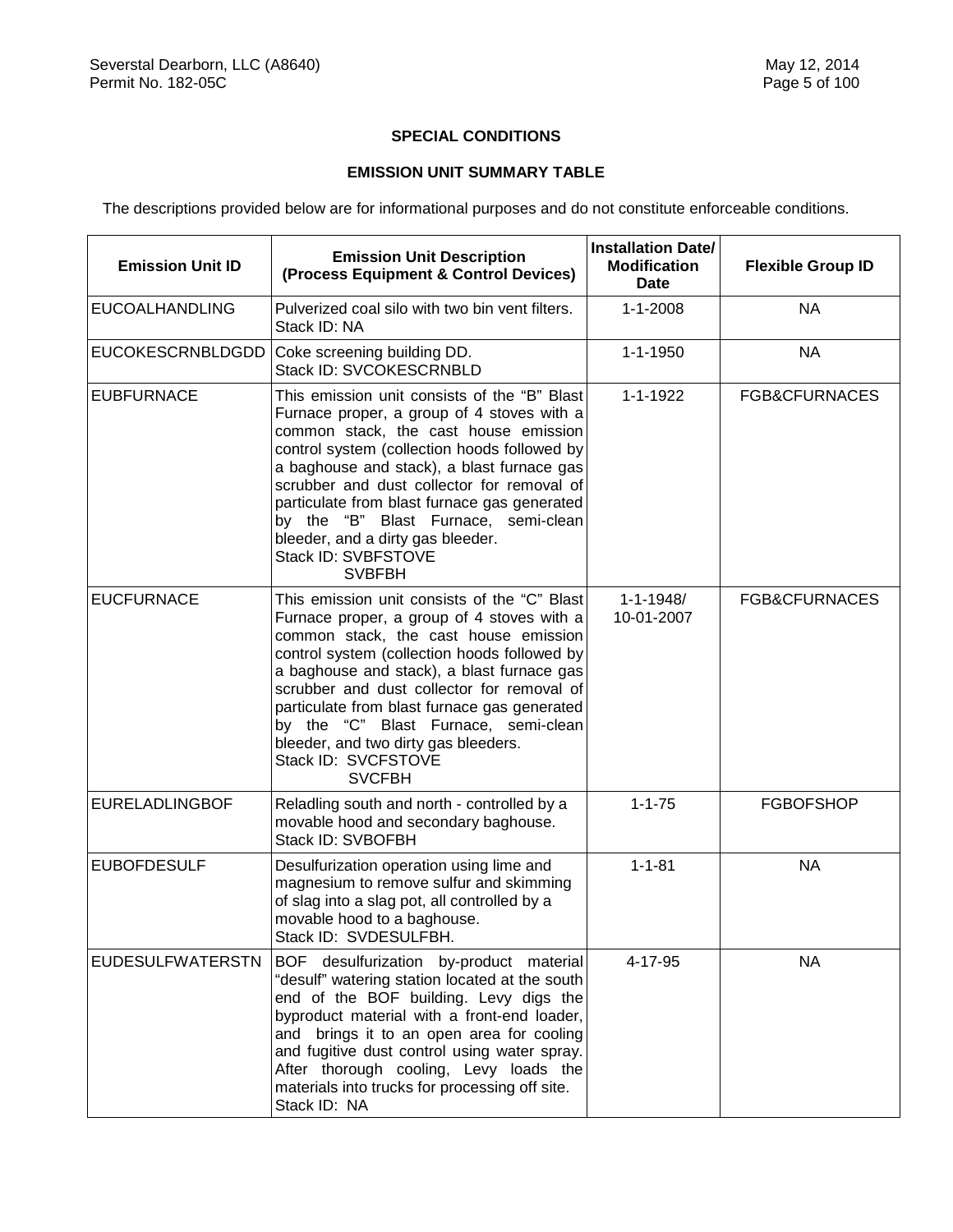| <b>Emission Unit ID</b> | <b>Emission Unit Description</b><br>(Process Equipment & Control Devices)                                                                                                                                                     | <b>Installation Date/</b><br><b>Modification</b><br><b>Date</b>                                                | <b>Flexible Group ID</b> |
|-------------------------|-------------------------------------------------------------------------------------------------------------------------------------------------------------------------------------------------------------------------------|----------------------------------------------------------------------------------------------------------------|--------------------------|
| <b>EUBOF</b>            | Basic oxygen furnace (BOF) including<br>charging, oxygen blowing, tapping and slag<br>tapping. 2 vessels controlled by an<br>electrostatic precipitator and a secondary<br>emissions baghouse.<br>Stack ID: SVBOFESP, SVBOFBH | $1 - 1 - 64$                                                                                                   | <b>FGBOFSHOP</b>         |
| EULADLEREFINE1          | No. 1 Ladle refining facility controlled by a<br>baghouse<br>Stack ID: SVLADELREFINE1                                                                                                                                         | $1 - 1 - 90$                                                                                                   | <b>NA</b>                |
| EULADLEREFINE2          | No. 2 Ladle refining facility controlled by a<br>baghouse.<br>Stack ID: SVLADELREFINE2                                                                                                                                        | $1 - 1 - 95$                                                                                                   | <b>NA</b>                |
| <b>EUANNEALFURNACES</b> | There are 52 annealing furnaces (composed<br>of 34 hydrogen nitrogen annealing furnaces<br>and 18 hydrogen annealing furnaces)<br>located in the Cold Mill Building.<br>Stack ID: NA                                          | Hydrogen<br>Nitrogen<br>Annealing<br>Furnaces 1935-<br>1972<br>Hydrogen<br>Annealing<br>Furnaces 1988-<br>1993 | <b>FGANNEALFURNACES</b>  |
| EUREHEATFURN1           | Slab reheat furnace 1 located in the Hot<br>Strip Mill Building<br>Stack ID: SVHSMREHEAT1-S<br>SVHSMREHEAT1-N                                                                                                                 | $1 - 1 - 79$                                                                                                   | FGHSMFURNACES123         |
| EUREHEATFURN2           | Slab reheat furnace 2 located in the Hot<br><b>Strip Mill Building</b><br>Stack ID: SVHSMREHEAT2-S<br>SVHSMREHEAT2-N                                                                                                          | $1 - 1 - 74$                                                                                                   | FGHSMFURNACES123         |
| EUREHEATFURN3           | Slab reheat furnace 3 located in the Hot<br>Strip Mill Building<br>Stack ID: SVHSMREHEAT3-S<br>SVHSMREHEAT3-N                                                                                                                 | $1 - 1 - 74$                                                                                                   | FGHSMFURNACES123         |
| <b>EU-ENGCBFTC</b>      | A 530 horsepower (hp) natural gas fired<br>emergency engine manufactured in March<br>2007. Location: C BF Tuyere Cooling. This<br>engine is subject to MACT ZZZZ.<br>Stack ID: SV-ENGCBFTC                                    | 2007                                                                                                           | FG-ENG2007>500           |
| <b>EU-ENGCBFHS</b>      | An 800 horsepower (hp) natural gas fired<br>emergency engine manufactured in July<br>2007. Location: C BF Hearth/Stave Cooling.<br>This engine is subject to MACT ZZZZ.<br>Stack ID: SV-ENGCBFHS                              | 2007                                                                                                           | FG-ENG2007>500           |
| <b>EU-ENGCBFBS</b>      | A 250 horsepower (hp) natural gas fired<br>emergency engine manufactured in May<br>2007. Location: C BF Bosh/Stave Cooling.<br>This engine is subject to MACT ZZZZ.<br>Stack ID: SV-ENGCBFBS                                  | 2007                                                                                                           | FG-ENG2007<500           |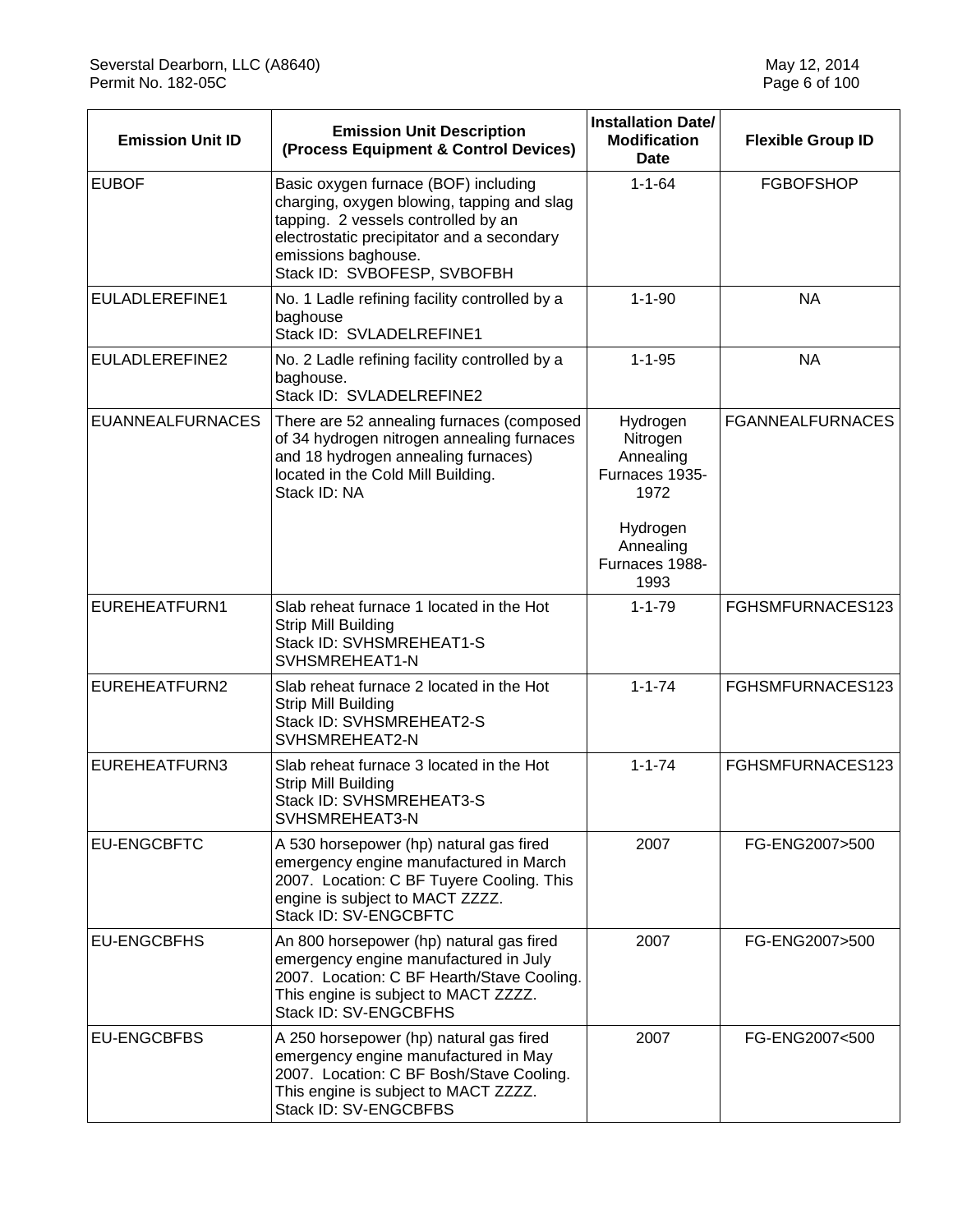| <b>Emission Unit ID</b>      | <b>Emission Unit Description</b><br>(Process Equipment & Control Devices)                                                                                                                            | <b>Installation Date/</b><br><b>Modification</b><br>Date | <b>Flexible Group ID</b> |
|------------------------------|------------------------------------------------------------------------------------------------------------------------------------------------------------------------------------------------------|----------------------------------------------------------|--------------------------|
| EU-ENGWSAC                   | A 250 horsepower (hp) natural gas fired<br>emergency engine manufactured in March<br>2007. Location: WSAC Spray Tower. This<br>engine is subject to MACT ZZZZ.<br>Stack ID: SV-ENGWSAC               | 2007                                                     | FG-ENG2007<500           |
| EU-ENGCBFDM                  | A 145 horsepower (hp) natural gas fired<br>emergency engine manufactured in May<br>2007. Location: C BF Drill & Mud Gun. This<br>engine is subject to MACT ZZZZ.<br>Stack ID: SV-ENGCBFDM            | 2007                                                     | FG-ENG2007<500           |
| EU-ENGCBFGS                  | A 95 horsepower (hp) natural gas fired<br>emergency engine manufactured in<br>February 2007. Location: C BF Gas<br>Scrubber Engine. This engine is subject to<br>MACT ZZZZ.<br>Stack ID: SV-ENGCBFGS | 2007                                                     | FG-ENG2007<500           |
| by R 336.1278 to R 336.1290. | Changes to the equipment described in this table are subject to the requirements of R 336.1201, except as allowed                                                                                    |                                                          |                          |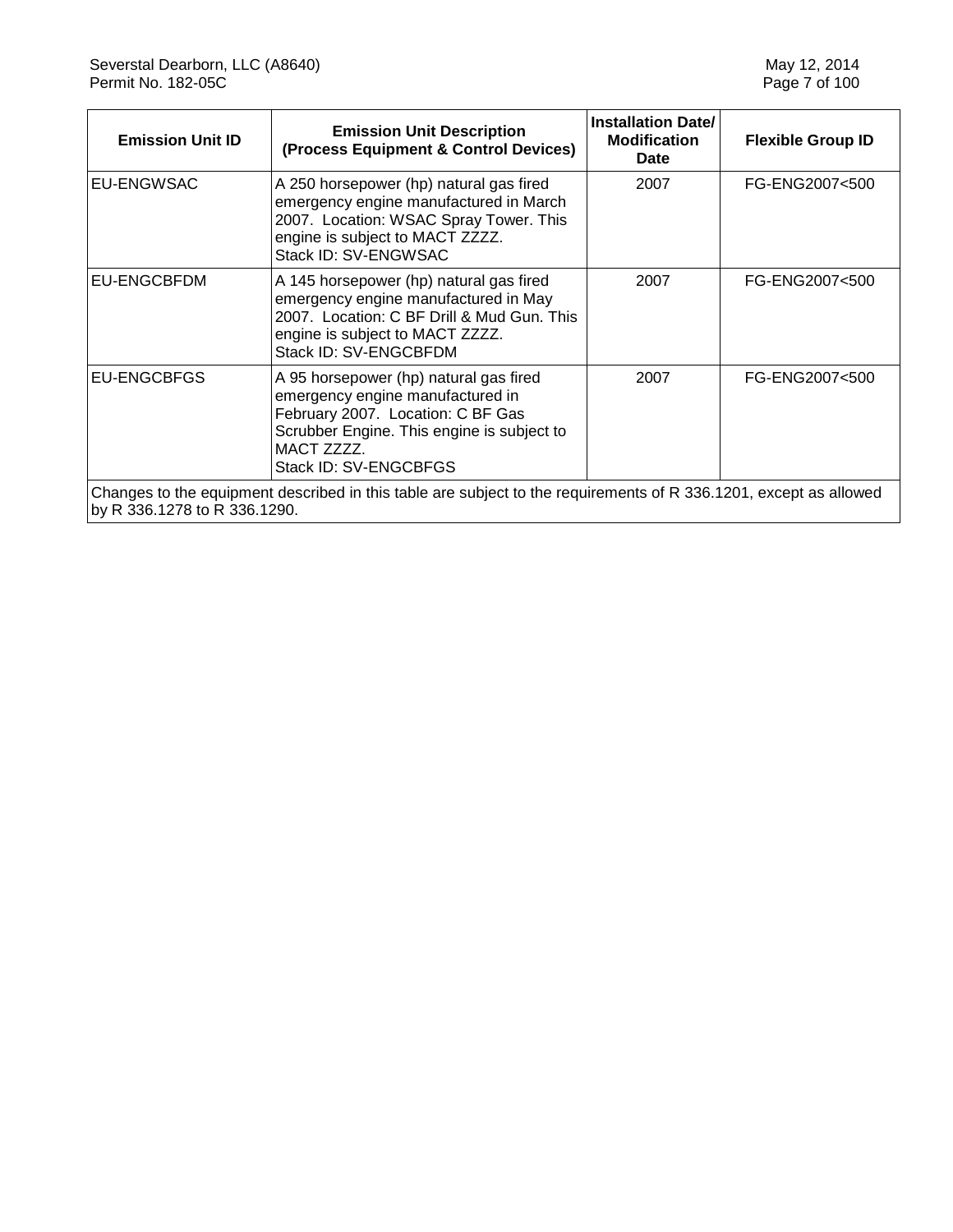#### **The following conditions apply to: EUCOALHANDLING**

**DESCRIPTION:** Pulverized coal silo

**Flexible Group ID:** NA

## **POLLUTION CONTROL EQUIPMENT:** Two bin vent filters

#### **I. EMISSION LIMITS**

| <b>Pollutant</b>        | Limit                                   | Time Period /<br><b>Operating</b><br><b>Scenario</b> | <b>Equipment</b>      | Testing /<br><b>Monitoring</b><br><b>Method</b> | <b>Underlying Applicable</b><br><b>Requirements</b>                                 |
|-------------------------|-----------------------------------------|------------------------------------------------------|-----------------------|-------------------------------------------------|-------------------------------------------------------------------------------------|
| 1. Visible<br>Emissions | 10% opacity                             | 6-minute average                                     | <b>EUCOALHANDLING</b> | SC VI.1<br>SC VI.2                              | R 336.1301(1)(c)                                                                    |
| 2. PM                   | $0.005$ gr/dscf                         | Test Protocol*                                       | <b>EUCOALHANDLING</b> | GC 13                                           | R 336.1205(1)(a) & (b)<br>R 336.1331(1)(c)<br>R 336.2801(ee)<br>R 336.2802(4)       |
| 3. PM10                 | $0.005$ gr/dscf                         | Test Protocol*                                       | <b>EUCOALHANDLING</b> | GC 13                                           | R 336.1205(1)(a) & (b)<br>R 336.2801(ee)<br>R 336.2802(4)<br>R 336.2803, R 336.2804 |
| 4. PM2.5                | $0.005$ gr/dscf                         | Test Protocol*                                       | <b>EUCOALHANDLING</b> | GC 13                                           | R 336.1205(1)(a) & (b)<br>R 336.2803, R 336.2804                                    |
|                         | *Test Protocol specifies averaging time |                                                      |                       |                                                 |                                                                                     |

#### **II. MATERIAL LIMITS**

NA

## **III. PROCESS/OPERATIONAL RESTRICTIONS**

NA

#### **IV. DESIGN/EQUIPMENT PARAMETERS**

1. The permittee shall not operate EUCOALHANDLING unless both bin vent filters are installed, maintained, and operated in a satisfactory manner. **(R 336.1205(1)(a) & (b), R 336.1301(c), R 336.1331(1)(c), R 336.2801(ee), R 336.2802(4), R 336.1910)**

#### **V. TESTING/SAMPLING**

Records shall be maintained on file for a period of five years. **(R 336.1201(3))**

NA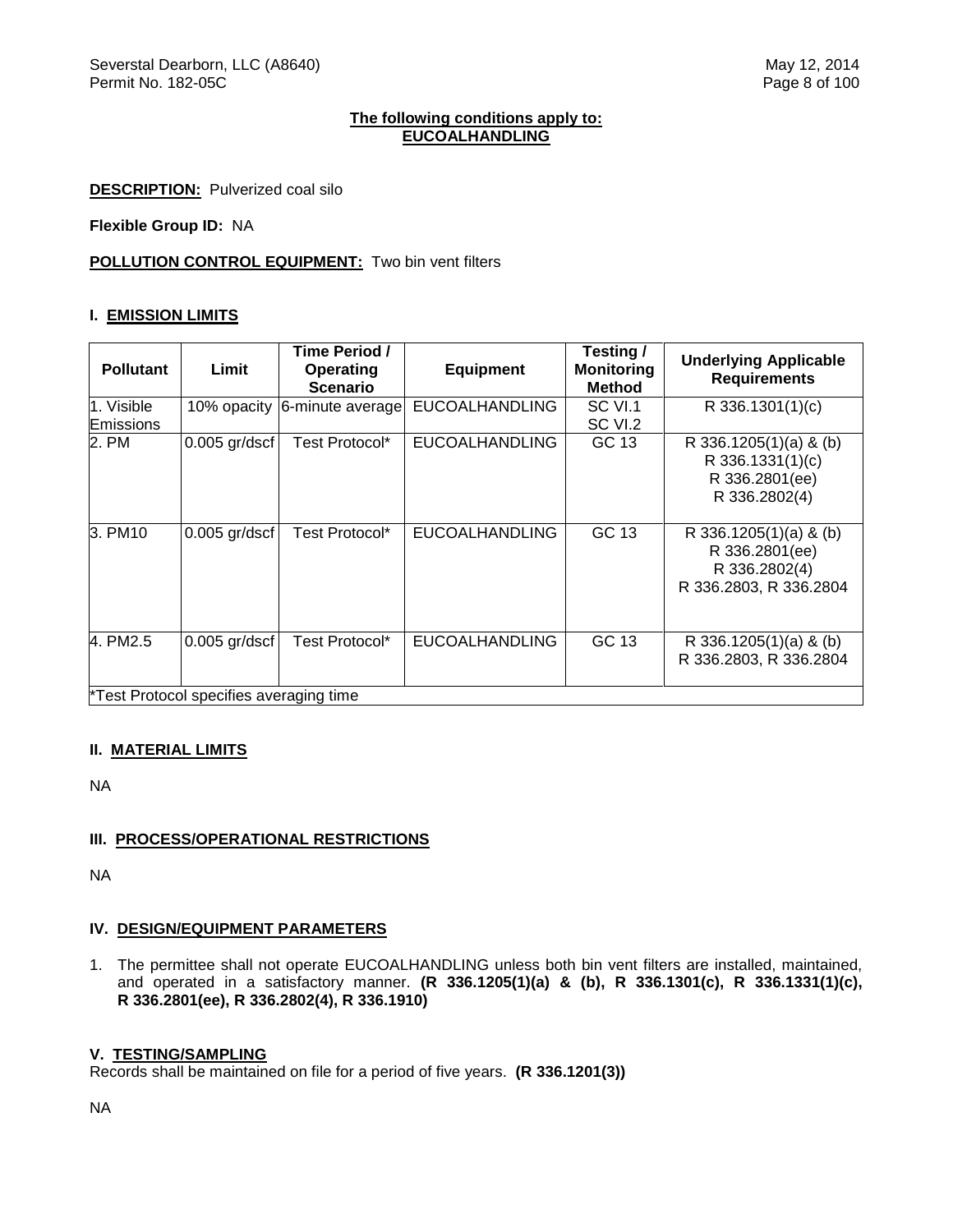#### **VI. MONITORING/RECORDKEEPING**

Records shall be maintained on file for a period of five years. **(R 336.1201(3))**

- 1. The permittee shall perform a Method 9 certified visible emission observation of each bin vent filter at least once a month during processing activity. The permittee shall initiate corrective action upon observation of visible emissions in excess of the applicable visible emission limitation and shall keep a written record of each required observation and corrective action taken. **(R 336.1301(1)(c), R 336.1910)**
- 2. Permittee shall periodically inspect each bin vent filter to determine the operational and physical condition of each bin vent filter at least semiannually, and immediately after observing visible emissions in excess of the applicable limitation. Each bin vent filter shall be inspected as necessary immediately after a malfunction or failure of the bin vent filter or the process equipment to determine the reason for the malfunction or failure. Written records of each inspection and corrective action taken, if any, shall be maintained. **(R 336.1301(1)(c), R 336.1910)**

## **VII. REPORTING**

NA

#### **VIII. STACK/VENT RESTRICTIONS**

NA

#### **IX. OTHER REQUIREMENTS**

NA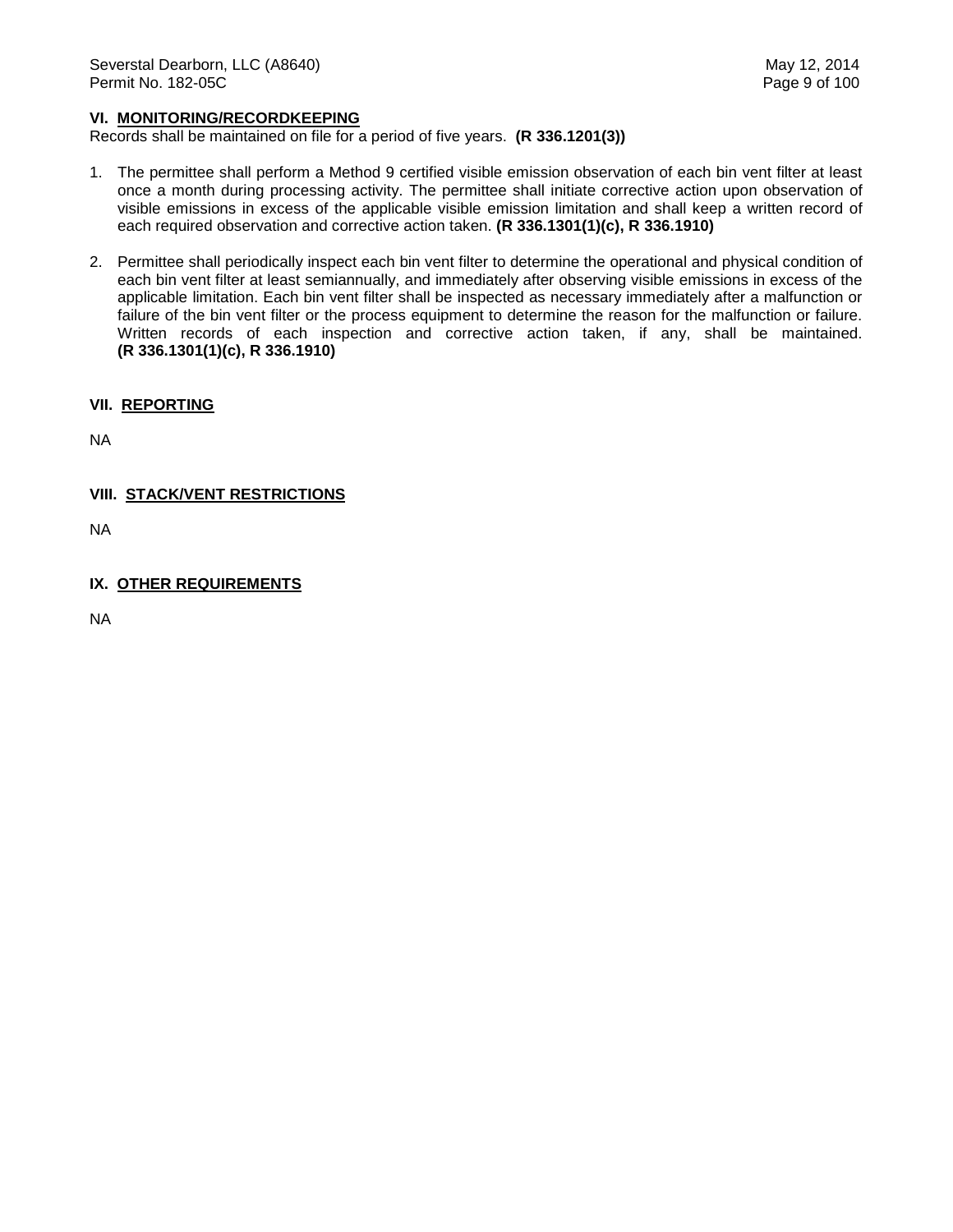#### **The following conditions apply to: EUCOKESCRNBLDGDD**

**DESCRIPTION** Coke screening building DD

**Flexible Group ID:** NA

**POLLUTION CONTROL EQUIPMENT** Baghouse

#### **I. EMISSION LIMIT(S)**

| <b>Pollutant</b>               | Limit | <b>Time Period/</b><br><b>Operating Scenario</b> | <b>Equipment</b>        | Monitoring/<br><b>Testing Method</b> | Underlying<br>Applicable<br><b>Requirements</b> |
|--------------------------------|-------|--------------------------------------------------|-------------------------|--------------------------------------|-------------------------------------------------|
| 1. Visible<br><b>Emissions</b> | 5%    | 6-minute average                                 | <b>EUCOKESCRNBLDGDD</b> | SC VI.1                              | R336.1301(1)(c)                                 |

## **II. MATERIAL LIMIT(S)**

NA

#### **III. PROCESS/OPERATIONAL RESTRICTION(S)**

NA

#### **IV. DESIGN/EQUIPMENT PARAMETER(S)**

1. The permittee shall not operate the EUCOKESCRNBLDGDD unless the baghouse is installed, maintained, and operated in a satisfactory manner. **(R 336.1205(1)(a) & (b), R 336.1301(1)(c), R 336.1331(1)(c), R 336.1910)**

#### **V. TESTING/SAMPLING**

Records shall be maintained on file for a period of five years.

NA

#### **VI. MONITORING/RECORDKEEPING**

Records shall be maintained on file for a period of five years.

1. The permittee shall conduct visible emission readings by a certified Method 9 observer of visible emissions from the coke screening building baghouse stack at least once a month during coke screening activities. The permittee shall initiate corrective action upon observation of visible emissions in excess of the applicable visible emission limitation and shall keep a written record of each required observation and corrective action. **(R 336.1301(1)(c), R 336.1910)**

#### **VII. REPORTING**

NA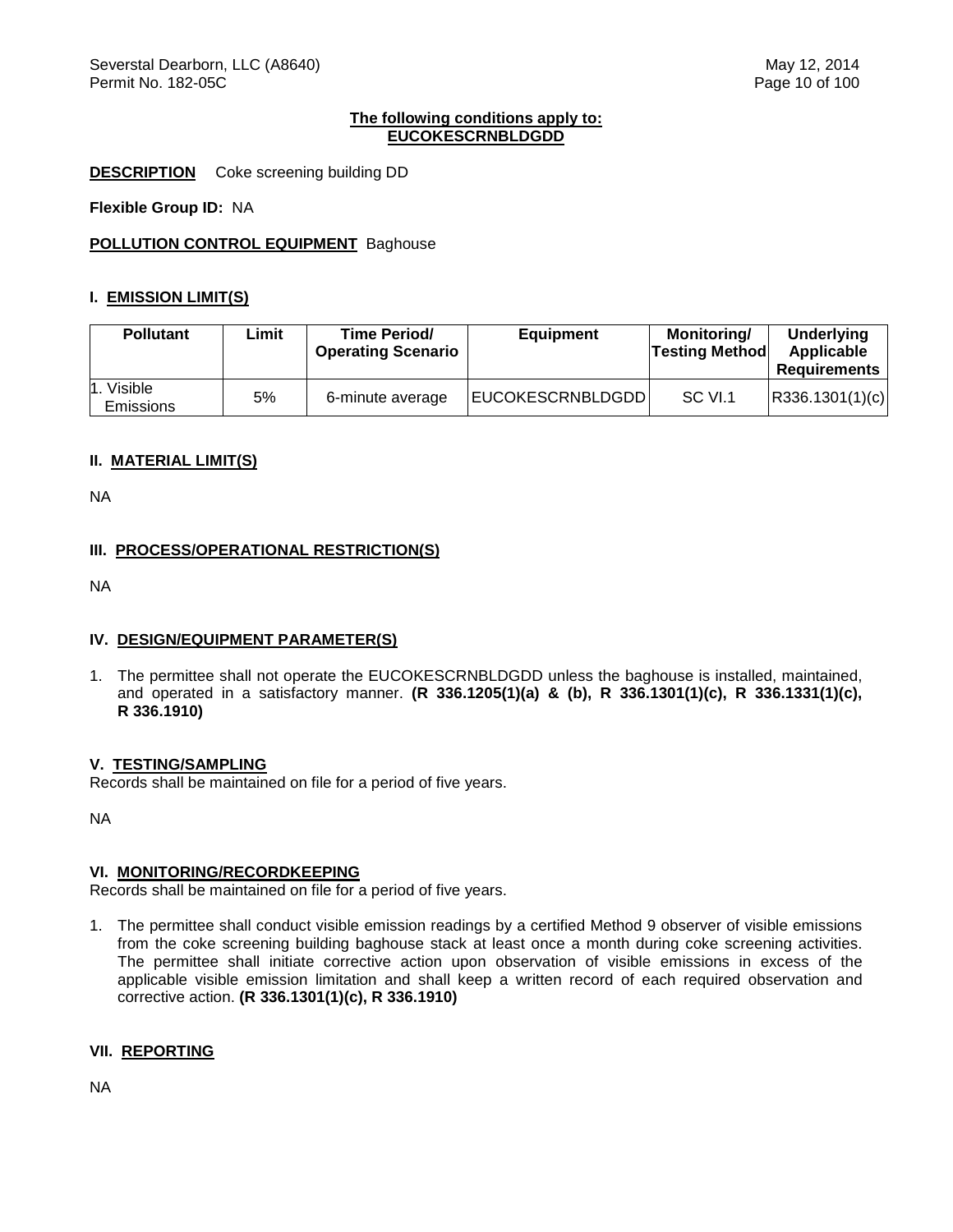### **VIII. STACK/VENT RESTRICTION(S)**

The exhaust gases from the stacks listed in the table below shall be discharged unobstructed vertically upwards to the ambient air unless otherwise noted:

| <b>Stack &amp; Vent ID</b> | <b>Maximum Exhaust</b><br><b>Diameter/Dimensions</b><br>(inches) | <b>Minimum Height</b><br><b>Above Ground</b><br>(feet) | <b>Underlying Applicable</b><br><b>Requirements</b> |
|----------------------------|------------------------------------------------------------------|--------------------------------------------------------|-----------------------------------------------------|
| 1. SVCOKESCRNBLD           | 36                                                               | 82                                                     | R 336.1225<br>R 336.2803, R 336.2804                |

## **IX. OTHER REQUIREMENT(S)**

- 1. The Coke Screening Building DD shall be evacuated through a baghouse. **(SIP No. 30-1993, Exhibit A, Section 5(B), Paragraphs (1) and (2))**
- 2. All coke handling conveyors shall be totally enclosed or covered with a 180 degree cover. **(SIP No. 30-1993, Exhibit A, Section 5(F), Paragraph (1))**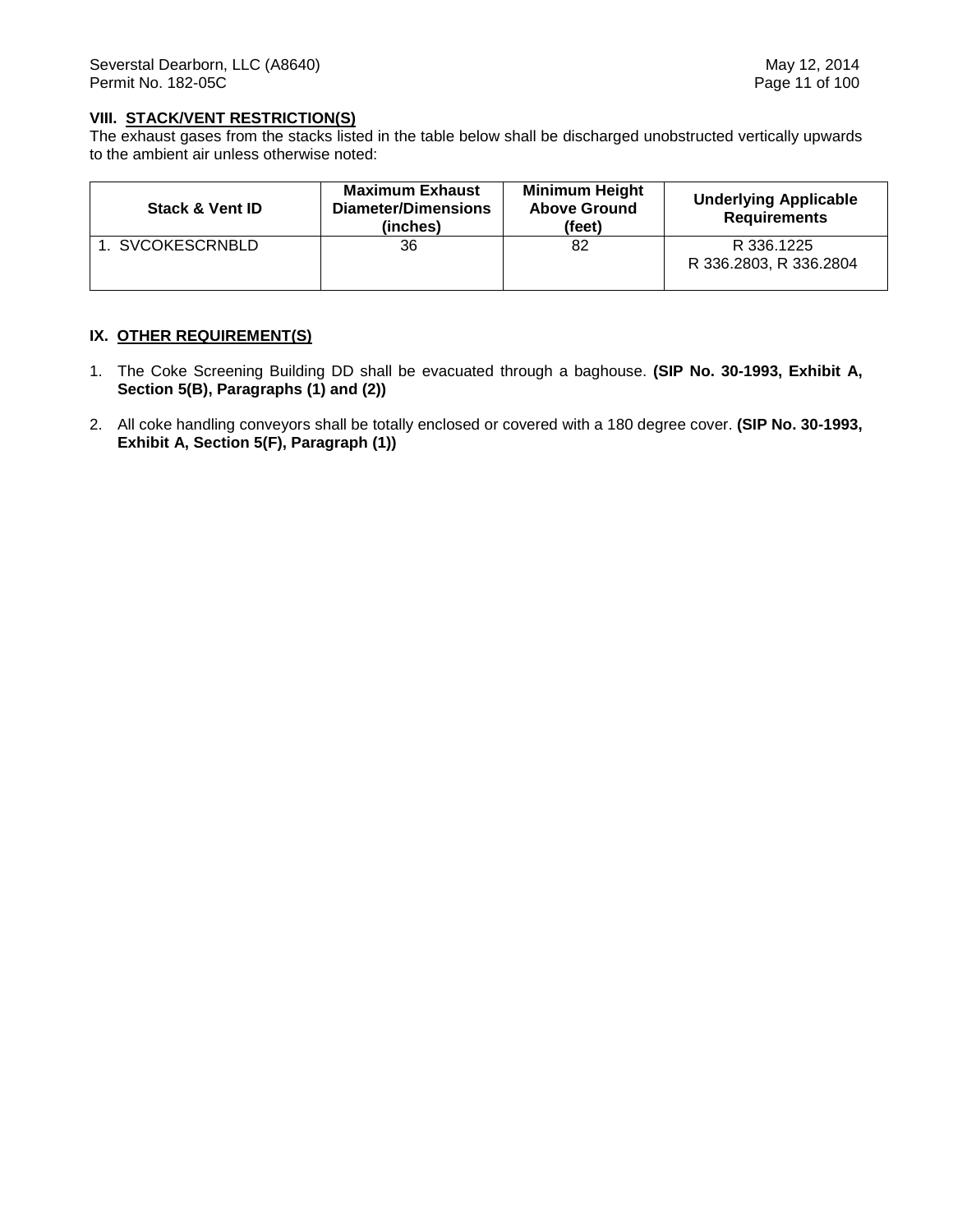## **The following conditions apply to: EUBFURNACE**

**DESCRIPTION:** This emission unit consists of the "B" Blast Furnace proper, a group of 4 stoves with a common stack, the cast house emission control system (collection hoods followed by a baghouse and stack), a blast furnace gas scrubber and dust collector for removal of particulate from blast furnace gas generated by the "B" Blast Furnace, semi-clean bleeder, and a dirty gas bleeder.

### **Flexible Group ID:** FGB&CFURNACES

**POLLUTION CONTROL EQUIPMENT:** B Blast furnace is controlled by a baghouse. Stoves have Low-NOx technology; mechanical collector and venturi scrubber for blast furnace gas pre-cleaning.

## **I. EMISSION LIMITS**

| <b>Pollutant</b>               | Limit           | Time Period /<br><b>Operating</b><br><b>Scenario</b> | <b>Equipment</b>                                                | Testing/<br><b>Monitoring</b><br><b>Method</b>                   | <b>Underlying Applicable</b><br><b>Requirements</b>                                 |
|--------------------------------|-----------------|------------------------------------------------------|-----------------------------------------------------------------|------------------------------------------------------------------|-------------------------------------------------------------------------------------|
| 1. Visible<br>Emissions        | 10% Opacity     | 6-minute<br>average                                  | <b>EUBFURNACE</b><br>Baghouse stack                             | SC <sub>V.8</sub><br>SC VI.2                                     | R 336.1361                                                                          |
| 2. Visible<br><b>Emissions</b> | 20% Opacity     | 6-minute<br>average                                  | <b>EUBFURNACE</b><br>Secondary emissions<br>exiting any opening | SCV.1<br><b>SC V.2</b><br>SC <sub>V.4</sub><br>SC <sub>V.6</sub> | 40 CFR 63.7790(a)                                                                   |
| 3. Visible<br>Emissions        | 20% Opacity     | 6-minute<br>average                                  | <b>EUBFURNACE</b><br>Roof monitors                              | SC <sub>V.8</sub><br>SC VI.3                                     | R 336.1358                                                                          |
| 4. PM                          | $0.003$ gr/dscf | Test Protocol*                                       | <b>EUBFURNACE</b><br>Baghouse stack                             | SC <sub>V.8</sub>                                                | R 336.1331(1)(c)<br>R 336.2802(4)<br>40 CFR 52.21 (a)(2)                            |
| 5. PM                          | $0.01$ gr/dscf  | Test Protocol*                                       | <b>EUBFURNACE</b><br>Baghouse stack                             | SCV.1<br><b>SC V.2</b><br>SC <sub>V.4</sub>                      | 40 CFR 63.7790(a)                                                                   |
| $6.$ PM                        | $6.1$ pph       | <b>Test Protocol*</b>                                | <b>EUBFURNACE</b><br>Baghouse stack                             | SC <sub>V.8</sub>                                                | R 336.1205(1)(a) & (b)<br>R 336.1331(1)(c)<br>R 336.2801(ee)<br>R 336.2802(4)       |
| 7. PM                          | $3.0$ pph       | <b>Test Protocol*</b>                                | <b>EUBFURNACE</b><br>Stove stack                                | SCV.9                                                            | R 336.1205(1)(a) & (b)<br>R 336.1331(1)(c)<br>R 336.2801(ee)<br>R 336.2802(4)       |
| 8. PM10                        | 7.6 pph         | Test Protocol*                                       | <b>EUBFURNACE</b><br>Baghouse stack                             | SC <sub>V.8</sub>                                                | R 336.1205(1)(a) & (b)<br>R 336.2801(ee)<br>R 336.2802(4)<br>R 336.2803, R 336.2804 |
| 9. PM10                        | 8.13 pph        | Test Protocol*                                       | <b>EUBFURNACE</b><br>Stove stack                                | SC <sub>V.9</sub>                                                | R 336.1205(1)(a) & (b)<br>R 336.2801(ee)<br>R 336.2802(4)<br>R 336.2803, R 336.2804 |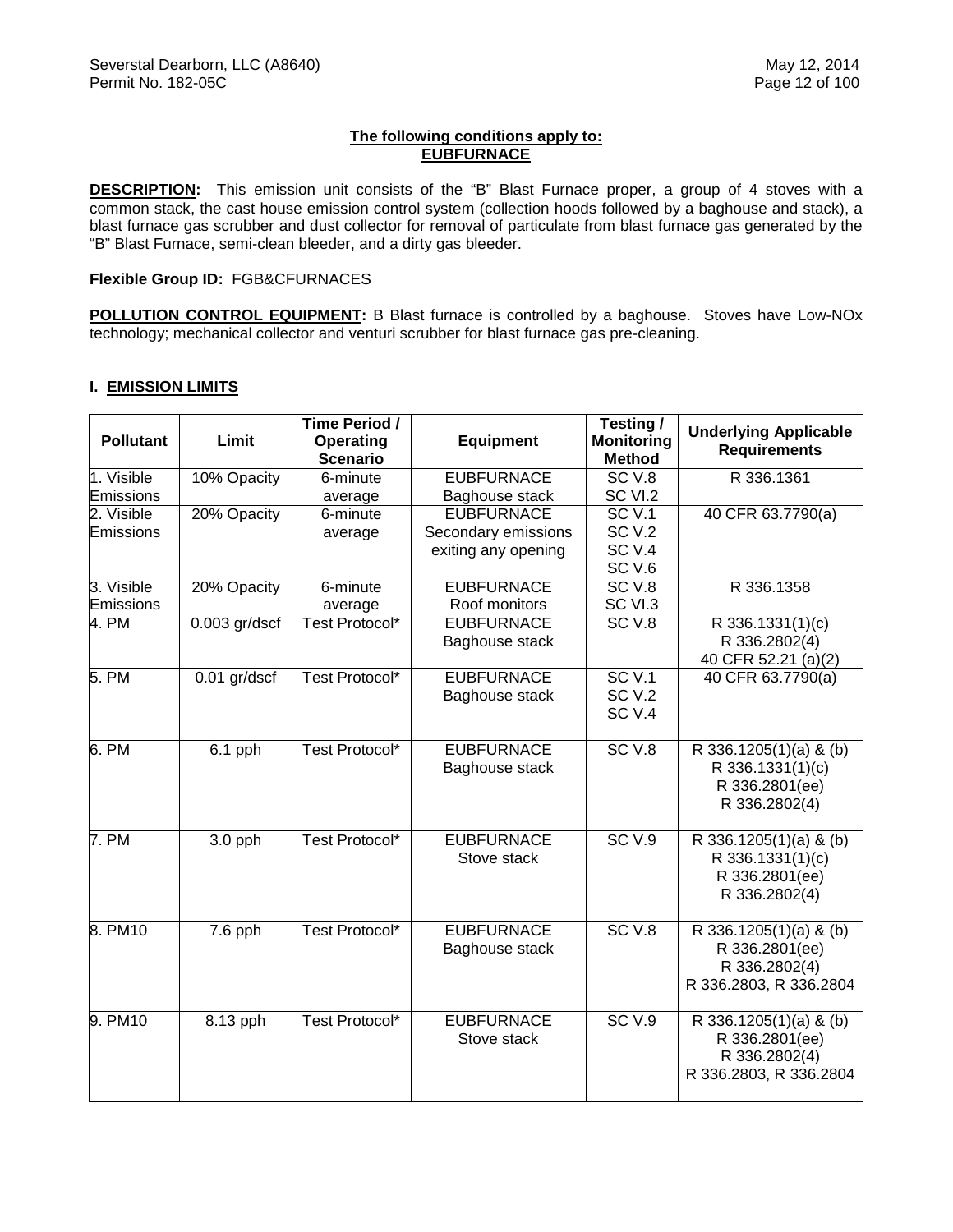| <b>Pollutant</b> | Limit                                                  | Time Period /<br><b>Operating</b><br><b>Scenario</b>                                     | <b>Equipment</b>                                             | Testing /<br><b>Monitoring</b><br><b>Method</b> | <b>Underlying Applicable</b><br><b>Requirements</b>                                   |
|------------------|--------------------------------------------------------|------------------------------------------------------------------------------------------|--------------------------------------------------------------|-------------------------------------------------|---------------------------------------------------------------------------------------|
| 10. PM2.5        | 7.6 pph                                                | Test Protocol*                                                                           | <b>EUBFURNACE</b><br>Baghouse stack                          | SC <sub>V.8</sub>                               | R 336.1205(1)(a) & (b)<br>R 336.2803, R 336.2804                                      |
| 11. PM2.5        | 8.13 pph                                               | Test Protocol*                                                                           | <b>EUBFURNACE</b><br>Stove stack                             | SC <sub>V.9</sub>                               | R 336.1205(1)(a) & (b)<br>R 336.2803, R 336.2804                                      |
| 12. $SO2$        | 71.9 pph                                               | Calendar day<br>average                                                                  | <b>EUBFURNACE</b><br>Baghouse stack                          | SC VI.6                                         | R 336.2803, R 336.2804                                                                |
| 13. $SO2$        | 38.75 pph                                              | Calendar day<br>average                                                                  | <b>EUBFURNACE</b><br>Stove stack                             | SC VI.6                                         | R 336.2803<br>R 336.2804<br>R 336.2810                                                |
| 14. $SO2$        | 77.8 pph                                               | Calendar day<br>average                                                                  | <b>EUBFURNACE</b><br>(baghouse and stove<br>stacks combined) | VI.6                                            | R 336.2803, R 336.2804                                                                |
| 15. $SO2$        | 340 tpy                                                | 12-month rolling<br>time period as<br>determined at<br>the end of each<br>calendar month | <b>EUBFURNACE</b><br>(baghouse and stove<br>stacks combined) | <b>SC VI.29</b>                                 | R 336.2801(ee)<br>R 336.2803, R 336.2804                                              |
| 16. CO           | 705 pph                                                | Test Protocol*                                                                           | <b>EUBFURNACE</b><br>Stove stack                             | SC <sub>V.9</sub>                               | R 336.2804                                                                            |
| 17. NOX          | 2.65 pph                                               | <b>Test Protocol*</b>                                                                    | <b>EUBFURNACE</b><br>Baghouse stack                          | SCV.8                                           | R 336.1205(1)(a) & (b)<br>R 336.2801(ee)<br>R 336.2802(4)<br>R 336.2803, R 336.2804   |
| <b>18. NOx</b>   | 36.0 pph                                               | Test Protocol*                                                                           | <b>EUBFURNACE</b><br>Stove stack                             | SCV.9                                           | R 336.1205(1)(a) & (b)<br>R 336.2801(ee)<br>R 336.2802(4)<br>R 336.2803<br>R 336.2804 |
| 19. Mn           | $0.005$ pph<br>*Test protocol specifies averaging time | <b>Test Protocol*</b>                                                                    | <b>EUBFURNACE</b><br>Stove stack                             | SCV.9                                           | R 336.1225                                                                            |

# **II. MATERIAL LIMITS**

| <b>Material</b>       | Limit                  | Time Period /<br>Operating<br><b>Scenario</b>                                                  | <b>Equipment</b>                                               | Testing/<br><b>Monitoring</b><br>Method | <b>Underlying Applicable</b><br><b>Requirements</b>                                             |
|-----------------------|------------------------|------------------------------------------------------------------------------------------------|----------------------------------------------------------------|-----------------------------------------|-------------------------------------------------------------------------------------------------|
| 1. Iron<br>Production | 3,200 tons per<br>day  | Calendar Day                                                                                   | <b>EUBFURNACE</b>                                              | <b>SC VI.25</b>                         | R 336.1225<br>R 336.2803, R 336.2804                                                            |
| 2. Natural<br>Gas     | 40.2 MMSCF per<br>vear | 12-month rolling<br>time period basis<br>as determined at<br>the end of each<br>calendar month | <b>EUBFURNACE</b><br>Limited natural gas<br>suppression system | <b>SC VI.26</b>                         | R 336.1205(1)(a)&(b)<br>R 336.1225<br>R 336.2801(ee)<br>R 336.2802(4)<br>R 336.2803, R 336.2804 |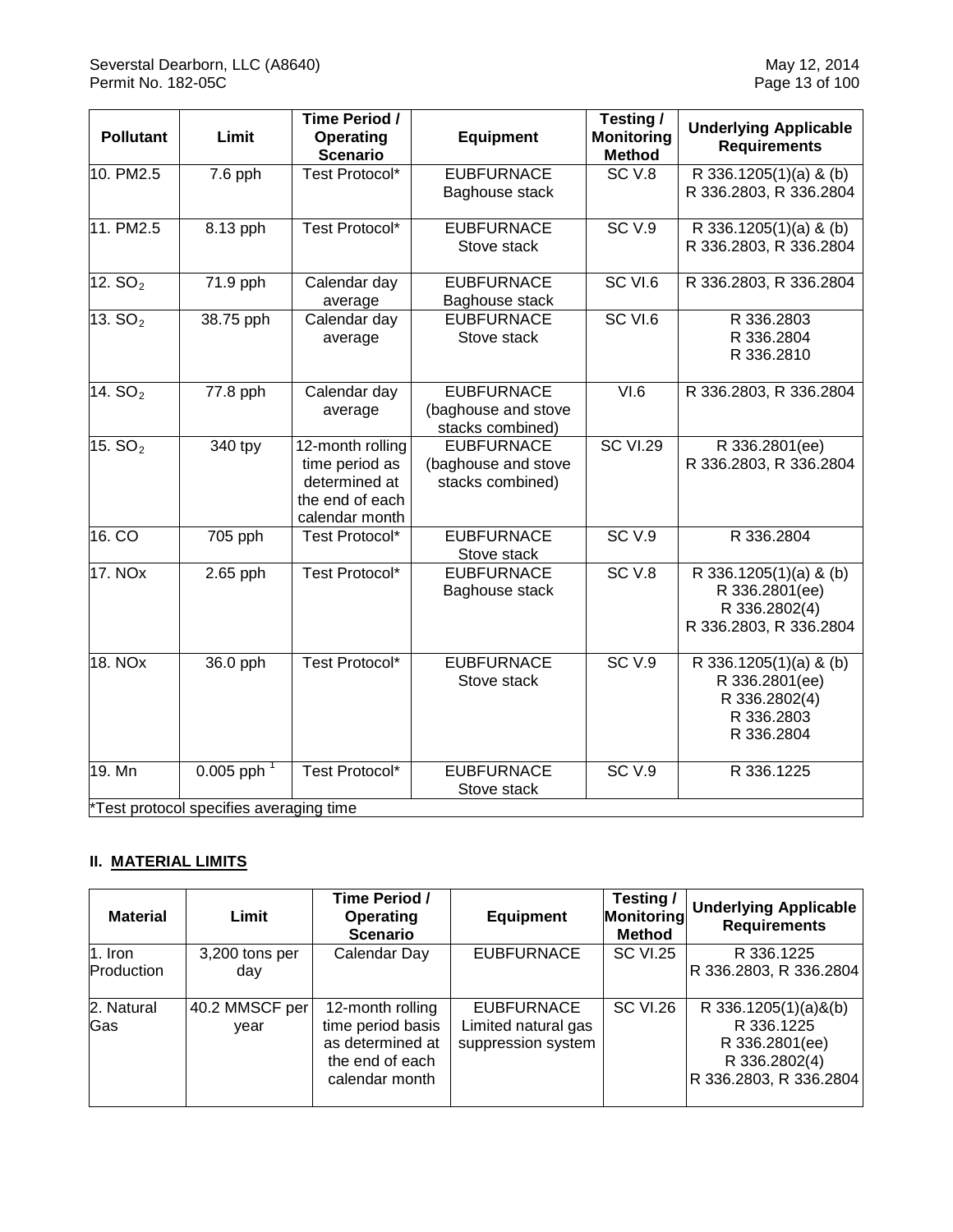#### **III. PROCESS/OPERATIONAL RESTRICTIONS**

- 1. The EUBFURNACE shall be operated and maintained in a manner consistent with good air pollution control practices for minimizing emissions. **(40 CFR 63.7800(a) and 40 CFR 63.6(e)(1)(i))**
- 2. The permittee shall develop and implement a written startup, shutdown and malfunction plan for the EUBFURNACE. The plan shall include proper operating procedures to minimize bleeder emissions. **(R 336.1911, 40 CFR 63.7810(c), 40 CFR 63.7835(b) and 40 CFR 63.6(e)(3))**
- 3. The permittee shall not operate the stoves in EUBFURNACE unless a malfunction abatement plan (MAP) as described in Rule 911(2) has been submitted to the AQD District Supervisor. The permittee shall submit the MAP and any amendments to the MAP to the AQD District Supervisor for review and approval. If the AQD does not notify the permittee within 90 days of submittal, the MAP or amended MAP shall be considered approved. Until an amended plan is approved, the permittee shall implement corrective procedures or operational changes to achieve compliance with all applicable emission limits.If at any time the MAP fails to address or inadequately addresses an event that meets the characteristics of a malfunction, the permittee shall amend the MAP within 45 days after such an event occurs. The permittee shall also amend the MAP within 45 days, if new equipment is installed or upon request from the District Supervisor. **(R 336.1911, R 336.1912, R 336.2802)**
- 4. The permittee shall develop site-specific monitoring plans for "B" Blast Furnace Casthouse Emission Control Baghouse and make the plan available to the permitting authority upon request. The plan shall contain the following information: **(40 CFR 63.7831(a))**
	- a. Installation of a continuous parameter monitoring system (CPMS) sampling probe or other interface at a measurement location relative to each affected process unit such that the measurement is representative of control of the exhaust emissions; **(40 CFR 63.7831(a)(1))**
	- b. Performance and equipment specification for the sample interface, the parametric signal analyzer, and the data collection and reduction system; **(40 CFR 63.7831(a)(2))**
	- c. Performance evaluation procedures and acceptance criteria; **(40 CFR 63.7831(a)(3))**
	- d. Ongoing operation and maintenance procedures in accordance with 40 CFR 63.8(c)(1), (3), 4(iii), (7) and (8); **(40 CFR 63.7831(a)(4))**
	- e. Ongoing data quality assurance procedures in accordance with 40 CFR 63.8(d); (**40 CFR 63.7831(a)(5))**
	- f. Ongoing recordkeeping and reporting procedures in accordance with 40 CFR 63.10(c), (e)(1) and (e)(2)(i). **(40 CFR 63.7831(a)(6))**

#### **IV. DESIGN/EQUIPMENT PARAMETERS**

- 1. The EUBFURNACE shall not be operated unless the baghouse is installed, maintained and operated in a satisfactory manner. **(R 336.1205(1)(a) & (b), R 336.1225, R 336.1331(c), R 336.1910, R 336.2801(ee), R 336.2802(4), MDEQ Consent Order AQD No. 6-2006 Paragraph 10.B)**
- 2. Within 90 days prior to installation of the EUBFURNACE baghouse capture system, the permittee shall provide the design plans and a signed certification from the designer, certifying that the EUBFURNACE baghouse capture system is designed to achieve no less than 98% collection efficiency to the AQD District Supervisor. The permittee shall keep on file a copy of the EUBFURNACE baghouse capture system design plans and a signed certification from the designer, certifying that the baghouse capture system is designed to achieve no less than 98% collection efficiency for the EUBFURNACE emissions. **(R 336.1205(1)(a) & (b), R 336.1301, R 336.1331, R 336.1910, R 336.2801(ee), R 336.2802(4), 40 CFR 52.21(a)(2), R 336.1911, R 336.2803, R 336.2804)**
- 3. The permittee shall install, calibrate, maintain and operate in a satisfactory manner, a device to monitor and record the  $SO<sub>2</sub>$  emissions and flow from each EUBFURNACE baghouse stack and stove stack on a continuous basis. **(R 336.2803, R 336.2804)**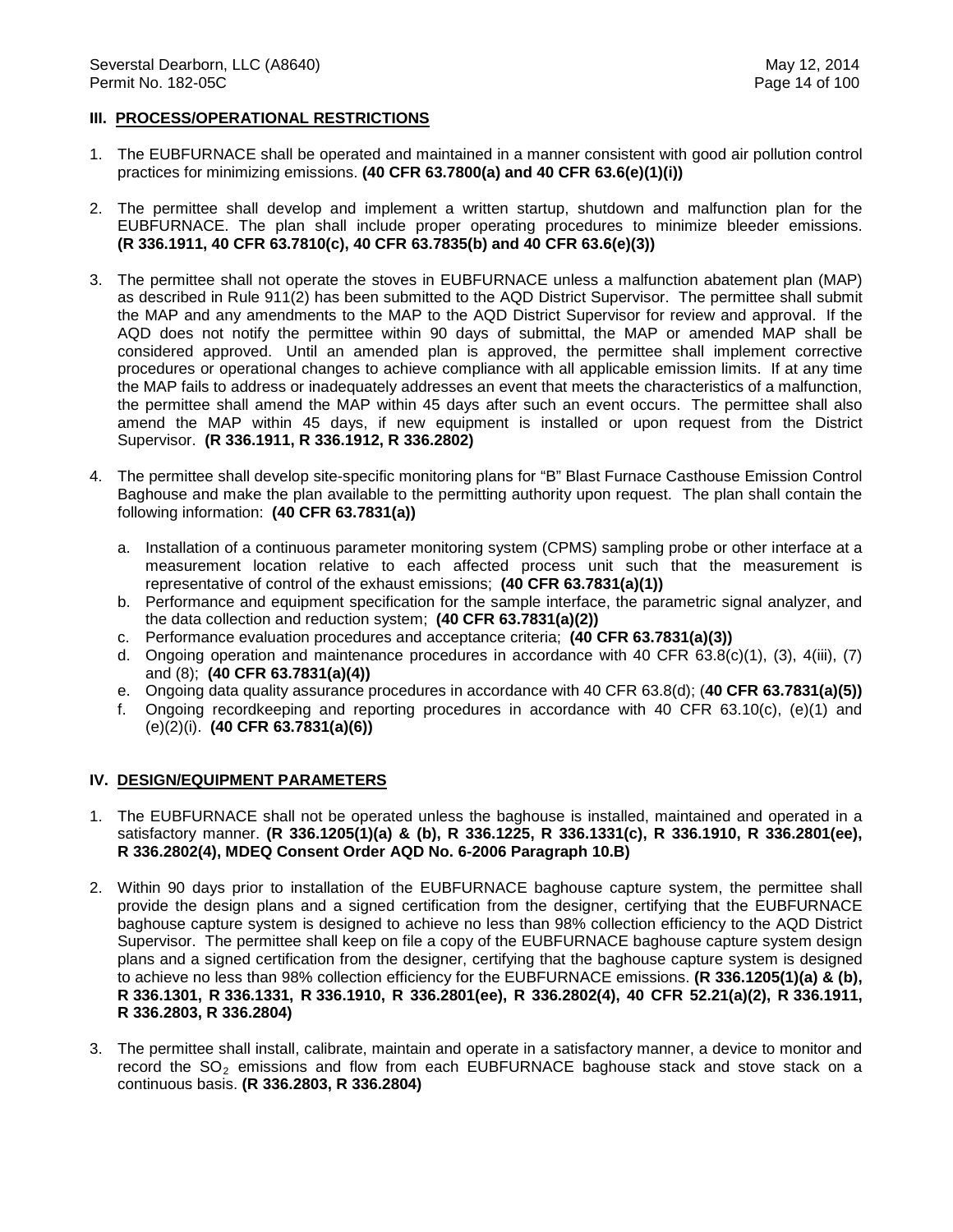- 4. The permittee shall install, calibrate, maintain and operate in a satisfactory manner, a device to monitor and record the natural gas usage of the natural gas suppression system for EUBFURNACE. **(R 336.1205(1)(a) & (b), R 336.2801(ee), R 336.2802(4))**
- 5. The permittee shall install, calibrate, maintain and operate in a satisfactory manner, a device to monitor and record the monthly natural gas usage rate and blast furnace gas usage rate of the stoves of EUBFURNACE. **(R 336.1205(1)(a) & (b), R 336.2801(ee), R 336.2802(4), R 336.2803, R 336.2804, R 336.2902(2), 40 CFR 51 (Appendix S))**
- 6. The permittee shall not operate EUBFURNACE with more than one taphole. **(R 336.1205(1)(a) & (b), R 336.1910, R 336.2801(ee), R 336.2802(4))**
- 7. The permittee shall not operate the stove portion of EUBFURNACE unless the low-NOx technology is installed, maintained, and operated in a satisfactory manner. **(R 336.1205(1)(a) & (b), R 336.1910, R 336.2801(ee), R 336.2802(4), R 336.2803, R 336.2804)**
- 8. The permittee shall not fire blast furnace gas in the stoves of EUBFURNACE unless the scrubber and mechanical collector for pre-combustion gas cleaning are installed, maintained, and operated in a satisfactory manner. **(R 336.1205(1)(a) & (b), R 336.1910, R 336.2802(4), R 336.2801(ee), R 336.2803, R 336.2804)**

#### **V. TESTING/SAMPLING**

- 1. Within 180 days of startup of EUBFURNACE, the permittee shall conduct a performance test to demonstrate initial compliance with the applicable emission and opacity limitations of 40 CFR Part 63, Subpart FFFFF contained in this section. **(40 CFR 63.7820(a))**
- 2. Permittee shall conduct performance tests for particulate matter emissions and opacity at least once every five years. **(40 CFR 63.7821)**
- 3. The permittee shall sample for an integral number of furnace tapping operations to obtain at least one hour of sampling for each test run. **(40 CFR 63.7822(e))**
- 4. Performance tests for visible emissions shall be conducted such that the opacity observations overlap with the performance tests for particulate. **(40 CFR 63.7823(b))**
- 5. The permittee shall demonstrate compliance with the opacity limitation in SC I.2 with a certified observer of Method 9 visible emissions using Method 9. The performance test for visible emissions shall consist of 30 6-minute block averages during tapping of the furnace. **(40 CFR 63.7823(c)(1) and (2))**
- 6. The permittee shall certify that the baghouse capture system operated during the performance test at the site-specific operating limits established in the operation and maintenance plan using the following procedures: **(40 CFR 63.7824(a))**
	- a. Concurrent with all opacity observations, measure and record values for each of the operating limit parameters in the capture system operation and maintenance plan according to the monitoring requirements specified in §63.7830(a). **(40 CFR 63.7824(a)(1))**
	- b. For any dampers that are manually set and remain at the same position at all times the capture system is operating, the damper position shall be visually checked and recorded at the beginning and end of each opacity observation period segment. **(40 CFR 63.7824(a)(2))**
	- c. Review and record the monitoring data and identify and explain any times the capture system operated outside the applicable operating limits. **(40 CFR 63.7824(a)(3))**
	- d. Certify in the performance test report that during all observation period segments, the capture system was operating at the values or settings established in the capture system operation and maintenance plan. **(40 CFR 63.7824(a)(4))**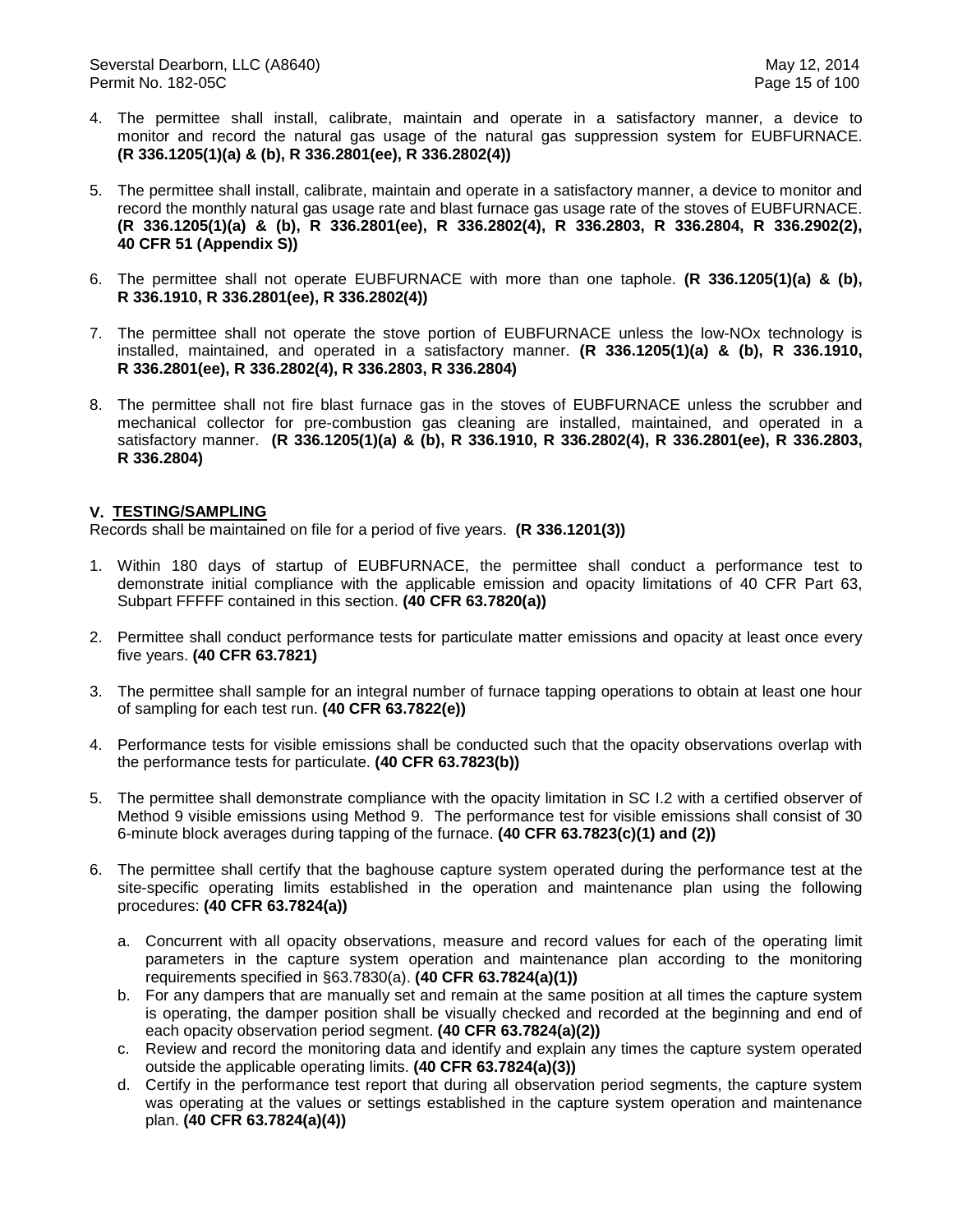- 7. The permittee may change the operating limits for the baghouse capture system if the following requirements are met: **(40 CFR 63.7824(c))**
	- a. Submit a written notification to the Administrator requesting to conduct a new performance test to revise the operating limit. **(40 CFR 63.7824(c)(1))**
	- b. Conduct a performance test to demonstrate compliance with the applicable operating limitation. **(40 CFR 63.7824(c)(2))**
	- c. Establish revised operating limits according to the applicable procedures in 40 CFR 63.7824, paragraphs (a) through (c) for a capture system. **(40 CFR 63.7824(c)(3))**
- 8. Within 180 days after start-up of EUBFURNACE, the permittee shall verify visible emissions, PM, PM10, PM2.5 and NOx emission rates from EUBFURNACE baghouse stack, by testing at owner's expense, in accordance with Department requirements. Subsequent testing will be required once every three years from the completion of the previous stack test. No less than 45 days prior to testing, a complete test plan shall be submitted to the AQD Technical Programs Unit and the District Office. The final plan must be approved by the AQD prior to testing. Verification of emission rates includes the submittal of a complete report of the test results to the AQD within 60 days following the last date of the test. **(R 336.1205(1)(a) & (b), R 336.1301, R 336.1361, R 336.1702, R 336.2001, R 336.2003, R 336.2004, R 336.2801(ee), R 336.2802(4), R 336.2803, R 336.2804)**
- 9. Within 180 days after start-up of EUBFURNACE, the permittee shall verify PM, PM10, PM2.5, NOx, CO, and Mn emission rates from the stove stack, by testing at owner's expense, in accordance with Department requirements. Subsequent testing will be required once every three years from the completion of the previous stack test. Testing must be performed at normal operating conditions for EUBFCESTOVE. No less than 45 days prior to testing, a complete test plan shall be submitted to the AQD Technical Programs Unit and the District Office. The final plan must be approved by the AQD prior to testing. Verification of emission rates includes the submittal of a complete report of the test results to the AQD within 60 days following the last date of the test. **(R 336.1205(1)(a) & (b), R 336.1225, R 336.2001, R 336.2003, R 336.2004, R 336.2801(ee), R 336.2802(4), R 336.2803, R 336.2804)**
- 10. Within 180 days after start-up of EUBBFCASTHOUSE, verification of the slag silt content, by testing at owner's expense, in accordance with Department requirements will be required. The permittee must complete the test once every quarter for four quarters and then annually, thereafter. The permittee shall submit a complete copy of the test results to the AQD within 60 days following the last date of the test (measured by the fourth quarterly sample for the first year). **(R 336.1205(1)(a) & (b), R 336.1225, R 336.2001, R 336.2003, R 336.2004, R 336.2801(ee), R 336.2802(4), R 336.2803, R 336.2804)**

#### **VI. MONITORING/RECORDKEEPING**

- 1. The permittee shall complete all required calculations/records in a format acceptable to the AQD District Supervisor and make them available by the last day of the calendar month, for the previous calendar month, unless otherwise specified in any monitoring/recordkeeping special condition. **(R 336.1205(1)(a) & (b), R 336.1225, R 336.2801(ee), R 336.2802(4), R 336.2803, R 336.2804)**
- 2. The permittee shall perform a Method 9 certified visible emission observation for the blast furnace EUBFURNACE baghouse stack at least once every month during blast furnace processing activity for a minimum of one hour. The permittee shall initiate corrective action upon observation of visible emissions in excess of the applicable visible emission limitation and shall keep a written record of each required observation and corrective action taken. **(R 336.1361)**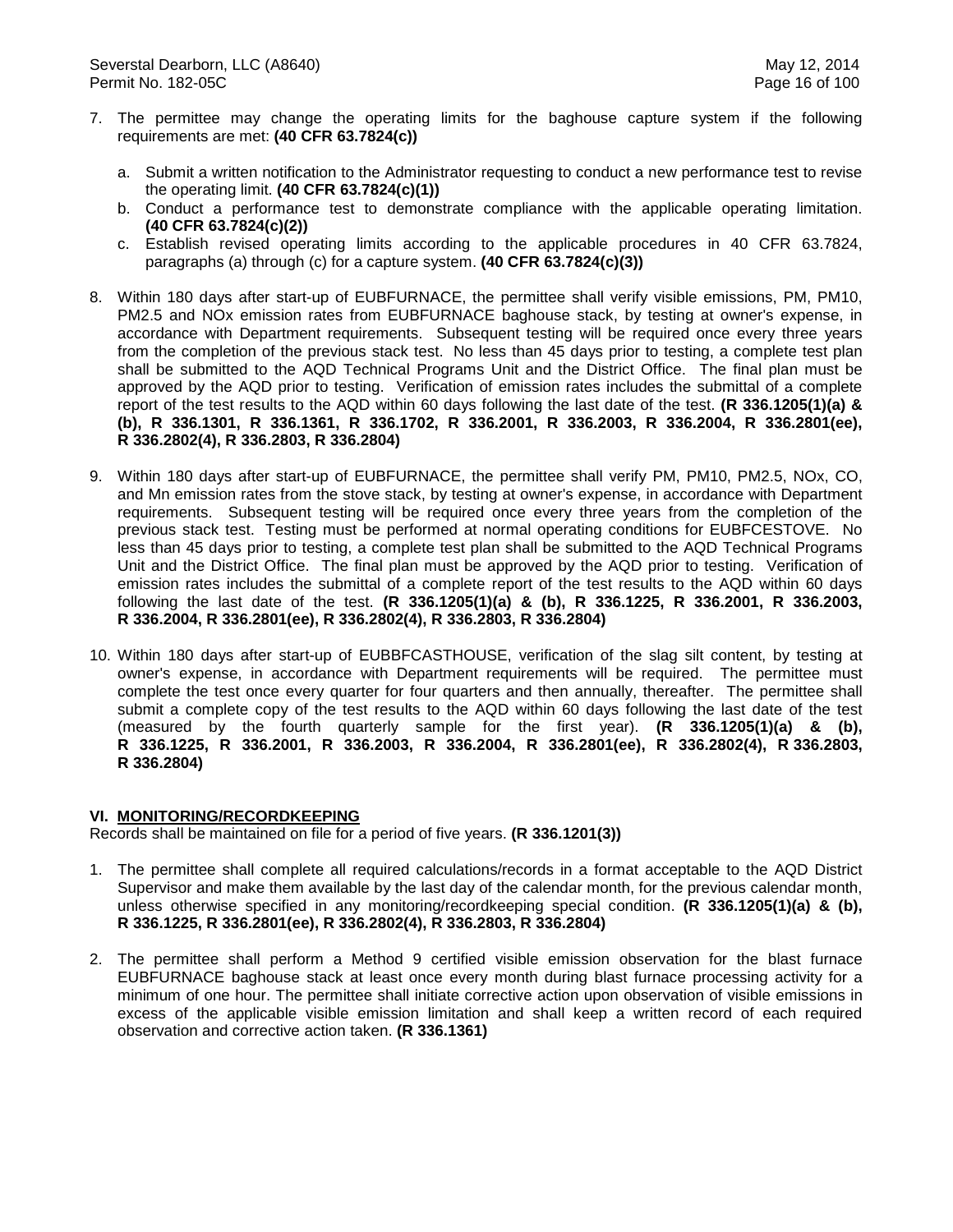- 3. The permittee shall perform a Method 9 certified visible emission observation for the EUBFURNACE roof monitors at least once a week during casting for a minimum of one hour. The permittee shall initiate corrective action upon observation of visible emissions in excess of the applicable visible emission limitation and shall keep a written record of each required observation and corrective action taken. **(R 336.1358)**
- 4. The permittee shall perform a non-certified visible emission observation for a minimum of 15 minutes for the EUBFURNACE bleeders at least once per month during planned blast furnace start up or shut down activities and a Method 9 certified visible emission observation of the EUBFURNACE bleeder at least once per quarter during planned blast furnace start up or shut down activities. Additionally, the permittee shall perform a Method 9 certified visible emission observation of the EUBFURNACE bleeder during all unplanned openings that last for more than thirty minutes. The permittee shall record each occurrence of bleeder stack opening, and the record shall include the date, start and stop time, and reason for each opening. The permittee shall initiate corrective action upon observation of visible emissions in excess of the applicable visible emission limitation and shall keep a written record of each required observation and corrective action taken including date, start time and stop time. **(R 336.1301)**
- 5. The permittee shall perform a Method 9 certified visible emission observation for the EUBFURNACE stove stack at least once a week during operation for a minimum of one hour. The permittee shall initiate corrective action upon observation of visible emissions in excess of the applicable visible emission limitation and shall keep a written record of each required observation and corrective action taken. **(R 336.1301)**
- 6. Within 180 days after start-up, the permittee shall install, calibrate, maintain and operate in a satisfactory manner a device to monitor and record the  $SO<sub>2</sub>$  emissions and flow from EUBFURNACE baghouse stack and stove stack on a continuous basis. The permittee shall install and operate each CERM system to meet the timelines, requirements and reporting detailed in Appendix 1.3.1 and shall use the CERM data for determining compliance with Special Conditions SC I.12, I.13, and I.14. **(R 336.2803, R 336.2804)**
- 7. The permittee shall prepare and operate at all times according to a written operation and maintenance plans for "B" Blast Furnace Casthouse Emission Control Baghouse. Each plan must address the following:
	- a. Monthly inspections of the equipment that is important to the performance of the total capture system (*e.g.,* pressure sensors, dampers, and damper switches). This inspection must include observations of the physical appearance of the equipment (*e.g.,* presence of holes in ductwork or hoods, flow constrictions caused by dents or accumulated dust in the ductwork, and fan erosion). The operation and maintenance plan also must include requirements to repair any defect or deficiency in the capture system before the next scheduled inspection.
	- b. Preventative maintenance for each control device, including a preventative maintenance schedule that is consistent with the manufacturer's instructions for routine and long-term maintenance.
	- c. Operating limits for the "B" Blast Furnace Casthouse Emission Control System. The permittee must establish the operating limits according to the following requirements:.
		- (i) Select operating limit parameters appropriate for the capture system design that are representative and reliable indicators of the performance of the capture system. This shall, at a minimum, include appropriate operating limit parameters that indicate the level of the ventilation draft and the damper position settings for the capture system when operating to collect emissions, including revised settings for seasonal variations. Appropriate operating limit parameters for ventilation draft include, but are not limited to, volumetric flow rate through each separately ducted hood, total volumetric flow rate at the inlet to the control device to which the capture system is vented, fan motor amperage, or static pressure.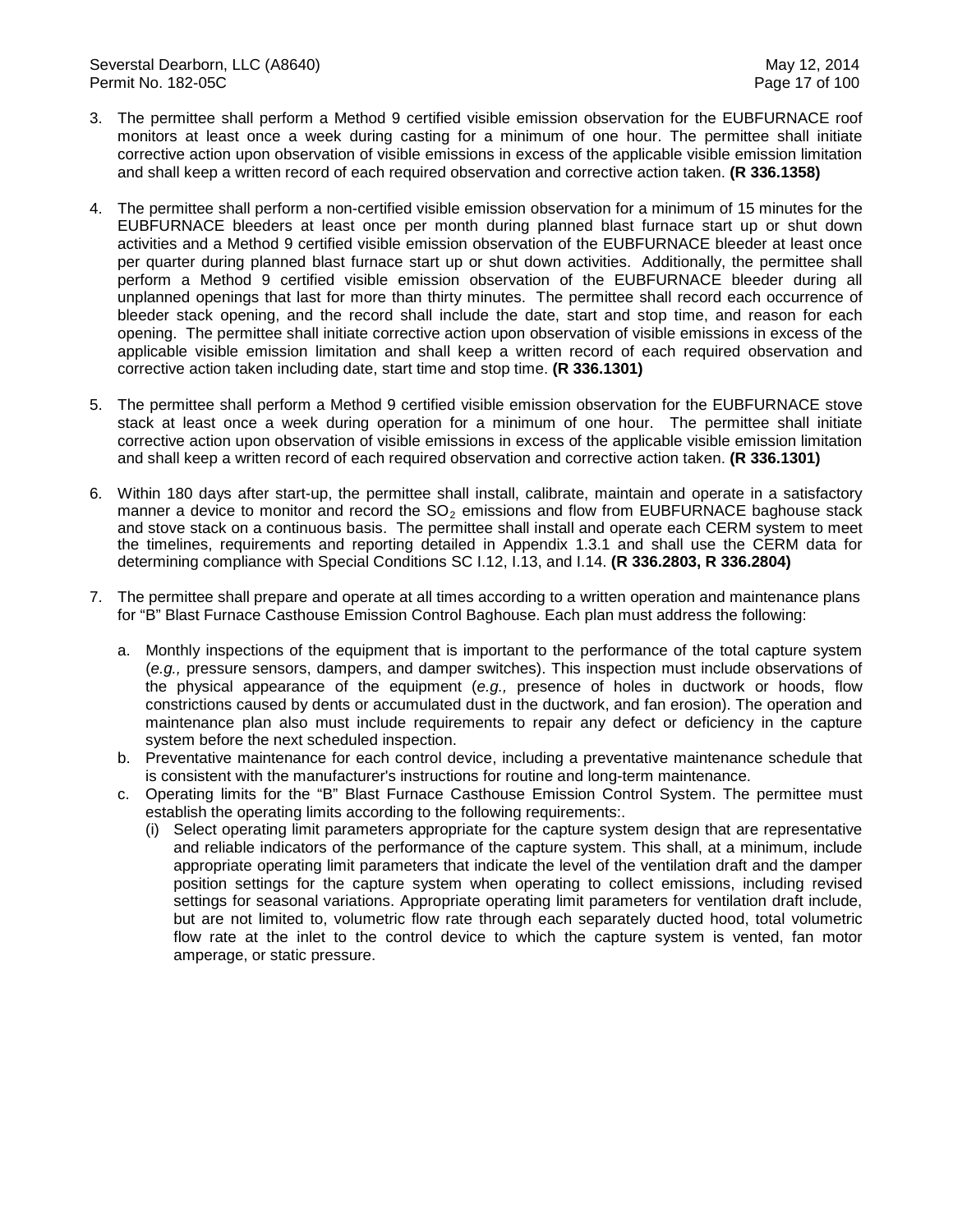- (ii) For each operating limit parameter selected, the value or setting for the parameter at which the capture system operates during the process operation shall be designated. If the operation allows for more than one process to be operating simultaneously, designate the value or setting for the parameter at which the capture system operates during each possible configuration that may be used.
- (iii) Include documentation in the plan to support the selection of the operating limits established for the capture system. This documentation must include a description of the capture system design, a description of the capture system operating during production, a description of each selected operating limit parameter, a rationale for why the parameter was chosen, a description of the method used to monitor the parameter according to the requirements of 40 CFR 63.7830(a), and the data used to set the value or setting for the parameter for each process configuration.
- d. Corrective action procedures for the "B" Blast Furnace Casthouse Emission Control Baghouse. In the event a bag leak detection system alarm is triggered, corrective action must be initiated to determine the cause of the alarm within 1 hour of the alarm, initiate corrective action to correct the cause of the problem within 24 hours of the alarm, and complete the corrective action as soon as practicable. Corrective actions may include, but are not limited to:
	- (i) Inspecting the baghouse for air leaks, torn or broken bags or filter media, or any other condition that may cause an increase in emissions.
	- (ii) Sealing off defective bags or filter media.
	- (iii) Replacing defective bags or filter media or otherwise repairing the control device.
	- (iv) Sealing off a defective baghouse compartment.
	- (v) Cleaning the bag leak detection system probe, or otherwise repair the bag leak detection system.
	- (vi) Shutting down the process producing the particulate emissions. **(40 CFR 63.7800(b))**
- 8. If applicable, the permittee shall monitor the hourly average actual volumetric flow rate through each separately ducted hood and the average hourly total volumetric flow rate at the inlet to the baghouse according to the requirements in 40 CFR 63.7832. **(40 CFR 63.7830(a))**
- 9. If applicable, the permittee shall install, maintain, and operate a Continuous Parametric Monitoring System (CPMS) for the baghouse capture system according to the requirements of 40 CFR 63.7830(a) and 40 CFR 63.7831(e). **(40 CFR 63.7830(a))**
- 10. The permittee shall conduct inspections of the B Blast Furnace Casthouse Baghouse at the specified frequencies according to the requirements in paragraphs (a) through (h) below. The permittee shall maintain records needed to document conformance with these requirements:
	- a. Monitor the pressure drop across each baghouse cell each day to ensure pressure drop is within the normal operating range identified in the manual.
	- b. Confirm that dust is being removed from hoppers through weekly visual inspections or other means of ensuring the proper functioning of removal mechanisms.
	- c. Check the compressed air supply for pulse-jet baghouses each day.
	- d. Monitor cleaning cycles to ensure proper operation using an appropriate methodology.
	- e. Check bag cleaning mechanisms for proper functioning through monthly visual inspection or equivalent means.
	- f. Make monthly visual checks of bag tension on reverse air and shaker-type baghouses to ensure that bags are not kinked (kneed or bent) or laying on their sides. You do not have to make this check for shaker-type baghouses using self-tensioning (spring-loaded) devices.
	- g. Confirm the physical integrity of the baghouse through quarterly visual inspections of the baghouse interior for air leaks.
	- h. Inspect fans for wear, material buildup, and corrosion through quarterly visual inspections, vibration detectors, or equivalent means. **(40 CFR 63.7830(b)(4), 40 CFR 63.7833(c))**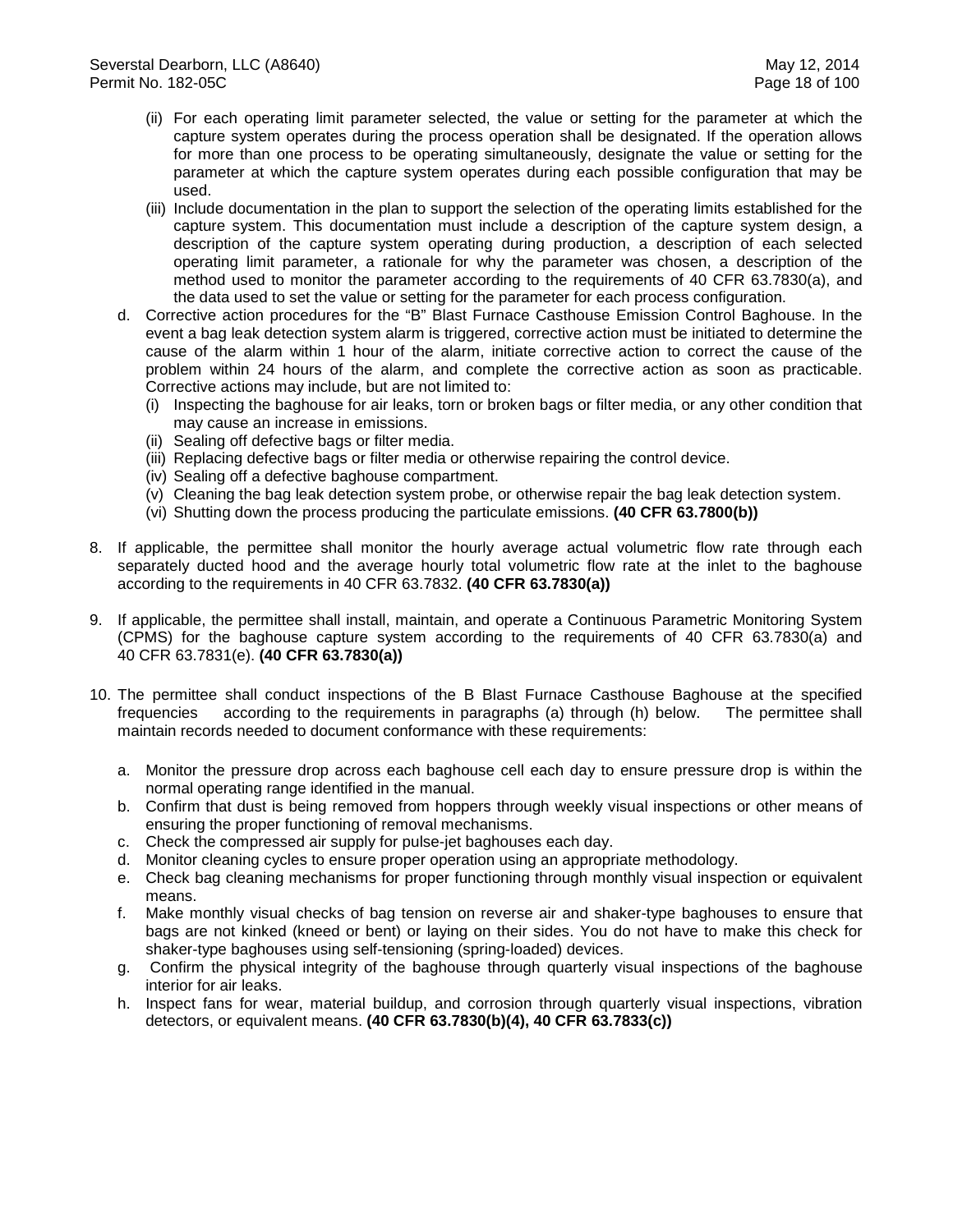- 11. If applicable, the permittee shall operate and maintain the capture system CPMS in continuous operation according to the site-specific monitoring plan. Unless otherwise specified, the CPMS shall: **(40 CFR 63.7831(b) and (d))**
	- a. Complete a minimum of one cycle of operation for each successive 15-minute period and collect a minimum of three of the required four data points to constitute a valid hour of data; **(40 CFR 63.7831(b)(1))**
	- b. Provide valid hourly data for at least 95 percent of every averaging period; and **(40 CFR 63.7831(b)(2))**
	- c. Determine and record the hourly average of all recorded readings. **(40 CFR 63.7831(b)(3))**
- 12. Except as allowed in SC VI.14 permittee shall install, operate, and maintain a bag leak detection system meeting the following specifications on the baghouse control: **(40 CFR 63.7831(f))**
	- a. Certified by the manufacturer to be capable of detecting emissions of particulate matter at concentrations of 10 milligrams per actual cubic foot (0.0044 grains per actual cubic foot). **(40 CFR 63.7831(f)(1))**
	- b. Provides output of relative changes in particulate matter loadings. **(40 CFR 63.7831(f)(2))**
	- c. Is equipped with an alarm, located such that it is heard by appropriate plant personnel that sounds an alarm when an increase in relative particulate loadings is detected over a preset level. **(40 CFR 63.7831(f)(3))**
	- d. Initially adjusted by establishing the baseline output by adjusting the sensitivity (range) and the averaging period of the device and setting the alarm set points and alarm delay time. **(40 CFR 63.7831(f)(5))**
- 13. Following the initial adjustment of the bag leak detection system, the permittee shall not adjust the sensitivity or range, averaging period, alarm set points or alarm delay time except as specified in the operation and maintenance plan. This requirement does not apply if the permittee installs COMS as specified in SC VI.14. **(40 CFR 63.7831(f)(6))**
- 14. If permittee does not install and operate a bag leak detection system, the permittee shall install, operate, and maintain a COMS according to the requirements in 40CFR Sec. 63.7831(h) and monitor the hourly average opacity of emissions exiting each control device stack according to the requirements in 40 CFR 63.7832. **(40 CFR 63.7830(b))**
- 15. The permittee shall monitor the process as required by 40 CFR 63, Subpart FFFFF, except during monitoring malfunctions, out-of-control periods, associated repairs, and required quality assurance or control activities (including calibration checks and required zero and span adjustments). **(40 CFR 63.7832(a))**
- 16. Data recorded during monitoring malfunctions, associated repairs, and required quality assurance or control activities shall not be used in data averages and calculations used to report emission or operating levels or to fulfill minimum data availability requirements. **(40 CFR 63.7832(b))**
- 17. The permittee shall operate the baghouse capture system at or above the lowest value or settings established for the operating limits in the operation and maintenance plan and collect, reduce, and record the monitoring data for each of the operating limit parameters. **(40 CFR 63.7833(b))**
- 18. If the sensitivity of the bag leak detection system is changed beyond the limits established pursuant to 40 CFR 63.7831(f)(6), a copy of a written certification by a responsible official shall be included in the semiannual compliance report for that period. This requirement does not apply if the permittee installs COMS as specified in SC VI.14. **(40 CFR 63.7833(c)(1))**
- 19. The permittee shall maintain a copy of each notification and report submitted under 40 CFR Part 63, Subpart FFFFF, including all documentation supporting the initial notification or notification of compliance status submitted according to 40 CFR 63.10(b)(2)(xiv)). **(40 CFR 63.7842(a)(1))**
- 20. The permittee shall maintain the records required for startup, shutdown and malfunction under 63.6(e)(3)(iii) through (v). **(40 CFR 63.7842(a)(2))**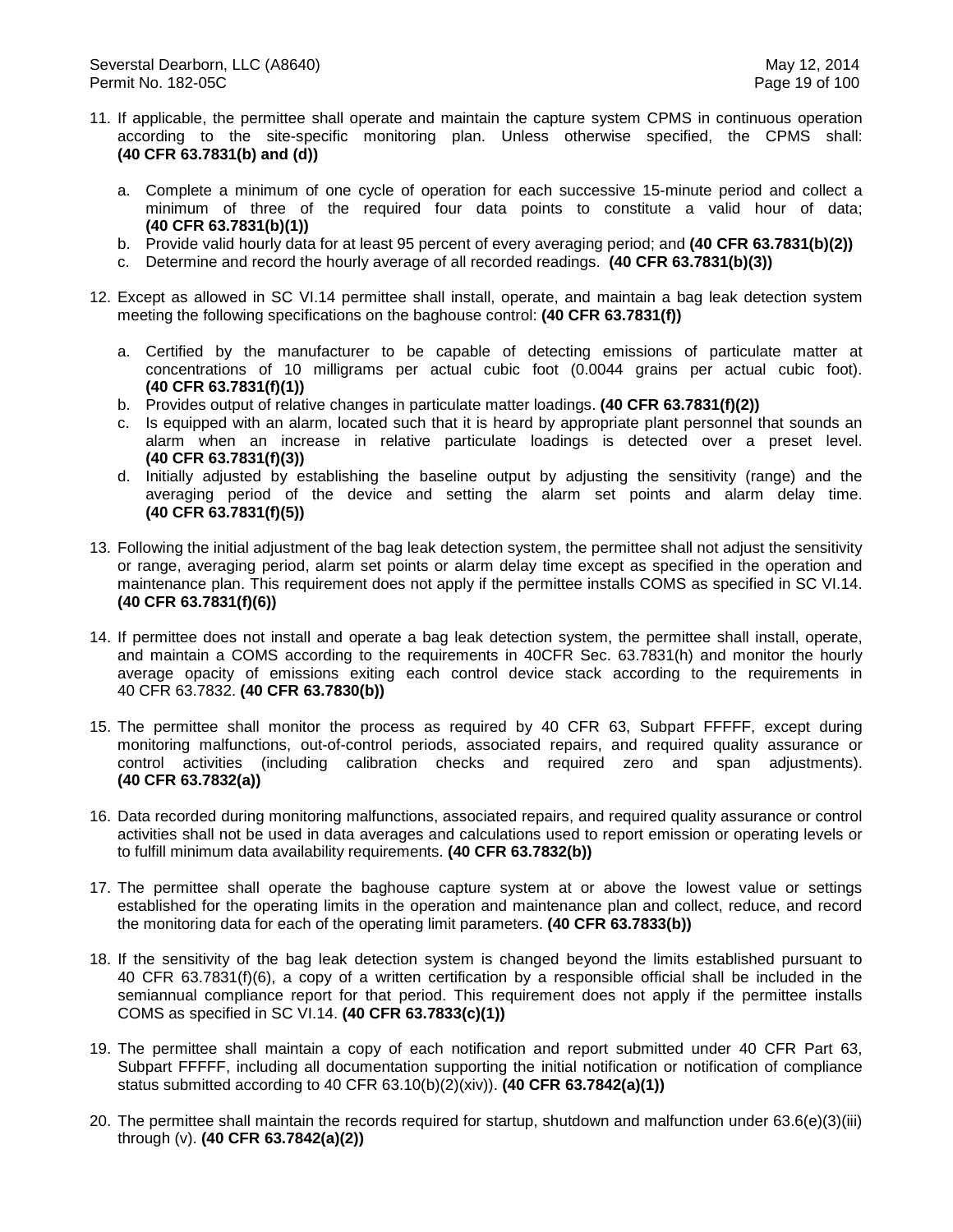- 21. The permittee shall maintain records associated with performance tests, and performance evaluations as required by 40 CFR 63.10(b)(2)(viii). **(40 CFR 63.7842(a)(3))**
- 22. The permittee shall maintain records of visible emissions observations in SC I.2 required by 40 CFR Part 63, Subpart FFFFF. **(40 CFR 63.7842(c))**
- 23. The permittee shall maintain records of the time corrective action was initiated, the corrective action taken, and the date when corrective actions were completed in response to a bag leak detection system alarm. **(40 CFR 63.7842(d) and 40 CFR 63.7833(c)(4))**
- 24. Records required under 40 CFR Part 63, Subpart FFFFF shall be retained for five years. The records must be maintained onsite for the two most recent years of the five year period. Records from the remaining three years of the five year period may be kept offsite. **(40 CFR 63.7843(b) and (c))**
- 25. The permittee shall monitor and record, in a satisfactory manner, the iron production for EUBBCASTHOUSE on a daily, monthly, and 12-month rolling time period basis. The permittee shall keep all records on file at the facility and make them available to the Department upon request. **(R 336.1205(1)(a) & (b), R 336.1225, R 336.2801(ee), R 336.2802(4), R 336.2803, R 336.2804)**
- 26. The permittee shall monitor and record, in a satisfactory manner, the natural gas usage for the natural gas suppression system of EUBFURNACE on a monthly, and 12-month rolling time period basis. The permittee shall keep all records on file at the facility and make them available to the Department upon request. **(R 336.1205(1)(a) & (b), R 336.1225, R 336.2801(ee), R 336.2802(4), R 336.2803, R 336.2804)**
- 27. The permittee shall periodically inspect the installed stove burners of the EUBFURNACE stoves, and the venturi scrubber and mechanical collector for pre-combustion gas cleaning of the EUBFURNACE stove to determine its operational and physical condition at least once every 6 months. Written records of each inspection and corrective action taken, if any, shall be maintained. **(R 336.1205(1)(a) & (b), R 336.2801(ee), R 336.2802(4), R 336.2902(2), 40 CFR 51 (Appendix S), R 336.2803, R 336.2804)**
- 28. The permittee shall monitor and record, in a satisfactory manner, blast furnace gas and natural gas usage records for EUBFURNACE stove on a monthly, and 12-month rolling time period basis. The permittee shall keep all records on file at the facility and make them available to the Department upon request. **(R 336.1205(1)(a) & (b), R 336.2801(ee), R 336.2802(4), R 336.2902(2),40 CFR 51 (Appendix S), R 336.2803, R 336.2804)**
- 29. The permittee shall keep, in a satisfactory manner, hourly, calendar day average, monthly and previous 12-month rolling time period records of  $SO<sub>2</sub>$  emission calculations for EUBFURNACE, using actual emissions data obtained from the CERMS installed on the stove stack and the baghouse stack. The permittee shall keep all records on file at the facility and make them available to the Department upon request. **(R 336.2803, R 336.2804)**
- 30. The permittee shall maintain records of all information necessary to demonstrate compliance with the emission limits of this permit. (**(R 336.1205(1)(a) & (b), R 336.1225, R 336.2801(ee), R 336.2802(4), R 336.2804)**
- 31. The permittee shall perform preventative maintenance on the EUBBFCASTHOUES baghouse as specified in the operation and maintenance plan for the baghouse. **(40 CFR 63.7834(a)(2))**

## **VII. REPORTING**

- 1. Permittee shall report the results of the initial performance test in the notification of compliance status. **(40 CFR 63.7820(a), 40 CFR 63.7825(c) and 40 CFR 63.7840(e))**
- 2. Permittee shall submit a notification of intent to perform any performance testing under 40 CFR Part 63, Subpart FFFFF at least 60 calendar days before testing is to begin. **(40 CFR 63.7840(d))**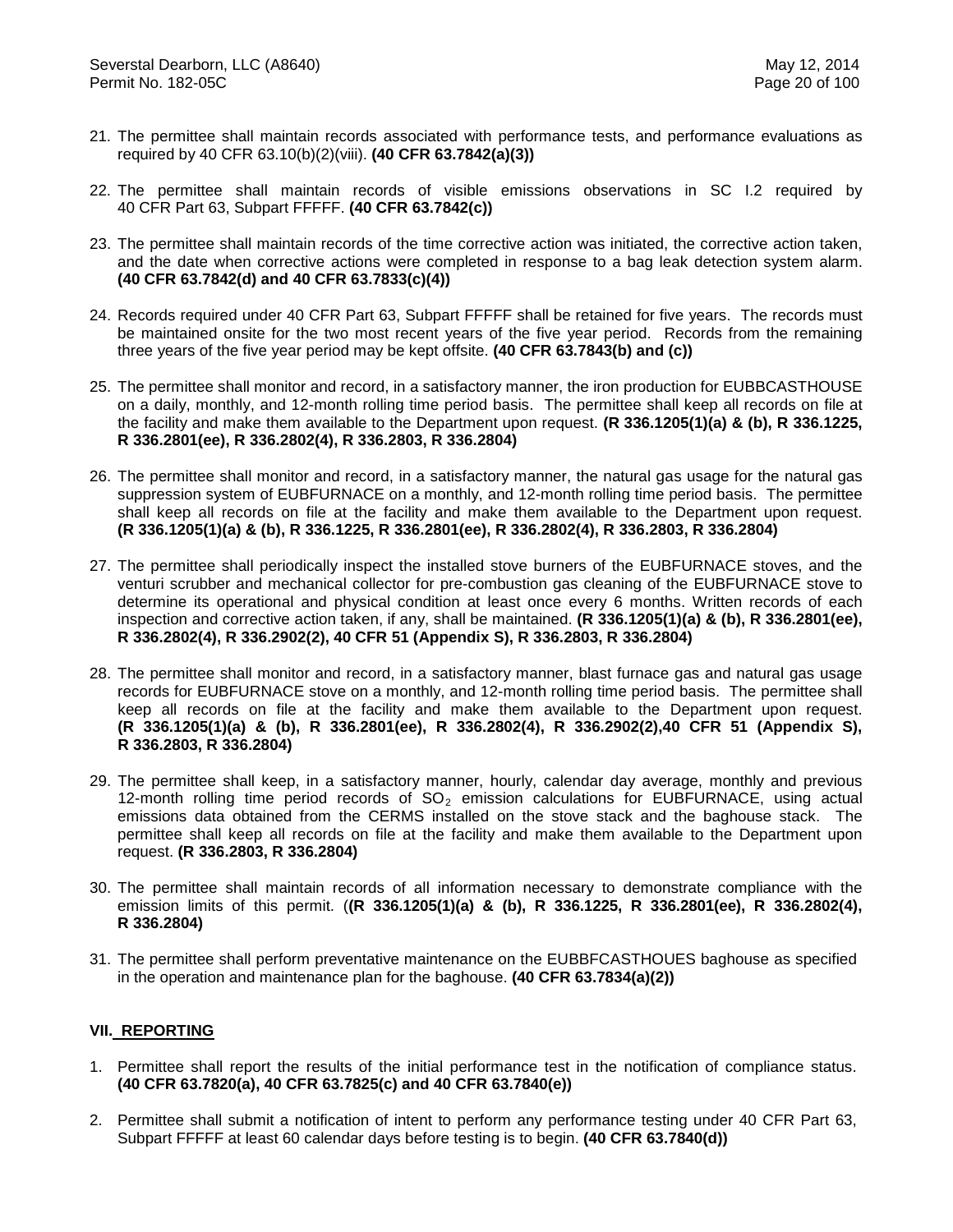- 3. Any time an action taken by the permittee during a startup, shutdown, or malfunction of an affected source (including actions taken to correct a malfunction) is not consistent with the procedures in the startup, shutdown, and malfunction plan, the permittee shall comply with all requirements of 63.10(d)(5)(ii). **(40 CFR Part 63.7841(c))**
- 4. The permittee shall maintain a current copy of the operation and maintenance plan required under III.3 onsite and available for inspection upon request. **(40 CFR 63.7834(b))**
- 5. The permittee shall retain copies of old operation and maintenance plans for the life of the source subject to 40 CFR Part 63, Subpart FFFFF or until the source is no longer subject to the requirements of 40 CFR Part 63, Subpart FFFFF. **(40 CFR 63.7834(b))**

## **VIII. STACK/VENT RESTRICTIONS**

The exhaust gases from the stacks listed in the table below shall be discharged unobstructed vertically upwards to the ambient air unless otherwise noted:

| <b>Stack &amp; Vent ID</b> | <b>Maximum Exhaust</b><br><b>Diameter/Dimensions</b><br>(inches) | <b>Minimum Height</b><br><b>Above Ground</b><br>(feet) | <b>Underlying Applicable</b><br><b>Requirements</b> |
|----------------------------|------------------------------------------------------------------|--------------------------------------------------------|-----------------------------------------------------|
| 1. SVBBFROOFMON            | ΝA                                                               | 75.2                                                   | R 336.1225<br>R 336.2803, R 336.2804                |
| 2. SVBFBH                  | 111                                                              | 200                                                    | R 336.1225<br>R 336.2803, R 336.2804                |
| 3. SVBFSTOVE               | 99                                                               | 190                                                    | R 336.1225,<br>R 336.2803, R 336.2804               |

## **IX. OTHER REQUIREMENTS**

1. The permittee shall comply with all applicable provisions of the National Emission Standards for Hazardous Air Pollutants, as specified in 40 CFR Part 63, Subpart A and Subpart FFFFF for Integrated Iron and Steel Manufacturing by the initial compliance date. **(40 CFR Part 63 Subparts A and Subpart FFFFF)**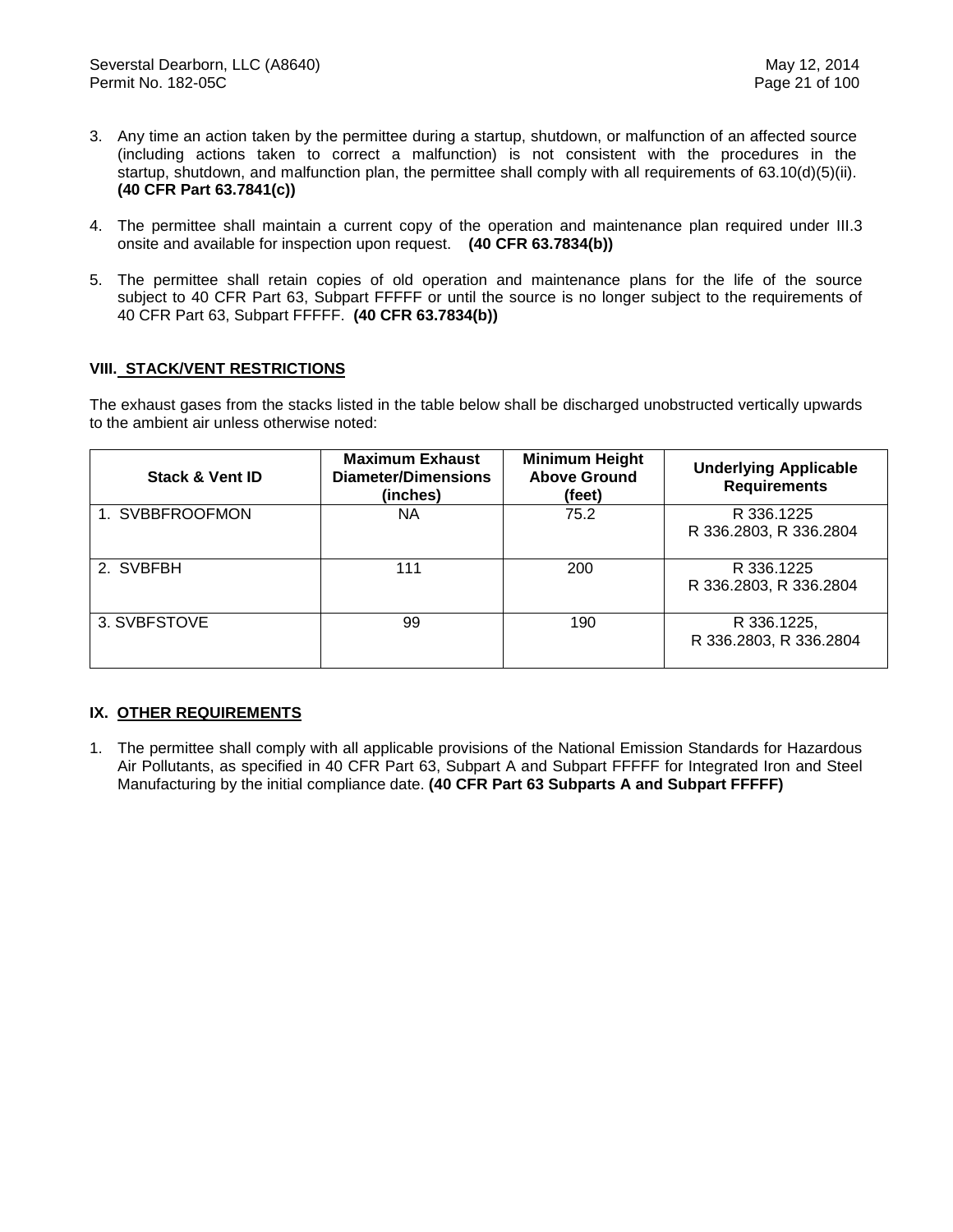## **The following conditions apply to: EUCFURNACE**

**DESCRIPTION:** This emission unit consists of the "C" Blast Furnace proper, a group of 4 stoves with a common stack, the cast house emission control system (collection hoods followed by a baghouse and stack), a blast furnace gas dust collector and venturi scrubber for removal of particulate from blast furnace gas generated by the "C" Blast Furnace, , a semi-clean bleeder, and two dirty gas bleeders.

#### **Flexible Group ID:** FGB&CFURNACES

## **POLLUTION CONTROL EQUIPMENT:**

C Blast furnace is controlled by a baghouse. Stove for Low-NOx technology; mechanical collector and venturi scrubber for blast furnace gas precleaning

#### **I. EMISSION LIMITS**

| <b>Pollutant</b> | Limit           | Time Period /<br><b>Operating</b><br><b>Scenario</b> | <b>Equipment</b>        | Testing /<br><b>Monitoring</b><br><b>Method</b> | <b>Underlying Applicable</b><br><b>Requirements</b> |
|------------------|-----------------|------------------------------------------------------|-------------------------|-------------------------------------------------|-----------------------------------------------------|
| 1. Visible       | 10% Opacity     | 6-minute average                                     | <b>EUCFURNACE</b>       | <b>SC V.7</b>                                   | R 336.1361                                          |
| Emissions        |                 |                                                      | Baghouse stack          | SC VI.2                                         |                                                     |
| 2. Visible       | 20% Opacity     | 6-minute average                                     | <b>EUCFURNACE</b>       | <b>SC V.1</b>                                   | 40 CFR 63.7790(a)                                   |
| Emissions        |                 |                                                      | Secondary emissions     | SC <sub>V.3</sub><br>SC <sub>V.4</sub>          |                                                     |
|                  |                 |                                                      | exiting any opening     | <b>SC V.5</b>                                   |                                                     |
| 3. Visible       | 20% Opacity     | 6-minute average                                     | <b>EUCFURNACE</b>       | SCV.7                                           | R 336.1358                                          |
| Emissions        |                 |                                                      | Roof monitors           | SC VI.3                                         |                                                     |
| 4. PM            | $0.003$ gr/dscf | Test Protocol*                                       | <b>EUCFURNACE</b>       | <b>SC V.7</b>                                   | $\overline{R}$ 336.1331(1)(c)                       |
|                  |                 |                                                      | Baghouse stack          |                                                 | R 336.2801(ee)                                      |
|                  |                 |                                                      |                         |                                                 | R 336.2802(4)                                       |
|                  |                 |                                                      |                         |                                                 |                                                     |
| 5. PM            | $0.01$ gr/dscf  | Test Protocol*                                       | <b>EUCFURNACE</b>       | SCV.1                                           | 40 CFR 63.7790(a)                                   |
|                  |                 |                                                      | Baghouse stack          |                                                 |                                                     |
| 6. PM            | 13.87 pph       | Test Protocol*                                       | <b>EUCFURNACE</b>       | SC <sub>V.7</sub>                               | $\overline{R}$ 336.1205(1)(a) & (b)                 |
|                  |                 |                                                      | Baghouse stack          |                                                 | R 336.1331(1)(c)                                    |
|                  |                 |                                                      |                         |                                                 | R 336.2801(ee)                                      |
|                  |                 |                                                      |                         |                                                 | R 336.2802(4)                                       |
|                  |                 |                                                      |                         |                                                 |                                                     |
| 7. PM            | 6.98 pph        | Test Protocol*                                       | <b>EUCFURNACE Stove</b> | SC <sub>V.8</sub>                               | R 336.1205(1)(a) & (b)                              |
|                  |                 |                                                      | stack                   |                                                 | R 336.1331(1)(c)                                    |
|                  |                 |                                                      |                         |                                                 | R 336.2801(ee)                                      |
|                  |                 |                                                      |                         |                                                 | R 336.2802(4)                                       |
| 8. PM10          | 18.24 pph       | Test Protocol*                                       | <b>EUCFURNACE</b>       | SCV.7                                           | R 336.1205(1)(a) & (b)                              |
|                  |                 |                                                      | Baghouse stack          |                                                 | R 336.2801(ee)                                      |
|                  |                 |                                                      |                         |                                                 | R 336.2802(4)                                       |
|                  |                 |                                                      |                         |                                                 | R 336.2803, R 336.2804                              |
|                  |                 |                                                      |                         |                                                 |                                                     |
| 9. PM10          | 19.72 pph       | Test Protocol*                                       | <b>EUCFURNACE Stove</b> | SC <sub>V.8</sub>                               | R 336.1205(1)(a) & (b)                              |
|                  |                 |                                                      | stack                   |                                                 | R 336.2801(ee)                                      |
|                  |                 |                                                      |                         |                                                 | R 336.2802(4)                                       |
|                  |                 |                                                      |                         |                                                 | R 336.2803, R 336.2804                              |
|                  |                 |                                                      |                         |                                                 |                                                     |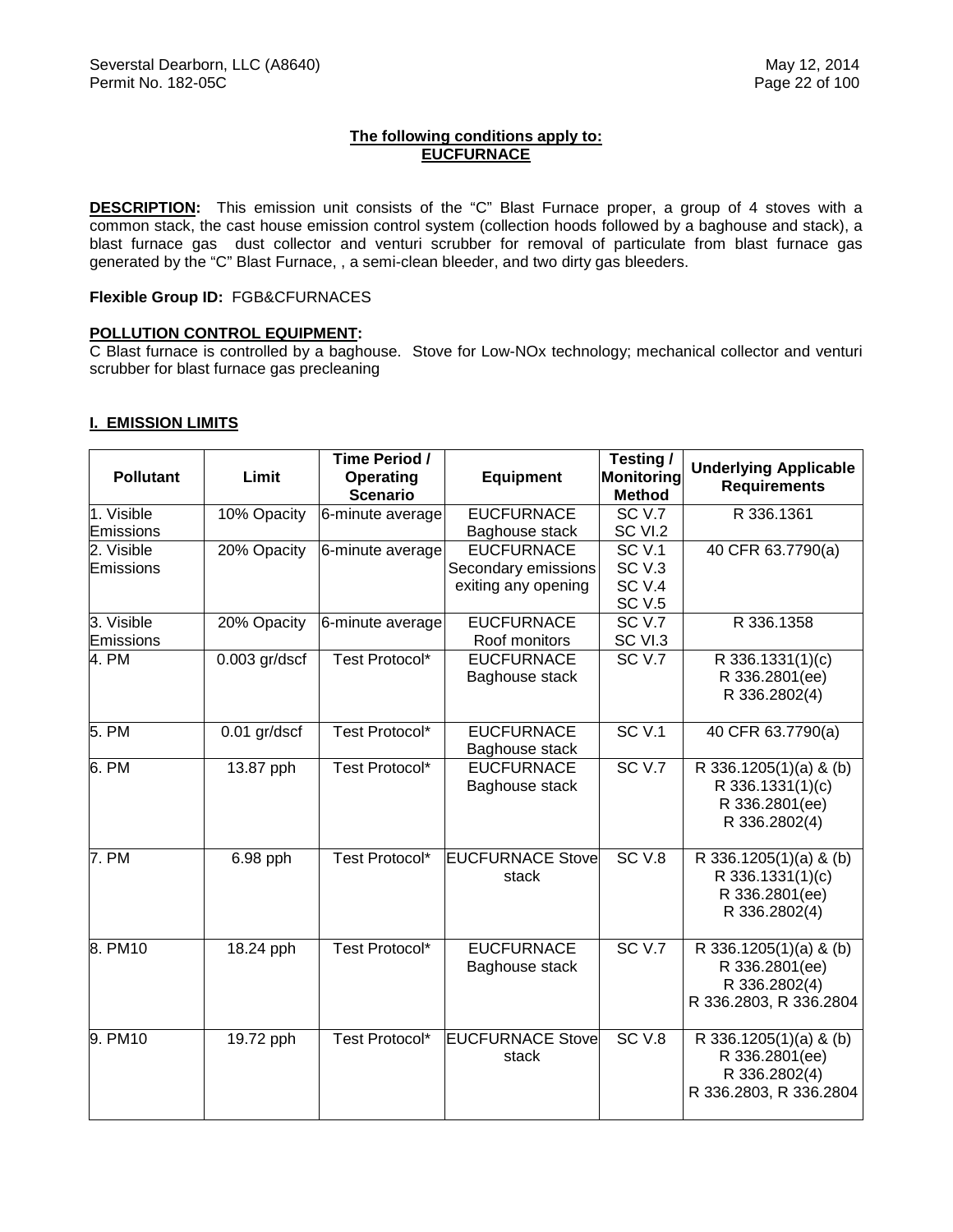| <b>Pollutant</b>    | Limit                                   | Time Period /<br>Operating<br><b>Scenario</b>                                            | Equipment                                                       | Testing/<br><b>Monitoring</b><br><b>Method</b> | <b>Underlying Applicable</b><br><b>Requirements</b>                                   |
|---------------------|-----------------------------------------|------------------------------------------------------------------------------------------|-----------------------------------------------------------------|------------------------------------------------|---------------------------------------------------------------------------------------|
| 10. PM2.5           | 18.24 pph                               | Test Protocol*                                                                           | <b>EUCFURNACE</b><br>Baghouse stack                             | SC <sub>V.7</sub>                              | R 336.1205(1)(a) & (b)<br>R 336.2803, R 336.2804                                      |
| 11. PM2.5           | 19.72 pph                               | Test Protocol*                                                                           | <b>EUCFURNACE</b><br>Stove stack                                | SC <sub>V.8</sub>                              | R 336.1205(1)(a) & (b)<br>R 336.2803, R 336.2804                                      |
| 12. $SO2$           | 179.65 pph                              | Calendar day<br>average                                                                  | <b>EUCFURNACE</b><br>Baghouse stack                             | SC VI.6                                        | R 336.2810<br>R 336.2803, R 336.2804                                                  |
| 13. $SO2$           | 193.6 pph                               | Calendar day<br>average                                                                  | <b>EUCFURNACE</b><br>Stove stack                                | SC VI.6                                        | R 336.2810<br>R 336.2803, R 336.2804                                                  |
| 14. SO <sub>2</sub> | 271.4 pph                               | Calendar day<br>average                                                                  | <b>EUCFURNACE Stove</b><br>stack and baghouse<br>stack combined | SC VI.6                                        | R 336.2802<br>R 336.2803, R 336.2804<br>R 336.2810                                    |
| 15. $SO2$           | 1,188 tpy                               | 12-month rolling<br>time period as<br>determined at the<br>end of each<br>calendar month | <b>EUCFURNACE</b><br>(baghouse and stove<br>stacks combined)    | <b>SC VI.29</b>                                | R 336.2801(ee)<br>R 336.2803, R 336.2804                                              |
| 16. CO              | 56.25 pph                               | Test Protocol*                                                                           | <b>EUCFURNACE</b><br>Baghouse stack                             | SCV.7                                          | R 336.2810<br>R 336.2804                                                              |
| 17. CO              | 1,756 pph                               | Test Protocol*                                                                           | <b>EUCFURNACE</b><br>Stove stack                                | SC <sub>V.8</sub>                              | R 336.2810<br>R 336.2804                                                              |
| 18. NO <sub>x</sub> | 5.46 pph                                | Test Protocol*                                                                           | <b>EUCFURNACE</b><br>Baghouse stack                             | SC <sub>V.7</sub>                              | R 336.1205(1)(a) & (b)<br>R 336.2801(ee)<br>R 336.2802(4)                             |
| 19. NO <sub>x</sub> | 106.3 pph                               | Test Protocol*                                                                           | <b>EUCFURNACE</b><br>Stove stack                                | SC <sub>V.8</sub>                              | R 336.1205(1)(a) & (b)<br>R 336.2801(ee)<br>R 336.2802(4)<br>R 336.2803<br>R 336.2804 |
| 20. VOC             | $\overline{9.92}$ pph                   | Test Protocol*                                                                           | <b>EUCFURNACE</b><br>Baghouse stack                             | <b>SC V.7</b>                                  | R 336.1205(1)(a) & (b)<br>R 336.1702                                                  |
| 21. Pb              | 0.0077 pph                              | Test Protocol*                                                                           | <b>EUCFURNACE</b><br>Baghouse stack                             | SC <sub>V.7</sub>                              | R 336.2804                                                                            |
| 22. Pb              | 0.011 pph                               | <b>Test Protocol*</b>                                                                    | <b>EUCFURNACE</b><br>Stove stack                                | SC <sub>V.8</sub>                              | R 336.2804                                                                            |
| 23. Mn              | $0.042$ pph <sup>1</sup>                | Test Protocol*                                                                           | <b>EUCFURNACE</b><br>Baghouse stack                             | SC <sub>V.7</sub>                              | R 336.1225                                                                            |
| 24. Mn              | $0.012$ pph <sup>1</sup>                | Test Protocol*                                                                           | <b>EUCFURNACE</b><br>Stove stack                                | SC <sub>V.8</sub>                              | R 336.1225                                                                            |
| 25. Hg              | $0.003$ pph <sup>1</sup>                | <b>Test Protocol*</b>                                                                    | <b>EUCFURNACE</b><br>Stove stack                                | SC <sub>V.8</sub>                              | R 336.1225                                                                            |
|                     | *Test protocol specifies averaging time |                                                                                          |                                                                 |                                                |                                                                                       |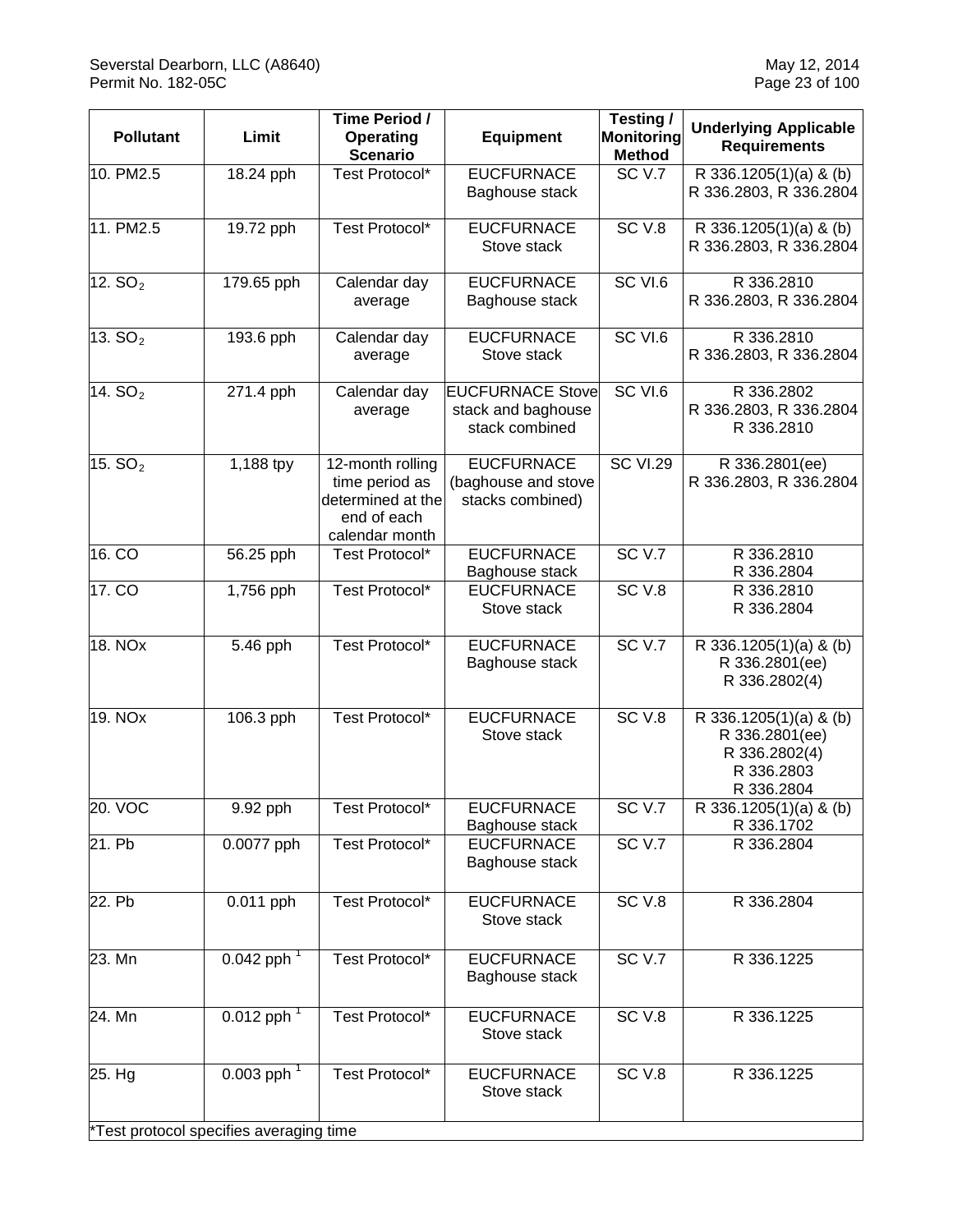# **II. MATERIAL LIMITS**

| <b>Material</b>                | Limit                                      | Time Period /<br>Operating<br><b>Scenario</b>                         | <b>Equipment</b>                                               | Testing/<br>Monitoring<br><b>Method</b> | <b>Underlying</b><br><b>Applicable</b><br><b>Requirements</b>                          |
|--------------------------------|--------------------------------------------|-----------------------------------------------------------------------|----------------------------------------------------------------|-----------------------------------------|----------------------------------------------------------------------------------------|
| $1.$ Iron<br><b>Production</b> | 8,000 tons per day                         | Calendar Day                                                          | <b>EUCFURNACE</b>                                              | <b>SC VI.24</b>                         | R 336.1225<br>R 336.2803,<br>R 336.2804                                                |
| 2. Natural<br><b>Gas</b>       | 118.3 MMSCF per year 12-month rolling time | period basis as<br>determined at the<br>end of each calendar<br>month | <b>EUCFURNACE</b><br>Limited natural gas<br>suppression system | <b>SC VI.25</b>                         | $R$ 336.1205(1)(a)&(b)<br>R 336.2801(ee)<br>R 336.2802(4)<br>R 336.2803,<br>R 336,2804 |

## **III. PROCESS/OPERATIONAL RESTRICTIONS**

- 1. The EUCFURNACE shall be operated and maintained in a manner consistent with good air pollution control practices for minimizing emissions. **(40 CFR 63.7800(a) and 40 CFR 63.6(e)(1)(i))**
- 2. The permittee shall develop and implement a written startup, shutdown and malfunction plan for the EUCFURNACE. The plan shall include proper operating procedures to minimize bleeder emissions. **(R 336.1911, 40 CFR 63.7810(c), 40 CFR 63.7835(b) and 40 CFR 63.6(e)(3))**
- 3. Within in 90 days of issuance of this permit, the permittee shall not operate the stoves in EUCFURNACE unless a malfunction abatement plan (MAP) as described in Rule 911(2) has been submitted to the AQD District Supervisor. The permittee shall submit the MAP and any amendments to the MAP to the AQD District Supervisor for review and approval. If the AQD does not notify the permittee within 90 days of submittal, the MAP or amended MAP shall be considered approved. Until an amended plan is approved, the permittee shall implement corrective procedures or operational changes to achieve compliance with all applicable emission limits.If at any time the MAP fails to address or inadequately addresses an event that meets the characteristics of a malfunction, the permittee shall amend the MAP within 45 days after such an event occurs. The permittee shall also amend the MAP within 45 days, if new equipment is installed or upon request from the District Supervisor. **(R 336.1911, R 336.1912, R 336.2802)**
- 4. The permittee shall develop site-specific monitoring plans for "C" Blast Furnace Casthouse Emission Control Baghouse and make the plan available to the permitting authority upon request. The plan shall contain the following information: **(40 CFR 63.7831(a))**
	- a. Installation of a continuous parameter monitoring system (CPMS) sampling probe or other interface at a measurement location relative to each affected process unit such that the measurement is representative of control of the exhaust emissions; **(40 CFR 63.7831(a)(1))**
	- b. Performance and equipment specification for the sample interface, the parametric signal analyzer, and the data collection and reduction system; **(40 CFR 63.7831(a)(2))**
	- c. Performance evaluation procedures and acceptance criteria; **(40 CFR 63.7831(a)(3))**
	- d. Ongoing operation and maintenance procedures in accordance with 40 CFR 63.8(c)(1), (3), 4(iii), (7) and (8); **(40 CFR 63.7831(a)(4))**
	- e. Ongoing data quality assurance procedures in accordance with 40 CFR 63.8(d); (**40 CFR 63.7831(a)(5))**
	- f. Ongoing recordkeeping and reporting procedures in accordance with 40 CFR 63.10(c), (e)(1) and (e)(2)(i). **(40 CFR 63.7831(a)(6))**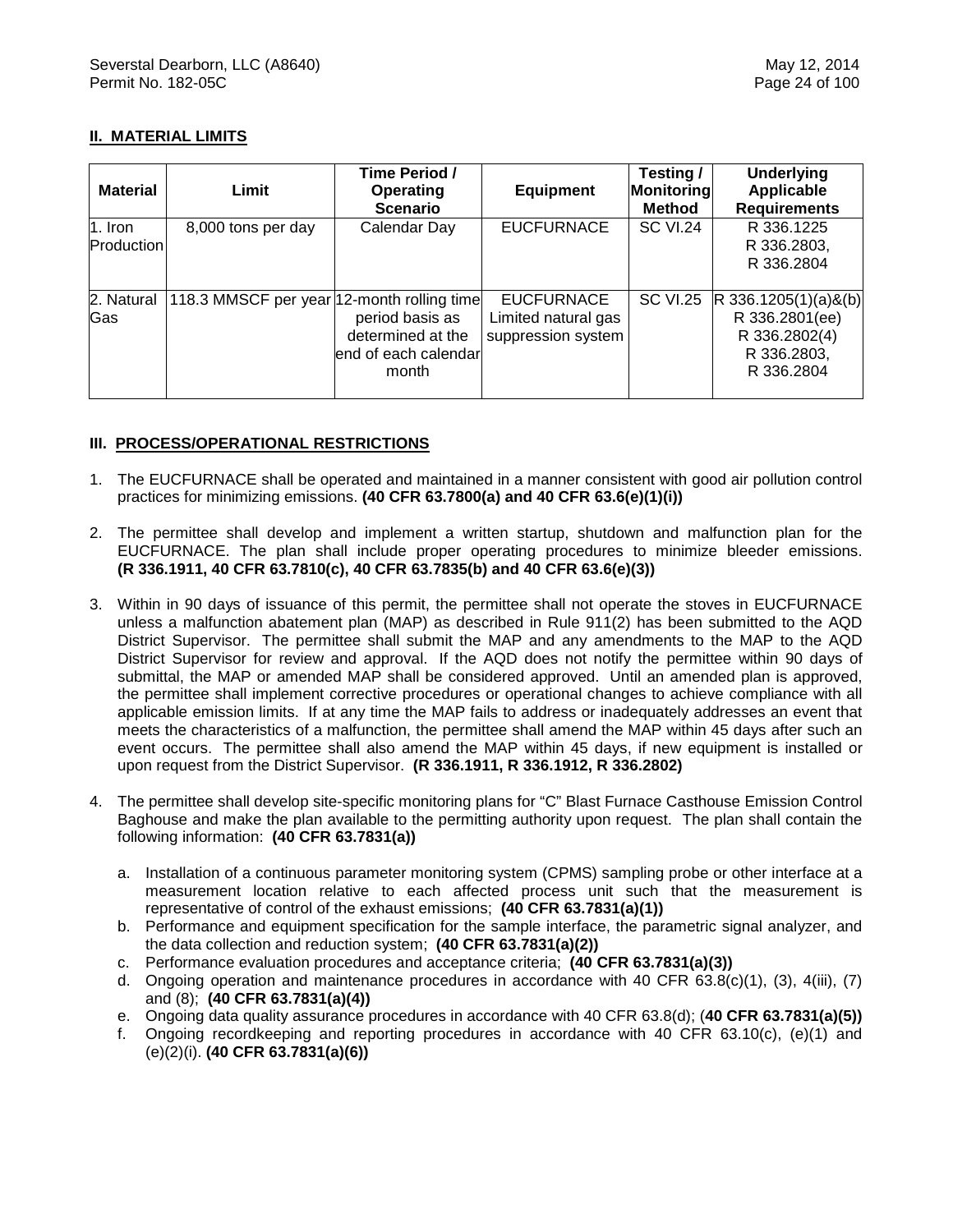#### **IV. DESIGN/EQUIPMENT PARAMETERS**

- 1. The EUCFURNACE shall not be operated unless the baghouse is installed, maintained and operated in a satisfactory manner. **(R 336.1205(1)(a) & (b), R 336.1225, R 336.1331(c), R 336.1910, R 336.2801(ee), R 336.2802(4), R 336.2804,, MDEQ Consent Order AQD No. 6-2006 Paragraph 10.B)**
- 2. The permittee shall keep on file a copy of the EUCFURNACE baghouse capture system design plans and a signed certification from the designer, certifying that the baghouse capture system is designed to achieve no less than 98% collection efficiency for the EUCFURNACE emissions. **(R 336.1205(1)(a) & (b), R 336.1301, R 336.1331, R 336.1910, R 336.1911, R 336.1225, R 336.2801(ee), R 336.2802(4), R 336.2803, R 336.2804,)**
- 3. The permittee shall install, calibrate, maintain and operate in a satisfactory manner, a device to monitor and record the  $SO<sub>2</sub>$  emissions and flow from each EUCFURNACE baghouse stack and stove stack on a continuous basis. **(R 336.2803, R 336.2804, R 336.2810)**
- 4. The permittee shall install, calibrate, maintain and operate in a satisfactory manner, a device to monitor and record the natural gas usage rate of the natural gas suppression system for EUCFURNACE. **(R 336.1205(1)(a) & (b), R 336.1225, R 336.1702, R 336.2801(ee), R 336.2802(4)R 336.2803, R 336.2804)**
- 5. The permittee shall not operate EUCFURNACE with more than two tapholes. **(R 336.1205(1)(a) & (b), R 336.1910, R 336.2801(ee), R 336.2802(4))**
- 6. The permittee shall not operate the stove of EUCFURNACE unless the low-NOx technology is installed, maintained, and operated in a satisfactory manner. **(R 336.1205(1)(a) & (b), R 336.1910, R 336.2801(ee), R 336.2802(4), R 336.2803, R 336.2804)**
- 7. The permittee shall not fire blast furnace gas in the stove of EUCFURNACE unless the venturi scrubber and mechanical collector for pre-combustion gas cleaning are installed, maintained, and operated in a satisfactory manner. **(R 336.1205(1)(a) & (b), R 336.1910, R 336.2801(ee), R 336.2802(4))R 336.2803, R 336.2804)**
- 8. The permittee shall install, calibrate, maintain and operate in a satisfactory manner, a device to monitor and record the natural gas usage rate of the stoves. **(R 336.1205(1)(a) & (b), R 336.2801(ee), R 336.2802(4), R 336.2803, R 336.2804)**
- 9. The permittee shall install, calibrate, maintain and operate in a satisfactory manner, a device to monitor and record the blast furnace gas usage rate of the stoves. **(R 336.1205(1)(a) & (b), R 336.2801(ee), R 336.2802(4), 40 CFR 51 (Appendix S), R 336.2803, R 336.2804)**

#### **V. TESTING/SAMPLING**

- 1. The permittee shall conduct performance tests for particulate matter emissions and opacity at least once every five years. **(40 CFR 63.7821)**
- 2. The permittee shall sample for an integral number of furnace tapping operations to obtain at least one hour of sampling for each test run. **(40 CFR 63.7822(e))**
- 3. Performance tests for visible emissions shall be conducted such that the opacity observations overlap with the performance tests for particulate. **(40 CFR 63.7823(b))**
- 4. The permittee shall demonstrate compliance with the opacity limitation in SC I.2 with a certified observer of Method 9 visible emissions using Method 9. The performance test for visible emissions shall consist of 30 6-minute block averages during tapping of the furnace. **(40 CFR 63.7823(c)(1) and (2))**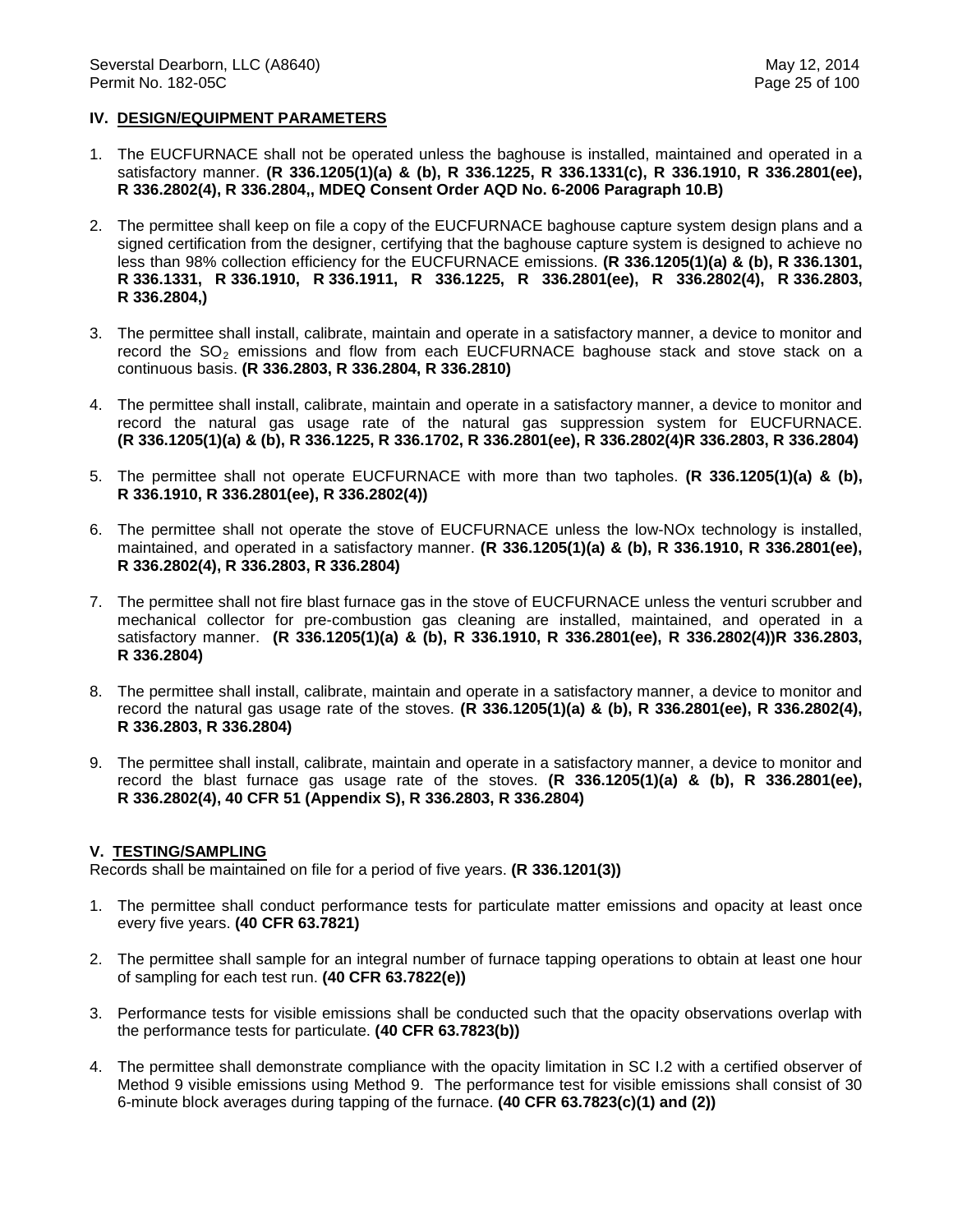- 5. The permittee shall certify that the baghouse capture system operated during the performance test at the site-specific operating limits established in the operation and maintenance plan using the following procedures: **(40 CFR 63.7824(a)**
	- a. Concurrent with all opacity observations, measure and record values for each of the operating limit parameters in the capture system operation and maintenance plan according to the monitoring requirements specified in §63.7830(a). **(40 CFR 63.7824(a)(1)**
	- b. For any dampers that are manually set and remain at the same position at all times the capture system is operating, the damper position shall be visually checked and recorded at the beginning and end of each opacity observation period segment. **(40 CFR 63.7824(a)(2))**
	- c. Review and record the monitoring data and identify and explain any times the capture system operated outside the applicable operating limits. **(40 CFR 63.7824(a)(3))**
	- d. Certify in the performance test report that during all observation period segments, the capture system was operating at the values or settings established in the capture system operation and maintenance plan. **(40 CFR 63.7824(a)(4))**
- 6. The permittee may change the operating limits for the baghouse capture system if the following requirements are met: **(40 CFR 63.7824(c))**
	- a. Submit a written notification to the Administrator requesting to conduct a new performance test to revise the operating limit. **(40 CFR 63.7824(c)(1))**
	- b. Conduct a performance test to demonstrate compliance with the applicable operating limitation. **(40 CFR 63.7824(c)(2))**
	- c. Establish revised operating limits according to the applicable procedures in 40 CFR 63.7824, paragraphs (a) through (c) for a capture system. **(40 CFR 63.7824(c)(3))**
- 7. Within three years of the issuance of this permit, the permittee shall verify visible emissions, PM, PM10, PM2.5, NOx, VOC, Pb, and Mn emission rates from EUCFURNACE baghouse stack by testing at owner's expense, in accordance with Department requirements. Subsequent testing will be required once every three years from the completion of the previous stack test. In addition, at the time of the first testing after the date of issuance of this permit, the permittee shall obtain Pb and Mn dust concentrations in the EUCFURNACE baghouse hoppers. Subsequent Pb and Mn sampling of the baghouse dust is not required. No less than 45 days prior to testing, a complete test plan shall be submitted to the AQD Technical Programs Unit and the District Office. The final plan must be approved by the AQD prior to testing. Verification of emission rates includes the submittal of a complete report of the test results, including baghouse dust analysis for Mn and Pb, to the AQD within 60 days following the last date of the test. **(R 336.1205(1)(a) & (b), R 336.1225, R 336.1301, R 336.1361, R 336.1702, R 336.2001, R 336.2003, R 336.2004, R 336.2801(ee), R 336.2802(4), R 336.2803, R 336.2804)**
- 8. Within three years of the issuance of this permit, the permittee shall verify PM, PM10, PM2.5, NOx, CO, Pb, Mn, and total Hg emission rates from the EUCFURNACE stove stack, by testing at owner's expense, in accordance with Department requirements. Subsequent testing will be required once every three years from the completion of the previous stack test. Testing must be performed at normal operating conditions for EUCFCESTOVE. No less than 45 days prior to testing, a complete test plan shall be submitted to the AQD Technical Programs Unit and the District Office. The final plan must be approved by the AQD prior to testing. Verification of emission rates includes the submittal of a complete report of the test results to the AQD within 60 days following the last date of the test. **(R 336.1205(1)(a) & (b), R 336.1225, R 336.2001, R 336.2003, R 336.2004, R 336.2801(ee), R 336.2802(4), R 336.2803, R 336.2804)**
- 9. Within 180 days after issuance of this permit EUCFURNACE, verification of the slag silt content, by testing at owner's expense, in accordance with Department requirements will be required. The permittee must complete the test once every quarter for four quarters and then annually, thereafter. The permittee shall submit a complete copy of the test results to the AQD within 60 days following the last date of the test (measured by the fourth quarterly sample for the first year). **(R 336.1205(1)(a) & (b), R 336.1225, R 336.2001, R 336.2003, R 336.2004, R 336.2801(ee), R 336.2802(4), R 336.2803, R 336.2804)**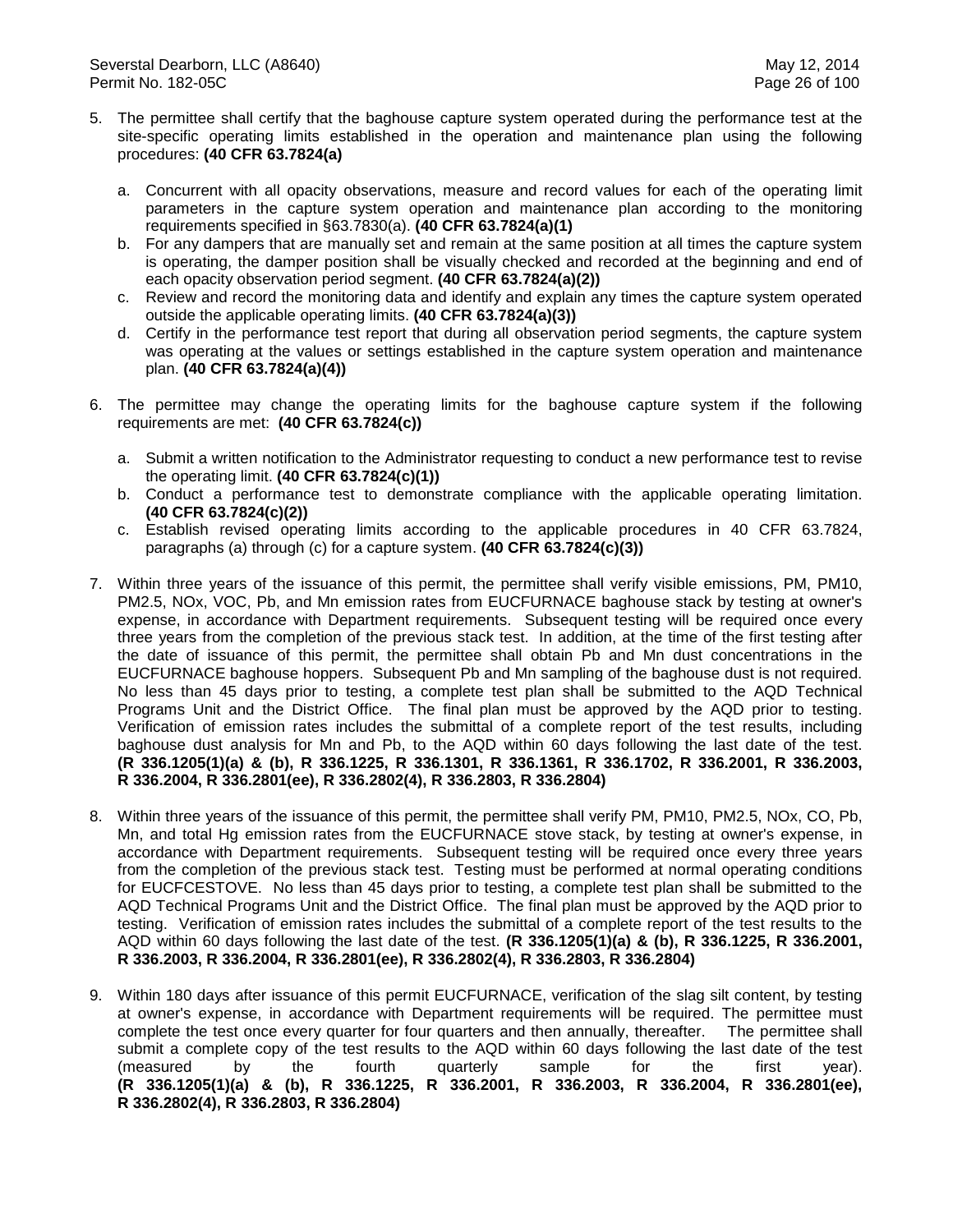#### **VI. MONITORING/RECORDKEEPING**

- 1. The permittee shall complete all required calculations/records in a format acceptable to the AQD District Supervisor and make them available by the last day of the calendar month, for the previous calendar month, unless otherwise specified in any monitoring/recordkeeping special condition. **(R 336.1205(1)(a) & (b), R 336.1225, R 336.2801(ee), R 336.2802(4), R 336.2803, R 336.2804, R 336.2810)**
- 2. The permittee shall perform a Method 9 certified visible emission observation for the blast furnace EUCFURNACE baghouse stack at least once every month during blast furnace processing activity for a minimum of one hour. The permittee shall initiate corrective action upon observation of visible emissions in excess of the applicable visible emission limitation and shall keep a written record of each required observation and corrective action taken. **(R 336.1361)**
- 3. The permittee shall perform a Method 9 certified visible emission observation for the EUCFURNACE roof monitors at least once a week during casting for a minimum of least one hour. The permittee shall initiate corrective action upon observation of visible emissions in excess of the applicable visible emission limitation and shall keep a written record of each required observation and corrective action taken. **(R 336.1358)**
- 4. The permittee shall perform a non-certified visible emission observation for a minimum of 15 minutes for the EUCFURNACE bleeders at least once per month during planned blast furnace start up or shut down activities and a Method 9 certified visible emission observation of the EUCFURNACE bleeder at least once per quarter during planned blast furnace start up or shut down activities. Additionally, the permittee shall perform a Method 9 certified visible emission observation of the EUCFURNACE bleeder during all unplanned openings that last for more than thirty minutes. The permittee shall record each occurrence of bleeder stack opening, and the record shall include the date, start and stop time, and reason for each opening. The permittee shall initiate corrective action upon observation of visible emissions in excess of the applicable visible emission limitation and shall keep a written record of each required observation and corrective action taken including date, start time and stop time. **(R 336.1301)**
- 5. The permittee shall perform a Method 9 certified visible emission observation for the EUCFURNACE stove stack at least once a week during operation for a minimum of at least one hour. The permittee shall initiate corrective action upon observation of visible emissions in excess of the applicable visible emission limitation and shall keep a written record of each required observation and corrective action taken. **(R 336.1301)**
- 6. Within 180 days of the issuance of this permit, the permittee shall install, calibrate, maintain and operate in a satisfactory manner a device to monitor and record the  $SO<sub>2</sub>$  emissions and flow from EUCFURNACE baghouse stack and stove stack on a continuous basis. The permittee shall install and operate each CERM system to meet the timelines, requirements and reporting detailed in Appendix 1.3.2 and shall use the CERM data for determining compliance with Special Conditions SC I.12, I.13, and I.14. **(R 336.2810, R 336.2803, R 336.2804)**
- 7. The permittee shall prepare and operate at all times according to a written operation and maintenance plans for "C" Blast Furnace Casthouse Emission Control Baghouse. Each plan must address the following:
	- a. Monthly inspections of the equipment that is important to the performance of the total capture system (*e.g.,* pressure sensors, dampers, and damper switches). This inspection must include observations of the physical appearance of the equipment (*e.g.,* presence of holes in ductwork or hoods, flow constrictions caused by dents or accumulated dust in the ductwork, and fan erosion). The operation and maintenance plan also must include requirements to repair any defect or deficiency in the capture system before the next scheduled inspection.
	- b. Preventative maintenance for each control device, including a preventative maintenance schedule that is consistent with the manufacturer's instructions for routine and long-term maintenance.
	- c. Operating limits for the "C" Blast Furnace Casthouse Emission Control System. The permittee must establish the operating limits according to the following requirements:.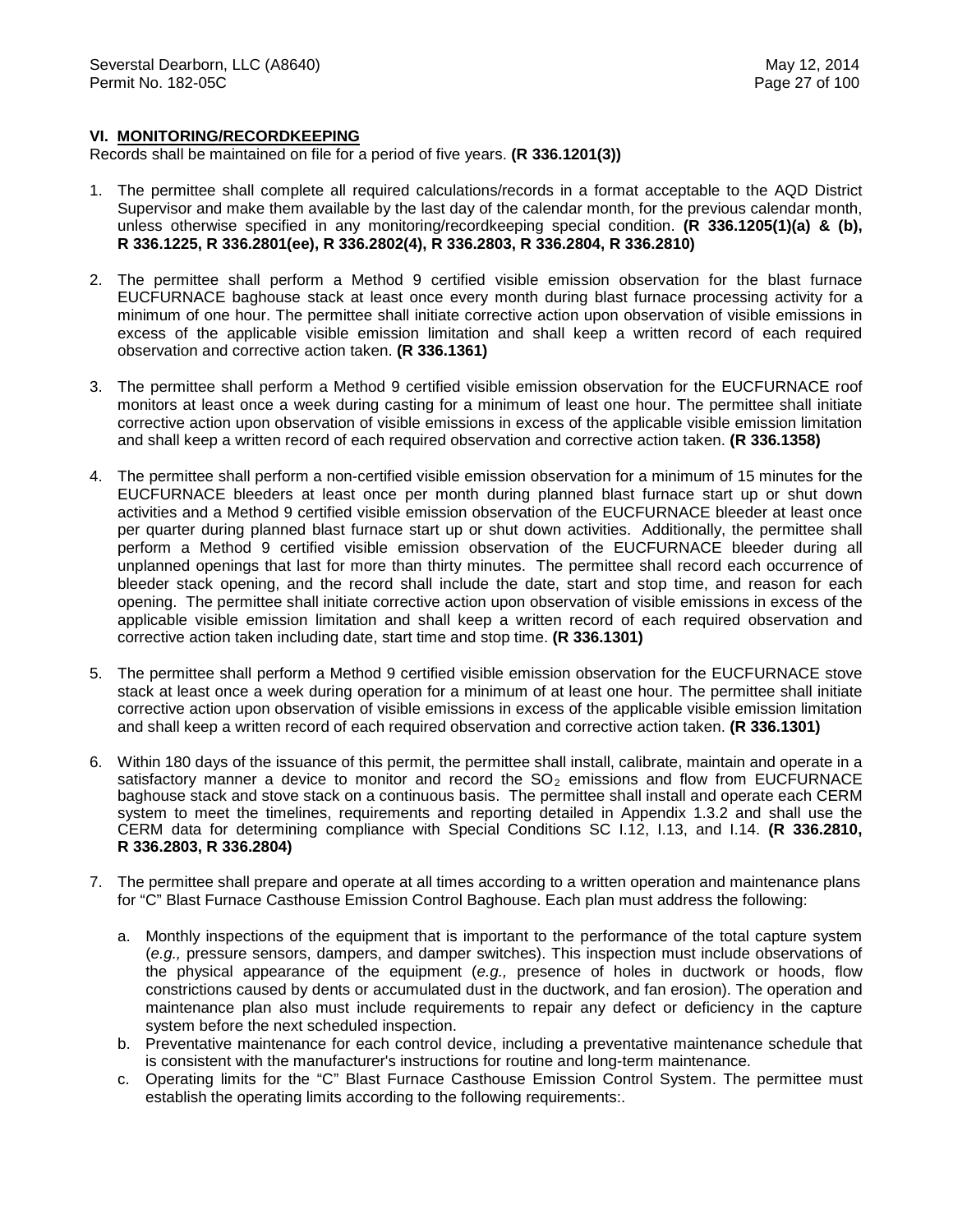- (i) Select operating limit parameters appropriate for the capture system design that are representative and reliable indicators of the performance of the capture system. This shall, at a minimum, include appropriate operating limit parameters that indicate the level of the ventilation draft and the damper position settings for the capture system when operating to collect emissions, including revised settings for seasonal variations. Appropriate operating limit parameters for ventilation draft include, but are not limited to, volumetric flow rate through each separately ducted hood, total volumetric flow rate at the inlet to the control device to which the capture system is vented, fan motor amperage, or static pressure.
- (ii) For each operating limit parameter selected, the value or setting for the parameter at which the capture system operates during the process operation shall be designated. If the operation allows for more than one process to be operating simultaneously, designate the value or setting for the parameter at which the capture system operates during each possible configuration that may be used.
- (iii) Include documentation in the plan to support the selection of the operating limits established for the capture system. This documentation must include a description of the capture system design, a description of the capture system operating during production, a description of each selected operating limit parameter, a rationale for why the parameter was chosen, a description of the method used to monitor the parameter according to the requirements of 40 CFR 63.7830(a), and the data used to set the value or setting for the parameter for each process configuration.
- d. Corrective action procedures for the "C" Blast Furnace Casthouse Emission Control Baghouse. In the event a bag leak detection system alarm is triggered, corrective action must be initiated to determine the cause of the alarm within 1 hour of the alarm, initiate corrective action to correct the cause of the problem within 24 hours of the alarm, and complete the corrective action as soon as practicable. Corrective actions may include, but are not limited to:
	- (i) Inspecting the baghouse for air leaks, torn or broken bags or filter media, or any other condition that may cause an increase in emissions.
	- (ii) Sealing off defective bags or filter media.
	- (iii) Replacing defective bags or filter media or otherwise repairing the control device.
	- (iv) Sealing off a defective baghouse compartment.
	- (v) Cleaning the bag leak detection system probe, or otherwise repair the bag leak detection system.
	- (vi) Shutting down the process producing the particulate emissions.**(40 CFR 63.7800(b))**
- 8. If applicable, the permittee shall install, maintain, and operate a Continuous Parametric Monitoring System (CPMS) for the baghouse capture system according to the requirements of 40 CFR 63.7830(a) and 40 CFR 63.7831(e). **(40 CFR 63.7830(a))**
- 9. The permittee shall conduct inspections of the C Blast Furnace Casthouse Baghouse at the specified frequencies according to the requirements in paragraphs (a) through (h) below. The permittee shall maintain records needed to document conformance with these requirements.
	- a. Monitor the pressure drop across each baghouse cell each day to ensure pressure drop is within the normal operating range identified in the manual.
	- b. Confirm that dust is being removed from hoppers through weekly visual inspections or other means of ensuring the proper functioning of removal mechanisms.
	- c. Check the compressed air supply for pulse-jet baghouses each day.
	- d. Monitor cleaning cycles to ensure proper operation using an appropriate methodology.
	- e. Check bag cleaning mechanisms for proper functioning through monthly visual inspection or equivalent means.
	- f. Make monthly visual checks of bag tension on reverse air and shaker-type baghouses to ensure that bags are not kinked (kneed or bent) or laying on their sides. You do not have to make this check for shaker-type baghouses using self-tensioning (spring-loaded) devices.
	- g. Confirm the physical integrity of the baghouse through quarterly visual inspections of the baghouse interior for air leaks.
	- h. Inspect fans for wear, material buildup, and corrosion through quarterly visual inspections, vibration detectors, or equivalent means. **(40 CFR 63.7830(b)(4), 40 CFR 63.7833(c)(3))**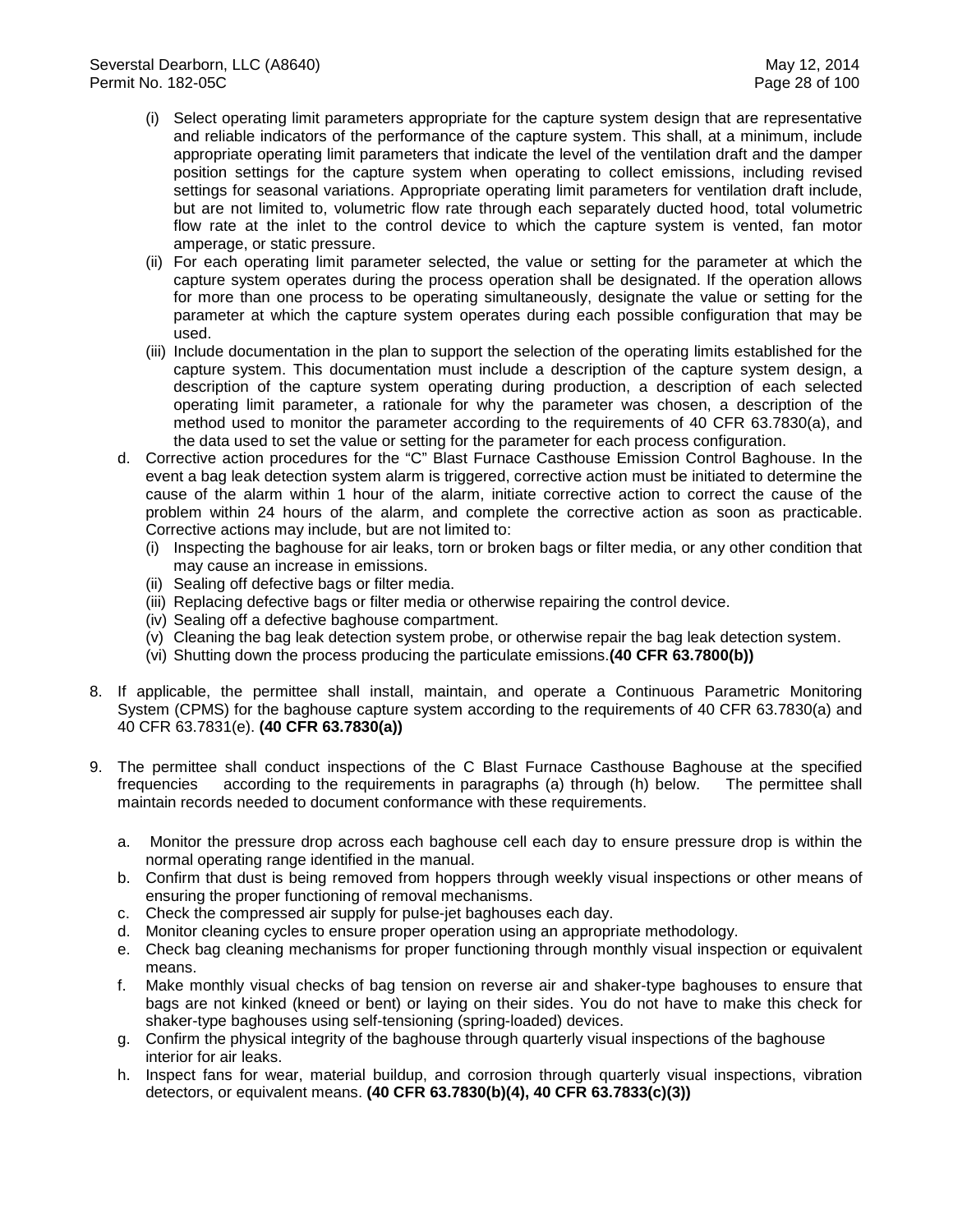- 10. The permittee shall operate and maintain the capture system CPMS in continuous operation according to the site-specific monitoring plan. Unless otherwise specified, the CPMS shall: **(40 CFR 63.7831(b) and (d))**
	- a. Complete a minimum of one cycle of operation for each successive 15-minute period and collect a minimum of three of the required four data points to constitute a valid hour of data; **(40 CFR 63.7831(b)(1))**
	- b. Provide valid hourly data for at least 95 percent of every averaging period; and **(40 CFR 63.7831(b)(2))**
	- c. Determine and record the hourly average of all recorded readings. **(40 CFR 63.7831(b)(3))**
- 11. Except as allowed in SC VI.13, the permittee shall install, operate, and maintain a bag leak detection system meeting the following specifications on the baghouse control: **(40 CFR 63.7831(f))**
	- a. Certified by the manufacturer to be capable of detecting emissions of particulate matter at concentrations of 10 milligrams per actual cubic foot (0.0044 grains per actual cubic foot). **(40 CFR 63.7831(f)(1))**
	- b. Provides output of relative changes in particulate matter loadings. **(40 CFR 63.7831(f)(2))**
	- c. Is equipped with an alarm, located such that it is heard by appropriate plant personnel, which sounds an alarm when an increase in relative particulate loadings is detected over a preset level. **(40 CFR 63.7831(f)(3))**
	- d. Initially adjusted by establishing the baseline output by adjusting the sensitivity (range) and the averaging period of the device and setting the alarm set points and alarm delay time. **(40 CFR 63.7831(f)(5))**
- 12. Following the initial adjustment of the bag leak detection system, the permittee shall not adjust the sensitivity or range, averaging period, alarm set points or alarm delay time except as specified in the operation and maintenance plan. This requirement does not apply if the permittee installs COMS as specified in SC VI.13. **(40 CFR 63.7831(f)(6))**
- 13. If permittee does not install and operate a bag leak detection system, the permittee shall install, operate, and maintain a COMS according to the requirements in 40 CFR Sec. 63.7831(h) and monitor the hourly average opacity of emissions exiting each control device stack according to the requirements in 40 CFR 63.7832. **(40 CFR 63.7830(b))**
- 14. The permittee shall monitor the process as required by 40 CFR 63, Subpart FFFFF, except during monitoring malfunctions, out-of-control periods, associated repairs, and required quality assurance or control activities (including calibration checks and required zero and span adjustments). (including calibration checks and required zero and span adjustments). **(40 CFR 63.7832(a))**
- 15. Data recorded during monitoring malfunctions, associated repairs, and required quality assurance or control activities shall not be used in data averages and calculations used to report emission or operating levels or to fulfill minimum data availability requirements. **(40 CFR 63.7832(b))**
- 16. The permittee shall operate the baghouse capture system at or above the lowest value or settings established for the operating limits in the operation and maintenance plan and collect, reduce, and record the monitoring data for each of the operating limit parameters. **(40 CFR 63.7833(b))**
- 17. If the sensitivity of the bag leak detection system is changed beyond the limits established pursuant to 40 CFR 63.7831(f)(6), a copy of a written certification by a responsible official shall be included in the semiannual compliance report for that period. This requirement does not apply if the permittee installs COMS as specified in SC VI.13. **(40 CFR 63.7833(c)(1))**
- 18. The permittee shall maintain a copy of each notification and report submitted under 40 CFR Part 63, Subpart FFFFF, including all documentation supporting the initial notification or notification of compliance status submitted according to 40 CFR 63.10(b)(2)(xiv)). **(40 CFR 63.7842(a)(1))**
- 19. The permittee shall maintain the records required for startup, shutdown and malfunction under 63.6(e)(3)(iii) through (v). **(40 CFR 63.7842(a)(2))**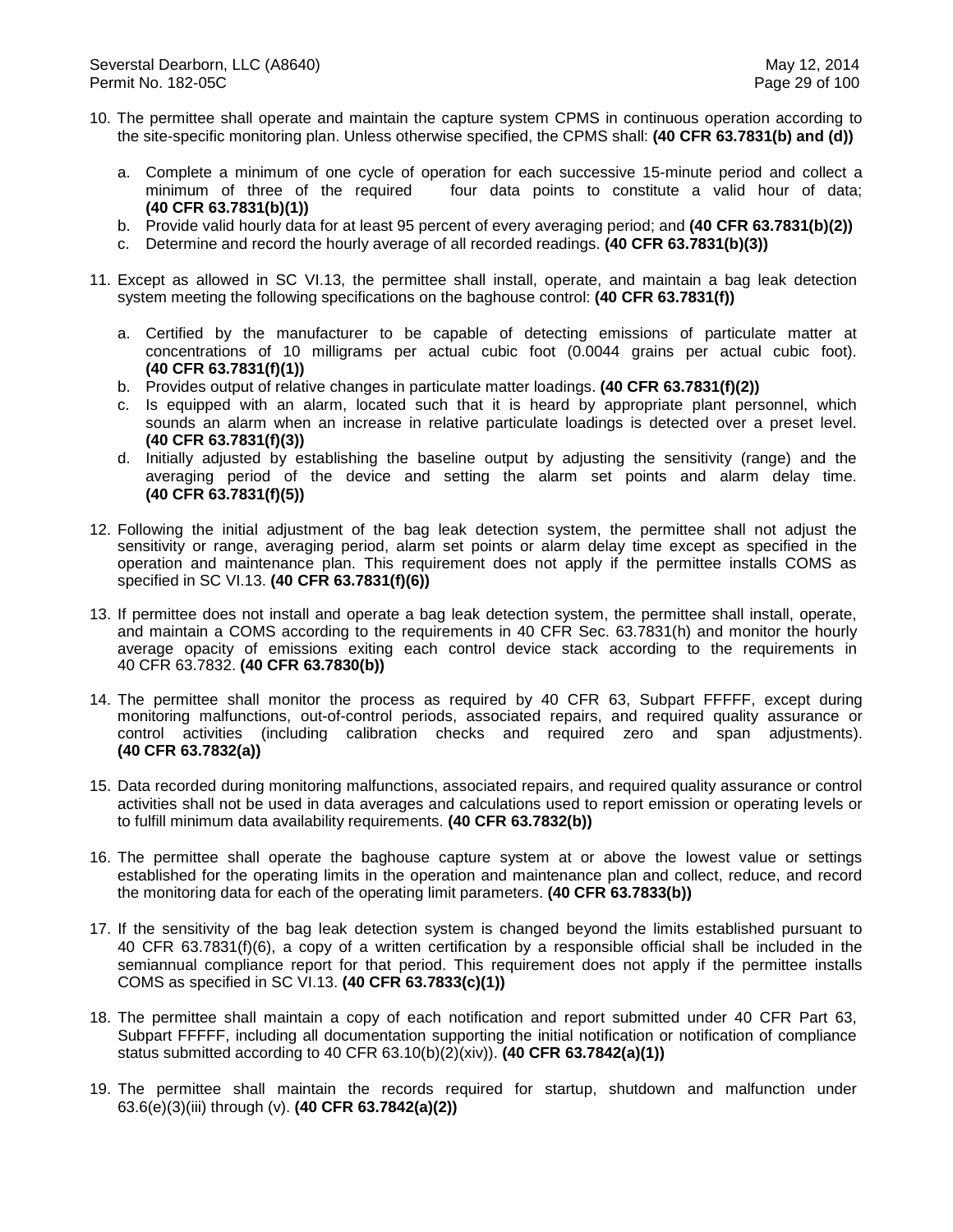- 20. The permittee shall maintain records associated with performance tests, and performance evaluations as required by 40 CFR 63.10(b)(2)(viii). **(40 CFR 63.7842(a)(3))**
- 21. The permittee shall maintain records of visible emissions observations in SC I.2 required by 40 CFR Part 63, Subpart FFFFF. **(40 CFR 63.7842(c)**
- 22. The permittee shall maintain records of the time corrective action was initiated, the corrective action taken, and the date when corrective actions were completed in response to a bag leak detection system alarm. **(40 CFR 63.7842(d) and 40 CFR 63.7833(c)(4))**
- 23. Records required under 40 CFR Part 63, Subpart FFFFF shall be retained for five years. The records must be maintained onsite for the two most recent years of the five year period. Records from the remaining three years of the five year period may be keep offsite. **(40 CFR 63.7843(b) and (c))**
- 24. The permittee shall monitor and record, in a satisfactory manner, the iron production for EUCBCASTHOUSE on a daily, monthly, and 12-month rolling time period basis. The permittee shall keep all records on file at the facility and make them available to the Department upon request. **(R 336.1205(1)(a) & (b), R 336.1225, R 336.2801(ee), R 336.2802(4), R 336.2803, R 336.2804)**
- 25. The permittee shall monitor and record, in a satisfactory manner, the natural gas usage for the natural gas suppression system of EUCFURNACE on a monthly, and 12-month rolling time period basis. The permittee shall keep all records on file at the facility and make them available to the Department upon request. **(R 336.1205(1)(a) & (b), R 336.1225, R 336.2801(ee), R 336.2802(4), R 336.2803, R 336.2804)**
- 26. The permittee shall periodically inspect the installed stove burners of the EUCFURNACE stove, and the venturi scrubber and mechanical collector for pre-combustion gas cleaning of the stoves to determine its operational and physical condition at least once every six months. Written records of each inspection and corrective action taken, if any, shall be maintained. **(R 336.1205(1)(a) & (b), R 336.2801(ee), R 336.2802(4)R 336.2803, R 336.2804)**
- 27. The permittee shall monitor and record, in a satisfactory manner, blast furnace gas and natural gas usage records for EUCFURNACE stove on a monthly, and 12-month rolling time period basis. The permittee shall keep, in a satisfactory manner, all records on file at the facility and make them available to the Department upon request. **(R 336.1205(1)(a) & (b), R 336.2801(ee), R 336.2802(4)R 336.2803, R 336.2804)**
- 28. The permittee shall maintain records of all information necessary to demonstrate compliance with the emission limits of this permit. (**(R 336.1205(1)(a) & (b), R 336.1225, R 336.2801(ee), R 336.2802(4), R 336.2804)**
- 29. The permittee shall keep, in a satisfactory manner, hourly, calendar day average, monthly and previous 12 month rolling time period records of  $SO<sub>2</sub>$  emission calculations for EUCFURNACE, using actual emissions data obtained from the CERMS installed on EUCFURNACE stove stack and baghouse stack. The permittee shall keep all records on file at the facility and make them available to the Department upon request. **(R 336.2802, R 336.2803, R 336.2804, R 336.2810)**
- 30. The permittee shall perform preventative maintenance on the EUCFURNACE baghouse as specified in the operation and maintenance plan for the baghouse. **(40 CFR 63.7834(a)(2))**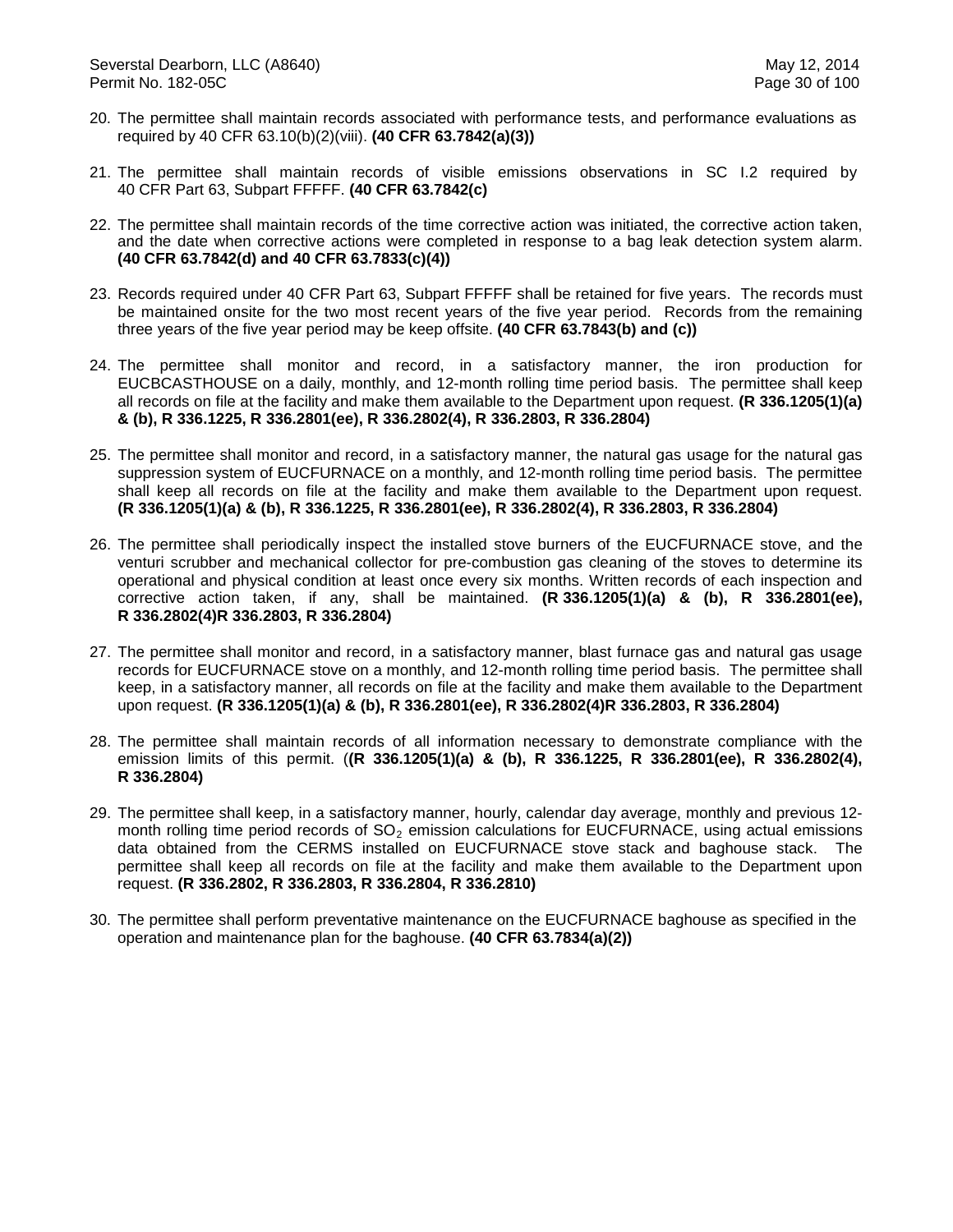### **VII. REPORTING**

- 1. Permittee shall submit a notification of intent to perform any performance testing under 40 CFR Part 63, Subpart FFFFF at least 60 calendar days before testing is to begin. **(40 CFR 63.7840(d))**
- 2. Any time an action taken by the permittee during a startup, shutdown, or malfunction of an affected source (including actions taken to correct a malfunction) is not consistent with the procedures in the startup, shutdown, and malfunction plan, the permittee shall comply with all requirements of 63.10(d)(5)(ii). **(40 CFR Part 63.7841(c))**

## **VIII. STACK/VENT RESTRICTIONS**

The exhaust gases from the stacks listed in the table below shall be discharged unobstructed vertically upwards to the ambient air unless otherwise noted:

| <b>Stack &amp; Vent ID</b> | <b>Maximum Exhaust</b><br><b>Diameter/Dimensions</b><br>(inches) | <b>Minimum Height</b><br><b>Above Ground</b><br>(feet) | <b>Underlying Applicable</b><br><b>Requirements</b> |
|----------------------------|------------------------------------------------------------------|--------------------------------------------------------|-----------------------------------------------------|
| 1. SVCBFROOFMONEAST        | ΝA                                                               | 75.2                                                   | R 336.1225<br>R 336.2803, R 336.2804,               |
| 2. SVCBFROOFMONNORTH       | NА                                                               | 75.2                                                   | R 336.1225<br>R 336.2803, R 336.2804,               |
| 3. SVCFBH                  | 153                                                              | 200                                                    | R 336.1225<br>R 336.2803, R 336.2804,               |
| 4. SVCFSTOVE               | 129                                                              | 210                                                    | R 336.1225,<br>R 336.2803, R 336.2804               |

## **IX. OTHER REQUIREMENTS**

- 1. The permittee shall comply with all applicable provisions of the National Emission Standards for Hazardous Air Pollutants, as specified in 40 CFR Part 63, Subpart A and Subpart FFFFF for Integrated Iron and Steel Manufacturing by the initial compliance date. **(40 CFR Part 63, Subparts A and Subpart FFFFF)**
- 2. The permittee shall maintain a current copy of the operation and maintenance plan required under III.3 onsite and available for inspection upon request. **(40 CFR 63.7834(b))**
- 3. The permittee shall retain copies of old operation and maintenance plans for the life of the source subject to 40 CFR Part 63, Subpart FFFFF or until the source is no longer subject to the requirements of 40 CFR Part 63, Subpart FFFFF. **(40 CFR 63.7834(b))**

#### **Footnotes:**

 $\overline{h}$ This condition is state only enforceable and was established pursuant to Rules 201(1)(b).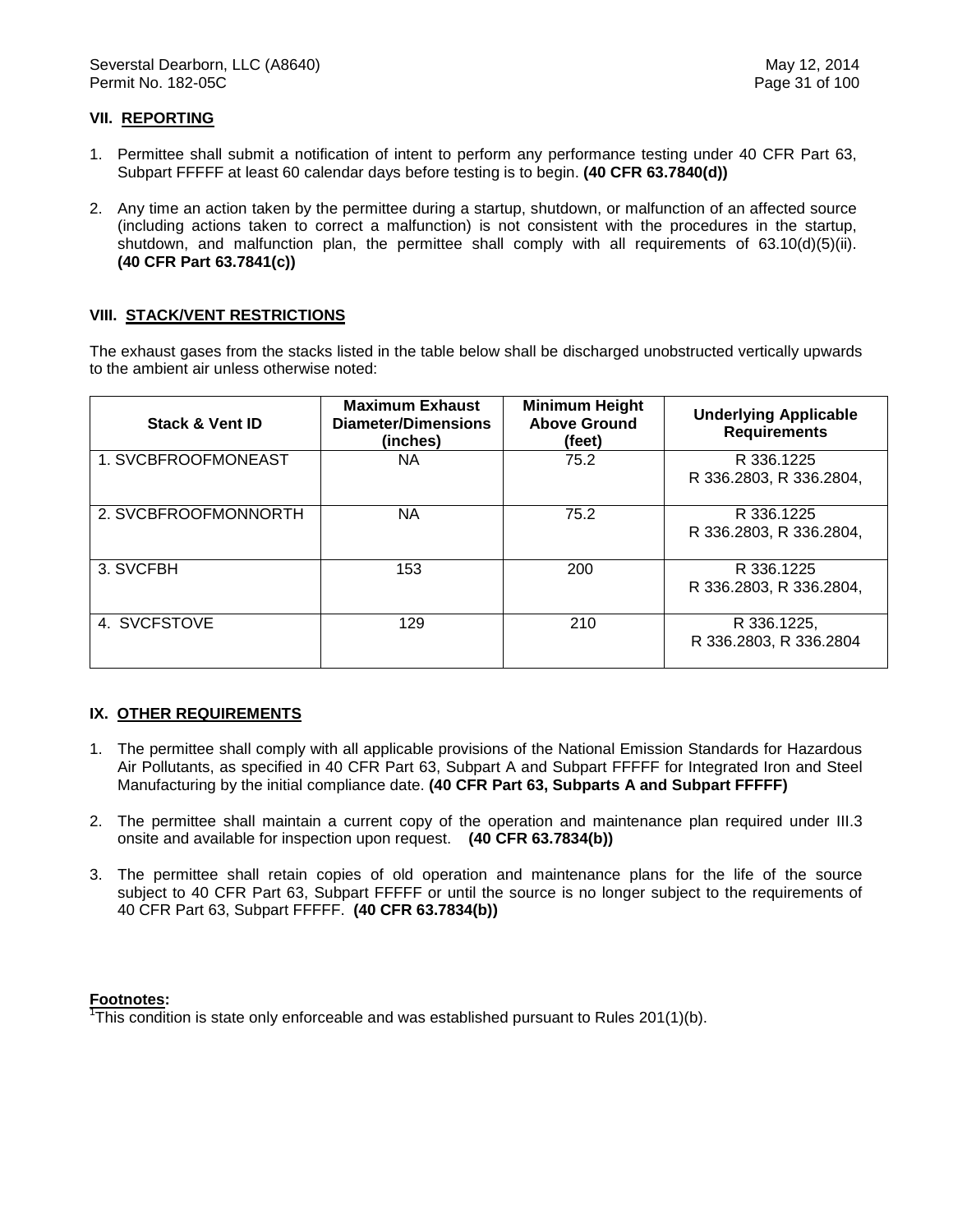#### **The following conditions apply to: EURELADLINGBOF**

**DESCRIPTION:** Reladling South & North – BOF

**Flexible Group ID:** FGBOFSHOP

**POLLUTION CONTROL EQUIPMENT:** BOF secondary emissions baghouse

## **I. EMISSION LIMITS**

| <b>Pollutant</b>                                                                                          | Limit       | Time Period /<br><b>Operating</b><br><b>Scenario</b> | <b>Equipment</b>        | Testing/<br>Monitoring<br><b>Method</b> | <b>Underlying Applicable</b><br><b>Requirements</b> |
|-----------------------------------------------------------------------------------------------------------|-------------|------------------------------------------------------|-------------------------|-----------------------------------------|-----------------------------------------------------|
| 1. Visible                                                                                                | 20% Opacity | 3-minute average                                     | <b>EURELADLINGBOF</b>   | See Note                                | R 336.1365(2)                                       |
| emissions                                                                                                 |             |                                                      | Fugitive emissions from | below*                                  |                                                     |
|                                                                                                           |             |                                                      | hot metal transfer      |                                         |                                                     |
|                                                                                                           |             |                                                      | operation building or   |                                         |                                                     |
|                                                                                                           |             |                                                      | enclosure               |                                         |                                                     |
| 2. Visible                                                                                                | 20% Opacity | 3-minute average                                     | <b>EURELADLINGBOF</b>   | <b>SC V.1</b>                           | 40 CFR 63.7790(a)                                   |
| emissions                                                                                                 |             |                                                      | Fugitive emissions from | <b>SC V.2</b>                           | Table 1, Item 12                                    |
|                                                                                                           |             |                                                      | hot metal transfer      | SC <sub>V.3</sub>                       |                                                     |
|                                                                                                           |             |                                                      | operation building or   |                                         |                                                     |
|                                                                                                           |             |                                                      | enclosure               |                                         |                                                     |
| 3. PM                                                                                                     | $6.3$ tpy   | 12-month rolling time                                | <b>EURELADLINGBOF</b>   | SC VI.6                                 | R 336.1205(1)(a) & (b)                              |
|                                                                                                           |             | period as determined                                 | Roof monitors           |                                         | R 336.2801(ee)                                      |
|                                                                                                           |             | at the end of each                                   |                         |                                         | R 336.2802(4)                                       |
|                                                                                                           |             | calendar month                                       |                         |                                         |                                                     |
| 4. PM10                                                                                                   | 3.6 tpy     | 12-month rolling time                                | <b>EURELADLINGBOF</b>   | SC VI.6                                 | R 336.1205(1)(a) & (b)                              |
|                                                                                                           |             | period as determined                                 | Roof monitors           |                                         | R 336.2801(ee)                                      |
|                                                                                                           |             | at the end of each                                   |                         |                                         | R 336.2802(4)                                       |
|                                                                                                           |             | calendar month                                       |                         |                                         | R 336.2803, R 336.2804                              |
| 5. PM2.5                                                                                                  | $1.84$ tpy  | 12-month rolling time                                | <b>EURELADLINGBOF</b>   | SC VI.6                                 | R 336.1205(1)(a) & (b)                              |
|                                                                                                           |             | period as determined                                 | Roof monitors           |                                         | R 336.2803, R 336.2804                              |
|                                                                                                           |             | at the end of each                                   |                         |                                         |                                                     |
|                                                                                                           |             | calendar month                                       |                         |                                         |                                                     |
| Note: Compliance with Rule 356(2) shall be demonstrated through Method 9 readings as specified in SC VI.4 |             |                                                      |                         |                                         |                                                     |
| of the EUBOF section.                                                                                     |             |                                                      |                         |                                         |                                                     |

## **II. MATERIAL LIMITS**

NA

## **III. PROCESS/OPERATIONAL RESTRICTIONS**

- 1. The EURELADLINGBOF and the BOF secondary baghouse shall be operated and maintained in a manner consistent with good air pollution control practices for minimizing emissions at least to the levels required by 40 CFR Part 63, Subpart FFFFF. **(40 CFR 63.7800(a) and 40 CFR 63.6(e)(1)(i))**
- 2. The permittee shall develop and implement a written startup, shutdown and malfunction plan for the EURELADLINGBOF and the BOF secondary baghouse emission control system and operate in accordance with the plan during periods of startup, shutdown, and malfunction. **(40 CFR 63.7810(c), 40 CFR 63.7835(b), and 40 CFR 63.6(e)(3))**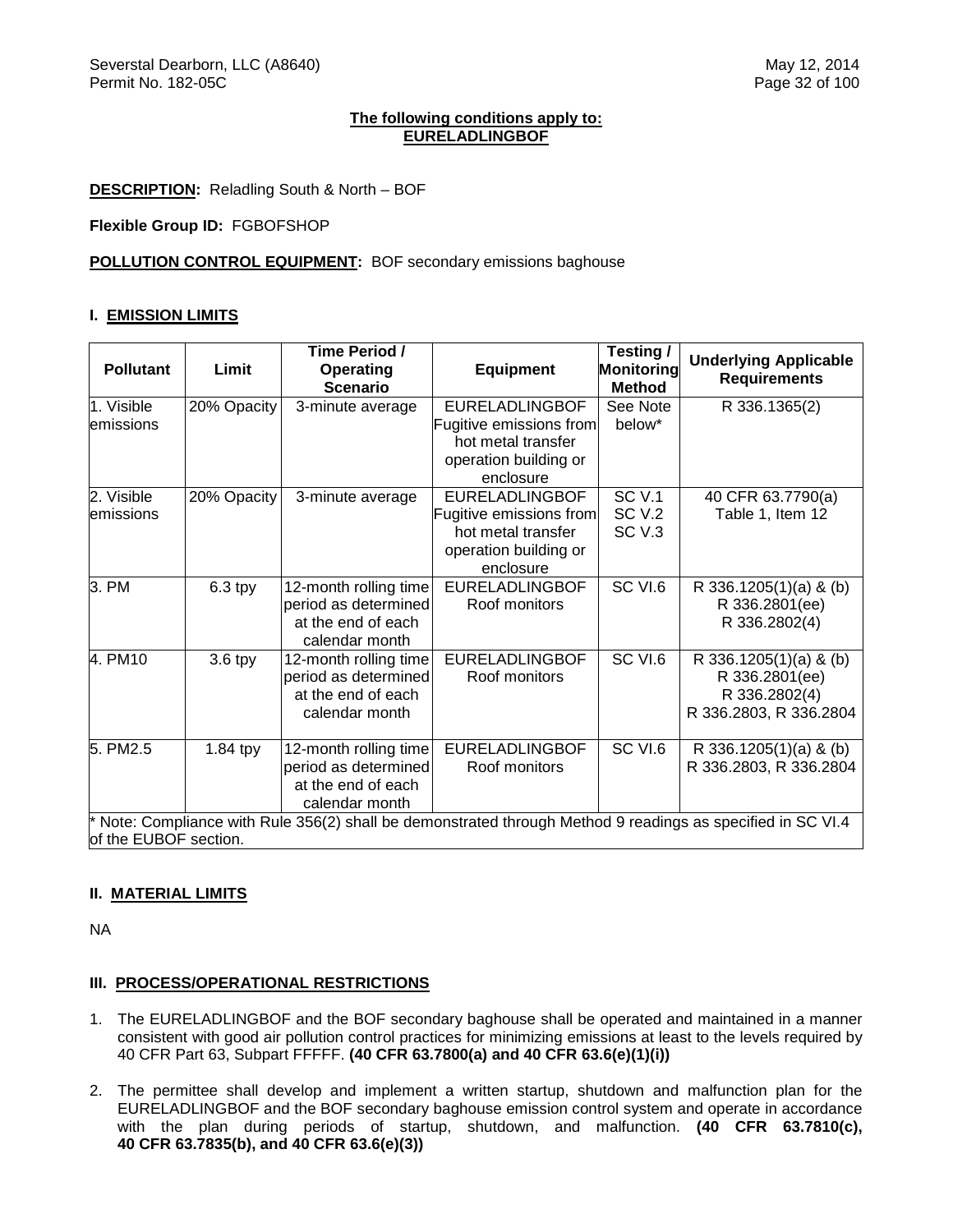- 3. The permittee shall not operate EURELADLINGBOF unless the emissions are directed to the BOF secondary baghouse and the BOF secondary baghouse is installed, maintained, and operated in a satisfactory manner. **(R 336.1205(1)(a) & (b), R 336.2801(ee), R 336.1910, R 336.2802(4))**
- 4. Unless necessary for emergency, health or safety reasons, including to allow for safe shutdown of operations, the permittee shall not use the North Hole of the Basic Oxygen Furnace Shop for emergency hot metal transfer, hot metal desulfurization, or beaching of molten iron, without installation and operation of appropriate control technology which prevents emissions in excess of the applicable Michigan SIP Rule or additional requirements that are promulgated under Section 112 of the Clean Air Act, 42 U.S.C. Section 7412, or are incorporated in a permit. If the North Hole is used for emergency reasons, the permittee shall report any such use in its next semiannual report. The report shall include the following information for each such prohibited use of the North Hole without the appropriate control technology:
	- a. Date
	- b. Start time
	- c. Stop time
	- d. Duration of use
	- e. Reason for use. **(R 336.1201(3))**
- 5. Upon routing the Reladling North Operations exhaust to the BOF secondary baghouse, the permittee may utilize the Reladling North Operations in compliance with the applicable requirements of EURELADLINGBOF, and with the emission, monitoring, testing, and recordkeeping requirements of FGBOFSHOP. **(40 CFR 63 Subpart FFFFF)**

#### **IV. DESIGN/EQUIPMENT PARAMETERS**

NA

#### **V. TESTING/SAMPLING**

- 1. Permittee shall conduct performance tests for opacity and PM no less frequently than once during the ROP renewal period. **(40 CFR 63.7821)**
- 2. Performance tests for visible emissions shall be conducted such that the opacity observations overlap with the performance tests for particulate of the BOF secondary baghouse. Performance testing for particulate is contained in the FGBOFSHOP section. **(40 CFR 63.7823(b))**
- 3. The permittee shall demonstrate compliance with the opacity limitation in SC I.2 with a certified observer according to Method 9 except for the following: **(40 CFR 63.7823(d)(1)(i))**
	- a. Record observations to the nearest 5 percent at 15-second intervals for at least three steel production cycles rather than using the procedure specified in Section 2.4 of Method 9. **(40 CFR 63.7823(d)(1)(ii))**
	- b. Determine the 3-minute block average opacity from the average of 12 consecutive observations recorded at 15-second intervals. **(40 CFR 63.7823(d)(1)(iii))**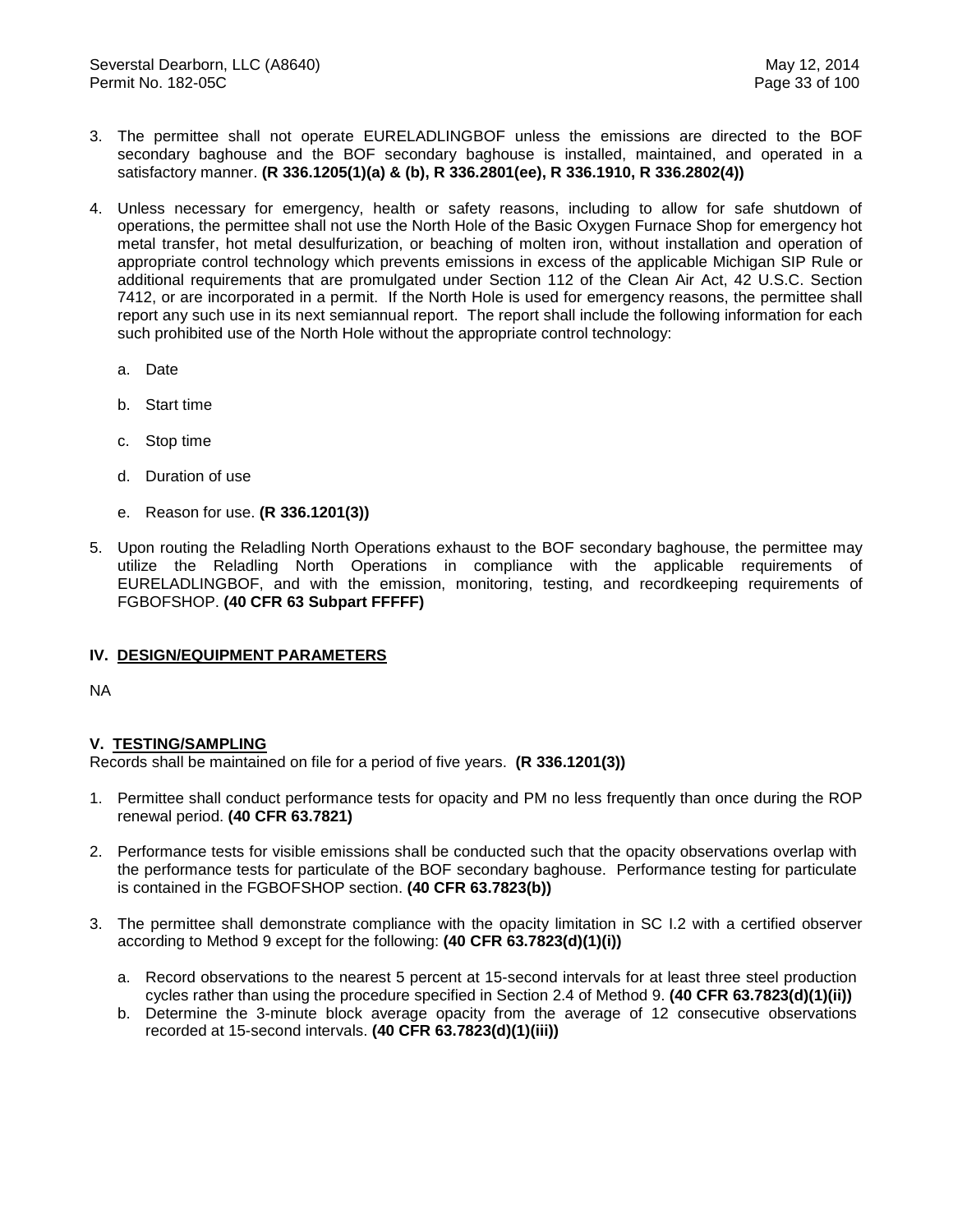#### **VI. MONITORING/RECORDKEEPING**

Records shall be maintained on file for a period of five years. **(R 336.1201(3))**

- 1. The permittee shall complete all required calculations/records in a format acceptable to the AQD District Supervisor and make them available by the last day of the calendar month, for the previous calendar month, unless otherwise specified in any monitoring/recordkeeping special condition. **(R 336.1205(1)(a) & (b), R 336.2801(ee), R 336.2803, R 336.2804)**
- 2. The permittee shall maintain a copy of each notification and report submitted under 40 CFR Part 63, Subpart FFFFF, including all documentation supporting the initial notification or notification of compliance status submitted according to 40 CFR 63.10(b)(2)(xiv)). **(40 CFR 63.7842(a)(1))**
- 3. The permittee shall maintain the records required for startup, shutdown and malfunction under 63.6(e)(3)(iii) through (v). **(40 CFR 63.7842(a)(2))**
- 4. The permittee shall maintain records associated with performance tests and performance evaluations as required by 40 CFR 63.10(b)(2)(viii). **(40 CFR 63.7842(a)(3))**
- 5. The permittee shall keep monthly records of the amount of iron throughput to the Reladling South and North Operations, separately. The permittee shall keep the records on file at the facility and make them available to the department upon request. **(R 336.1205(1)(a)&(b), R 336.2801(ee), R 336.2802(4))**
- 6. Using the method shown in Appendix 1.7, the permittee shall calculate monthly and 12-month rolling time period PM, PM10, and PM2.5 emission rates from the EURELADLINGBOF roof monitors. The permittee shall keep the records on file at the facility and make them available to the department upon request. **(R 336.1205(1)(a)&(b), R 336.2801(ee), R 336.2802(4))**

#### **VII. REPORTING**

- 1. Permittee shall submit a notification of intent to perform any performance testing under 40 CFR Part 63, Subpart FFFFF at least 60 calendar days before testing is to begin. **(40 CFR 63.7840(d))**
- 2. When actions taken by the permittee during a startup, shutdown, or malfunction of an affected source (including actions taken to correct a malfunction) are not consistent with the procedures in the startup, shutdown, and malfunction plan, the permittee shall comply with the requirements of 63.10(d)(5)(ii). **(40 CFR Part 63.7841(c))**

#### **VIII. STACK/VENT RESTRICTIONS**

The exhaust gases from the stacks listed in the table below shall be discharged unobstructed vertically upwards to the ambient air unless otherwise noted:

| <b>Stack &amp; Vent ID</b> | <b>Maximum Exhaust</b><br><b>Diameter/Dimensions</b><br>(inches) | <b>Minimum Height</b><br><b>Above Ground</b><br>(feet) | <b>Underlying Applicable</b><br><b>Requirements</b> |
|----------------------------|------------------------------------------------------------------|--------------------------------------------------------|-----------------------------------------------------|
| 1. SVBOFBH                 | 222                                                              | 200                                                    | R 336.1225<br>R 336.2803, R 336.2804                |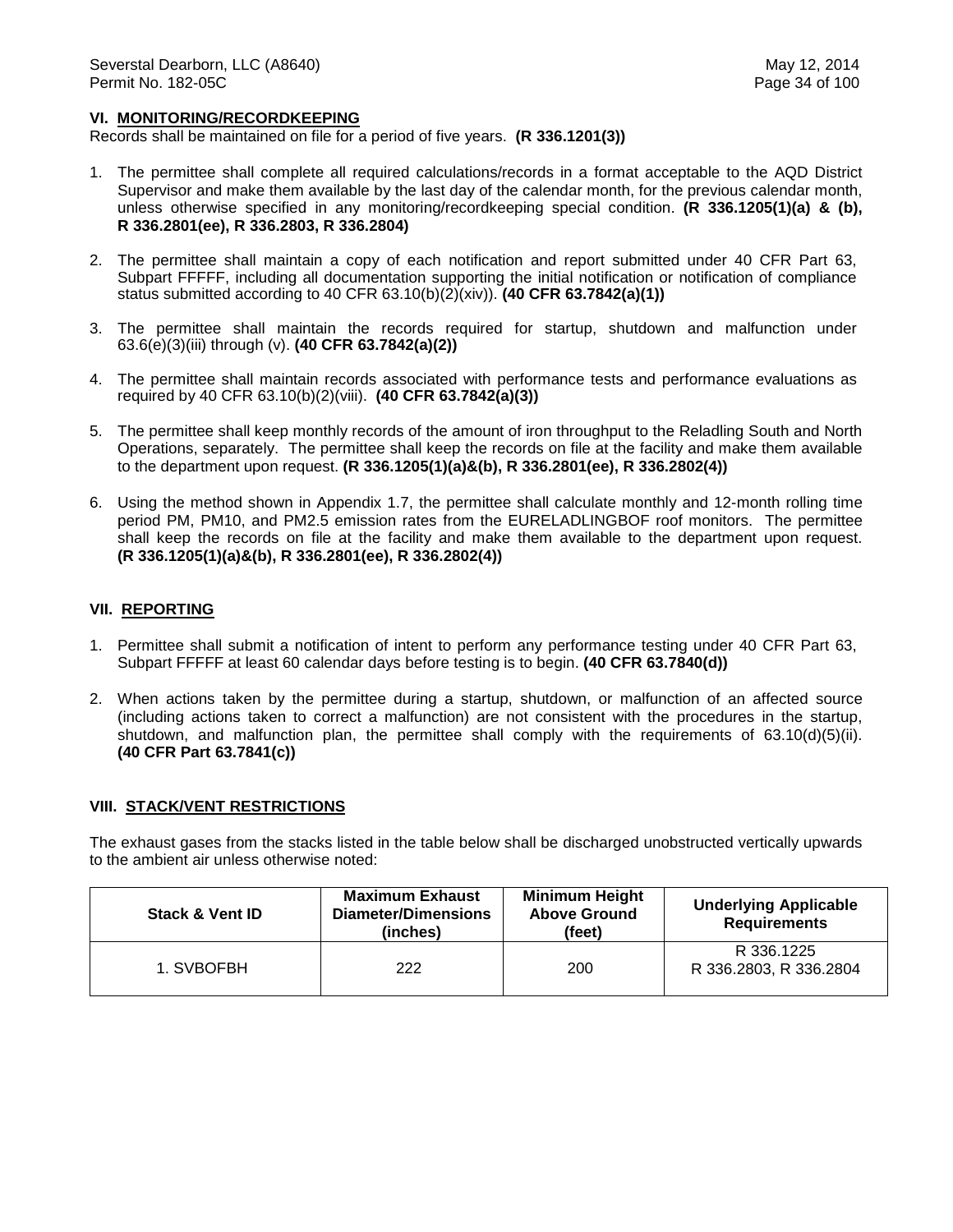### **IX. OTHER REQUIREMENTS**

- 1. The permittee shall comply with the emission limitations and operation and maintenance requirements from 40 CFR Part 63, Subpart FFFFF, except during periods of startup, shutdown and malfunction. **(40 CFR 63.7810(a))**
- 2. Records required under 40 CFR Part 63, Subpart FFFFF shall be retained for five years. The records must be maintained onsite for the two most recent years of the five year period. Records from the remaining three years of the five year period may be keep offsite. **(40 CFR 63.7843(b) and (c))**
- 3. The permittee shall comply with all applicable provisions of the National Emission Standards for Hazardous Air Pollutants, as specified in 40 CFR Part 63, Subpart A and Subpart FFFFF for Integrated Iron and Steel Manufacturing by the initial compliance date. **(40 CFR Part 63, Subparts A and Subpart FFFFF)**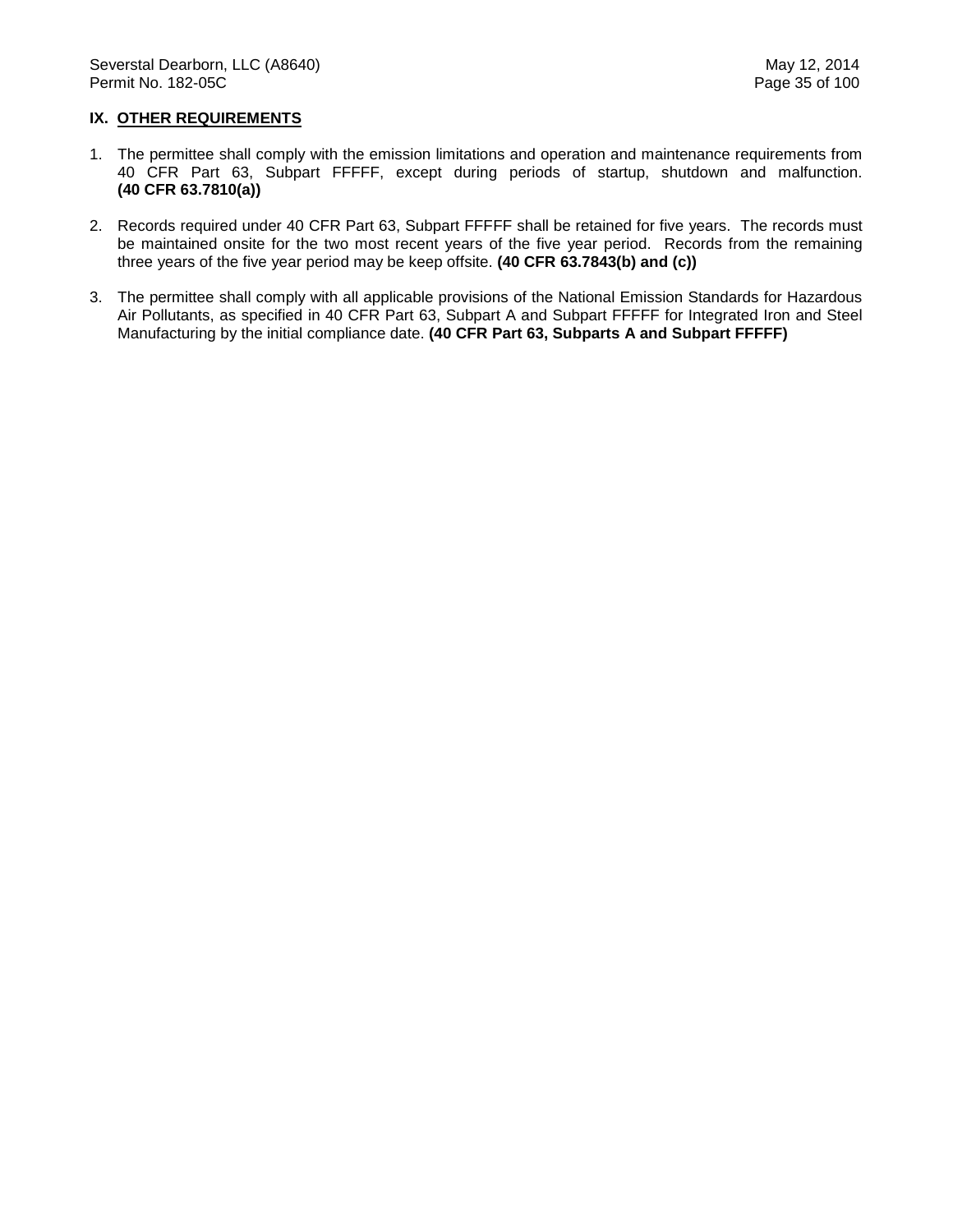## **The following conditions apply to: EUBOFDESULF**

**DESCRIPTION:** Desulfurization operation using lime and magnesium to remove sulfur and skimming of slag into a slag pot, all controlled by a movable hood to a baghouse.

**Flexible Group ID:** NA

**POLLUTION CONTROL EQUIPMENT:** Baghouse

## **I. EMISSION LIMITS**

| <b>Pollutant</b> | Limit          | Time Period /<br>Operating<br><b>Scenario</b> | <b>Equipment</b>                   | Testing /<br><b>Monitoring</b><br><b>Method</b> | <b>Underlying Applicable</b><br><b>Requirements</b> |
|------------------|----------------|-----------------------------------------------|------------------------------------|-------------------------------------------------|-----------------------------------------------------|
| 1. Visible       | 20% Opacity    | 3-minute average                              | <b>EUBOFDESULF</b>                 | SC III.1                                        | R 336.1366(1)                                       |
| emissions        |                |                                               | Baghouse stack                     | SC VI.2                                         |                                                     |
| 2. Visible       | 20% Opacity    | 3-minute average                              | <b>EUBOFDESULF</b>                 | $SC$ III.1                                      | R 336.1366(2)                                       |
| emissions        |                |                                               | BOF Shop Building See Note below** |                                                 |                                                     |
| 3. Visible       | 20% Opacity    | 3-minute average                              | <b>EUBOFDESULF</b>                 | <b>SC V.1</b>                                   | 40 CFR 63.7790(a)                                   |
| emissions        |                |                                               | <b>BOF Shop Building</b>           | <b>SC V.2</b>                                   | Table 1, Item 12                                    |
|                  |                |                                               |                                    | SC <sub>V.4</sub>                               |                                                     |
| 4. PM            | $0.01$ gr/dscf | <b>Test Protocol*</b>                         | <b>EUBOFDESULF</b>                 | <b>SC V.5</b>                                   | R 336.1205(1)(a)&(b)                                |
|                  |                |                                               | Baghouse stack                     |                                                 | R 336.1331(1)(c)                                    |
|                  |                |                                               |                                    |                                                 | R 336.2801(ee)                                      |
|                  |                |                                               |                                    |                                                 | R 336.2802(4)                                       |
|                  |                |                                               |                                    |                                                 | 40 CFR 63.7790(a)                                   |
|                  |                |                                               |                                    |                                                 | Table 1, Item 10                                    |
| 5. PM            | 7.7 pph        | Test Protocol*                                | <b>EUBOFDESULF</b>                 | SCV.5                                           | R 336.1205(1)(a)&(b)                                |
|                  |                |                                               | Baghouse stack                     |                                                 | R 336.1331(1)(c)                                    |
|                  |                |                                               |                                    |                                                 | R 336.2801(ee)                                      |
|                  |                |                                               |                                    |                                                 | R 336.2802(4)                                       |
| 6. PM            | 126.72 tpy     | $12$ -month rolling                           | <b>EUBOFDESULF</b>                 | <b>SC VI.15</b>                                 | R 336.1205(1)(a)&(b)                                |
|                  |                | time period as                                | Roof monitor                       |                                                 | R 336.2801(ee)                                      |
|                  |                | determined at the                             |                                    |                                                 | R 336.2802(4)                                       |
|                  |                | end of each                                   |                                    |                                                 |                                                     |
|                  |                | calendar month                                |                                    |                                                 |                                                     |
| 7. PM10          | $3.6$ pph      | Test Protocol*                                | <b>EUBOFDESULF</b>                 | SCV.5                                           | R 336.1205(1)(a)&(b)                                |
|                  |                |                                               | Baghouse stack                     |                                                 | R 336.2801(ee)                                      |
|                  |                |                                               |                                    |                                                 | R 336.2802(4)                                       |
|                  |                |                                               |                                    |                                                 | R 336.2803, R 336.2804                              |
| 8. PM10          | 24.38 tpy      | 12-month rolling                              | <b>EUBOFDESULF</b>                 | <b>SC VI.15</b>                                 | R 336.1205(1)(a)&(b)                                |
|                  |                | time period as                                | Roof monitor                       |                                                 | R 336.2801(ee)                                      |
|                  |                | determined at the                             |                                    |                                                 | R 336.2802(4)                                       |
|                  |                | end of each                                   |                                    |                                                 | R 336.2803, R 336.2804                              |
|                  |                | calendar month                                |                                    |                                                 |                                                     |
| 9. PM2.5         | $3.6$ pph      | Test Protocol*                                | <b>EUBOFDESULF</b>                 | SCV.5                                           | R 336.1205(1)(a) & (b)                              |
|                  |                |                                               | Baghouse stack                     |                                                 | R 336.2803, R 336.2804                              |
|                  |                |                                               |                                    |                                                 |                                                     |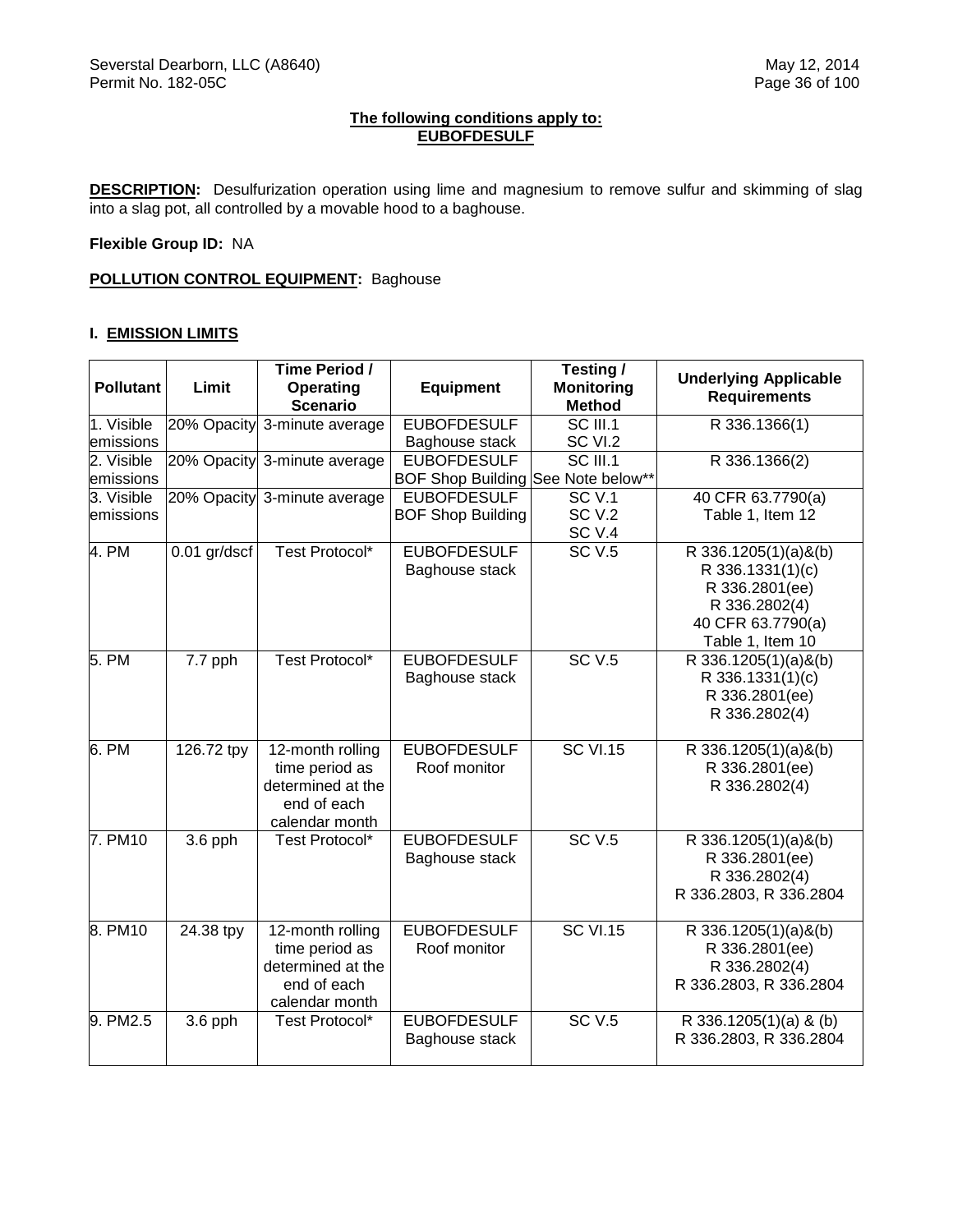| <b>Pollutant</b> | Limit                    | Time Period /<br><b>Operating</b><br><b>Scenario</b>                                     | <b>Equipment</b>                     | Testing /<br><b>Monitoring</b><br><b>Method</b> | <b>Underlying Applicable</b><br><b>Requirements</b> |
|------------------|--------------------------|------------------------------------------------------------------------------------------|--------------------------------------|-------------------------------------------------|-----------------------------------------------------|
| 10. PM2.5        | 14.25 tpy                | 12-month rolling<br>time period as<br>determined at the<br>end of each<br>calendar month | <b>EUBOFDESULF</b><br>Roof monitor   | <b>SC VI.15</b>                                 | R 336.1205(1)(a) & (b)<br>R 336.2803, R 336.2804    |
| 11. Pb           | $0.0016$ pph             | Test Protocol*                                                                           | <b>EUBOFDESULF</b><br>Baghouse stack | <b>SC V.5</b>                                   | R 336,2804                                          |
| 12. Mn           | $0.013$ pph <sup>1</sup> | Test Protocol*                                                                           | <b>EUBOFDESULF</b><br>Baghouse stack | <b>SC V.5</b>                                   | R 336.1225                                          |

\*Test Protocol will specify averaging time.

\*\* Note: Compliance with Rule 366(2) shall be demonstrated through Method 9 readings as specified in SC VI.4 of the EUBOF section.

# **II. MATERIAL LIMITS**

NA

## **III. PROCESS/OPERATIONAL RESTRICTIONS**

- 1. EUBOFDESULF and the associated baghouse shall be operated and maintained in a manner consistent with good air pollution control practices for minimizing emissions at least to the levels required by 40 CFR Part 63, Subpart FFFFF. **(40 CFR 63.7800(a) and 40 CFR 63.6(e)(1)(i))**
- 2. The permittee shall develop and implement a written startup, shutdown and malfunction plan for EUBOFDESULF and the associated emission control system and operate in accordance with the plan during periods of startup, shutdown, and malfunction. **(40 CFR 63.7810(c), 40 CFR 63.7835(b), and 40 CFR 63.6(e)(3))**
- 3. The permittee shall not operate EUBOFDESULF unless the baghouse dust collector is installed, maintained, and operated in a satisfactory manner. **(R 336.1225, R 336.1331, R 336.1910, R 336.2801(ee), R 336.2802(4),R 336.2803, R 336.2804)**

## **IV. DESIGN/EQUIPMENT PARAMETERS**

NA

## **V. TESTING/SAMPLING**

- 1. Permittee shall conduct performance tests for particulate matter emissions and opacity at least once every 5 years. **(40 CFR 63.7821)**
- 2. Sampling during the performance tests will occur only when the operations being controlled are in operation. **(40 CFR 63.7822(h))**
- 3. Performance tests for visible emissions shall be conducted such that the opacity observations overlap with the performance tests for particulate. **(40 CFR 63.7823(b))**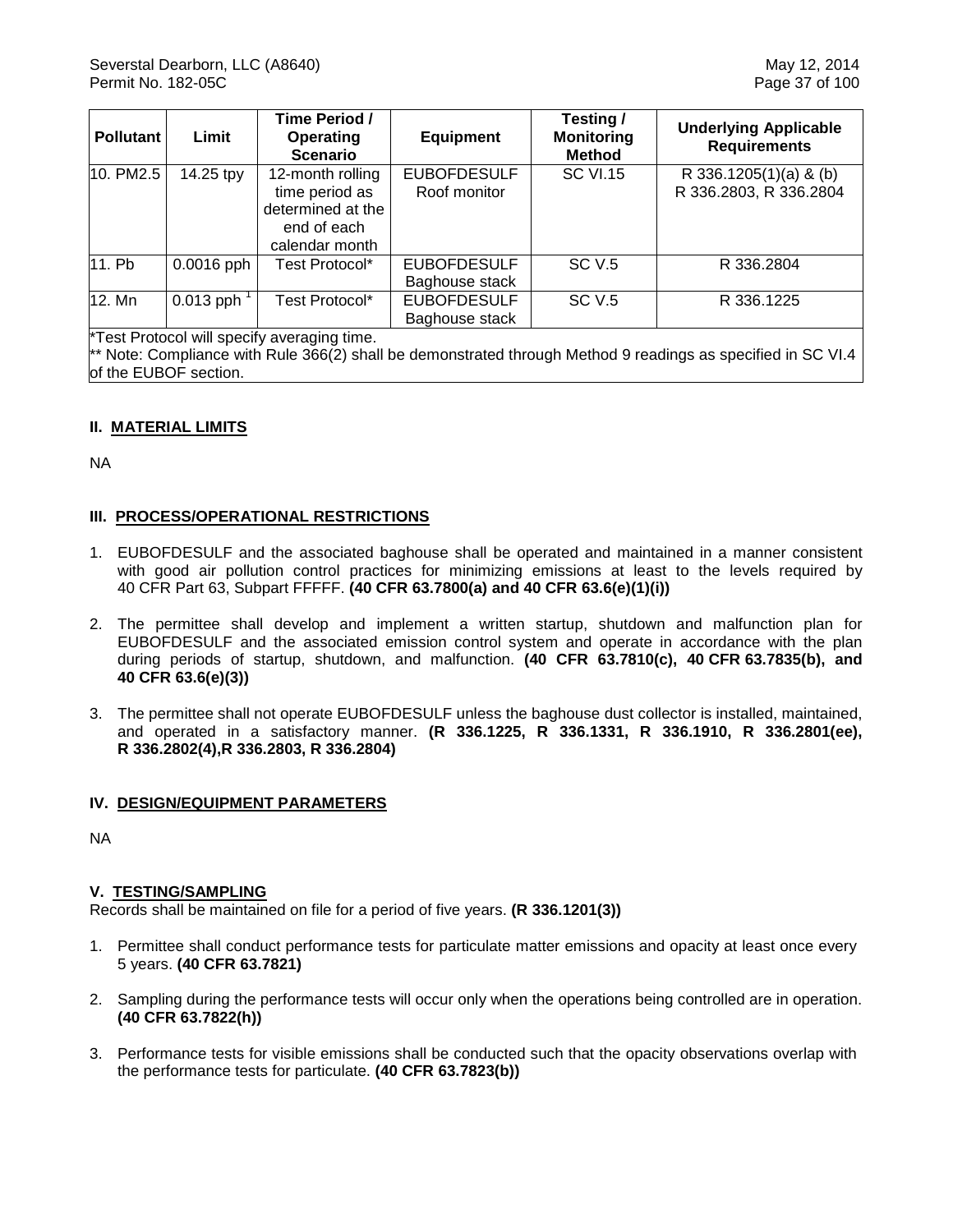- 4. The permittee shall demonstrate compliance with the opacity limitation in SC I.3 with a certified observer according to Method 9 except for the following: **(40 CFR 63.7823(d)(1)(i))**
	- a. Record observations to the nearest 5 percent at 15-second intervals for at least three steel production cycles rather than using the procedure specified in Section 2.4 of Method 9. **(40 CFR 63.7823(d)(1)(ii))**
	- b. Determine the 3-minute block average opacity from the average of 12 consecutive observations recorded at 15-second intervals. **(40 CFR 63.7823(d)(1)(iii))**
- 5. Within three years of the issuance of this permit, the permittee shall verify the PM, PM10, PM2.5, Pb, and Mn emission rates from EUBOFDESULF baghouse stack, by testing at owner's expense, in accordance with Department requirements. Subsequent testing will be required once every three years from the completion of the previous stack test. In addition, at the time of the first testing after the date of issuance of this permit, the permittee shall obtain Pb and Mn dust concentrations in the EUBOFDESULF baghouse hoppers. Subsequent Pb and Mn sampling of the baghouse dust is not required. No less than 45 days prior to testing, the permittee shall submit a complete test plan to the AQD Technical Programs Unit and the District Office. The AQD must approve the final plan prior to testing. Verification of emission rates includes the submittal of a complete report of the test results to the AQD within 60 days following the last date of the test. **(R 336.1205(1)(a) & (b), R 336.1225, R 336.1228, R 336.2001, R 336.2003, R 336.2004, R 336.2801(ee), R 336.2802(4), R 336.2803, R 336.2804)**

## **VI. MONITORING/RECORDKEEPING**

- 1. The permittee shall complete all required calculations/records in a format acceptable to the AQD District Supervisor and make them available by the last day of the calendar month, for the previous calendar month, unless otherwise specified in any monitoring/recordkeeping special condition. **(R 336.1205(1)(a) & (b), R 336.2801(ee), R 336.2802(4), R 336.2803, R 336.2804)**
- 2. The permittee shall perform a Method 9 certified visible emission observation for the EUBOFDESULF baghouse stack at least once every month during EUBOFDESULF processing activity for a minimum of one complete heat. The permittee shall initiate corrective action upon observation of visible emissions in excess of the applicable visible emission limitation and shall keep a written record of each required observation and corrective action taken. **(R 336.1366(1))**
- 3. The permittee shall conduct inspections of the Desulfurization Baghouse at the specified frequencies according to the requirements in paragraphs (a) through (h) below. The permittee shall maintain records needed to document conformance with these requirements.
	- a. Monitor the pressure drop across each baghouse cell each day to ensure pressure drop is within the normal operating range identified in the manual.
	- b. Confirm that dust is being removed from hoppers through weekly visual inspections or other means of ensuring the proper functioning of removal mechanisms.
	- c. Check the compressed air supply for pulse-jet baghouses each day.
	- d. Monitor cleaning cycles to ensure proper operation using an appropriate methodology.
	- e. Check bag cleaning mechanisms for proper functioning through monthly visual inspection or equivalent means.
	- f. Make monthly visual checks of bag tension on reverse air and shaker-type baghouses to ensure that bags are not kinked (kneed or bent) or laying on their sides. You do not have to make this check for shaker-type baghouses using self-tensioning (spring-loaded) devices.
	- g. Confirm the physical integrity of the baghouse through quarterly visual inspections of the baghouse interior for air leaks.
	- h. Inspect fans for wear, material buildup, and corrosion through quarterly visual inspections, vibration detectors, or equivalent means. **(40 CFR 63.7830(b)(4), 40 CFR 63.7833(c))**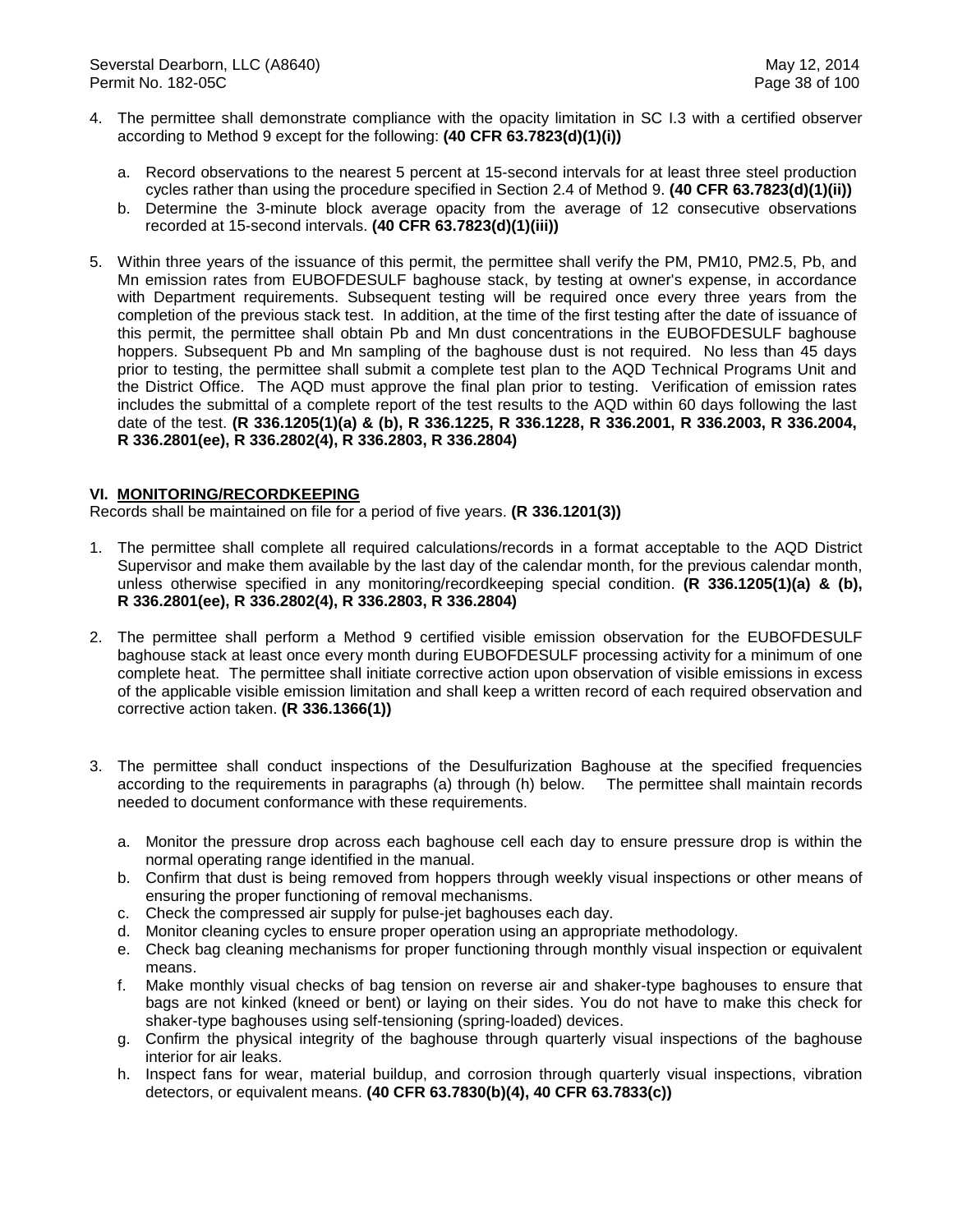- 4. Except as allowed in SC VI.6, the permittee shall install, operate, and maintain a bag leak detection system meeting the following specifications on the baghouse control: **(40 CFR 63.7831(f))**
	- a. Certified by the manufacturer to be capable of detecting emissions of particulate matter at concentrations of 10 milligrams per actual cubic foot (0.0044 grains per actual cubic foot). **(40 CFR 63.7831(f)(1))**
	- b. Provides output of relative changes in particulate matter loadings. **(40 CFR 63.7831(f)(2))**
	- c. Is equipped with an alarm, located such that it is heard by appropriate plant personnel that sounds an alarm when an increase in relative particulate loadings is detected over a preset level. **(40 CFR 63.7831(f)(3))**
	- d. Initially adjusted by establishing the baseline output by adjusting the sensitivity (range) and the averaging period of the device and setting the alarm set points and alarm delay time. **(40 CFR 63.7831(f)(5))**
- 5. Following the initial adjustment of the bag leak detection system, the permittee shall not adjust the sensitivity or range, averaging period, alarm set points or alarm delay time except as specified in the operation and maintenance plan. This requirement does not apply if the permittee installs COMS as specified in S.C. VI.6. **(40 CFR 63.7831(f)(6))**
- 6. If permittee does not install and operate a bag leak detection system, the permittee shall install, operate, and maintain a COMS according to the requirements in 40 CFR Sec. 63.7831(h) and monitor the hourly average opacity of emissions exiting each control device stack according to the requirements in 40 CFR 63.7832. **(40 CFR 63.7830(b))**
- 7. The permittee shall monitor the process as required by 40 CFR 63, Subpart FFFFF, except during monitoring malfunctions, out-of-control periods, associated repairs, and required quality assurance or control activities (including calibration checks and required zero and span adjustments). **(40 CFR 63.7832(a))**
- 8. Data recorded during monitoring malfunctions, associated repairs, and required quality assurance or control activities shall not be used in data averages and calculations used to report emission or operating levels or to fulfill minimum data availability requirements. **(40 CFR 7832(b))**
- 9. The permittee shall maintain records of the time corrective action was initiated, the corrective action taken, and the date when corrective actions were completed in response to a bag leak detection system alarm. **(40 CFR 63.7833(c)(4) and 40 CFR 63.7842(d))**
- 10. If the sensitivity of the bag leak detection system is changed beyond the limits established pursuant to 40 CFR 63.7831(f)(6), a copy of a written certification by a responsible official shall be included in the semiannual compliance report for that period. This requirement does not apply if the permittee installs COMS as specified in S.C. VI.6. **(40 CFR 63.7833(c)(1))**
- 11. The permittee shall maintain a copy of each notification and report submitted under 40 CFR Part 63, Subpart FFFFF, including all documentation supporting the initial notification or notification of compliance status submitted according to 40 CFR 63.10(b)(2)(xiv)). **(40 CFR 63.7842(a)(1))**
- 12. The permittee shall maintain the records required for startup, shutdown and malfunction under 63.6(e)(3)(iii) through (v). **(40 CFR 63.7842(a)(2))**
- 13. The permittee shall maintain records associated with performance tests and performance evaluations as required by 40 CFR 63.10(b)(2)(viii). **(40 CFR 63.7842(a)(3))**
- 14. The permittee shall keep monthly records of the amount of iron throughput to EUBOFDESULF. The permittee shall keep the records on file at the facility and make them available to the department upon request. **(R 336.1205(1)(a) & (b), R 336.1225, R 336.2801(ee), R 336.2802(4), R 336.2803, R 336.2804)**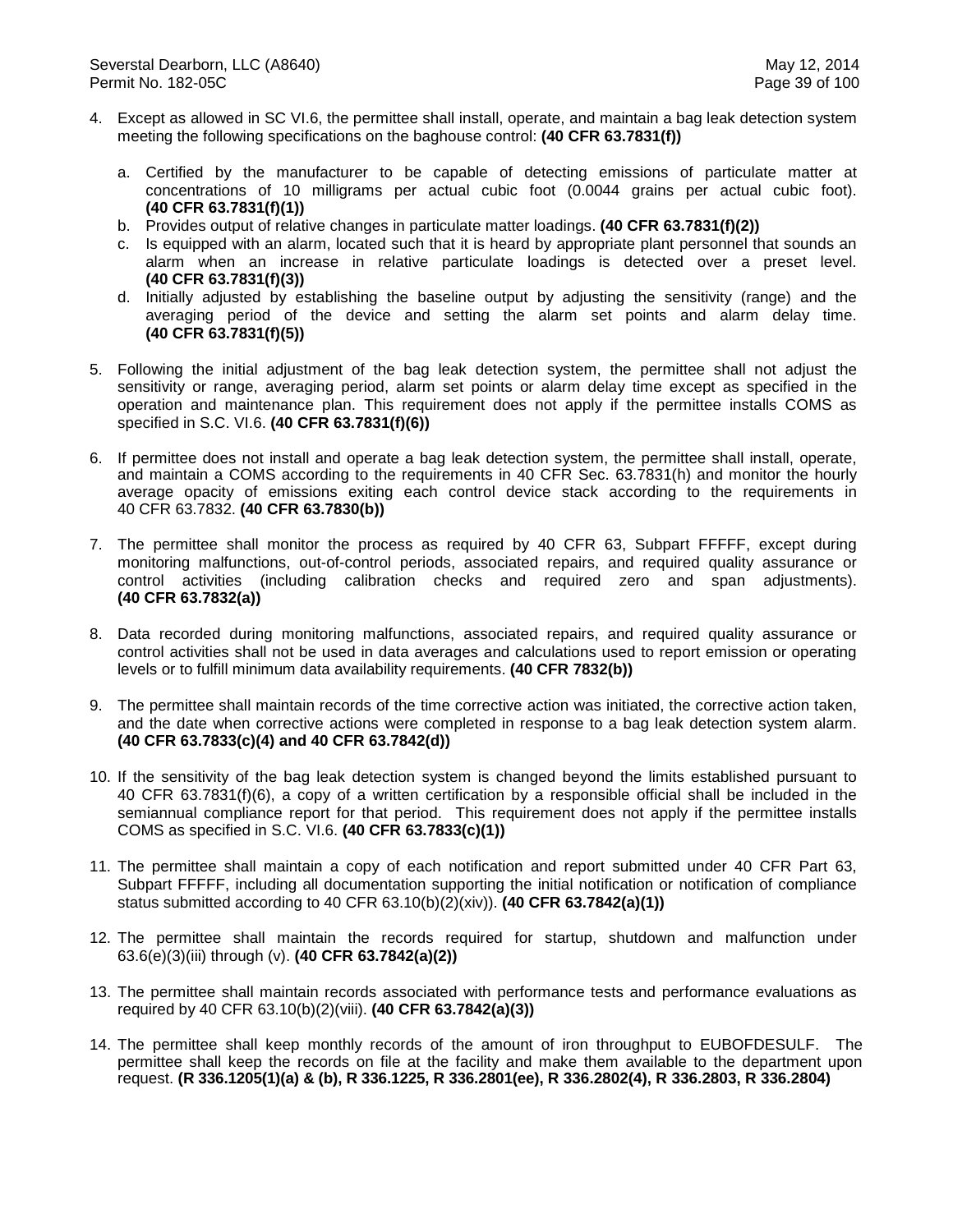15. Using the method shown in Appendix 1.7, the permittee shall calculate monthly and 12-month rolling time period PM, PM10, and PM2.5 emission rates from the EUBOFDESULF roof monitor. The permittee shall keep the records on file at the facility and make them available to the department upon request. **(R 336.1205(1)(a) & (b), R 336.2801(ee), R 336.2802(4))**

### **VII. REPORTING**

- 1. Permittee shall submit a notification of intent to perform any performance testing under 40 CFR Part 63, Subpart FFFFF at least 60 calendar days before testing is to begin. **(40 CFR 63.7840(d))**
- 2. When actions taken by the permittee during a startup, shutdown, or malfunction of an affected source (including actions taken to correct a malfunction) are not consistent with the procedures in the startup, shutdown, and malfunction plan, the permittee shall comply with the requirements of 63.10(d)(5)(ii). **(40 CFR Part 63.7841(c))**

### **VIII. STACK/VENT RESTRICTIONS**

The exhaust gases from the stacks listed in the table below shall be discharged unobstructed vertically upwards to the ambient air unless otherwise noted:

| <b>Stack &amp; Vent ID</b> | <b>Maximum Exhaust</b><br><b>Diameter/Dimensions</b><br>(inches) | <b>Minimum Height</b><br><b>Above Ground</b><br>(feet) | <b>Underlying Applicable</b><br><b>Requirements</b> |
|----------------------------|------------------------------------------------------------------|--------------------------------------------------------|-----------------------------------------------------|
| 1. SVDESULFBH              | 66                                                               | -37                                                    | R 336.1225<br>R 336.2803, R 336.2804                |

### **IX. OTHER REQUIREMENTS**

- 1. The permittee shall comply with the emission limitations and operation and maintenance requirements from 40 CFR Part 63, Subpart FFFFF, except during periods of startup, shutdown and malfunction. **(40 CFR 63.7810(a))**
- 2. Records required under 40 CFR Part 63, Subpart FFFFF shall be retained for five years. The records must be maintained onsite for the two most recent years of the five year period. Records from the remaining three years of the five year period may be keep offsite. **(40 CFR 63.7843(b) and (c))**
- 3. The permittee shall comply with all applicable provisions of the National Emission Standards for Hazardous Air Pollutants, as specified in 40 CFR Part 63, Subpart A and Subpart FFFFF for Integrated Iron and Steel Manufacturing by the initial compliance date. **(40 CFR Part 63, Subparts A and Subpart FFFFF)**

### **Footnotes:**

<sup>1</sup>This condition is state only enforceable and was established pursuant to Rules 201(1)(b).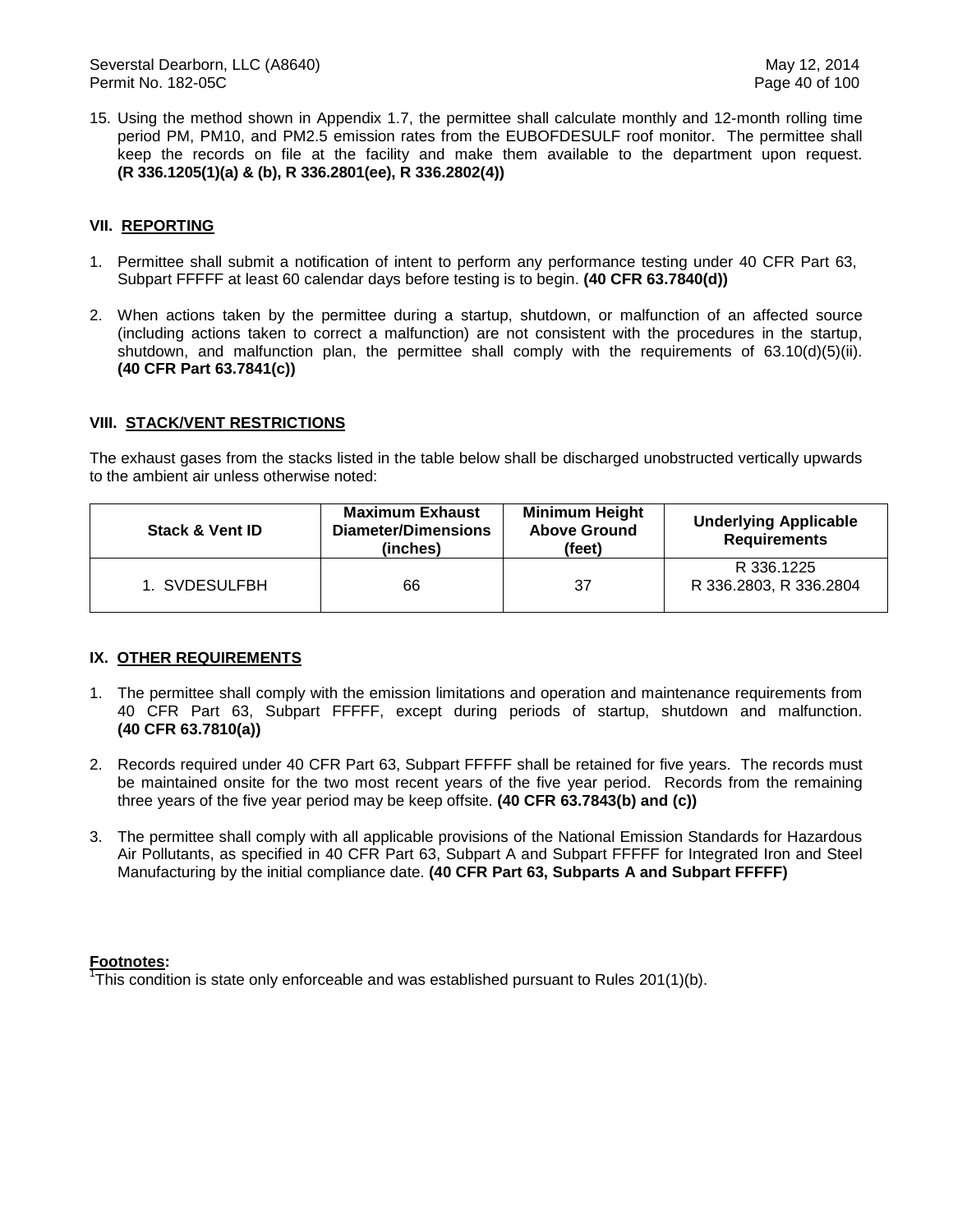### **The following conditions apply to: EUDESULFWATERSTN**

**DESCRIPTION:** BOF desulfurization by-product material (desulf) watering station located at the south end of the BOF building. Levy digs the byproduct material with a front-end loader, and brings it to an open area for cooling and fugitive dust control using water spray. After thorough cooling, Levy loads the materials into trucks for processing off site.

### **Flexible Group ID:** NA

## **POLLUTION CONTROL EQUIPMENT:** Water spray system

### **I. EMISSION LIMITS**

| Pollutant Limit         |     | Time<br>Period /<br><b>Operating</b><br><b>Scenario</b> | <b>Equipment</b>                                             | Testing/<br>Monitoring<br><b>Method</b> | <b>Underlying</b><br>Applicable<br><b>Requirements</b> |
|-------------------------|-----|---------------------------------------------------------|--------------------------------------------------------------|-----------------------------------------|--------------------------------------------------------|
| 1. Visible              | 5%  | 3-minute                                                | <b>EUDESULFWATERSTN</b>                                      | SC VI.2                                 | R 324.5524(2)                                          |
| emissions Opacity       |     | average                                                 | Fugitive dust from any road, lot, storage pile, or material  |                                         |                                                        |
|                         |     |                                                         | handling activity at a storage outside the BOF building      |                                         |                                                        |
| 2. Visible              | 20% | 3-minute                                                | <b>EUDESULFWATERSTN</b>                                      | SC VI.2                                 | R 324.5524(2)                                          |
| <b>EmissionsOpacity</b> |     | average                                                 | Fugitive dust from any other source outside the BOF          |                                         |                                                        |
|                         |     |                                                         | building                                                     |                                         |                                                        |
| 3. Visible              | 10% | 3-minute                                                | <b>EUDESULFWATERSTN</b>                                      | SC VI.2                                 | R 324.5524(8)                                          |
| emissions Opacity       |     | average                                                 | fugitive dust emissions from material handling activities at |                                         | R 336.1301(c)                                          |
|                         |     |                                                         | indoor storage pile and from building openings other than    |                                         | R 336.1366(2)                                          |
|                         |     |                                                         | roof monitors                                                |                                         |                                                        |
| 4. Visible              | 20% | 3-minute                                                | <b>EUDESULFWATERSTN</b>                                      | SC VI.2                                 | R 336.1301(c)                                          |
| emissions Opacity       |     | average                                                 | fugitive dust emissions from roof monitors                   |                                         | R 336.1364                                             |

## **II. MATERIAL LIMITS**

NA

# **III. PROCESS/OPERATIONAL RESTRICTIONS**

1. To control fugitive dust when processing the desulf material, the permittee shall not process the desulf material outside the BOF building without cooling off the material thoroughly with the water spray system. **(R 336.1910, R 336.1901)**

### **IV. DESIGN/EQUIPMENT PARAMETERS**

1. The permittee shall not operate EUDESULFWATERSTN unless the water spray system is installed and operating properly. **(R 336.1301, R 336.1910)**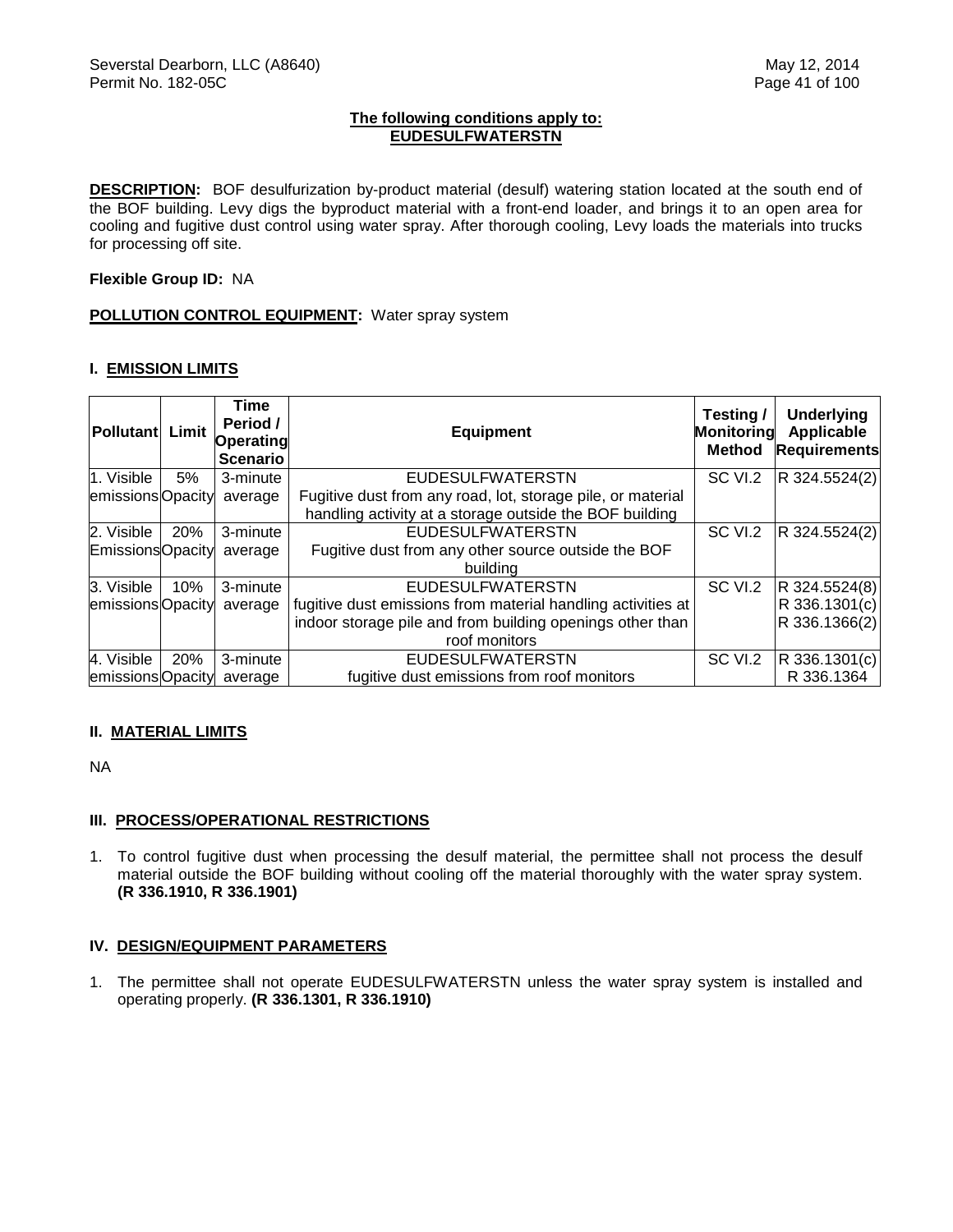### **V. TESTING/SAMPLING**

Records shall be maintained on file for a period of five years. **(R 336.1201(3))**

NA

### **VI. MONITORING/RECORDKEEPING**

Records shall be maintained on file for a period of five years. **(R 336.1201(3))**

- 1. The permittee shall complete all required calculations/records in a format acceptable to the AQD District Supervisor and make them available by the last day of the calendar month, for the previous calendar month, unless otherwise specified in any monitoring/recordkeeping special condition. **(R 324.5524, R 336.1301, R 336.1364)**
- 2. The permittee shall perform a Method 9D certified visible emission observation of the desulf watering station at least once every two weeks for a minimum of 15 minutes during the dumping, watering and loading operation. The permittee shall initiate corrective action upon observation of visible emissions in excess of the applicable visible emission limitation and shall keep a written record of each required observation and corrective action taken. **(R 336.1301(c), R 336.1364, R 336.1366(2), R 336.1910, R 324.5524(2), R 324.5524(8))**
- **VII. REPORTING**

NA

**VIII. STACK/VENT RESTRICTIONS**

NA

**IX. OTHER REQUIREMENTS**

NA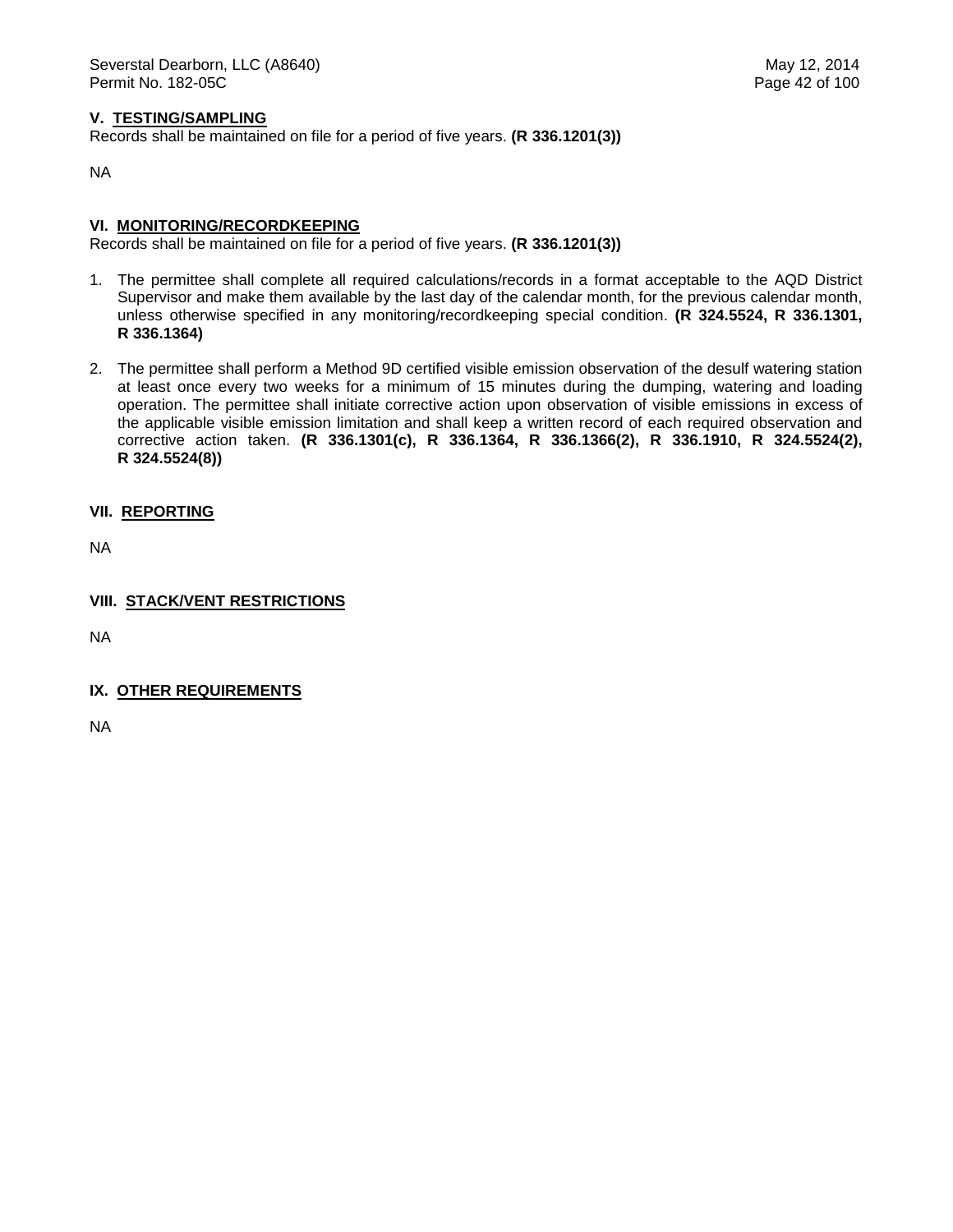## **The following conditions apply to: EUBOF**

**DESCRIPTION:** Basic oxygen furnace (BOF) including charging, oxygen blowing, tapping and slag tapping. Two vessels controlled by an electrostatic precipitator and a secondary emissions baghouse.

### **Flexible Group ID:** FGBOFSHOP

**POLLUTION CONTROL EQUIPMENT:** One Electrostatic Precipitator for both BOF Vessels, BOF Secondary Baghouse for fugitive emissions and reladeling

## **I. EMISSION LIMITS**

| <b>Pollutant</b>        | Limit                                                 | Time Period /<br><b>Operating</b><br><b>Scenario</b>                                     | <b>Equipment</b>                 | Testing /<br><b>Monitoring</b><br><b>Method</b>                  | <b>Underlying Applicable</b><br><b>Requirements</b>                               |
|-------------------------|-------------------------------------------------------|------------------------------------------------------------------------------------------|----------------------------------|------------------------------------------------------------------|-----------------------------------------------------------------------------------|
| 1. Visible<br>emissions | 10% Opacity, as a<br>trigger for<br>corrective action | Hourly average                                                                           | <b>EUBOF</b><br><b>ESP</b> stack | <b>SC. VI.2</b><br><b>SC VI.10</b>                               | 40 CFR 63.7790(b)(3),<br>40 CFR 63.7833(g)                                        |
| 2. Visible<br>emissions | 20% Opacity                                           | 3-minute average                                                                         | <b>EUBOF</b><br>Shop building    | SCV.2<br>SC <sub>V.3</sub><br>SC <sub>V.4</sub><br><b>SC V.5</b> | 40 CFR 63.7790(a)                                                                 |
| 3. Visible<br>emissions | 20% Opacity                                           | 3-minute average                                                                         | <b>EUBOF</b><br>Roof monitor     | <b>SC. VI.4</b><br><b>SC. VI.5</b>                               | R 336.1364(2)                                                                     |
| 4. PM                   | 0.0152 gr/dscf                                        | Test Protocol*                                                                           | <b>EUBOF</b><br><b>ESP</b> stack | <b>SC V.7</b>                                                    | R 336.1331(1)(c)<br>R 336.2802(4)<br>40 CFR 52.21 (a)(2)                          |
| 5. PM                   | 0.02 gr/dscf                                          | <b>Test Protocol*</b>                                                                    | <b>EUBOF</b><br><b>ESP</b> stack | SCV.1<br><b>SC V.2</b><br>SC <sub>V.3</sub>                      | 40 CFR 63.7990(a)                                                                 |
| 6. PM                   | $\overline{6}$ 2.6 pph                                | Test Protocol*                                                                           | <b>EUBOF</b><br><b>ESP</b> stack | SC <sub>V.7</sub>                                                | R 336.1205(1)(a)&(b)<br>R 336.1331(1)(c)<br>R 336.2801(ee)<br>R 336.2802(4)       |
| 7. PM                   | 61.9 tpy                                              | 12-month rolling<br>time period as<br>determined at the<br>end of each<br>calendar month | <b>EUBOF</b><br>Roof monitor     | <b>SC VI.34</b>                                                  | R 336.1205(1)(a)&(b)<br>R 336.2801(ee)<br>R 336.2802(4)                           |
| 8. PM10                 | 47.5pph                                               | Test Protocol*                                                                           | <b>EUBOF</b><br><b>ESP</b> stack | SC <sub>V.7</sub>                                                | R 336.1205(1)(a)&(b)<br>R 336.2801(ee)<br>R 336.2802(4)<br>R 336.2803, R 336.2804 |
| 9. PM10                 | 28.3 tpy                                              | 12-month rolling<br>time period as<br>determined at the<br>end of each<br>calendar month | <b>EUBOF</b><br>Roof monitor     | <b>SC VI.34</b>                                                  | R 336.1205(1)(a)&(b)<br>R 336.2801(ee)<br>R 336.2802(4)<br>R 336.2803, R 336.2804 |
| 10. PM2.5               | 46.85 pph                                             | Test Protocol*                                                                           | <b>EUBOF</b><br><b>ESP</b> stack | SC <sub>V.7</sub>                                                | R 336.1205(1)(a) & (b)<br>R 336.2803, R 336.2804                                  |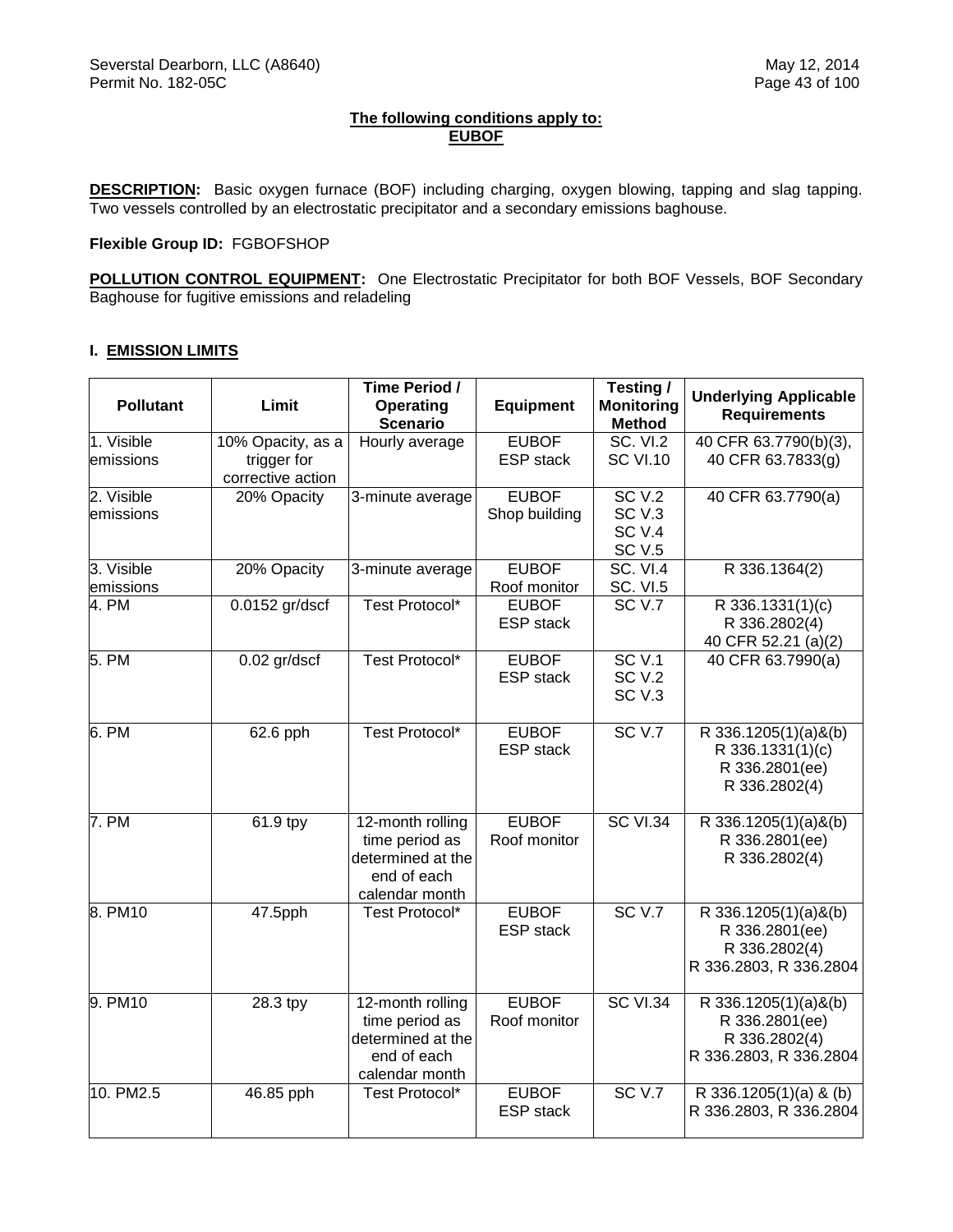| <b>Pollutant</b> | Limit                                       | Time Period /<br><b>Operating</b><br><b>Scenario</b>                                     | <b>Equipment</b>                 | Testing/<br><b>Monitoring</b><br><b>Method</b> | <b>Underlying Applicable</b><br><b>Requirements</b>                                      |
|------------------|---------------------------------------------|------------------------------------------------------------------------------------------|----------------------------------|------------------------------------------------|------------------------------------------------------------------------------------------|
| 11. PM2.5        | 20.2 tpy                                    | 12-month rolling<br>time period as<br>determined at the<br>end of each<br>calendar month | <b>EUBOF</b><br>Roof monitor     | <b>SC VI.34</b>                                | R 336.1205(1)(a) & (b)<br>R 336.2803, R 336.2804                                         |
| 12. NOx          | 52.9 pph                                    | Test Protocol*                                                                           | <b>EUBOF</b><br><b>ESP</b> stack | <b>SC V.7</b>                                  | R 336.1205 $(1)(a)$ & $(b)$<br>R 336.2801(ee)<br>R 336.2802(4)<br>R 336.2803, R 336.2804 |
| 13. NOx          | 162.1 tpy                                   | 12-month rolling<br>time period as<br>determined at the<br>end of each<br>calendar month | <b>EUBOF</b><br><b>ESP</b> stack | <b>SC VI.33</b>                                | R 336.1205(1)(a)&(b)<br>R 336.2801(ee)<br>R 336.2802(4)<br>R 336.2803, R 336.2804        |
| 14. CO           | 7,048 pph                                   | Test Protocol*                                                                           | <b>EUBOF</b><br><b>ESP</b> stack | SC V.7                                         | R 336.2804                                                                               |
|                  | *Test Protocol will specify averaging time. |                                                                                          |                                  |                                                |                                                                                          |

# **II. MATERIAL LIMITS**

| <b>Material</b>        | Limit                      | Time Period /<br>Operating<br><b>Scenario</b>                                                  | <b>Equipment</b> | Testing/<br>Monitoring<br><b>Method</b> | <b>Underlying Applicable</b><br><b>Requirements</b>                                                |
|------------------------|----------------------------|------------------------------------------------------------------------------------------------|------------------|-----------------------------------------|----------------------------------------------------------------------------------------------------|
| 1. Steel<br>Production | 12,200 tons per<br>day     | Calendar Day                                                                                   | <b>EUBOF</b>     | <b>SC VI.31</b><br><b>SC VI.32</b>      | R 336.1225<br>R 336.2803, R 336.2804                                                               |
| 2. Steel<br>Production | 4,052,230 tons<br>per year | 12-month rolling<br>time period basis as<br>determined at the<br>end of each<br>calendar month | <b>EUBOF</b>     | <b>SC VI.31</b><br><b>SC VI.32</b>      | R $336.1205(1)(a)$ &(b)<br>R 336.1225<br>R 336.2801(ee)<br>R 336.2802(4)<br>R 336.2803, R 336.2804 |

## **III. PROCESS/OPERATIONAL RESTRICTIONS**

- 1. The EUBOF off-gas conditioning system which provides additional air-atomized water spray, shall be maintained as part of the off gas conditioning system and shall be included in the operation and maintenance plan for the BOF ESP. **(R 336.1910)**
- 2. The BOF vessels and ESP shall be operated and maintained in a manner consistent with good air pollution control practices for minimizing emissions at least to the levels required by 40 CFR Part 63, Subpart FFFFF. **(40 CFR 63.7800(a) and 40 CFR 63.6(e)(1)(i))**
- 3. The permittee shall operate the BOF capture system and ESP according to an operation and maintenance plan that meets the requirements as follows:
	- (a) The permittee shall prepare and operate at all times according to a written operation and maintenance plan for each capture system or control device subject to an operating limit in §63.7790(b). Each plan must address the elements in paragraphs (b)(1) through (7) of this section.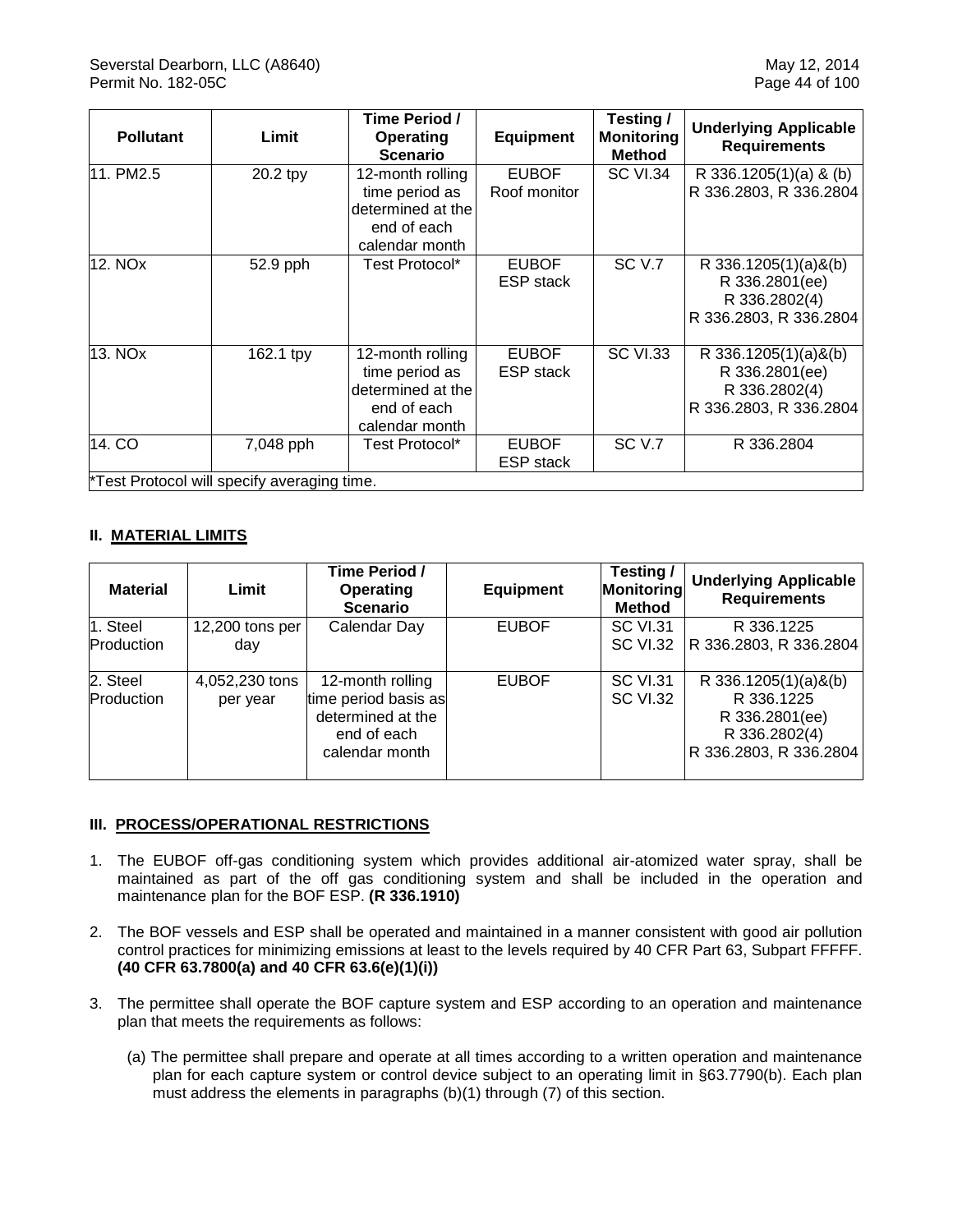- (1) Monthly inspections of the equipment that is important to the performance of the total capture system (*e.g.,* pressure sensors, dampers, and damper switches). This inspection must include observations of the physical appearance of the equipment (*e.g.,* presence of holes in ductwork or hoods, flow constrictions caused by dents or accumulated dust in the ductwork, and fan erosion). The operation and maintenance plan also must include requirements to repair any defect or deficiency in the capture system before the next scheduled inspection.
- (2) Preventative maintenance for each control device, including a preventative maintenance schedule that is consistent with the manufacturer's instructions for routine and long-term maintenance.
- (3) Operating limits for each capture system applied to emissions from a sinter plant discharge end or blast furnace casthouse or to secondary emissions from a BOF. You must establish the operating limits according to the requirements in paragraphs SC III.3(a)(3)(i) through (iii):
	- (i) Select operating limit parameters appropriate for the capture system design that are representative and reliable indicators of the performance of the capture system.
	- (ii) For each operating limit parameter selected in SC III.3(a)(3)(i), designate the value or setting for the parameter at which the capture system operates during the process operation.
	- (iii) Include documentation in the plan to support the selection of the operating limits established for the capture system.
- (4) Corrective action procedures for baghouses equipped with bag leak detection systems or continuous opacity monitoring systems (COMS). Corrective actions may include, but are not limited to:
	- (i) Inspecting the baghouse for air leaks, torn or broken bags or filter media, or any other condition that may cause an increase in emissions.
	- (ii) Sealing off defective bags or filter media.
	- (iii) Replacing defective bags or filter media or otherwise repairing the control device.
	- (iv) Sealing off a defective baghouse compartment.
	- (v) Cleaning the bag leak detection system probe, or otherwise repair the bag leak detection system.
	- (vi) Shutting down the process producing the particulate emissions.
- (5) Corrective action procedures for venturi scrubbers equipped with continuous parameter monitoring systems (CPMS). In the event a venturi scrubber exceeds the operating limit in §63.7790(b)(2), you must take corrective actions consistent with your site-specific monitoring plan in accordance with §63.7831(a). (**(R 336.1911, 40 CFR 63.7800(b) and 40 CFR 63.6(e)(3))**
- 4. The permittee shall develop and implement a written startup, shutdown and malfunction plan for the BOF vessels and the associated emission control system. **(40 CFR 63.7810(c), 40 CFR 63.7835(b) and 40 CFR 63.6(e)(3))**
- 5. During the oxygen blow, the permittee shall observe the vessel for slopping and shall manually reduce the oxygen flow rate if visible emissions from the slopping appear to have the ability to cause an exceedance of the opacity limit at the BOF Roof Monitor. **(R. 336.1301, R 336.1901)**
- 6. In the event steel with a carbon content of 1% or higher is produced that needs to be broken at the BOF, it shall be broken up with a breaking ball. **(MDEQ Consent Order 6-2006, Paragraph 11(D)(i))**
- 7. The ESP dust handling conveyor at the Basic Oxygen Furnace Building shall have a 180 degree cover over the belt. **(SIP No. 30-1993, Exhibit A, Paragraph 5 (F)(3))**
- 8. ESP dust shall be moved by covered belt conveyor to a storage bin and, if transported offsite, the ESP dust, including coarse dust collected in a drop chamber, shall be wetted and transported by a covered truck, or shall be transported by a pneumatic truck to a landfill or other approved facility for recycling and/or disposal. **(SIP No. 30-1993, Exhibit A, Paragraph 5 (B)(5))**
- 9. Within 60 days of permit issuance, the permittee shall develop and make available for inspection upon request by AQD a site-specific monitoring plan that addresses all of the following requirements for the BOF ESP: **(40 CFR 63.7831(a))**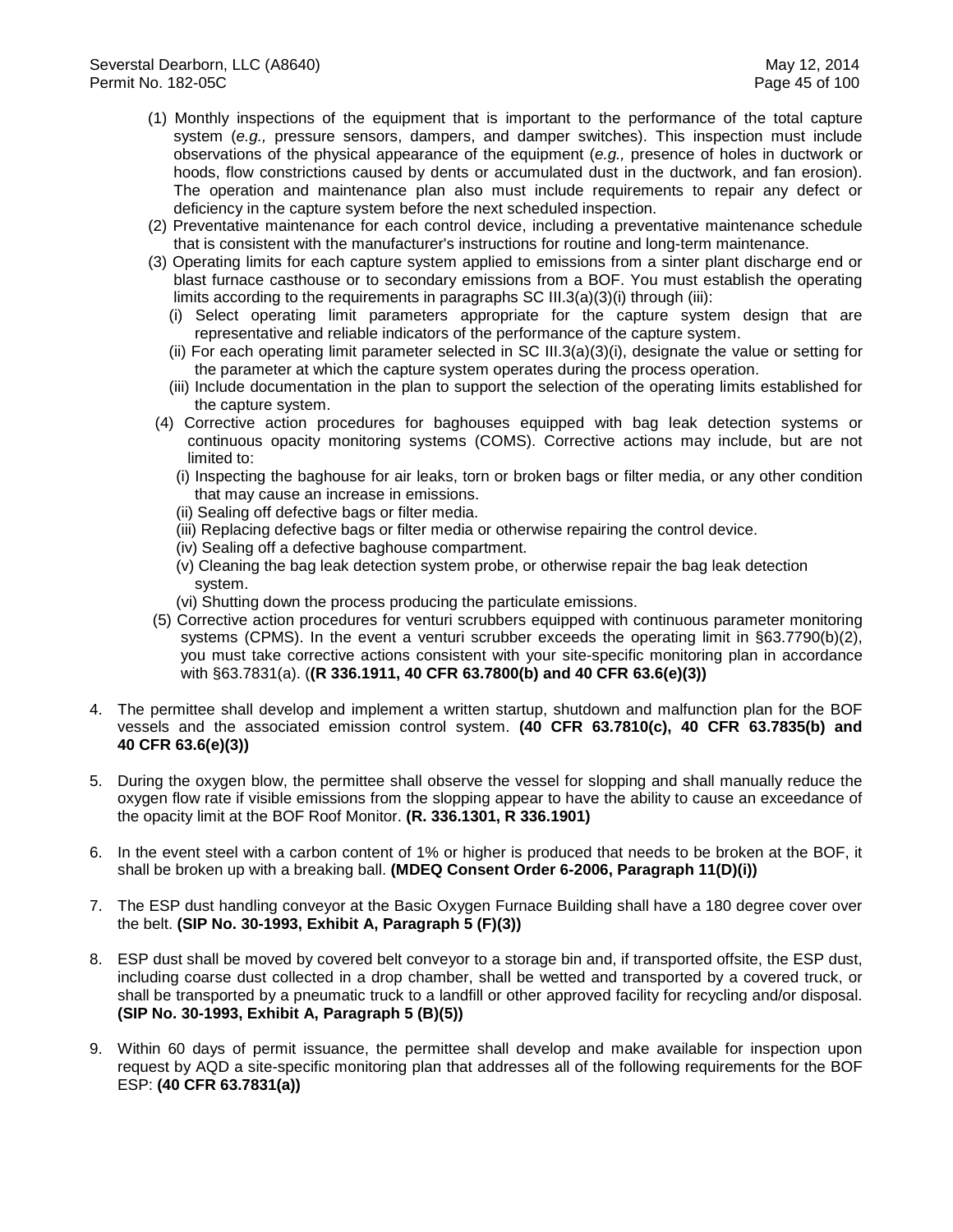- a. Installation of the CPMS sampling probe or other interface at a measurement location relative to each hooded emission point such that the measurement is representative of capture of the exhaust emissions; **(40 CFR 63.7831(a)(1))**
- b. Performance and equipment specifications for the sample interface, the parametric signal analyzer, and the data collection and reduction system; **(40 CFR 63.7831(a)(2))**
- c. Performance evaluation procedures and acceptance criteria; **(40 CFR 63.7831(a)(3))**
- d. Ongoing operation and maintenance procedures in accordance with the general requirements of 40 CFR 63.8(c)(1), (c)(3), (c)(4)(ii), (c)(7), and (c)(8); **(40 CFR 63.7831(a)(4))**
- e. Ongoing data quality assurance procedures in accordance with the general requirements of 40 CFR 63.8(d); and **(40 CFR 63.7831(a)(5))**
- f. Ongoing recordkeeping and reporting procedures in accordance the general requirements of 40 CFR 63.10(c), (e)(1), and (e)(2)(i). **(40 CFR 63.7831(a)(6))**
- g. Corrective action procedures that will be followed in the event an electrostatic precipitator exceeds the operating limit in 40 CFR 63.7790(b)(3). **(40 CFR 63.7831(a)(8))**

## **IV. DESIGN/EQUIPMENT PARAMETERS**

- 1. The permittee shall not operate EUBOF unless the ESP is installed and operating properly. **(R 336.1301, R 336.1331(c), R 336.1910)**
- 2. The permittee shall not operate the EUBOF unless the BOF secondary baghouse is installed, maintained, and operated in a satisfactory manner. **(R 336.1205(1)(a) & (b), R 336.1225, R 336.1331(c), R 336.1910, R 336.2801(ee), R 336.2802(4), R 336.2803, R 336.2804)**
- 3. The permittee shall not operate EUBOF controlled by an ESP control system unless each transformerrectifier set of the ESP is equipped with a saturable core reactor, silicon-controlled rectifier linear reactor, or equivalent type automatic control system approved by the AQD District Supervisor. **(R 336.1330(1))**
- 4. Each automatic controller shall be set to provide maximum power, or optimal power if operating in a sparking mode, from its respective transformer-rectifier set. **(R 336.1330(1))**
- 5. Each transformer-rectifier set shall be capable of operating in a spark-limited mode and shall meter and display the primary RMS voltage and amperage, the average secondary amperage, and the average spark rate. **(R 336.1330(2))**

## **V. TESTING/SAMPLING**

- 1. Permittee shall conduct performance tests for particulate matter emissions from the ESP stack (including BOF oxygen blows) at least twice during the ROP renewal period. Testing shall be performed only during the steel production cycle and sampling shall be performed over an integral number of steel production cycles. Testing shall be performed with test methods as specified in 40 CFR 63.7822. **(40 CFR 63.7821, 40 CFR 63.7822(g)(1) and (2))**
- 2. Permittee shall conduct performance tests for particulate matter emissions and opacity at least twice during the ROP renewal period. **(40 CFR 63.7821(a))**
- 3. Performance tests for visible emissions shall be conducted such that the opacity observations overlap with the performance tests for particulate. **(40 CFR 63.7823(b))**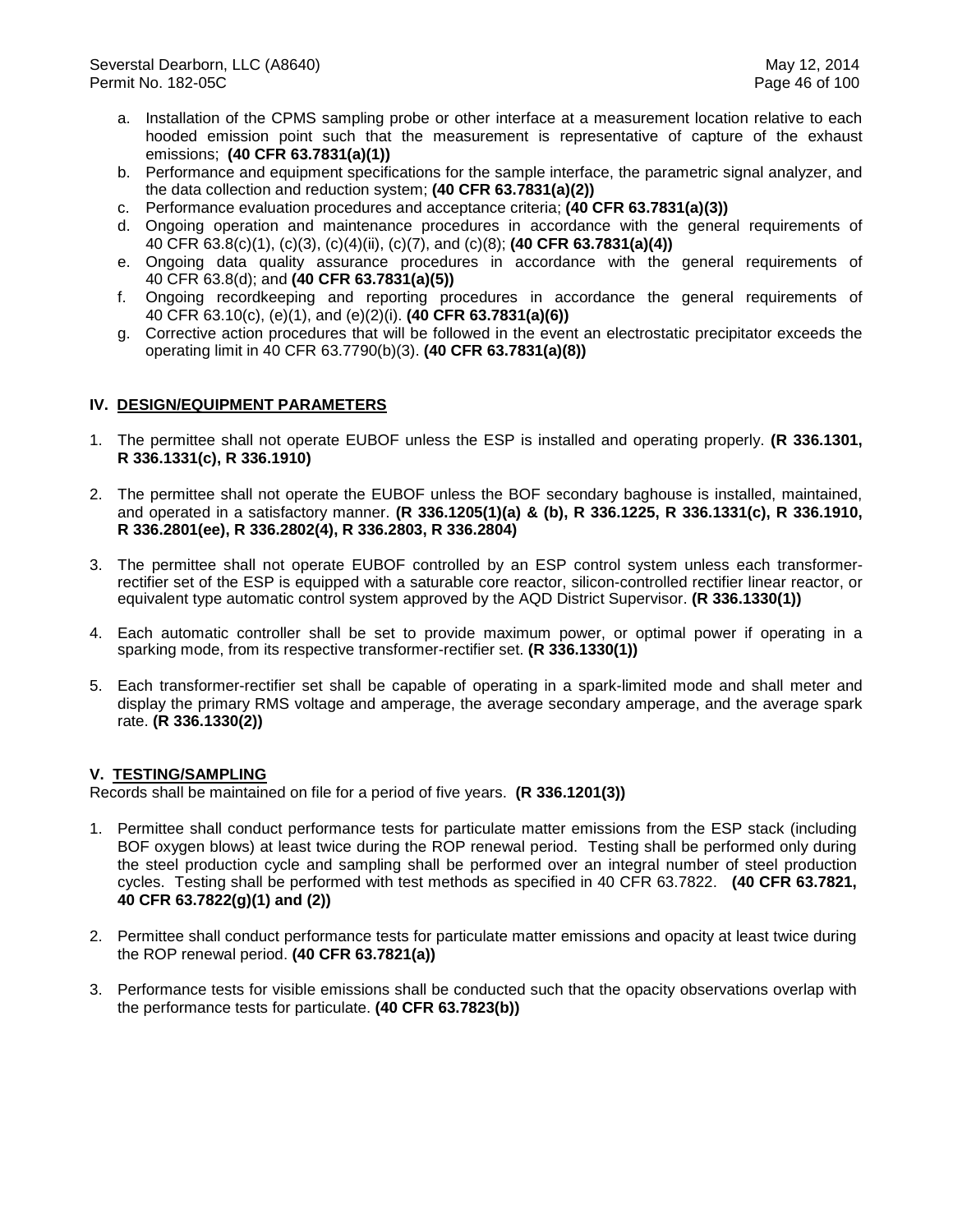- 4. The permittee shall demonstrate compliance with the opacity limitation in SC I.2 with a certified observer according to Method 9 except for the following: **(40 CFR 63.7823(d)(1)(i))**
	- a. Record observations to the nearest 5 percent at 15-second intervals for at least three steel production cycles rather than using the procedure specified in Section 2.4 of Method 9. **(40 CFR 63.7823(d)(1)(ii))**
	- b. Determine the 3-minute block average opacity from the average of 12 consecutive observations recorded at 15-second intervals. **(40 CFR 63.7823(d)(1)(iii))**
- 5. Opacity observations from the roof monitors must cover at least three steel production cycles. A production cycle begins when scrap is charged and ends three minutes after slag is emptied from the vessel into the slag pot. **(40 CFR 63.7823(d)(4))**
- 6. Permittee shall determine and record the starting and stopping times of the steel production cycle. **(40 CFR 63.7823(d)(5))**
- 7. The permittee shall verify visible emissions, PM, PM10, PM2.5, NOx, and CO emission rates from the EUBOF ESP stack (including BOF oxygen blows), by testing at owner's expense, in accordance with Department requirements, within 180 days after permit issuance unless a test has been completed within two years prior to the effective date of this permit and the results submitted to the AQD for approval. The PM testing shall be performed with test methods as specified in Rule 336.1331. Subsequent testing will be required once every three years from the completion of the previous stack test. No less than 45 days prior to testing, the permittee shall submit a complete test plan to the AQD Technical Programs Unit and the District Office. The AQD must approve the final plan prior to testing. Verification of emission rates includes the submittal of a complete report of the test results to the AQD within 60 days following the last date of the test. **(R 336.1205(1)(a) & (b), R 336.1301, R 336.2001, R 336.2003, R 336.2004, R 336.2801(ee), R 336.2803, R 336.2804, R 336.2802(4))**

### **VI. MONITORING/RECORDKEEPING**

- 1. The permittee shall complete all required calculations/records in a format acceptable to the AQD District Supervisor and make them available by the last day of the calendar month, for the previous calendar month, unless otherwise specified in any monitoring/recordkeeping special condition. **(R 336.1205(1)(a) & (b), R 336.2801(ee), R 336.2802(4), R 336.2803, R 336.2804)**
- 2. The permittee shall install, operate and maintain a continuous opacity monitor on the EUBOF ESP stack and monitor the hourly average opacity of the stack continuously when the process is in operation. The Continuous Opacity Monitoring System (COMS) shall provide valid 1 hour averages for at least 95 percent of process operating hours for every quarterly reporting period. COMS data must be reduced to 6-minute averages as specified in  $\S 63.8(g)(2)$  and to hourly averages where required by Subpart FFFFF. The permittee shall operate the EUBOF ESP COMS to meet the timelines, requirements and reporting detailed in Appendix 1.3.3 and shall use the COMS data for determining compliance with SC I.1. **(40 CFR 63.7830(d), 40 CFR 63.7831(h), 40 CFR 63.7832(a), 40 CFR 63.7833(g))**
- 3. The permittee shall perform a Method 9 certified visible emission observation of EUBOF ESP stack at least once every week during operation for a minimum of one complete heat. The permittee shall initiate corrective action upon observation of visible emissions in excess of the applicable visible emission limitation and shall keep a written record of each required observation and corrective action taken. **(R 336.1301)**
- 4. The permittee shall perform a Method 9C certified visible emission observation of the BOF roof monitors and a Method 9C certified visible emission observation of the BOF shop building, including reladling and desulfurization operations, at least once a week during BOF operations for a minimum of one hour, which must include one complete heat. The permittee shall initiate corrective action upon observation of visible emissions in excess of the permit limit and shall keep a written record of each required observation and corrective action taken. The written record shall include all of the information required for the BOF camera log in SC VI.28.c. The permittee shall review the written record on a monthly basis and verify all relevant information has been included. **(R 336.1301(c), R 336.1364(2), R 336.1365(2), R 336.1366(2))**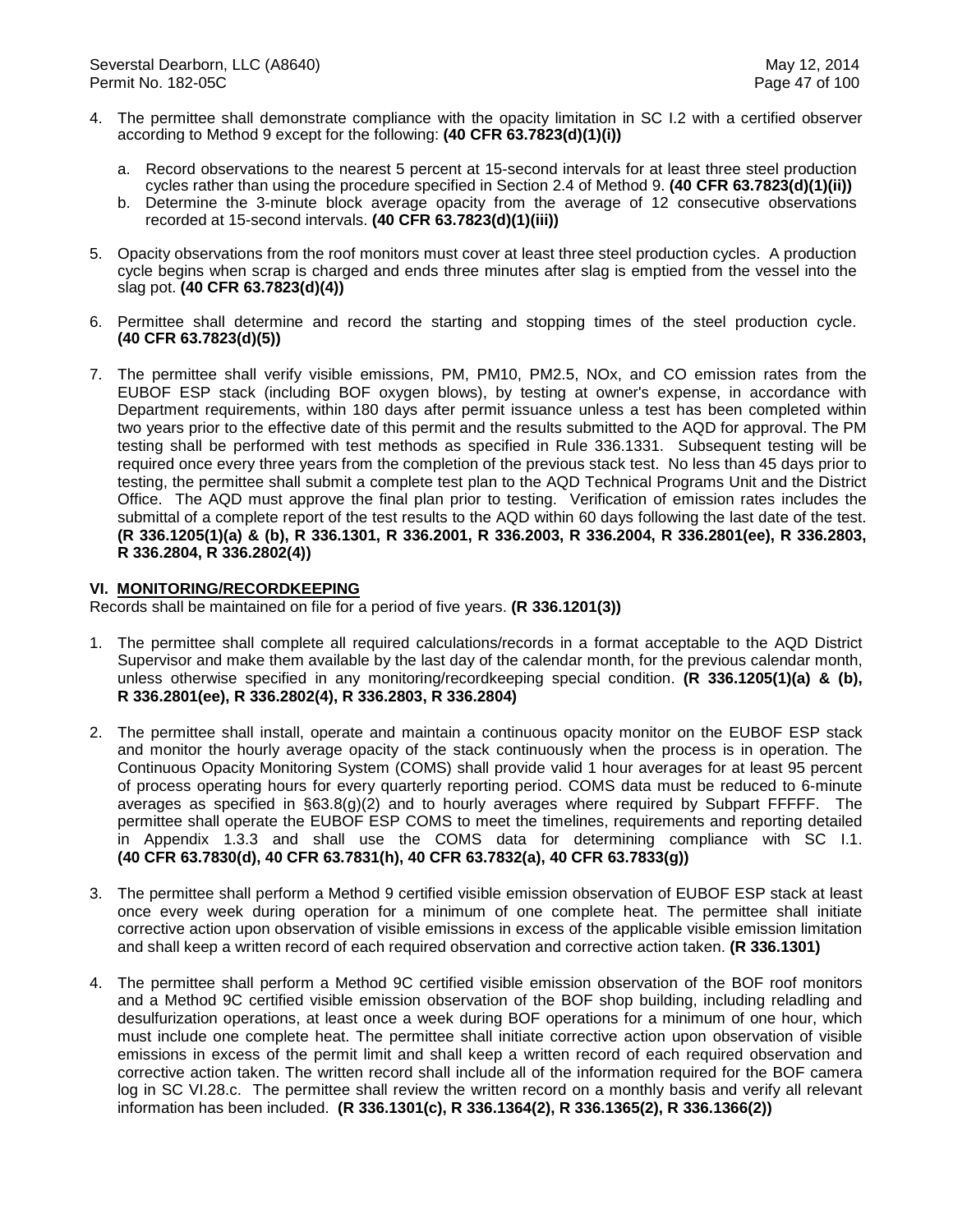- 5. The permittee shall perform a Method 9C certified visible emission observation during each beaching event that occurs during daylight hours unless impractical due to an emergency situation. When beaching within the BOF building, the visible emissions observation shall include the BOF roof monitors and BOF shop building, and when beaching outdoors, the visible emissions observation shall be conducted of the outdoor beaching location. Permittee shall maintain of log of each occurrence which shall include date, start time, stop time, location of beaching event, visible emissions observations or the reason why such observation was not conducted, and reason for beaching. **(R 336.1301(c), R 336.1364(2))**
- 6. Within 60 days of issuance of this permit, the permittee shall update on-site screening procedure and scrap management plan, or alternate plan(s) as approved in writing by the AQD District Supervisor. The plan(s) shall be implemented and maintained immediately after approval. The on-site screening procedure and material management plan will facilitate the permittee's efforts in controlling mercury and/or other toxics and VOC emissions by eliminating unacceptable scrap and eliminating or reducing scrap with mercury contaminated materials. The permittee shall require all suppliers to document that mercury-containing devices and switches have been removed from the scrap<sup>1</sup>. (R 336.1228, R 336.1901)
- 7. If applicable, the permittee shall operate and maintain the EUBOF ESP CPMS in continuous operation according to the site-specific monitoring plan. Unless otherwise specified, the CPMS shall: **(40 CFR 63.7831(b))**
	- a. Complete a minimum of one cycle of operation for each successive 15-minute period and collect a minimum of three of the required four data points to constitute a valid hour of data; **(40 CFR 63.7831(b)(1))**
	- b. Provide valid hourly data for at least 95 percent of every averaging period; and **(40 CFR 63.7831(b)(2))**
	- c. Determine and record the hourly average of all recorded readings. **(40 CFR 63.7831(b)(3))**
- 8. The permittee shall monitor the process as required, except during monitoring malfunctions, out-of-control periods, associated repairs, and required quality assurance or control activities (including calibration checks and required zero and span adjustments). **(40 CFR 63.7832(a))**
- 9. Data recorded during monitoring malfunctions, associated repairs, and required quality assurance or control activities shall not be used in data averages and calculations used to report emission or operating levels or to fulfill minimum data availability requirements. All other data collected during all other periods must be used in assessing compliance. **(40 CFR 63.7832(b))**
- 10. Pursuant to 40 CFR 63.7833(g), if the hourly average opacity for the EUBOF ESP exceeds 10 percent, the permittee shall follow the procedures below:
	- a. Initiate corrective action to determine the cause of the exceedance within 1 hour. During any period of corrective action, the permittee must continue to monitor and record all required operating parameters for equipment that remains in operation, such as total power input (voltage and secondary current) of the ESP fields, off-gas conditioning system prior to the ESP (water flow rate within standard operating levels) and any other parameters that are necessary for proper operation of the ESP. Within 24 hours of the exceedance, the permittee must measure and record the hourly average opacity for the EUBOF ESP. If the hourly average opacity meets the 10 percent limit, then the corrective action was successful and the emission unit is in compliance with the applicable operating limit. **(R 336.1201(3), 40 CFR 63.7833(g)(1))**
	- b. If the initial corrective action was not successful, the permittee must complete additional corrective action within the next 24 hours (48 hours from the time of the exceedance). During any period of corrective action, permittee must continue to monitor and record all required operating parameters for equipment that remains in operation. After this second 24-hour period, permittee must again measure and record the hourly average opacity for the EUBOF ESP. If the hourly average opacity meets the 10 percent limit, then the corrective action was successful and the emission unit is in compliance with the applicable operating limit. **(40 CFR 63.7833(g)(2))**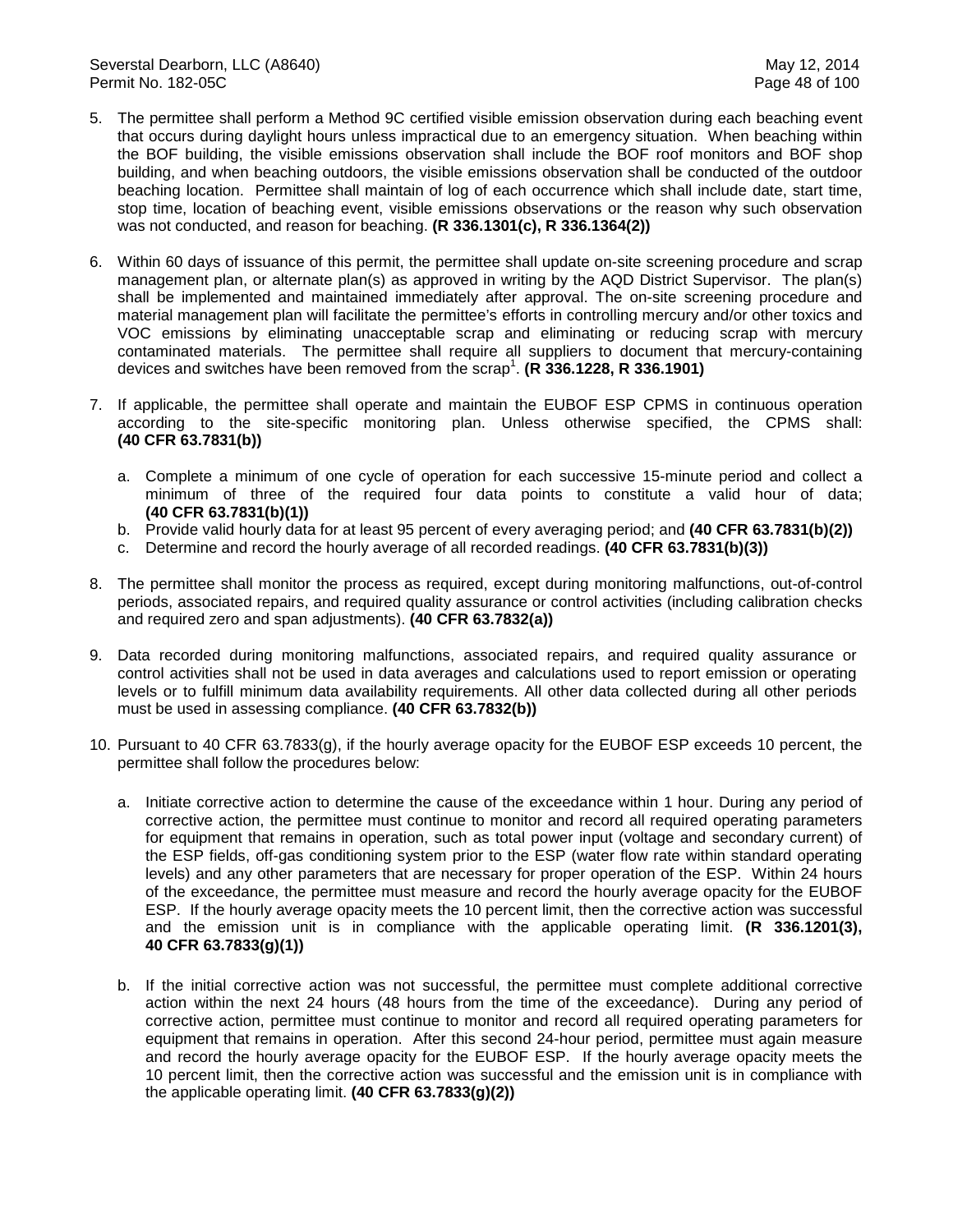- c. Measurements of the hourly average opacity based on visible emission observations in accordance with Method 9 (40 CFR part 60, Appendix A) may be taken to evaluate the effectiveness of corrective action. **(40 CFR 63.7833(g)(3))**
- d. If the second attempt at corrective action was not successful, the permittee must report the exceedance as a deviation in their next semiannual compliance report according to §63.7841(b). **(40 CFR 63.7833(g)(4))**

All monitoring data is shall be kept on file for a period of at least five years and made available to the AQD upon request. **(R 336.1301(1)(c), 40 CFR 63.7830(d), 40 CFR 63.7831(h), 40 CFR 63.7832(a), 40 CFR 63.7833(g))**

- 11. The permittee shall perform preventative maintenance on the EUBOF ESP as specified in the operation and maintenance plan for the ESP. **(40 CFR 63.7834(a)(2))**
- 12. The permittee shall comply with the recordkeeping requirement as specified in 40 CFR Part 63 Subpart FFFFF 63.7842(a), (b), (c) and (d). **(40 CFR 63.7842(a), (b), (c) and (d))**
- 13. The permittee shall maintain a copy of each notification and report submitted under 40 CFR Part 63, Subpart FFFFF, including all documentation supporting the initial notification or notification of compliance status submitted according to 40 CFR 63.10(b)(2)(xiv)). **(40 CFR 63.7842(a)(1))**
- 14. The permittee shall maintain the records required for startup, shutdown and malfunction under 63.6(e)(3)(iii) through (v). **(40 CFR 63.7842(a)(2))**
- 15. The permittee shall maintain records associated with performance tests, performance evaluations, and opacity observations as required by 40 CFR 63.10(b)(2)(viii). **(40 CFR 63.7842(a)(3))**
- 16. The permittee shall maintain records of the following for the continuous opacity monitor:
	- a. Periods when the monitor is malfunctioning or inoperative; **(40 CFR 63.7842(b)(1) and 40 CFR 63.10(b)(2)(vi))**
	- b. All required measurements necessary to demonstrate compliance with a standard (including, but not limited to, 15-minute averages of monitoring data, raw performance testing measurements, and raw performance evaluation measurements, that support data that the source is required to report); **(40 CFR 63.7842(b)(1) and 40 CFR 63.10(b)(2)(vii))**
	- c. All results of performance tests, monitor performance evaluations and opacity and visible emission observations; **(40 CFR 63.7842(b)(1) and 40 CFR 63.10(b)(2)(viii))**
	- d. All measurements necessary to determine the conditions of performance tests and evaluations; **(40 CFR 63.7842(b)(1), 40 CFR 63.10(b)(2)(ix))**
	- e. All monitor calibration checks; **(40 CFR 63.7842(b)(1) and 40 CFR 63.10(b)(2)(x))**
	- f. All adjustments and maintenance performed on the continuous monitor; **(40 CFR 63.7842(b)(1) and 40 CFR 63.10(b)(2)(xi))**
	- g. Monitoring data produced during performance testing; **(40 CFR 63.7842(b)(2))**
	- h. Superseded versions of the performance evaluation plan; and **(40 CFR 63.7842(b)(3) and 40 CFR 63.8(d)(3))**
	- i. The date and time each deviation started and stopped and whether the deviation occurred during a period of startup, shutdown, malfunction, or during another period. **(40 CFR 63.7842(b)(4))**
- 17. The permittee shall record the oxygen flow rate at least once every minute during each oxygen blow. **(MDEQ Consent Order 6-2006, Paragraph 11(B)(iii))**
- 18. The effectiveness of the slopping procedure shall be monitored via the BOF Monitoring and Evaluation Requirements in paragraph 12 of MDEQ Consent Order 6-2006. **(MDEQ Consent Order 6-2006, Paragraph 11(B)(iv))**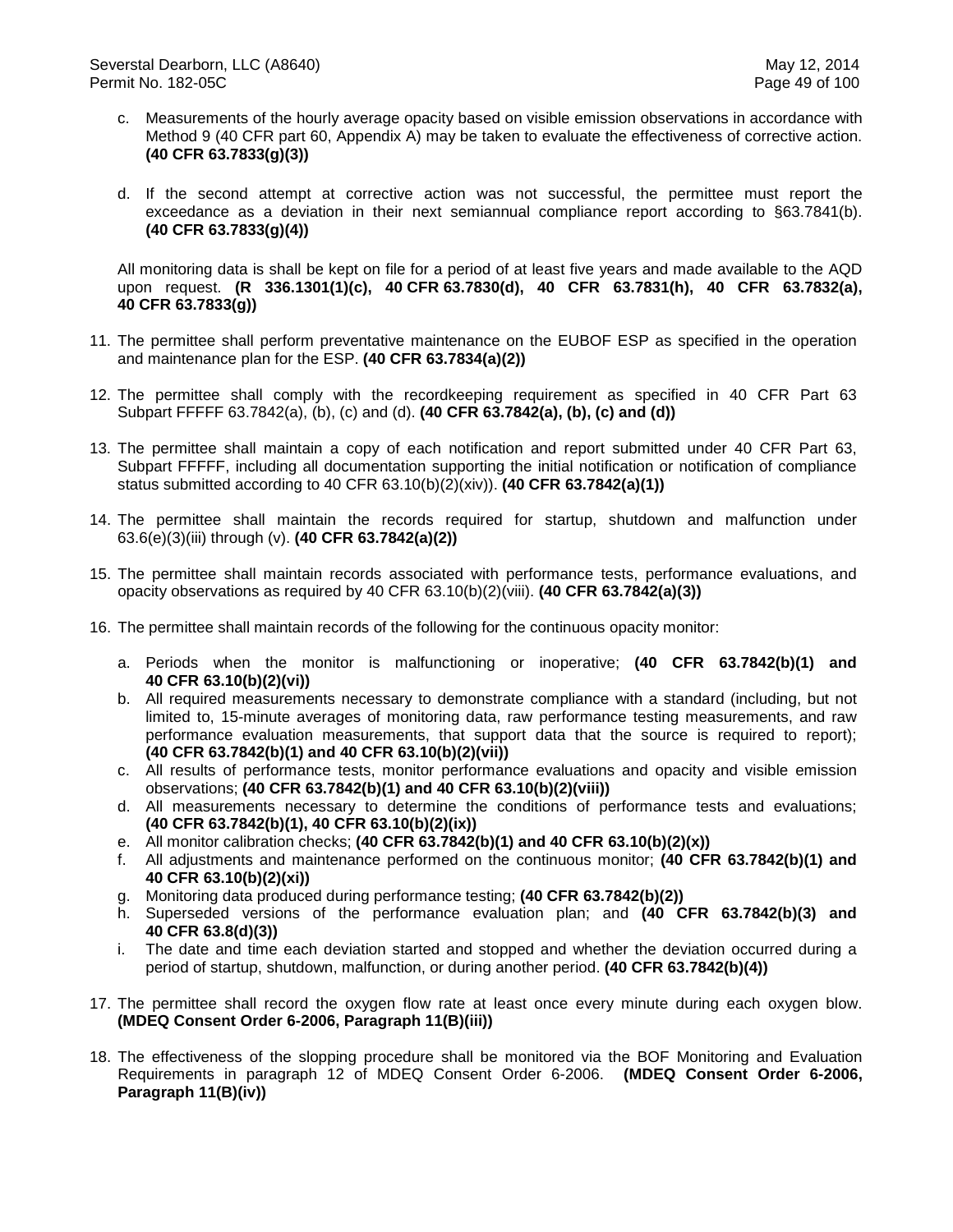- 19. The permittee shall maintain records of any new draft control equipment or instrument installation, and shall document that the draft set point programming is working properly after any such installation. **(MDEQ Consent Order 6-2006, Paragraph 11(C) (i) and (iii))**
- 20. The effectiveness of the draft set point program shall be monitored via the BOF Monitoring and Evaluation Requirements in Paragraph 12 of MDEQ Consent Order 6-2006. **(MDEQ Consent Order 6-2006, Paragraph 11(C)(iv))**
- 21. In the event steel with a carbon content of 1% or higher is produced that needs to be broken at the BOF, the permittee shall notify the AQD Southeast Michigan District office of such fact, and of its compliance with the breaking ball requirement set forth in III.8 of this section. **(MDEQ Consent Order 6-2006, Paragraph 11(D)(ii))**
- 22. The permittee shall inspect the exterior of the Guillotine Relief Dampers, Relief chambers and Downcomer on a weekly basis for evidence of exhaust leaks. Records of each inspection, to include the name of the inspector, the time and date of the inspection, shall be maintained for a period of five years. **(MDEQ Consent Order 6-2006, Paragraph 11(E)(i)), R 336.1301, R 336.1901)**
- 23. If the inspection identifies an exhaust leak likely to cause visible emissions, repair procedures shall be initiated. If the exhaust leak is identified during an operating period, temporary repairs shall be initiated within twenty-four (24) hours of verification of the leak. If the leak is identified during an outage, initiation of repairs shall be coordinated with any scheduled repairs. **(MDEQ Consent Order 6-2006, Paragraph 11(E)(ii))**
- 24. Following completion of either temporary or permanent repairs, an inspection will be conducted during operation of the affected vessel. The performance of the repair shall be recorded. If additional repair is necessary, it will be scheduled and implemented in accordance with SC VI.24 of this section until the leak is no longer a source of emissions. **(MDEQ Consent Order 6-2006, Paragraph 11(E)(iii))**
- 25. Upon termination of MDEQ Consent Order 6-2006, if an inspection of the exterior of Guillotine Dampers, Relief Dampers, and Downcomer reveals an exhaust leak likely to lead to excess visible emissions, appropriate temporary or permanent repairs shall be initiated within twenty-four (24) hours of verification of the leak and shall be completed until leak is no longer a source of excess emission. **(R 336.1301, R 336.1901)**
- 26. The permittee shall install 8 digital cameras at the BOF to better obtain continuous, real-time information about the status of its operations at the BOF and BOF emission points. **(MDEQ Consent Order 6-2006, Paragraph 12(A)(i))**
- 27. The images from the 8 cameras will be transmitted to the BOF pulpits for A and B vessels, to the ESP pulpit and to a conference room in the BOF. If excess emissions are observed from the BOF Roof Monitor, then,
	- a. The appropriate operator(s), if other than the viewer of the image, shall be immediately notified.
	- b. Any reasonable immediate corrective action that can be taken to address the emission shall be taken.
	- c. A log entry will be made of the observation, including the date and time of the observation, the source of the emissions and the cause, if known. If the cause is not known, an immediate investigation of the cause shall be undertaken, and the log updated with the results of such investigation.**(MDEQ Consent Order 6-2006, Paragraph 12(A)(iv))**
- 28. The images recorded by the cameras once every three seconds shall be stored so that the images can be retrieved for up to thirty (30) days. The images shall be stored such that images of a particular date and time can be identified and recalled. **(MDEQ Consent Order 6-2006, Paragraph 12(A)(v))**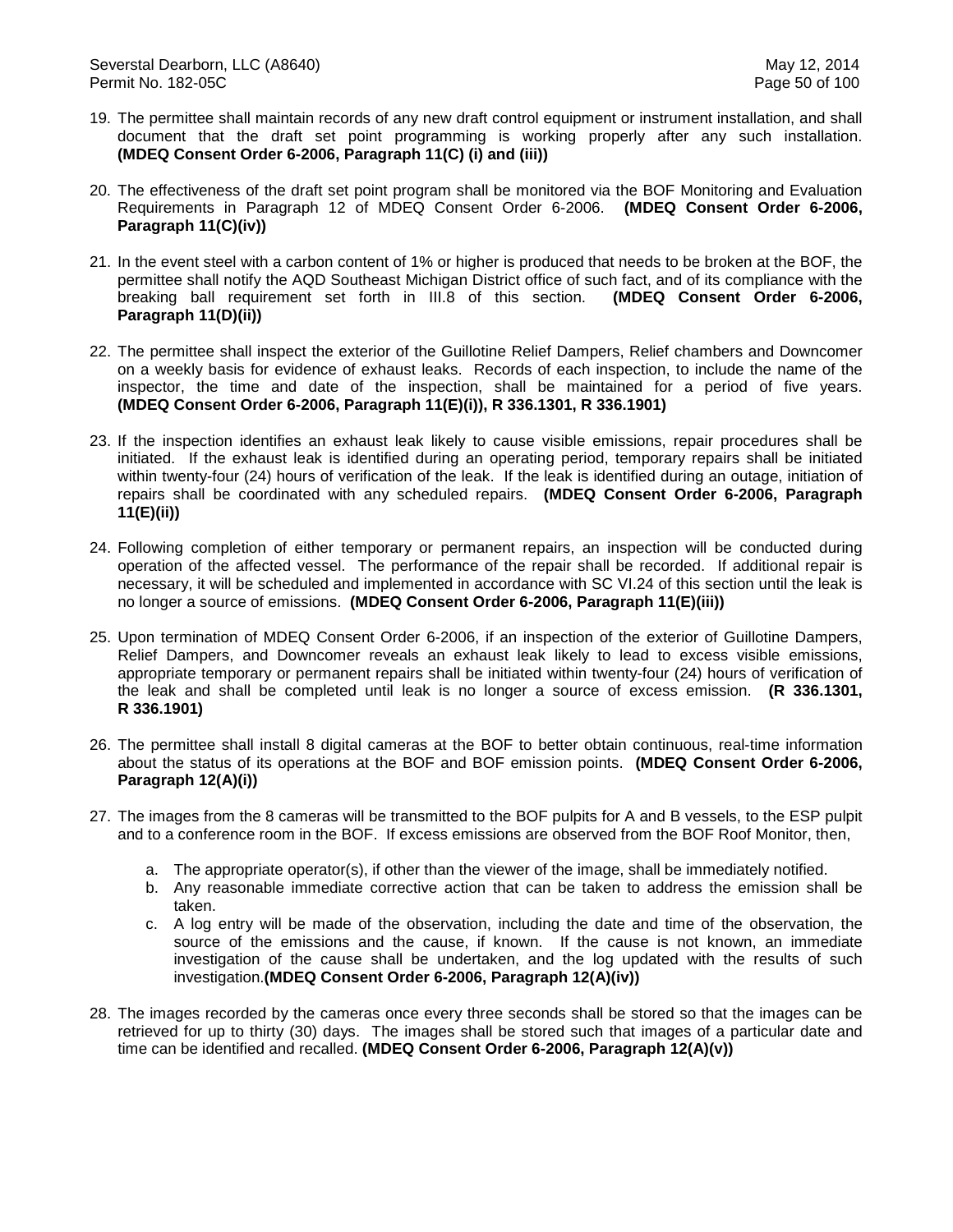- 29. After the termination of the provisions of MDEQ Consent Order 6-2006, Paragraph 12(A), permittee shall utilize 8 digital cameras, of which at least 4 must be in operation at any one time and at least one of the four shall be an external view of the BOF, to obtain real-time information about the status of operations at the BOF and BOF emission points. Images from the cameras will be transmitted to the BOF pulpits for A and B vessels, or such other locations as may be approved by the AQD District Supervisor. If excess emissions are observed from the BOF Roof Monitor, then,
	- a. The appropriate operator(s), if other than the viewer of the image, shall be immediately notified.
	- b. Any reasonable immediate corrective action that can be taken to address the emission shall be taken.
	- c. A log entry will be made of the observation, including the date and time of the observation, the source of the emissions and the cause, if known. If the cause is unknown, an immediate investigation of the cause shall be undertaken, and the log updated with the results of such investigation. **(R 336.1301, R 336.1901)**
- 30. The permittee shall keep daily and monthly records of the amount of steel produced, in EUBOF. The permittee shall keep the records on file at the facility and make them available to the Department upon request. **(R 336.1205(1)(a) & (b), R 336.2801(ee), R 336.2802(4), R 336.2803, R 336.2804)**
- 31. The permittee shall keep monthly records of the hot metal charging tonnage, steel tapping tonnage and slag tapping tonnage in EUBOF. The permittee shall keep the records on file at the facility and make them available to the Department upon request. **(R 336.1205(1)(a) & (b), R 336.2801(ee), R 336.2802(4), R 336.2803, R 336.2804)**
- 32. Using the method shown in Appendix 1.7, the permittee shall calculate monthly and 12-month rolling time period NOx emission rates from EUBOF ESP stack. The permittee shall keep all records on file at the facility and make them available to the Department upon request. **(R 336.1205(1)(a) & (b), R 336.2801(ee), R 336.2802(4), R 336.2803, R 336.2804)**
- 33. Using the method shown in Appendix 1.7, the permittee shall calculate the monthly and 12-month rolling time period for PM, PM10, and PM2.5 emission rates for EUBOF roof monitor. The permittee shall keep all records on file at the facility and make them available to the Department upon request. **(R 336.1205(1)(a) & (b), R 336.2801(ee), R 336.2802(4))**
- 34. The permittee shall maintain a copy of the current operation and maintenance plans required in this section onsite and available for inspection. **(40 CFR 63.7834(b))**
- 35. The permittee shall maintain records of the monitoring data from the continuous opacity monitor. **(40 CFR 63.7842(d))**
- 36. Permittee shall conduct certified visible emissions observations of the EUBOF Roof Monitors using Method 9C for a minimum of two (2) hours per week. The observations must include two (2) complete heats. The emissions observations must be recorded as they are made, with observations recorded at fifteen (15) second intervals. If any exceedance of visible emission standards is observed at the BOF roof monitors, the permittee shall conduct an investigation into the cause of the exceedance. The investigation shall consider data collected by the cameras that are required by Consent Order 6-2006, Paragraph 12(A). **(MDEQ Consent Order 6-2006, Paragraph 12(B)(i) & (ii))**

### **VII. REPORTING**

- 1. Permittee shall submit a notification of intent to perform any performance testing under 40 CFR Part 63, Subpart FFFFF at least 60 calendar days before testing is to begin. **(40 CFR 63.7840(d))**
- 2. Any time an action taken by the permittee during a startup, shutdown, or malfunction of an affected source (including actions taken to correct a malfunction) is not consistent with the procedures in the startup, shutdown, and malfunction plan, the permittee shall comply with all requirements of 63.10(d)(5)(ii). **(40 CFR Part 63.7841(c))**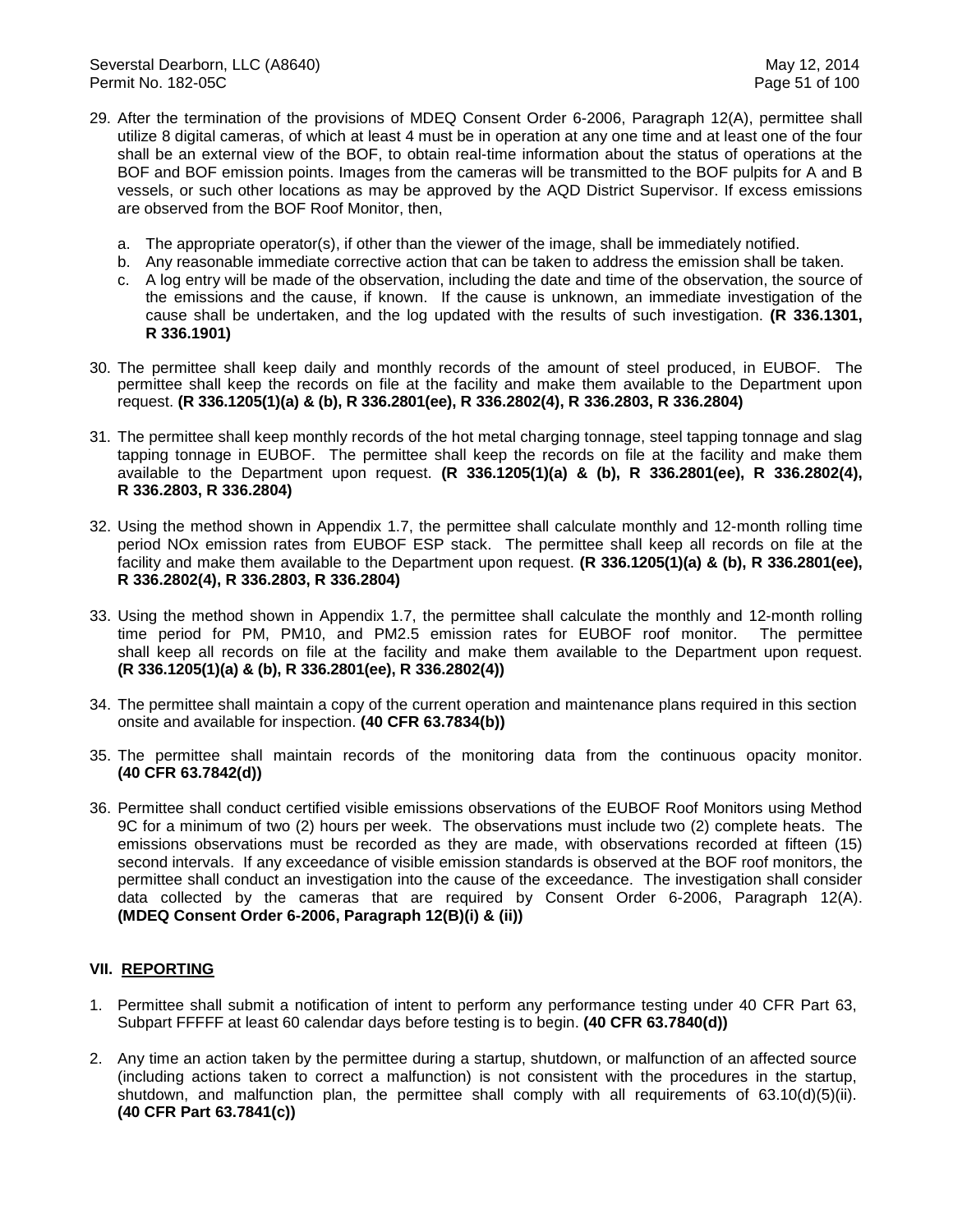- 3. The permittee shall prepare a report for each exceedance in which it shall identify the date, time and extent of the exceedance, as well as a description of the investigation into the cause of the exceedance. The report shall identify the cause of the exceedance, to the extent ascertainable, and identify corrective action to prevent a recurrence of the exceedance. The reports generated pursuant to this requirement shall be sent to the AQD Southeast Michigan District Supervisor within fourteen (14) days of the occurrence. **(MDEQ Consent Order 6-2006, Paragraph 12(B)(iii))**
- 4. In accordance with 40 CFR 60.7(c) and (d), the permittee shall submit two copies of an excess emission report (EER) and summary report of COMS exceedances in an acceptable format to Air Quality Division, within 30 days following the end of each calendar quarter as required in Appendix 1.3.3. **(R 336.1331)**

# **VIII. STACK/VENT RESTRICTIONS**

The exhaust gases from the stacks listed in the table below shall be discharged unobstructed vertically upwards to the ambient air unless otherwise noted:

| <b>Stack &amp; Vent ID</b> | <b>Maximum Exhaust</b><br>Diameter/Dimensions<br>(inches) | <b>Minimum Height</b><br><b>Above Ground</b><br>(feet) | <b>Underlying Applicable</b><br><b>Requirements</b> |
|----------------------------|-----------------------------------------------------------|--------------------------------------------------------|-----------------------------------------------------|
| 1. SVBOFESP                | 204                                                       | 213                                                    | R 336.1225<br>R 336.2803, R 336.2804                |
| 2. SCBOFBH                 | 222                                                       | 200                                                    | R 336.1225<br>R 336.2803, R 336.2804                |

## **IX. OTHER REQUIREMENTS**

- 1. The permittee shall comply with the emission limitations and operation and maintenance requirements from 40 CFR Part 63, Subpart FFFFF as specified in this section, except during periods of startup, shutdown and malfunction. **(40 CFR 63.7810(a))**
- 2. Records required under 40 CFR Part 63, Subpart FFFFF shall be retained for five years. The records must be maintained onsite for the two most recent years of the five year period. Records from the remaining three years of the five year period may be keep offsite. **(40 CFR 63.7843(b) and (c))**
- 3. The permittee shall evaluate the effectiveness of the draft set point program each time any new draft control equipment or instruments are installed that could cause affect use of the appropriate draft point setting. **(MDEQ Consent Order 6-2006, Paragraph 11(C)(i))**
- 4. The permittee may petition in writing for a modification or termination of the draft set point program as described in IX.6 of this section. The petition shall be submitted to the AQD Southeast Michigan District Supervisor for approval. In any such petition, the permittee has the burden of proof. **(MDEQ Consent Order 6-2006, Paragraph 11(C)(ii))**
- 5. Upon approval of the AQD Southeast Michigan District Supervisor, the permittee may change the specified location of the cameras detailed in VI.26 of this section. Such approval shall be in writing and will be incorporated by reference as a revision to MDEQ Consent Order 6-2006. **(MDEQ Consent Order 6-2006, Paragraph 12(A)(vii))**
- 6. Following installation of the BOF secondary emission control equipment, the permittee may petition the AQD Southeast Michigan District Supervisor for elimination of any or all of the requirements for camera operation or visible emissions monitoring as described in SC VI.24, SC VI.25, and SC VI.26 of this section. **(MDEQ Consent Order 6-2006, Paragraph 12(B)(iv))**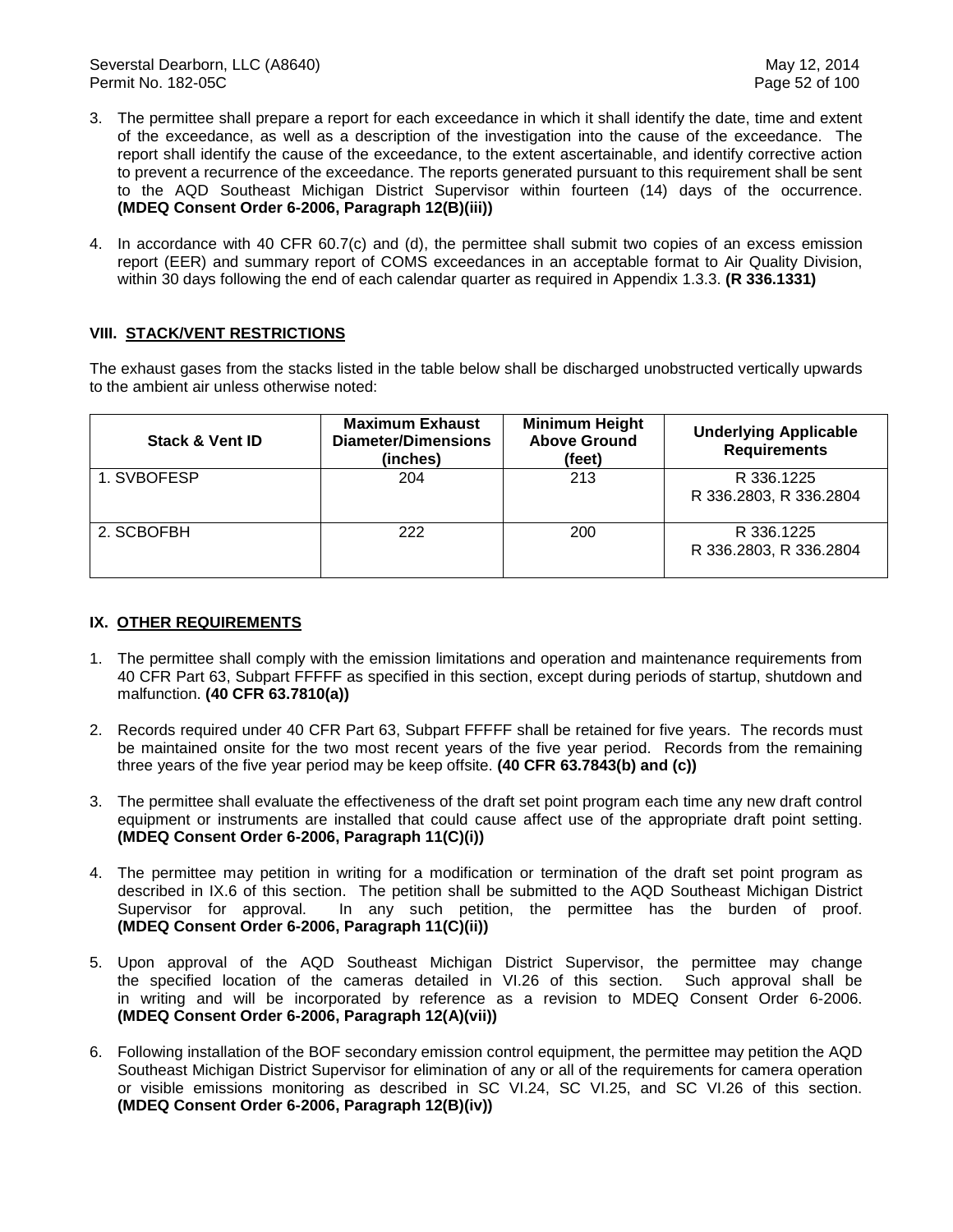- 7. The permittee shall not conduct any torch cutting of scrap at the EAF Stockhouse or any outside areas for use in the BOF, exclusive of demolition of existing facility structures, building and equipment, and emergencies unless it first obtains any necessary permit from the AQD to conduct such activity. **(MDEQ Consent Order 6-2006, Paragraph 11(A), (R 336.1301, R 336.1901)**
- 8. The permittee shall record the specific information as required in the on-site screening procedure and scrap management plan. All such records shall be kept on file for a period of at least five years and made available to the Air Quality Division upon request.<sup>1</sup> (R 336.1228, R 336.1901)
- 9. The permittee shall comply with all applicable provisions of the National Emission Standards for Hazardous Air Pollutants, as specified in 40 CFR Part 63, Subpart A and Subpart FFFFF for Integrated Iron and Steel Manufacturing by the initial compliance date. **(40 CFR Part 63, Subparts A and Subpart FFFFF)**

Footnotes:

<sup>1</sup>This condition is state only enforceable and was established pursuant to Rule 201(1)(b).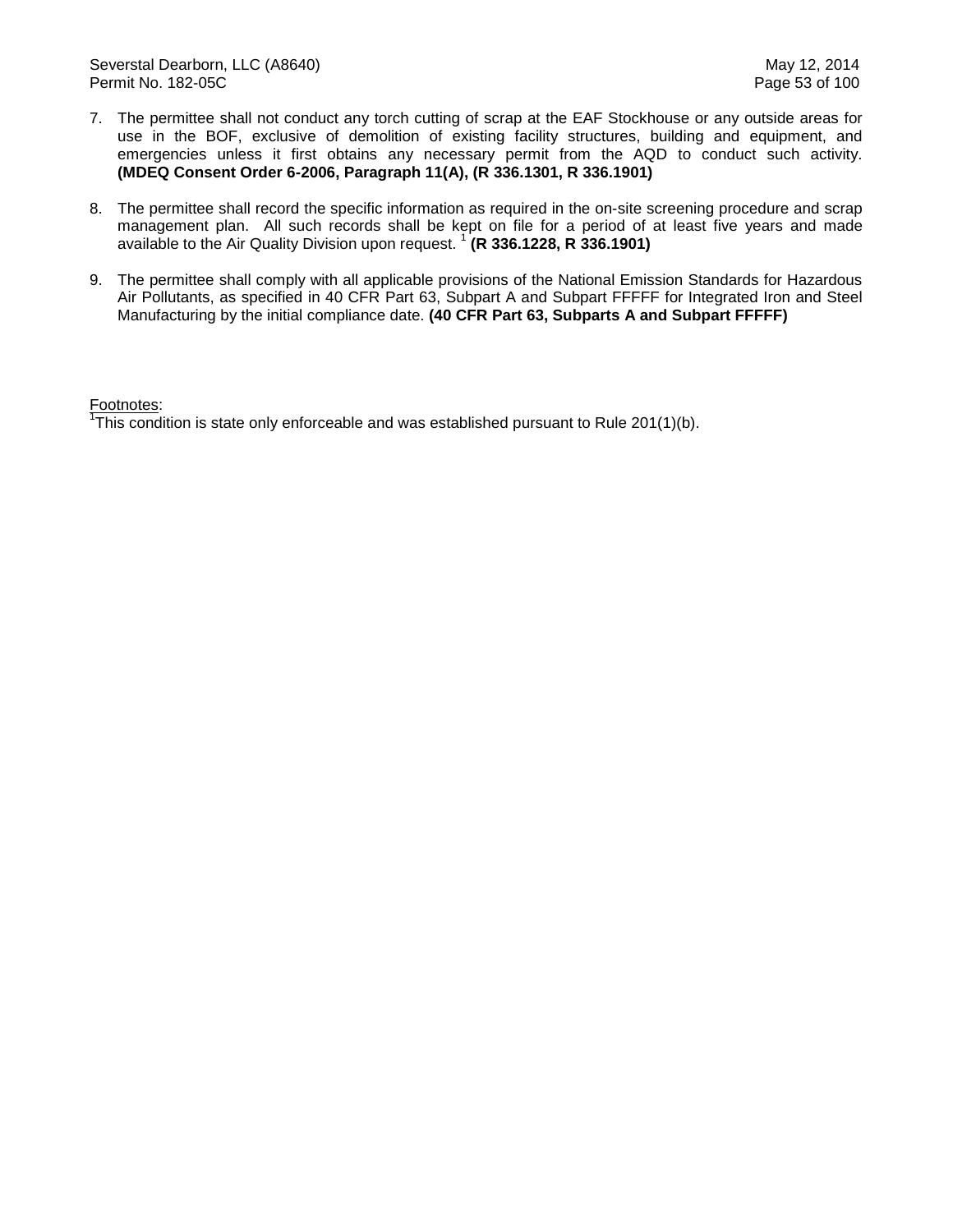## **The following conditions apply to: EULADLEREFINE1**

**DESCRIPTION:** No. 1 Ladle refining facility controlled by a baghouse

**Flexible Group ID:** NA

## **POLLUTION CONTROL EQUIPMENT:** Baghouse

## **I. EMISSION LIMITS**

| <b>Pollutant</b>                     | Limit                   | Time Period /<br><b>Operating</b><br><b>Scenario</b> | <b>Equipment</b>                                  | Testing /<br><b>Monitorin</b><br>g Method | <b>Underlying Applicable</b><br><b>Requirements</b>                                                         |
|--------------------------------------|-------------------------|------------------------------------------------------|---------------------------------------------------|-------------------------------------------|-------------------------------------------------------------------------------------------------------------|
| 1. Visible                           | 5% Opacity              | 6-minute average                                     | EULADLEREFINE1                                    | <b>SC V.3</b><br>SC VI.2                  | R 336.1301(1)(c)                                                                                            |
| emissions<br>2. Visible<br>emissions | No visible<br>emissions | Instantaneous                                        | Baghouse stack<br>EULADLEREFINE1<br>Roof monitors | SC <sub>V.3</sub><br>SC VI.3              | $\overline{R}$ 336.1205(1)(a) & (b)<br>R 336.1301(1)(c)<br>R 336.2801(ee)<br>R 336.2802(4)<br>R 336.2902(2) |
| 3. Visible<br>emissions              | 20% Opacity             | 3-minute average                                     | EULADLEREFINE1<br>Roof Monitors                   | SCV.1<br>SC <sub>V.2</sub>                | 40 CFR 63.7790(a)                                                                                           |
| 4. PM                                | $0.005$ gr/dscf         | Test Protocol*                                       | EULADLEREFINE1<br>Baghouse stack                  | SC <sub>V.6</sub>                         | R 336.1205(1)(a)&(b)<br>R 336.1331(1)(c)<br>R 336.2801(ee)<br>R 336.2802(4)                                 |
| 5. PM                                | 0.01 gr/dscf            | Test Protocol*                                       | EULADLEREFINE1<br>Baghouse stack                  | SCV.1<br><b>SC V.2</b>                    | 40 CFR 63.7790(a)                                                                                           |
| 6. PM                                | 6.33 pph                | Test Protocol*                                       | EULADLEREFINE1<br>Baghouse stack                  | SC <sub>V.3</sub>                         | R 336.1205(1)(a)&(b)<br>R 336.1331(1)(c)<br>R 336.2801(ee)<br>R 336.2802(4)                                 |
| 7. PM10                              | 6.65 pph                | Test Protocol*                                       | EULADLEREFINE1<br>Baghouse stack                  | SCV.3                                     | R 336.1205(1)(a)&(b)<br>R 336.2801(ee)<br>R 336.2802(4)<br>R 336.2803, R 336.2804                           |
| 8. PM2.5                             | 6.65 pph                | Test Protocol*                                       | EULADLEREFINE1<br>Baghouse stack                  | SC <sub>V.3</sub>                         | R 336.1205(1)(a) & (b)<br>R 336.2803, R336.2804                                                             |
| 9. Pb                                | 0.022 pph               | Test Protocol*                                       | EULADLEREFINE1<br>Baghouse stack                  | SCV.3                                     | R 336.2804<br>40 CFR 52.21 (d)                                                                              |

\*Test Protocol will specify averaging time.

## **II. MATERIAL LIMITS**

NA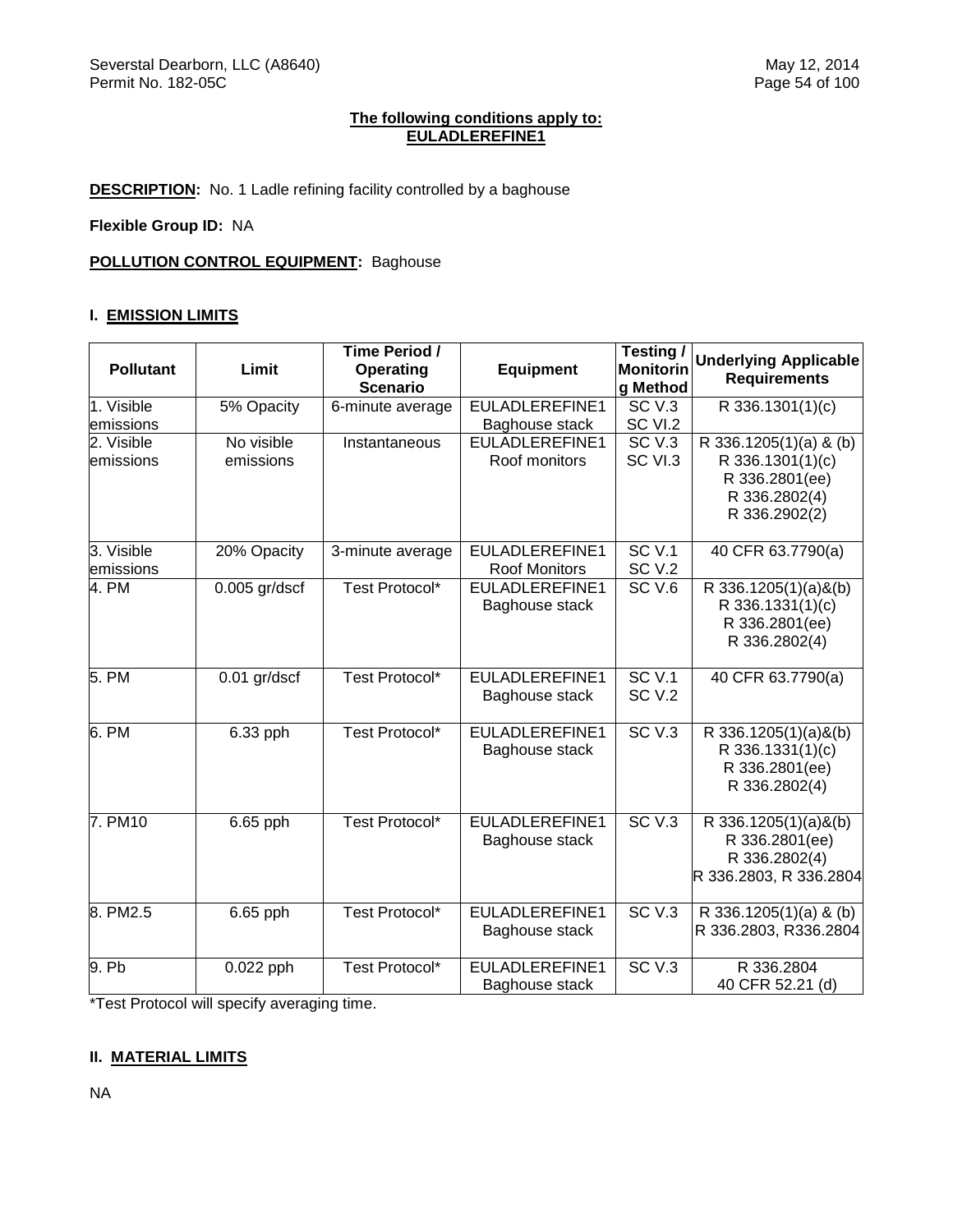### **III. PROCESS/OPERATIONAL RESTRICTIONS**

- 1. The EULADLEREFINE1 and associated baghouse shall be operated and maintained in a manner consistent with good air pollution control practices for minimizing emissions at least to the levels required by 40 CFR Part 63, Subpart FFFFF. **(40 CFR 63.7800(a) and 40 CFR 63.6(e)(1)(i))**
- 2. The permittee shall develop and implement a written startup, shutdown and malfunction plan for the EULADLEREFINE1 and the associated emission control system and operate in accordance with the plan during periods of startup, shutdown, and malfunction. **(40 CFR 63.7810(c), 40 CFR 63.7835(b), and 40 CFR 63.6(e)(3))**

#### **IV. DESIGN/EQUIPMENT PARAMETERS**

1. The permittee shall not operate EULADLEREFINE1 unless the baghouse is installed and operating properly. **(R 336.1331(c), R 336.1910)**

#### **V. TESTING/SAMPLING**

Records shall be maintained on file for a period of five years. **(R 336.1201(3))**

- 1. Permittee shall conduct performance tests for particulate matter emissions at least once every five years. **(40 CFR 63.7821)**
- 2. Sampling during the performance tests will occur only when the operations being controlled are in operation. **(40 CFR 63.7822(h))**
- 3. Within three years of the issuance of this permit, the permittee shall verify visible emissions, PM, PM10, PM2.5 and Pb emission rates from the EULADLEREFINE1 baghouse stack by testing at owner's expense, in accordance with Department requirements. Subsequent testing will be required once every three years from the completion of the previous stack test. In addition, at the time of the first testing after the date of issuance of this permit, the permittee shall obtain Pb dust concentrations in the EULADLEREFINE1 baghouse hoppers. Subsequent Pb sampling of the baghouse dust is not required. No less than 45 days prior to testing, the permittee shall submit a complete test plan to the AQD Technical Programs Unit and the District Office. The AQD must approve the final plan prior to testing. Verification of emission rates includes the submittal of a complete report of the test results, including baghouse dust analysis for Pb, to the AQD within 60 days following the last date of the test. **(R 336.2001, R 336.2003, R 336.2004, R 336.2801(ee), R 336.2802(4), R 336.2803, R 336.2804)**
- 4. The permittee shall verify the capture efficiency for EULADLEREFINE1 using computational fluid dynamics (CFD) modeling or other approved method within three years of the issuance of this permit. The permittee shall perform CFD modeling or other approved method to verify the capture efficiency every three years thereafter. No less than 60 days prior to testing, the permittee shall submit a complete test plan to the AQD District Office. The AQD must approve the final plan prior to testing. The permittee shall submit a complete report of the analysis results to the AQD within 60 days following the completion of the analysis.<br>(R 336.1205(1)(a) & (b), R 336.1301, R 336.2001, R 336.2003, R 336.2004, **(R 336.1205(1)(a) & (b), R 336.1301, R 336.2001, R 336.2003, R 336.2004, R 336.2801(ee))**

#### **VI. MONITORING/RECORDKEEPING**

Records shall be maintained on file for a period of five years. **(R 336.1201(3))**

1. The permittee shall complete all required calculations/records in a format acceptable to the AQD District Supervisor and make them available by the last day of the calendar month, for the previous calendar month, unless otherwise specified in any monitoring/recordkeeping special condition. **(R 336.1205(1)(a) & (b), R 336.2801(ee), R 336.2802(4), R 336.2803, R 336.2804)**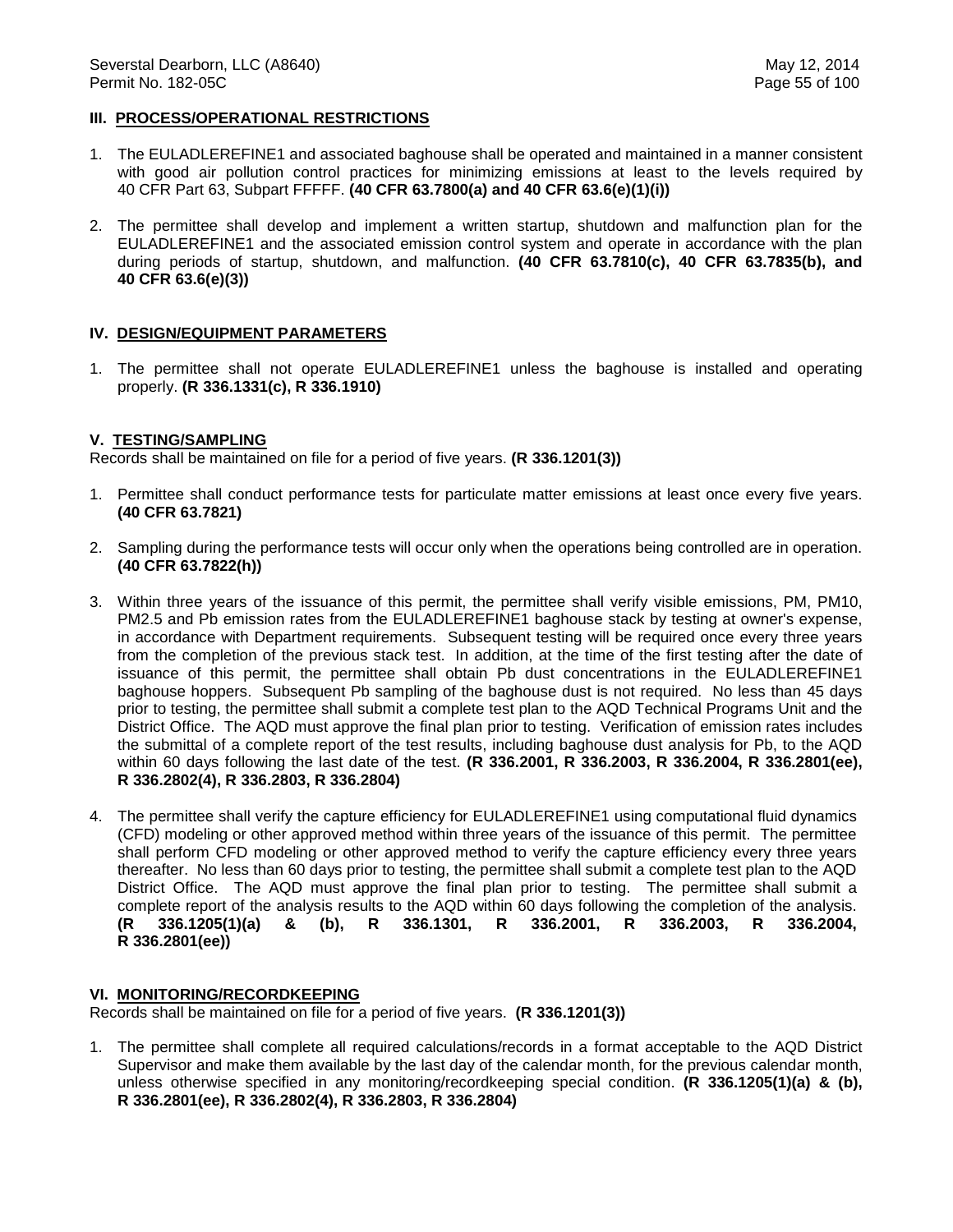- 2. The permittee shall perform a Method 9 certified visible emission observation for the EULADLEREFINE1 baghouse stack at least once every month during EULADLEREFINE1 processing activity for a minimum of one complete heat or a maximum of one hour during a heat. The permittee shall initiate corrective action upon observation of visible emissions in excess of the applicable visible emission limitation and shall keep a written record of each required observation and corrective action taken. **(R 336.1301(c))**
- 3. The permittee shall perform Method 9 certified visible emission observation for the EULADLEREFINE1 roof monitors at least once a week during EULADLEREFINE1 operations for a minimum of one complete heat or a maximum of one hour during a heat. The permittee shall initiate corrective action upon observation of visible emissions in excess of the applicable visible emission limitation and shall keep a written record of each required observation and corrective action taken. **(R 336.1205(1)(a) & (b), R 336.2801(ee), R 336.2802(4), R 336.2803, R 336.2804)**
- 4. The permittee shall monitor the pressure drop across each baghouse compartment daily to ensure that the pressure drop is within the normal operating range identified in the operation and maintenance manual. **(40 CFR 63.7830(b)(4)(i))**
- 5. The permittee shall conduct inspections of the Ladle Refining Baghouse at the specified frequencies according to the requirements in paragraphs (a) through (h) below. The permittee shall maintain records needed to document conformance with these requirements.
	- a. Monitor the pressure drop across each baghouse cell each day to ensure pressure drop is within the normal operating range identified in the manual.
	- b. Confirm that dust is being removed from hoppers through weekly visual inspections or other means of ensuring the proper functioning of removal mechanisms.
	- c. Check the compressed air supply for pulse-jet baghouses each day.
	- d. Monitor cleaning cycles to ensure proper operation using an appropriate methodology.
	- e. Check bag cleaning mechanisms for proper functioning through monthly visual inspection or equivalent means.
	- f. Make monthly visual checks of bag tension on reverse air and shaker-type baghouses to ensure that bags are not kinked (kneed or bent) or laying on their sides. You do not have to make this check for shaker-type baghouses using self-tensioning (spring-loaded) devices.
	- g. Confirm the physical integrity of the baghouse through quarterly visual inspections of the baghouse interior for air leaks.
	- h. Inspect fans for wear, material buildup, and corrosion through quarterly visual inspections, vibration detectors, or equivalent means. **(40 CFR 63.7830(b)(4), 40 CFR 63.7833(c))**
- 6. Except as allowed in S.C. VI.8, the permittee shall install, operate, and maintain a bag leak detection system meeting the following specifications on the baghouse control: **(40 CFR 63.7831(f))**
	- a. Certified by the manufacturer to be capable of detecting emissions of particulate matter at concentrations of 10 milligrams per actual cubic foot (0.0044 grains per actual cubic foot). **(40 CFR 63.7831(f)(1))**
	- b. Provides output of relative changes in particulate matter loadings. **(40 CFR 63.7831(f)(2))**
	- c. Is equipped with an alarm, located such that it is heard by appropriate plant personnel that sounds an alarm when an increase in relative particulate loadings is detected over a preset level. **(40 CFR 63.7831(f)(3))**
	- d. Initially adjusted by establishing the baseline output by adjusting the sensitivity (range) and the averaging period of the device and setting the alarm set points and alarm delay time. **(40 CFR 63.7831(f)(5))**
- 7. Following the initial adjustment of the bag leak detection system, the permittee shall not adjust the sensitivity or range, averaging period, alarm set points or alarm delay time except as specified in the operation and maintenance plan. This requirement does not apply if the permittee installs COMS as specified in S.C. VI.8. **(40 CFR 63.7831(f)(6))**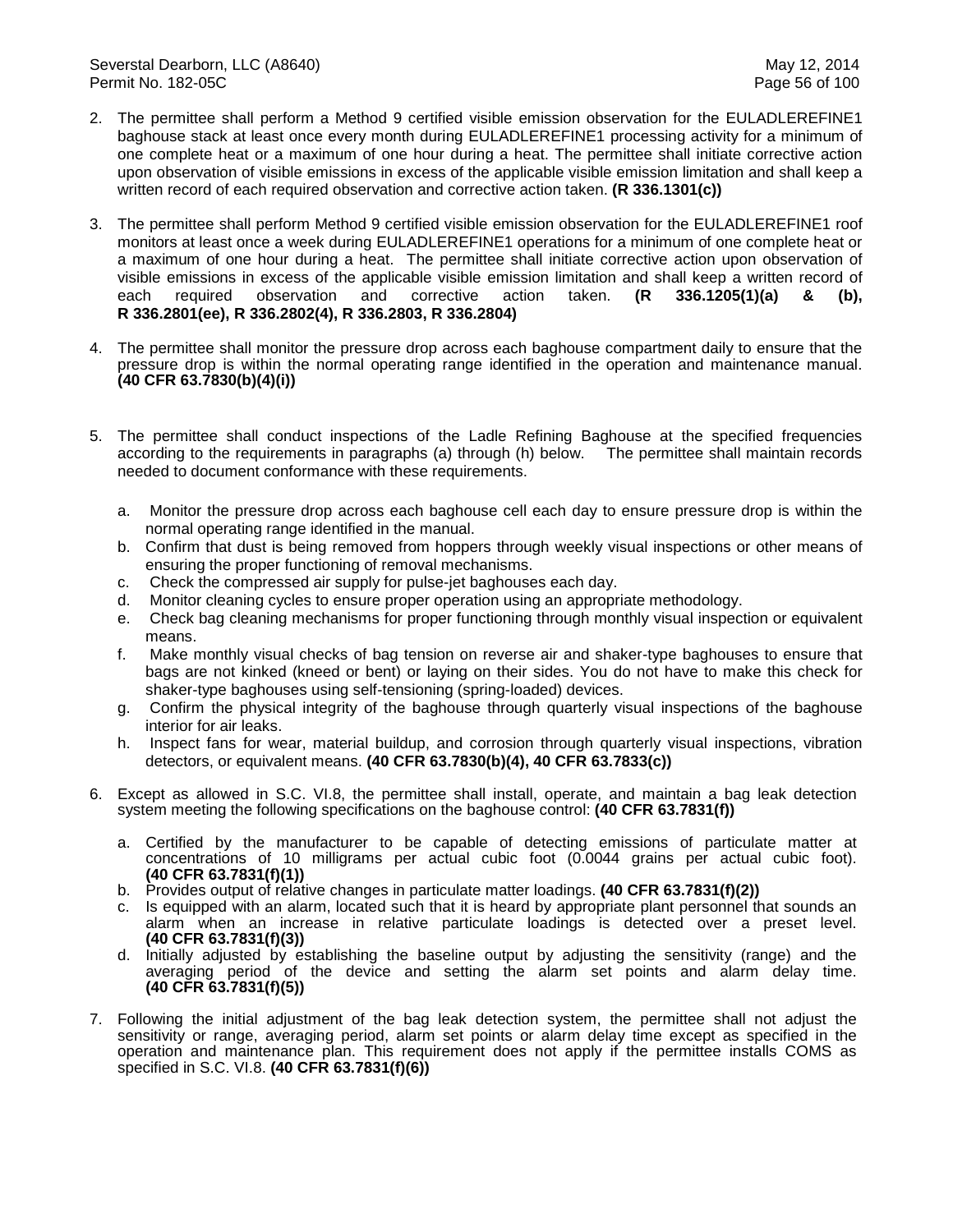- 8. If permittee does not install and operate a bag leak detection system, the permittee shall install, operate, and maintain a COMS according to the requirements in 40 CFR Sec. 63.7831(h) and monitor the hourly average opacity of emissions exiting each control device stack according to the requirements in 40 CFR 63.7832. **(40 CFR 63.7830(b))**
- 9. The permittee shall monitor the process as required by 40 CFR 63, Subpart FFFFF, except during monitoring malfunctions, out-of-control periods, associated repairs, and required quality assurance or control activities (including calibration checks and required zero and span adjustments). **(40 CFR 63.7832(a))**
- 10. Data recorded during monitoring malfunctions, associated repairs, and required quality assurance or control activities shall not be used in data averages and calculations used to report emission or operating levels or to fulfill minimum data availability requirements. **(40 CFR 63.7832(b))**
- 11. The permittee shall maintain records of the time corrective action was initiated, the corrective action taken, and the date when corrective actions were completed in response to a bag leak detection system alarm. **(40 CFR 63.7833(c)(4), CFR 63.7842(d))**
- 12. If the sensitivity of the bag leak detection system is changed beyond the limits established pursuant to 40 CFR 63.7831(f)(6), a copy of a written certification by a responsible official shall be included in the semiannual compliance report for that period. This requirement does not apply if the permittee installs COMS as specified in S.C. VI.8. **(40 CFR 63.7833(c)(1))**
- 13. The permittee shall maintain a copy of each notification and report submitted under 40 CFR Part 63, Subpart FFFFF, including all documentation supporting the initial notification or notification of compliance status submitted according to 40 CFR 63.10(b)(2)(xiv)). **(40 CFR 63.7842(a)(1))**
- 14. The permittee shall maintain the records required for startup, shutdown and malfunction under 63.6(e)(3)(iii) through (v). **(40 CFR 63.7842(a)(2))**
- 15. The permittee shall maintain records associated with performance tests, and performance evaluations as required by 40 CFR 63.10(b)(2)(viii). **(40 CFR 63.7842(a)(3))**

# **VII. REPORTING**

- 1. Permittee shall submit a notification of intent to perform any performance testing under 40 CFR Part 63, Subpart FFFFF at least 60 calendar days before testing is to begin. **(40 CFR 63.7840(d))**
- 2. When actions taken by the permittee during a startup, shutdown, or malfunction of an affected source (including actions taken to correct a malfunction) are not consistent with the procedures in the startup, shutdown, and malfunction plan, the permittee shall comply with the requirements of 63.10(d)(5)(ii). **(40 CFR Part 63.7841(c))**

### **VIII. STACK/VENT RESTRICTIONS**

The exhaust gases from the stacks listed in the table below shall be discharged unobstructed vertically upwards to the ambient air unless otherwise noted:

| <b>Stack &amp; Vent ID</b> | <b>Maximum Exhaust</b><br><b>Diameter/Dimensions</b><br>(inches) | <b>Minimum Height</b><br><b>Above Ground</b><br>(feet) | <b>Underlying Applicable</b><br><b>Requirements</b> |
|----------------------------|------------------------------------------------------------------|--------------------------------------------------------|-----------------------------------------------------|
| 1. SVLADELREFINE1          | 108                                                              | 148                                                    | R 336.1225<br>R 336.2803, R 336.2804                |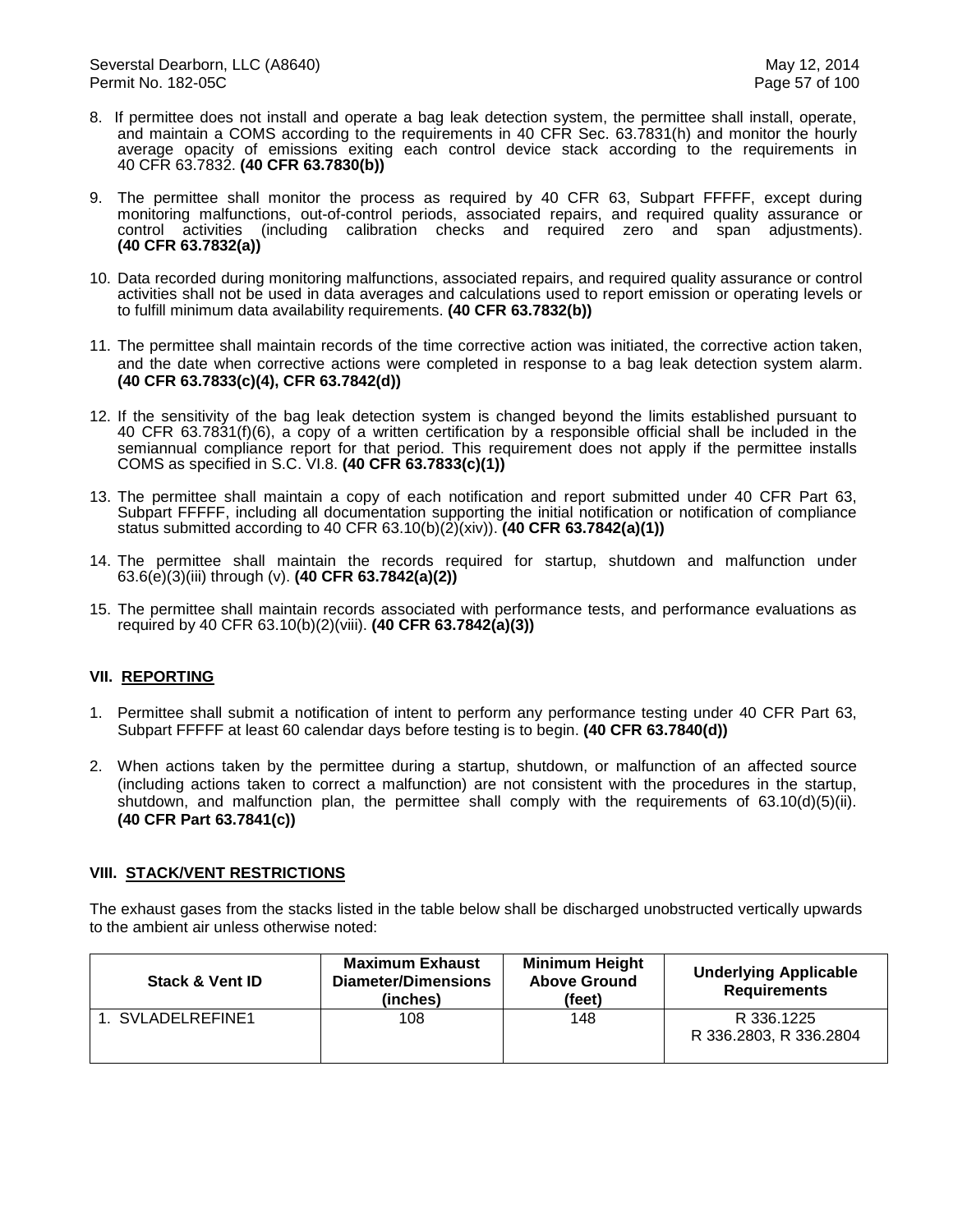## **IX. OTHER REQUIREMENTS**

- 1. The permittee shall comply with the emission limitations and operation and maintenance requirements from 40 CFR Part 63, Subpart FFFFF, except during periods of startup, shutdown and malfunction. **(40 CFR 63.7810(a))**
- 2. Records required under 40 CFR Part 63, Subpart FFFFF and specified in this section shall be retained for five years. The records must be maintained onsite for the two most recent years of the five year period. Records from the remaining three years of the five year period may be keep offsite. **(40 CFR 63.7843(b) and (c))**
- 3. The permittee shall comply with all applicable provisions of the National Emission Standards for Hazardous Air Pollutants, as specified in 40 CFR Part 63, Subpart A and Subpart FFFFF for Integrated Iron and Steel Manufacturing by the initial compliance date. **(40 CFR Part 63, Subparts A and Subpart FFFFF)**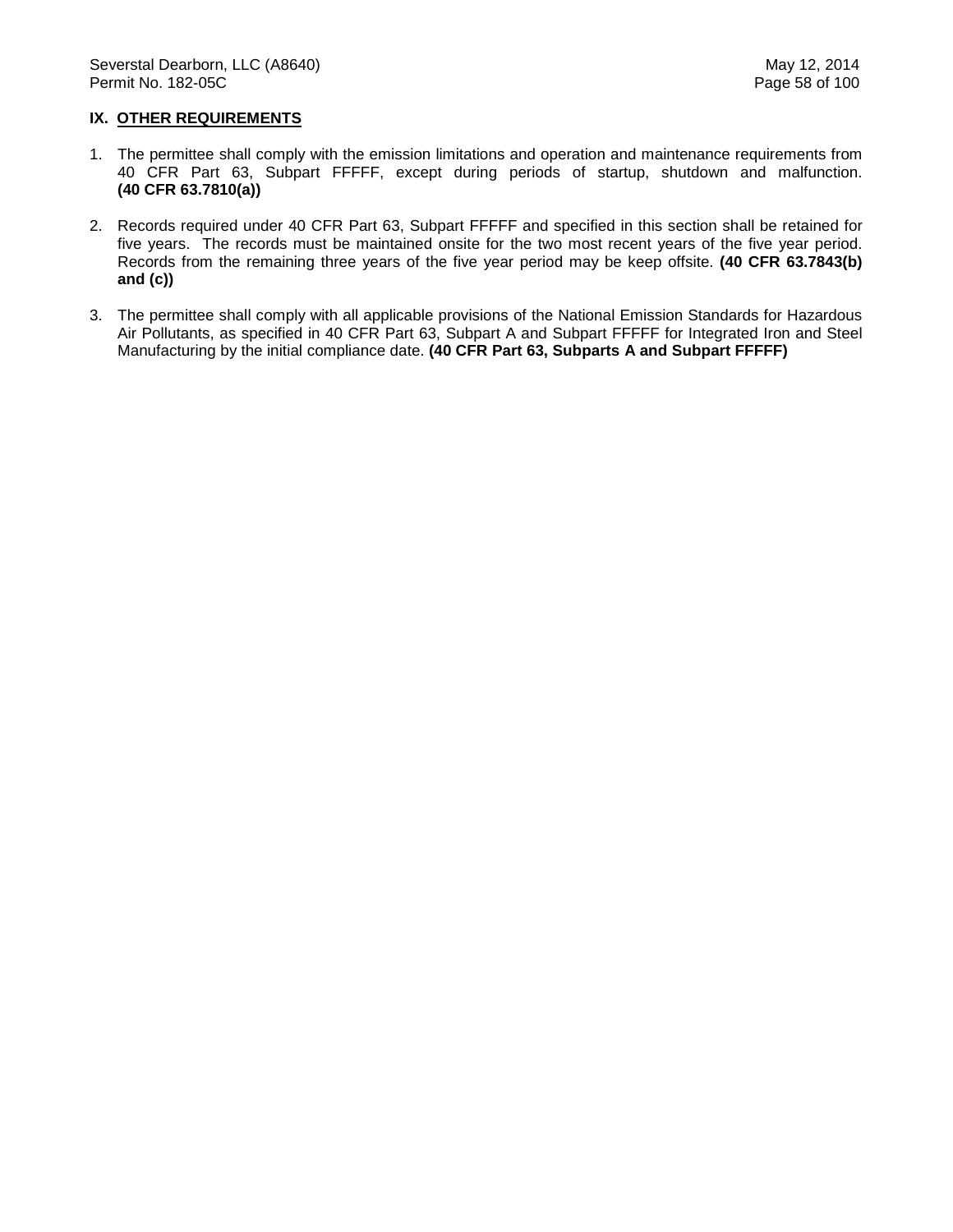## **The following conditions apply to: EULADLEREFINE2**

**DESCRIPTION:** No. 2 Ladle refining facility controlled by a baghouse.

**Flexible Group ID:** NA

**POLLUTION CONTROL EQUIPMENT: Baghouse** 

## **I. EMISSION LIMITS**

| <b>Pollutant</b>                            | Limit                   | Time Period /<br>Operating<br><b>Scenario</b> | <b>Equipment</b>                        | Testing /<br>Monitoring<br><b>Method</b> | <b>Underlying Applicable</b><br><b>Requirements</b>                                            |  |
|---------------------------------------------|-------------------------|-----------------------------------------------|-----------------------------------------|------------------------------------------|------------------------------------------------------------------------------------------------|--|
| 1. Visible                                  | 5% Opacity              |                                               | 6-minute average EULADLEREFINE2         | SCV.3                                    | R 336.1301(1)(c)                                                                               |  |
| emissions                                   |                         |                                               | Baghouse stack                          | SC VI.2                                  |                                                                                                |  |
| 2. Visible<br>emissions                     | No visible<br>emissions | Instantaneous                                 | EULADLEREFINE2<br>Roof monitors         | SCV.3<br>SC VI.3                         | R 336.1205(1)(a) & (b)<br>R 336.1301(1)(c)<br>R 336.2801(ee)<br>R 336.2802(4)<br>R 336.2902(2) |  |
| 3. Visible                                  | 20% Opacity             |                                               | 3-minute average EULADLEREFINE2         | <b>SC V.1</b>                            | 40 CFR 63.7790(a)                                                                              |  |
| emissions                                   |                         | Test Protocol*                                | Roof monitors<br><b>EULADLEREFINE2</b>  | SC <sub>V.2</sub><br>SC <sub>V.3</sub>   |                                                                                                |  |
| 4. PM                                       | $0.005$ gr/dscf         |                                               | Baghouse stack                          |                                          | R 336.1205(1)(a)&(b)<br>R 336.1331(1)(c)<br>R 336.2801(ee)<br>R 336.2802(4)                    |  |
| 5. PM                                       | $0.01$ gr/dscf          | Test Protocol*                                | EULADLEREFINE2<br>Baghouse stack        | SCV.1<br><b>SC V.2</b>                   | 40 CFR 63.7790(a)                                                                              |  |
|                                             |                         |                                               |                                         | <b>SC V.3</b>                            |                                                                                                |  |
| 6. PM                                       | 3.72 pph                | Test Protocol*                                | EULADLEREFINE2<br>Baghouse stack        | SCV.3                                    | R 336.1205(1)(a)&(b)<br>R 336.1331(1)(c)<br>R 336.2801(ee)<br>R 336.2802(4)                    |  |
| 7. PM10                                     | 3.91 pph                | Test Protocol*                                | <b>EULADLEREFINE2</b><br>Baghouse stack | SCV.3                                    | R 336.1205(1)(a)&(b)<br>R 336.2801(ee)<br>R 336.2802(4)<br>R 336.2803, R 336.2804              |  |
| 8. PM2.5                                    | 3.91 pph                | Test Protocol*                                | EULADLEREFINE2<br>Baghouse stack        | SC <sub>V.3</sub>                        | R 336.1205(1)(a) & (b)<br>R 336.2803, R 336.2804                                               |  |
| $9.$ Pb                                     | $0.013$ pph             | Test Protocol*                                | <b>EULADLEREFINE2</b><br>Baghouse stack | SCV.3                                    | R 336.2804                                                                                     |  |
| *Test Protocol will specify averaging time. |                         |                                               |                                         |                                          |                                                                                                |  |

# **II. MATERIAL LIMITS**

NA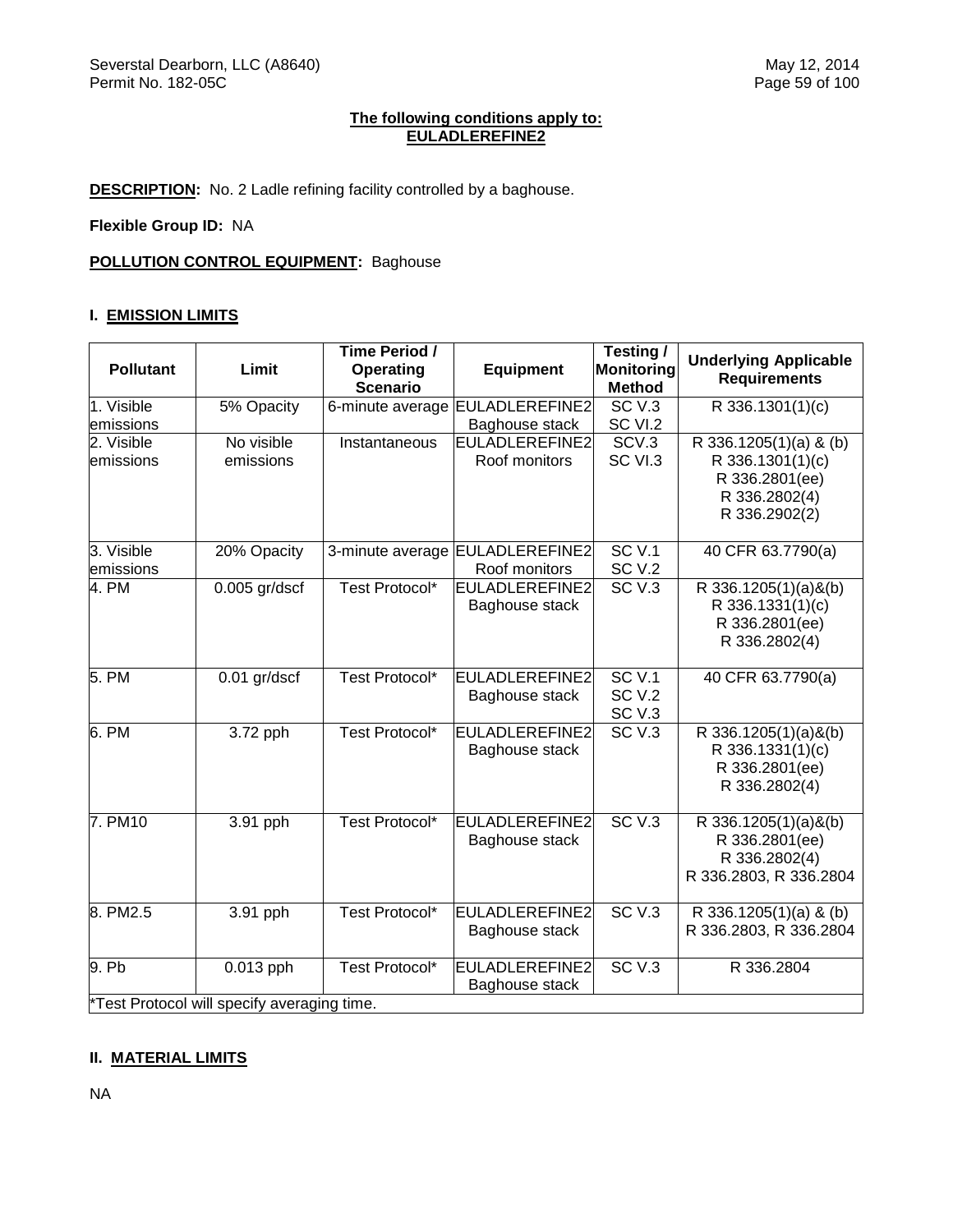### **III. PROCESS/OPERATIONAL RESTRICTIONS**

- 1. The EULADLEREFINE2 and associated baghouse shall be operated and maintained in a manner consistent with good air pollution control practices for minimizing emissions at least to the levels required by 40 CFR Part 63, Subpart FFFFF. **(40 CFR 63.7800(a) and 40 CFR 63.6(e)(1)(i))**
- 2. The permittee shall develop and implement a written startup, shutdown and malfunction plan for the EULADLEREFINE2 and the associated emission control system and operate in accordance with the plan during periods of startup, shutdown, and malfunction. **(40 CFR 63.7810(c), 40 CFR 63.7835(b), and 40 CFR 63.6(e)(3))**

#### **IV. DESIGN/EQUIPMENT PARAMETERS**

1. The permittee shall not operate EULADLEREFINE2 unless the baghouse is installed and operating properly. **(R 336.1331(c), R 336.1910)**

#### **V. TESTING/SAMPLING**

Records shall be maintained on file for a period of five years. **(R 336.1201(3))**

- 1. Permittee shall conduct performance tests for particulate matter emissions at least once during the ROP renewal period. **(40 CFR 63.7821)**
- 2. Sampling during the performance tests will occur only when the operations being controlled are in operation. **(40 CFR 63.7822(h))**
- 3. Within three years of the issuance of this permit, the permittee shall verify visible emissions, PM, PM10, PM2.5 and Pb emission rates from the EULADLEREFINE2 baghouse stack by testing at owner's expense, in accordance with Department requirements. Subsequent testing will be required once every three years from the completion of the previous stack test. In addition, at the time of the first testing after the date of issuance of this permit, the permittee shall obtain Pb dust concentrations in the EULADLEREFINE2 baghouse hoppers. Subsequent Pb sampling of the baghouse dust is not required. No less than 45 days prior to testing, the permittee shall submit a complete test plan to the AQD Technical Programs Unit and the District Office. The AQD must approve the final plan prior to testing. Verification of emission rates includes the submittal of a complete report of the test results, including baghouse dust analysis for Pb, to the AQD within 60 days following the last date of the test. **(R 336.2001, R 336.2003, R 336.2004, R 336.2801(ee), R 336.2802(4), R 336.2803, R 336.2804)**
- 4. The permittee shall verify the capture efficiency for EULADLEREFINE2 with computational fluid dynamics (CFD) modeling or other approved method within three years of the issuance of this permit. The permittee shall perform CFD modeling or other approved method to verify the capture efficiency every three years thereafter. No less than 60 days prior to testing, the permittee shall submit a complete test plan to the AQD Technical Programs Unit and the District Office. The AQD must approve the final plan prior to testing. The permittee shall submit a complete report of the analysis results to the AQD within 60 days following the completion of the analysis. **(R 336.1205(1)(a) & (b), R 336.1301, R 336.2001, R 336.2003, R 336.2004, R 336.2801(ee))**

#### **VI. MONITORING/RECORDKEEPING**

Records shall be maintained on file for a period of five years. **(R 336.1201(3))**

1. The permittee shall complete all required calculations/records in a format acceptable to the AQD District Supervisor and make them available by the last day of the calendar month, for the previous calendar month, unless otherwise specified in any monitoring/recordkeeping special condition. **(R 336.1205(1)(a) & (b), R 336.2801(ee), R 336.2802(4), R 336.2803, R 336.2804)**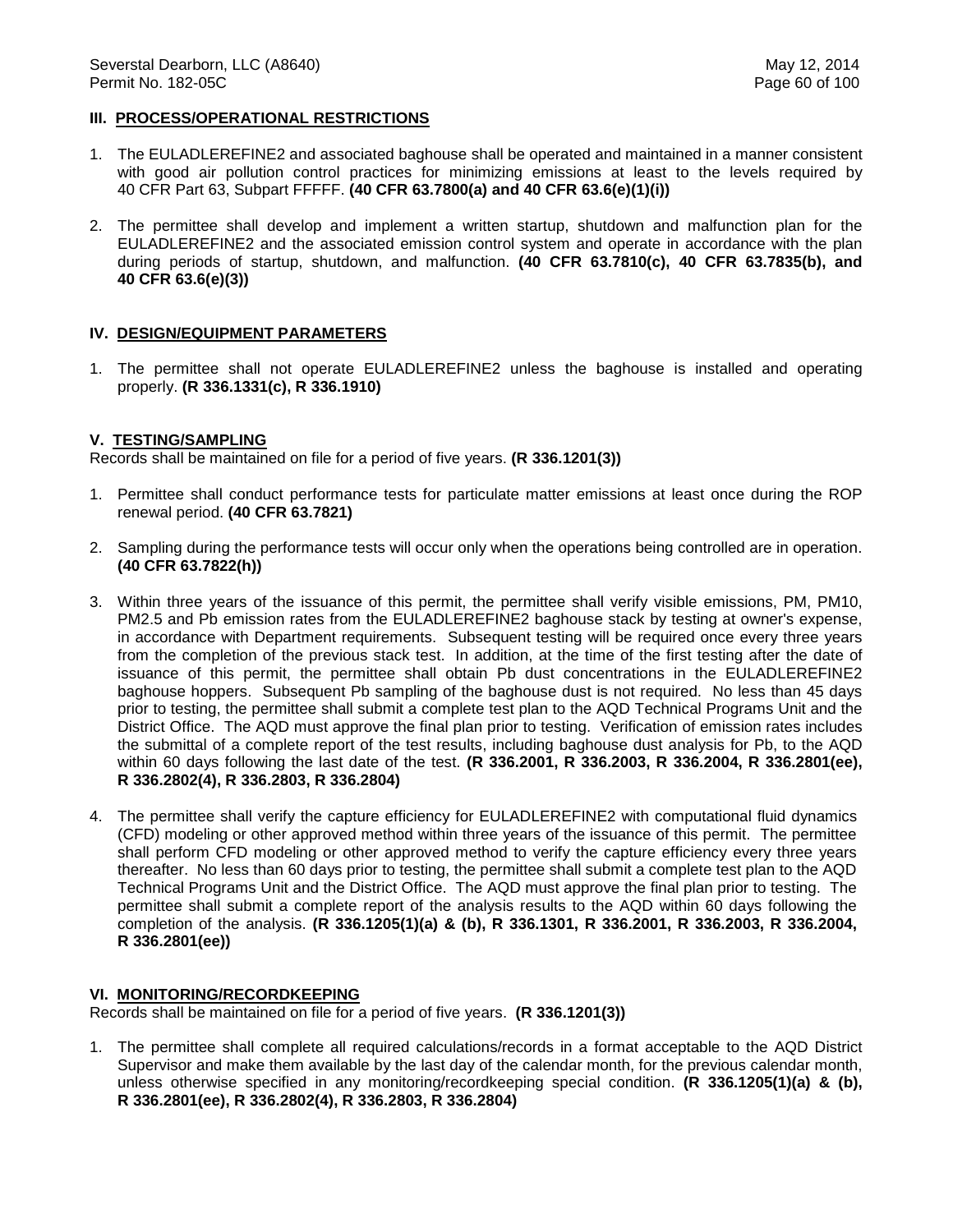- 2. The permittee shall perform a Method 9 certified visible emission observation for the EULADLEREFINE2 baghouse stack at least once every month during EULADLEREFINE2 processing activity for a minimum of one complete heat or a maximum of one hour during a heat. The permittee shall initiate corrective action upon observation of visible emissions in excess of the applicable visible emission limitation and shall keep a written record of each required observation and corrective action taken. **(R 336.1301(c))**
- 3. The permittee shall perform a Method 9 certified visible emission observation for the EULADLEREFINE2 roof monitors at least once a week during EULADLEREFINE2 operations for a minimum of one complete heat or a maximum of one hour during a heat. The permittee shall initiate corrective action upon observation of visible emissions in excess of the applicable visible emission limitation and shall keep a written record of each required observation and corrective action taken. **(R 336.1205(1)(a) & (b), R 336.2801(ee), R 336.2802(4), R 336.2803, R 336.2804)**
- 4. The permittee shall monitor the pressure drop across each baghouse compartment daily to ensure that the pressure drop is within the normal operating range identified in the operation and maintenance manual. **(40 CFR 63.7830(b)(4)(i))**
- 5. The permittee shall conduct inspections of the Ladle Refining Baghouse at the specified frequencies according to the requirements in paragraphs (a) through (h) below. The permittee shall maintain records needed to document conformance with these requirements.
	- a. Monitor the pressure drop across each baghouse cell each day to ensure pressure drop is within the normal operating range identified in the manual.
	- b. Confirm that dust is being removed from hoppers through weekly visual inspections or other means of ensuring the proper functioning of removal mechanisms.
	- c. Check the compressed air supply for pulse-jet baghouses each day.
	- d. Monitor cleaning cycles to ensure proper operation using an appropriate methodology.
	- e. Check bag cleaning mechanisms for proper functioning through monthly visual inspection or equivalent means.
	- f. Make monthly visual checks of bag tension on reverse air and shaker-type baghouses to ensure that bags are not kinked (kneed or bent) or laying on their sides. You do not have to make this check for shaker-type baghouses using self-tensioning (spring-loaded) devices.
	- g. Confirm the physical integrity of the baghouse through quarterly visual inspections of the baghouse interior for air leaks.
	- h. Inspect fans for wear, material buildup, and corrosion through quarterly visual inspections, vibration detectors, or equivalent means. **(40 CFR 63.7830(b)(4), 40 CFR 63.7833(c))**
- 6. Except as allowed in S.C. VI.8, the permittee shall install, operate, and maintain a bag leak detection system meeting the following specifications on the baghouse control: **(40 CFR 63.7831(f))**
	- a. Certified by the manufacturer to be capable of detecting emissions of particulate matter at concentrations of 10 milligrams per actual cubic foot (0.0044 grains per actual cubic foot). **(40 CFR 63.7831(f)(1))**
	- b. Provides output of relative changes in particulate matter loadings. **(40 CFR 63.7831(f)(2))**
	- c. Is equipped with an alarm, located such that it is heard by appropriate plant personnel that sounds an alarm when an increase in relative particulate loadings is detected over a preset level. **(40 CFR 63.7831(f)(3))**
	- d. Initially adjusted by establishing the baseline output by adjusting the sensitivity (range) and the averaging period of the device and setting the alarm set points and alarm delay time. **(40 CFR 63.7831(f)(5))**
- 7. Following the initial adjustment of the bag leak detection system, the permittee shall not adjust the sensitivity or range, averaging period, alarm set points or alarm delay time except as specified in the operation and maintenance plan. This requirement does not apply if the permittee installs COMS as specified in S.C. VI.8. **(40 CFR 63.7831(f)(6))**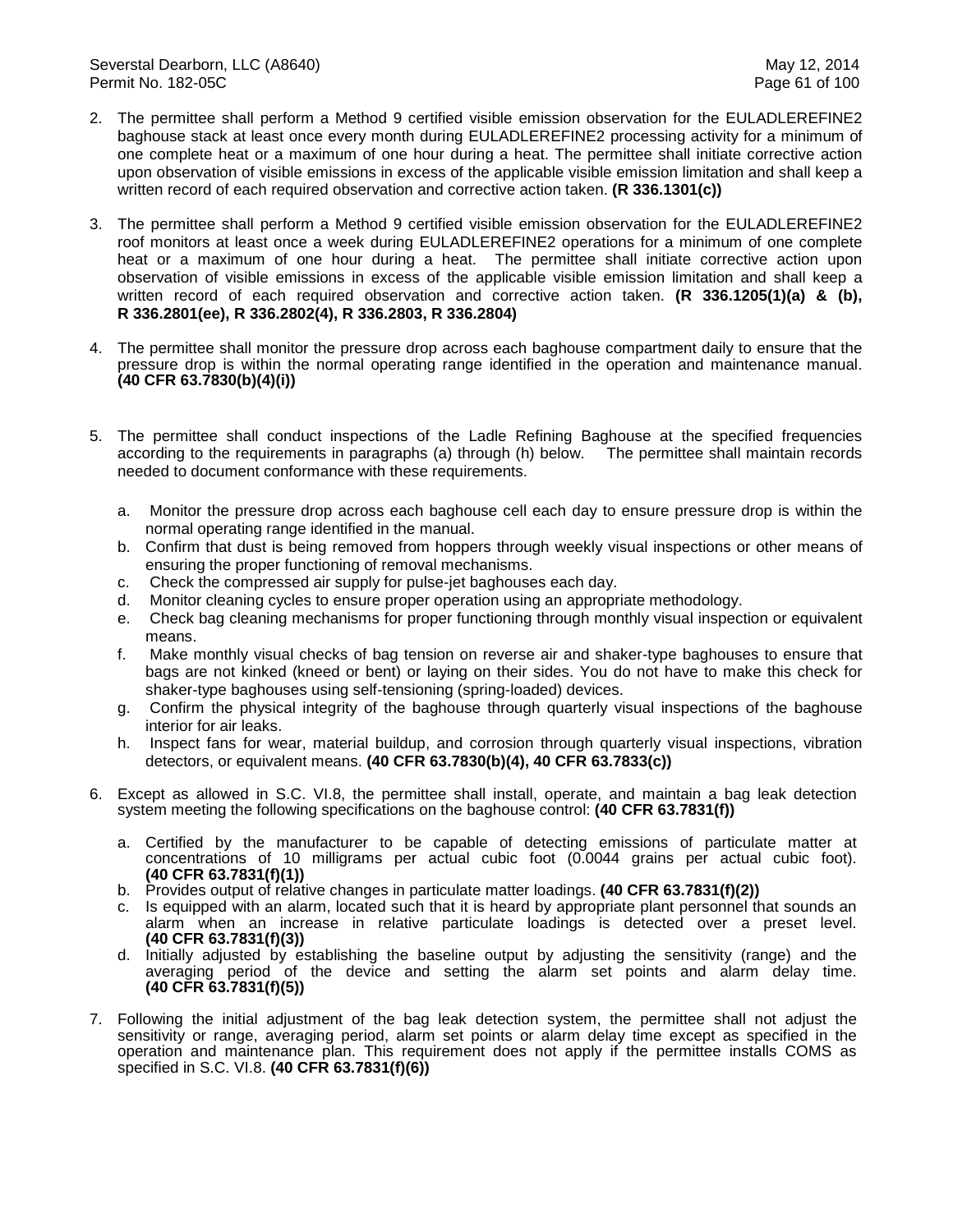- 8. If permittee does not install and operate a bag leak detection system, the permittee shall install, operate, and maintain a COMS according to the requirements in 40 CFR Sec. 63.7831(h) and monitor the hourly average opacity of emissions exiting each control device stack according to the requirements in 40 CFR 63.7832. **(40 CFR 63.7830(b))**
- 9. The permittee shall monitor the process as required by 40 CFR 63, Subpart FFFFF, except during monitoring malfunctions, out-of-control periods, associated repairs, and required quality assurance or control activities (including calibration checks and required zero and span adjustments). **(40 CFR 63.7832(a))**
- 10. Data recorded during monitoring malfunctions, associated repairs, and required quality assurance or control activities shall not be used in data averages and calculations used to report emission or operating levels or to fulfill minimum data availability requirements. **(40 CFR 63.7832(b))**
- 11. The permittee shall maintain records of the time corrective action was initiated, the corrective action taken, and the date when corrective actions were completed in response to a bag leak detection system alarm. **(40 CFR 63.7833(c)(4), CFR 63.7842(d))**
- 12. If the sensitivity of the bag leak detection system is changed beyond the limits established pursuant to 40 CFR 63.7831(f)(6), a copy of a written certification by a responsible official shall be included in the semiannual compliance report for that period. This requirement does not apply if the permittee installs COMS as specified in S.C. VI.8. **(40 CFR 63.7833(c)(1))**
- 13. The permittee shall maintain a copy of each notification and report submitted under 40 CFR Part 63, Subpart FFFFF, including all documentation supporting the initial notification or notification of compliance status submitted according to 40 CFR 63.10(b)(2)(xiv)). **(40 CFR 63.7842(a)(1))**
- 14. The permittee shall maintain the records required for startup, shutdown and malfunction under 63.6(e)(3)(iii) through (v). **(40 CFR 63.7842(a)(2))**
- 15. The permittee shall maintain records associated with performance tests, and performance evaluations as required by 40 CFR 63.10(b)(2)(viii). **(40 CFR 63.7842(a)(3))**

# **VII. REPORTING**

- 1. Permittee shall submit a notification of intent to perform any performance testing under 40 CFR Part 63, Subpart FFFFF at least 60 calendar days before testing is to begin. **(40 CFR 63.7840(d))**
- 2. When actions taken by the permittee during a startup, shutdown, or malfunction of an affected source (including actions taken to correct a malfunction) are not consistent with the procedures in the startup, shutdown, and malfunction plan, the permittee shall comply with the requirements of 63.10(d)(5)(ii). **(40 CFR Part 63.7841(c))**

### **VIII. STACK/VENT RESTRICTIONS**

The exhaust gases from the stacks listed in the table below shall be discharged unobstructed vertically upwards to the ambient air unless otherwise noted:

| <b>Stack &amp; Vent ID</b> | <b>Maximum Exhaust</b><br>Diameter/Dimensions<br>(inches) | <b>Minimum Height</b><br><b>Above Ground</b><br>(feet) | <b>Underlying Applicable</b><br><b>Requirements</b> |
|----------------------------|-----------------------------------------------------------|--------------------------------------------------------|-----------------------------------------------------|
| 1. SVLADELREFINE2          | 72                                                        | 150                                                    | R 336.1225<br>R 336.2803, R 336.2804                |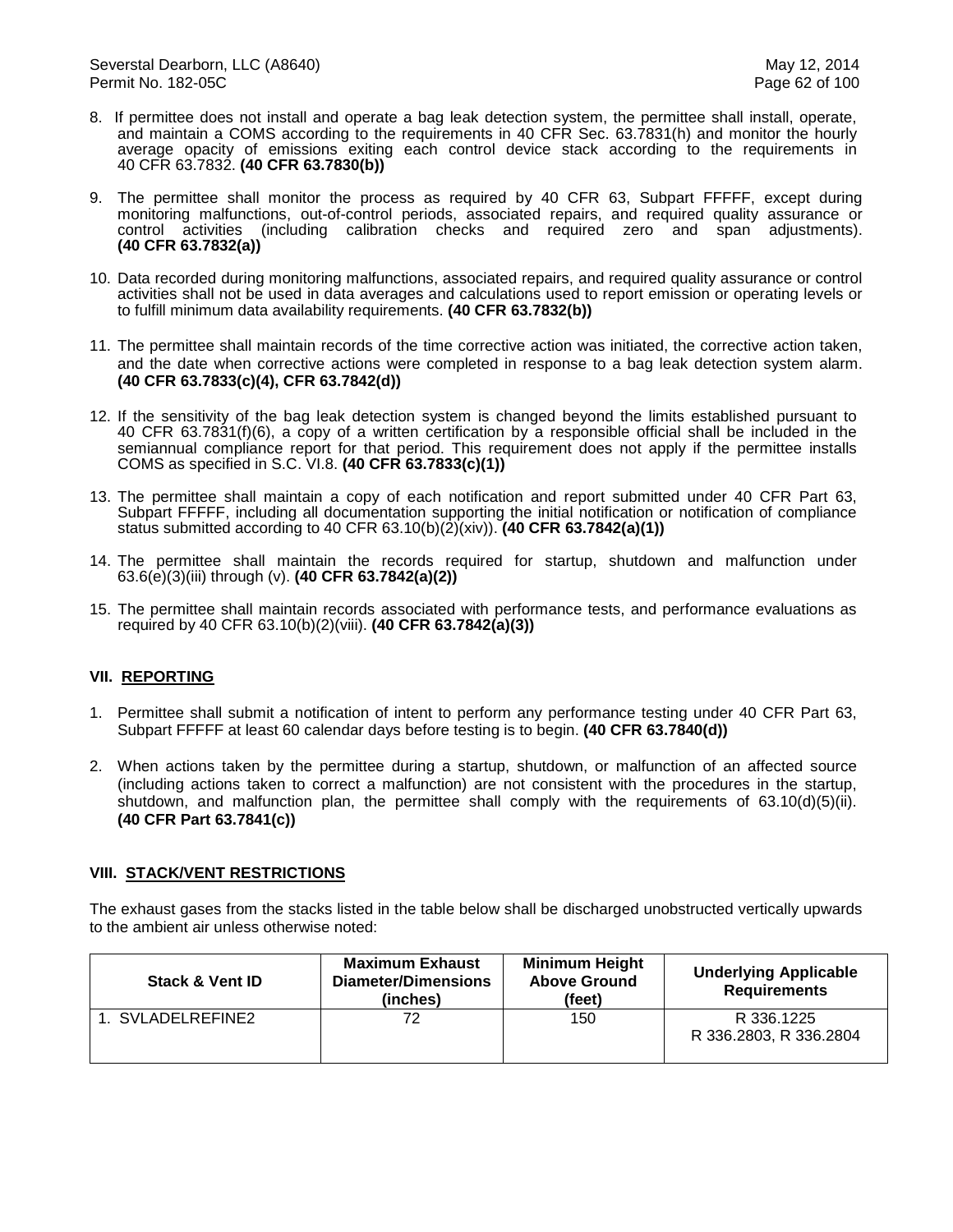## **IX. OTHER REQUIREMENTS**

- 1. The permittee shall comply with the emission limitations and operation and maintenance requirements from 40 CFR Part 63, Subpart FFFFF, except during periods of startup, shutdown and malfunction. **(40 CFR 63.7810(a))**
- 2. Records required under 40 CFR Part 63, Subpart FFFFF and specified in this section shall be retained for five years. The records must be maintained onsite for the two most recent years of the five year period. Records from the remaining three years of the five year period may be keep offsite. **(40 CFR 63.7843(b) and (c))**
- 3. The permittee shall comply with all applicable provisions of the National Emission Standards for Hazardous Air Pollutants, as specified in 40 CFR Part 63, Subpart A and Subpart FFFFF for Integrated Iron and Steel Manufacturing by the initial compliance date. **(40 CFR Part 63, Subparts A and Subpart FFFFF)**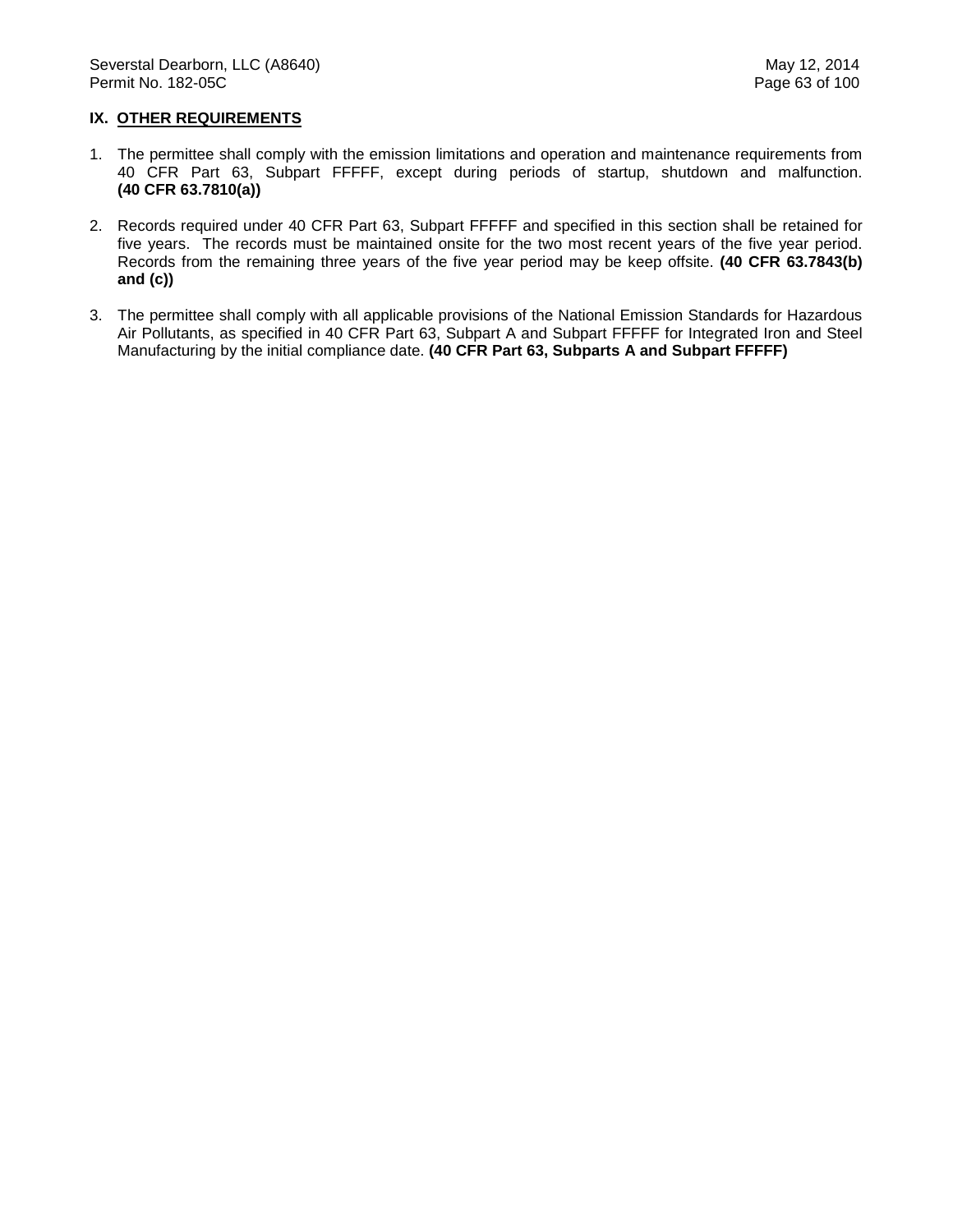## **FLEXIBLE GROUP SUMMARY TABLE**

The descriptions provided below are for informational purposes and do not constitute enforceable conditions.

| <b>Flexible Group ID</b> | <b>Flexible Group Description</b>                                                                                                                          | Associated<br><b>Emission Unit IDs</b>                                              |
|--------------------------|------------------------------------------------------------------------------------------------------------------------------------------------------------|-------------------------------------------------------------------------------------|
| FGB&CFURNACES            | B & C Blast Furnace casthouses and stoves                                                                                                                  | <b>EUBFURNACE</b><br><b>EUCFURNACE</b>                                              |
| <b>FGBOFSHOP</b>         | Two Basic Oxygen Furnace vessels and BOF<br>Reladling south and north                                                                                      | <b>EUBOF</b><br><b>EURELADLINGBOF</b>                                               |
| <b>FGANNEALFURNACES</b>  | 52 annealing furnaces (composed of 34<br>hydrogen nitrogen annealing furnaces and 18<br>hydrogen annealing furnaces) located in the Cold<br>Mill Building. | <b>EUANNEALFURNACES</b>                                                             |
| FGHSMFURNACES123         | Three Slab reheat furnace Nos. 1, 2 and 3<br>located in the Hot Strip Mill Building.                                                                       | EUREHEATFURN1<br>EUREHEATFURN2<br>EUREHEATFURN3                                     |
| FG-ENG2007>500           | Two SI engines at a major source greater than<br>500 horsepower.                                                                                           | <b>EU-ENGCBFTC</b><br>EU-ENGCBFHS                                                   |
| FG-ENG2007<500           | Four SI engines at a major source less than 500<br>horsepower and limited use.                                                                             | <b>EU-ENGCBFBS</b><br><b>EU-ENGWSAC</b><br><b>EU-ENGCBFDM</b><br><b>EU-ENGCBFGS</b> |
| <b>FGORDERS</b>          | Facility wide restrictions per consent orders                                                                                                              |                                                                                     |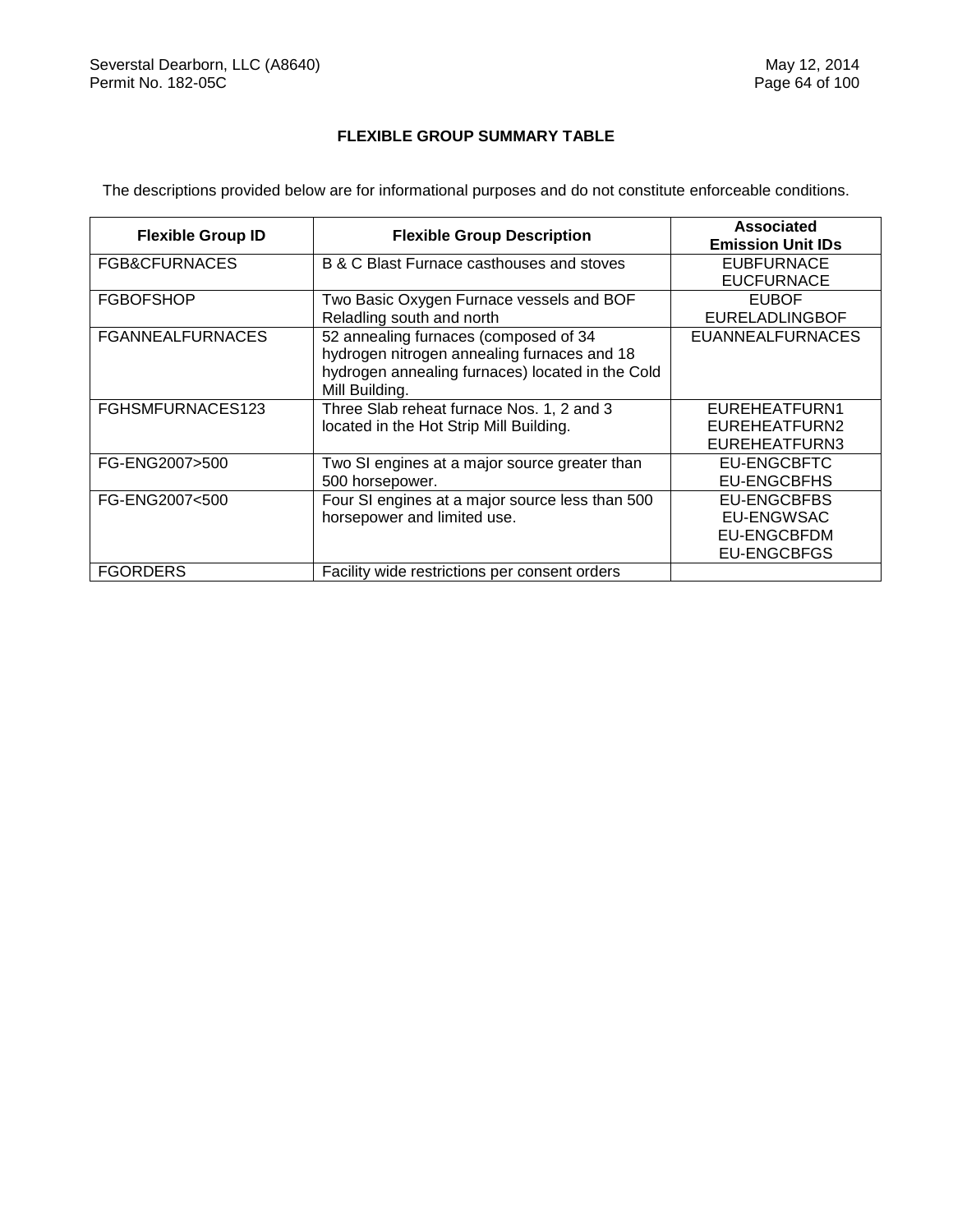### **The following conditions apply to: FGB&CFURNACES**

### **DESCRIPTION:** B & C Blast Furnace casthouses and stoves

**Emission Units:** EUBFURNACE, EUCFURNACE

**POLLUTION CONTROL EQUIPMENT:** Casthouse: baghouse; Stoves: Low-NOx technology, venturi scrubber and mechanical collector for blast furnace gas precleaning

## **I. EMISSION LIMITS**

|           |           | <b>Time Period/</b>                              |                                | Testing /                          | <b>Underlying Applicable</b>                     |
|-----------|-----------|--------------------------------------------------|--------------------------------|------------------------------------|--------------------------------------------------|
| Pollutant | Limit     | <b>Operating</b><br><b>Scenario</b>              | <b>Equipment</b>               | <b>Monitoring</b><br><b>Method</b> | <b>Requirements</b>                              |
| 1. PM     | 87.4 tpy  | 12-month rolling time                            | <b>FGB&amp;CFURNACES</b>       | SC VI.3                            | R 336.1205(1)(a) & (b)                           |
|           |           | period basis as                                  | Baghouse stacks                |                                    | R 336.2801(ee)                                   |
|           |           | determined at the end of                         |                                |                                    | R 336.2802(4)                                    |
|           |           | each calendar month                              |                                |                                    |                                                  |
| 2. PM     | 27.75 tpy | 12-month rolling time                            | <b>FGB&amp;CFURNACES</b>       | SC VI.4                            | R 336.1205(1)(a) & (b)                           |
|           |           | period as determined at                          | Roof monitors                  |                                    | R 336.2801(ee)                                   |
|           |           | the end of each calendar                         |                                |                                    | R 336.2802(4)                                    |
|           |           | month                                            |                                |                                    |                                                  |
| 3. PM     | 35.0 tpy  | 12-month rolling time<br>period as determined at | FGB&CFURNACES<br><b>Stoves</b> | <b>SC VI.5</b>                     | R 336.1205(1)(a) & (b)<br>R 336.2801(ee)         |
|           |           | the end of each calendar                         |                                |                                    | R 336.2802(4)                                    |
|           |           | month                                            |                                |                                    |                                                  |
| 4. PM10   | 87.01 tpy | 12-month rolling time                            | <b>FGB&amp;CFURNACES</b>       | SC VI.3                            | R 336.1205(1)(a) & (b)                           |
|           |           | period basis as                                  | Baghouse stacks                |                                    | R 336.2801(ee)                                   |
|           |           | determined at the end of                         |                                |                                    | R 336.2802(4)                                    |
|           |           | each calendar month                              |                                |                                    | R 336.2803,                                      |
|           |           |                                                  |                                |                                    | R 336.2804 (c)                                   |
| 5. PM10   | 15.04 tpy | 12-month rolling time                            | <b>FGB&amp;CFURNACES</b>       | SC VI.4                            | $\overline{R}$ 336.1205(1)(a) & (b)              |
|           |           | period as determined at                          | Roof monitors                  |                                    | R 336.2801(ee)                                   |
|           |           | the end of each calendar                         |                                |                                    | R 336.2802(4)                                    |
|           |           | month                                            |                                |                                    | R 336.2803, R 336.2804                           |
| 6. PM10   | 99.1 tpy  | 12-month rolling time                            | <b>FGB&amp;CFURNACES</b>       | <b>SC VI.5</b>                     | R 336.1205(1)(a) & (b)                           |
|           |           | period as determined at                          | <b>Stoves</b>                  |                                    | R 336.2801(ee)                                   |
|           |           | the end of each calendar                         |                                |                                    | R 336.2802(4)                                    |
|           |           | month                                            |                                |                                    | R 336.2803, R 336.2804                           |
| 7. PM2.5  | 87.01 tpy | 12-month rolling time                            | <b>FGB&amp;CFURNACES</b>       | SC VI.3                            | R 336.1205(1)(a) & (b)                           |
|           |           | period basis as                                  | Baghouse stacks                |                                    | R 336.2803, R 336.2804                           |
|           |           | determined at the end of                         |                                |                                    |                                                  |
|           |           | each calendar month                              |                                |                                    |                                                  |
| 8. PM2.5  | 7.27 tpy  | 12-month rolling time                            | <b>FGB&amp;CFURNACES</b>       | SC VI.4                            | R 336.1205(1)(a) & (b)                           |
|           |           | period as determined at                          | Roof monitors                  |                                    | R 336.2803, R 336.2804                           |
|           |           | the end of each calendar                         |                                |                                    |                                                  |
| 9. PM2.5  |           | month<br>12-month rolling time                   | FGB&CFURNACES                  | <b>SC VI.5</b>                     |                                                  |
|           | 99.1 tpy  | period as determined at                          | Stove stacks                   |                                    | R 336.1205(1)(a) & (b)<br>R 336.2803, R 336.2804 |
|           |           | the end of each calendar                         |                                |                                    |                                                  |
|           |           | month                                            |                                |                                    |                                                  |
|           |           |                                                  |                                |                                    |                                                  |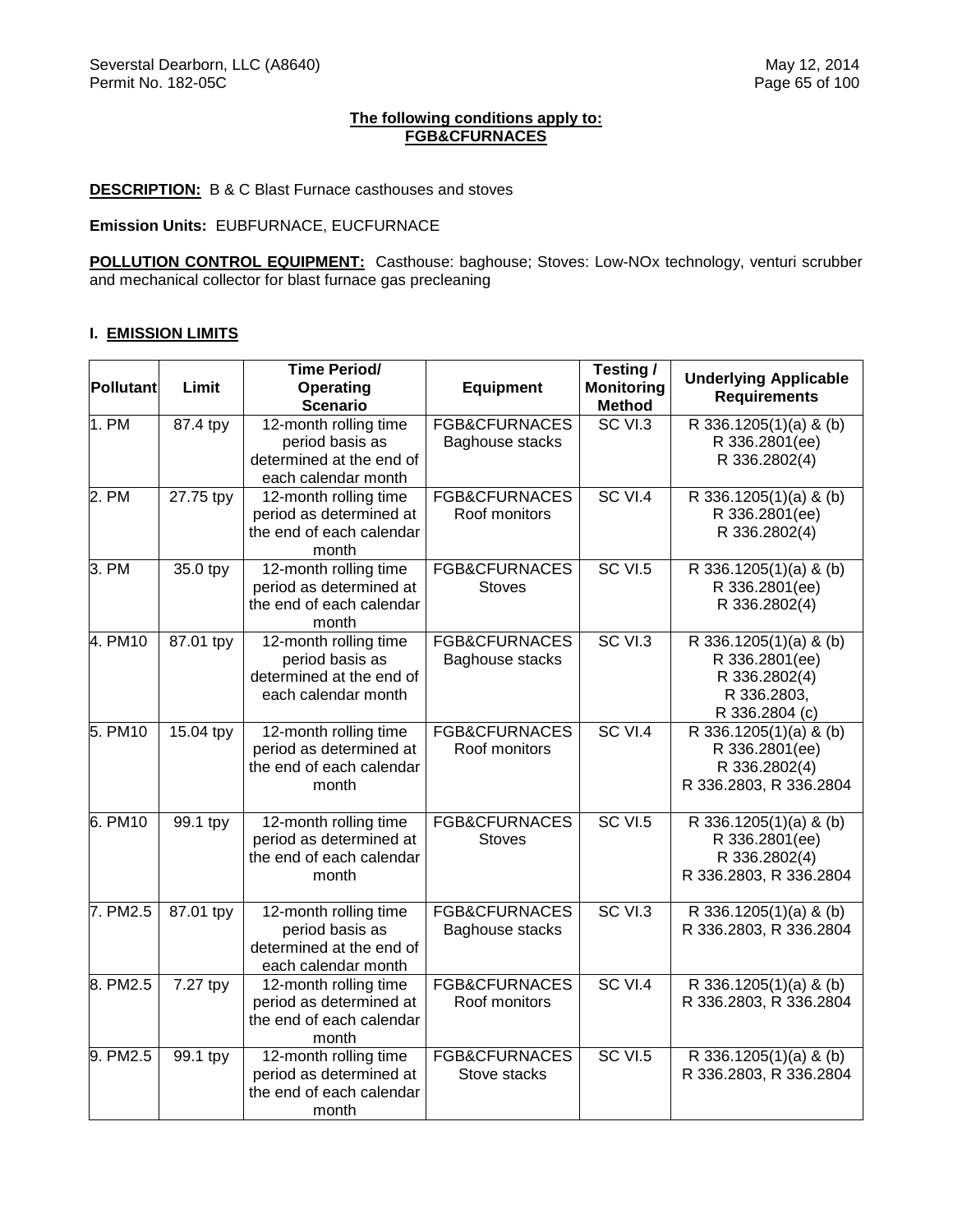| Pollutant           | Limit                        | <b>Time Period/</b><br>Operating<br><b>Scenario</b>                                   | <b>Equipment</b>                                     | Testing /<br><b>Monitoring</b><br><b>Method</b> | <b>Underlying Applicable</b><br><b>Requirements</b>                                 |
|---------------------|------------------------------|---------------------------------------------------------------------------------------|------------------------------------------------------|-------------------------------------------------|-------------------------------------------------------------------------------------|
| 10. $SO2$           | 1,188 tpy                    | 12-month rolling average<br>as determined at the end<br>of each calendar month        | FGB&CFURNACES<br>Baghouse stacks and<br>Stove stacks | VI.6                                            | R 336.2803, R 336.2804                                                              |
| 11. NO <sub>x</sub> | 25.74 tpy                    | 12-month rolling time<br>period as determined at<br>the end of each calendar<br>month | FGB&CFURNACES<br>Baghouse stacks                     | SC VI.3                                         | R 336.1205(1)(a) & (b)<br>R 336.2801(ee)<br>R 336.2802(4)<br>R 336.2803, R 336.2804 |
| 12. NOx             | 439.2 tpy                    | 12-month rolling time<br>period as determined at<br>the end of each calendar<br>month | FGB&CFURNACES<br>Stove stacks                        | <b>SC VI.5</b>                                  | R 336.1205(1)(a) & (b)<br>R 336.2801(ee)<br>R 336.2802(4)<br>R 336.2803, R 336.2804 |
| 13. CO              | 8,760 tpy                    | 12-month rolling time<br>period as determined at<br>the end of each calendar<br>month | FGB&CFURNACES<br>Stove stacks                        | <b>SC VI.5</b>                                  | R 336.2810<br>R 336.2804                                                            |
| 14. VOC             | 49.42 tpy                    | 12-month rolling time<br>period as determined at<br>the end of each calendar<br>month | <b>FGB&amp;CFURNACES</b><br>Baghouse stacks          | <b>SC VI.3</b>                                  | R 336.1205(1)(a) & (b)<br>R 336.1702(a)                                             |
| 15. Pb              | $0.05$ tpy                   | 12-month rolling time<br>period as determined at<br>the end of each calendar<br>month | <b>FGB&amp;CFURNACES</b><br>Baghouse stacks          | SC VI.3                                         | R 336.1205(1)(a) & (b)<br>R 336.2804                                                |
| 16. Pb              | $0.044$ tpy                  | 12-month rolling time<br>period as determined at<br>the end of each calendar<br>month | <b>FGB&amp;CFURNACES</b><br>Roof monitors            | <b>SC VI.4</b>                                  | R 336.1205(1)(a) & (b)<br>R 336.2804                                                |
| 17. Pb              | 0.06 tpy                     | 12-month rolling time<br>period as determined at<br>the end of each calendar<br>month | FGB&CFURNACES<br>Stove stacks                        | SC VI.5                                         | R 336.1205(1)(a) & (b)<br>R 336.2804                                                |
| 18. Mn              | 0.24 tpy $^{-1}$             | 12-month rolling time<br>period as determined at<br>the end of each calendar<br>month | <b>FGB&amp;CFURNACES</b><br>Baghouse stacks          | SC VI.3                                         | R 336.1225                                                                          |
| 19. Mn              | $0.26$ tpy <sup>1</sup>      | 12-month rolling time<br>period as determined at<br>the end of each calendar<br>month | FGB&CFURNACES<br>Roof monitors                       | SC VI.4                                         | R 336.1225                                                                          |
| 20. Mn              | 0.06 tpy $^{1}$              | 12-month rolling time<br>period as determined at<br>the end of each calendar<br>month | FGB&CFURNACES<br>Stove stacks                        | <b>SC VI.5</b>                                  | R 336.1225                                                                          |
| Hg                  | 21. Total $\vert 0.0146$ tpy | 12-month rolling time<br>period as determined at<br>the end of each calendar<br>month | <b>FGB&amp;CFURNACES</b><br>Stove stacks             | <b>SC VI.5</b>                                  | R 336.1228                                                                          |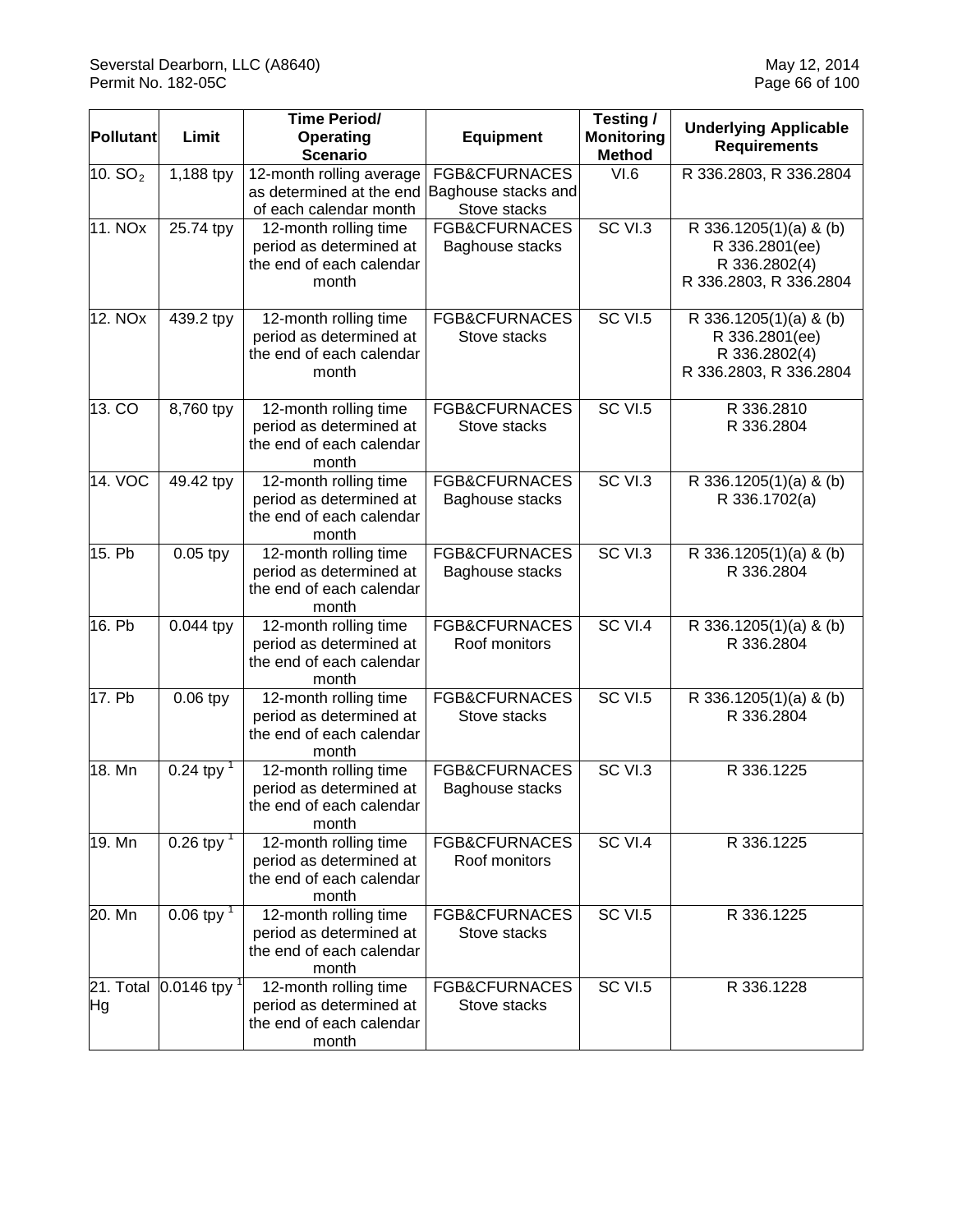## **II. MATERIAL LIMITS**

| <b>Material</b> | Limit         | Time Period /<br><b>Operating</b><br><b>Scenario</b> | <b>Equipment</b> | Testing/<br><b>Monitoring</b><br><b>Method</b> | <b>Underlying Applicable</b><br><b>Requirements</b> |
|-----------------|---------------|------------------------------------------------------|------------------|------------------------------------------------|-----------------------------------------------------|
| 1. Iron         | Combined      | 12-month rolling                                     | FGB&CFURNACES    | <b>SC VI. 2</b>                                | R 336.1205(1)(a) & (b)                              |
|                 |               | Production   maximum of time period basis as         |                  |                                                | R 336.2801(ee)                                      |
|                 | 3,321,500     | determined at the                                    |                  |                                                | R 336.2802(4)                                       |
|                 | tons per year | end of each                                          |                  |                                                | R 336.2803, R 336.2804                              |
|                 |               | calendar month                                       |                  |                                                |                                                     |

### **III. PROCESS/OPERATIONAL RESTRICTIONS**

NA

### **IV. DESIGN/EQUIPMENT PARAMETERS**

1. The permittee shall install, calibrate, maintain and operate in a satisfactory manner, a device to monitor and record the  $SO_2$  emissions and flow from each EUBFURNACE stove stack and baghouse stack on a continuous basis. **(R 336.2803, R 336.2804)**

### **V. TESTING/SAMPLING**

Records shall be maintained on file for a period of five years. **(R 336.1201(3))**

NA

### **VI. MONITORING/RECORDKEEPING**

- 1. The permittee shall complete all required calculations/records in a format acceptable to the AQD District Supervisor and make them available by the last day of the calendar month, for the previous calendar month, unless otherwise specified in any monitoring/recordkeeping special condition. **(R 336.1205(1)(a) & (b), R 336.1225, R 336.2801(ee), R 336.2802(4), R 336.2803, R 336.2804)**
- 2. The permittee shall keep on a daily basis, monthly, and previous 12-month rolling time period record of the amount of iron production from FGB&CFURNACES combined at the B and C Blast Furnace Casthouses. The permittee shall keep the records on file at the facility and make them available to the department upon request. **(R 336.1205(1)(a) & (b), R 336.1225, R 336.2801(ee), R 336.2802(4), R 336.2803, R 336.2804)**
- 3. The permittee shall calculate monthly and 12-month rolling time period PM, PM10, PM2.5, NOx, VOC, Pb and Mn emission rates from FGB&CFURNACES baghouse stacks based upon stack testing data and iron throughput limits. The permittee shall keep the records on file at the facility and make them available to the department upon request. **(R 336.1205(1)(a) & (b), R 336.1225, R 336.1702, R 336.2802(4), R 336.2803, R 336.2804, R 336.2902(2), 40 CFR 51 (Appendix S), 40 CFR 52.21 (a)(2),40 CFR 52.21 (c) & (d))**
- 4. Using the method shown in Appendix 1.7, the permittee shall calculate monthly and 12-month rolling time period PM, PM10, PM2.5, Pb and Mn emission calculations from FGB&CFURNACES roof monitor. The permittee shall keep all records on file at the facility and make them available to the Department upon request. **(R 336.1205(1)(a) & (b), R 336.1225, R 336.2801(ee), R 336.2802(4), R 336.2803, R 336.2804)**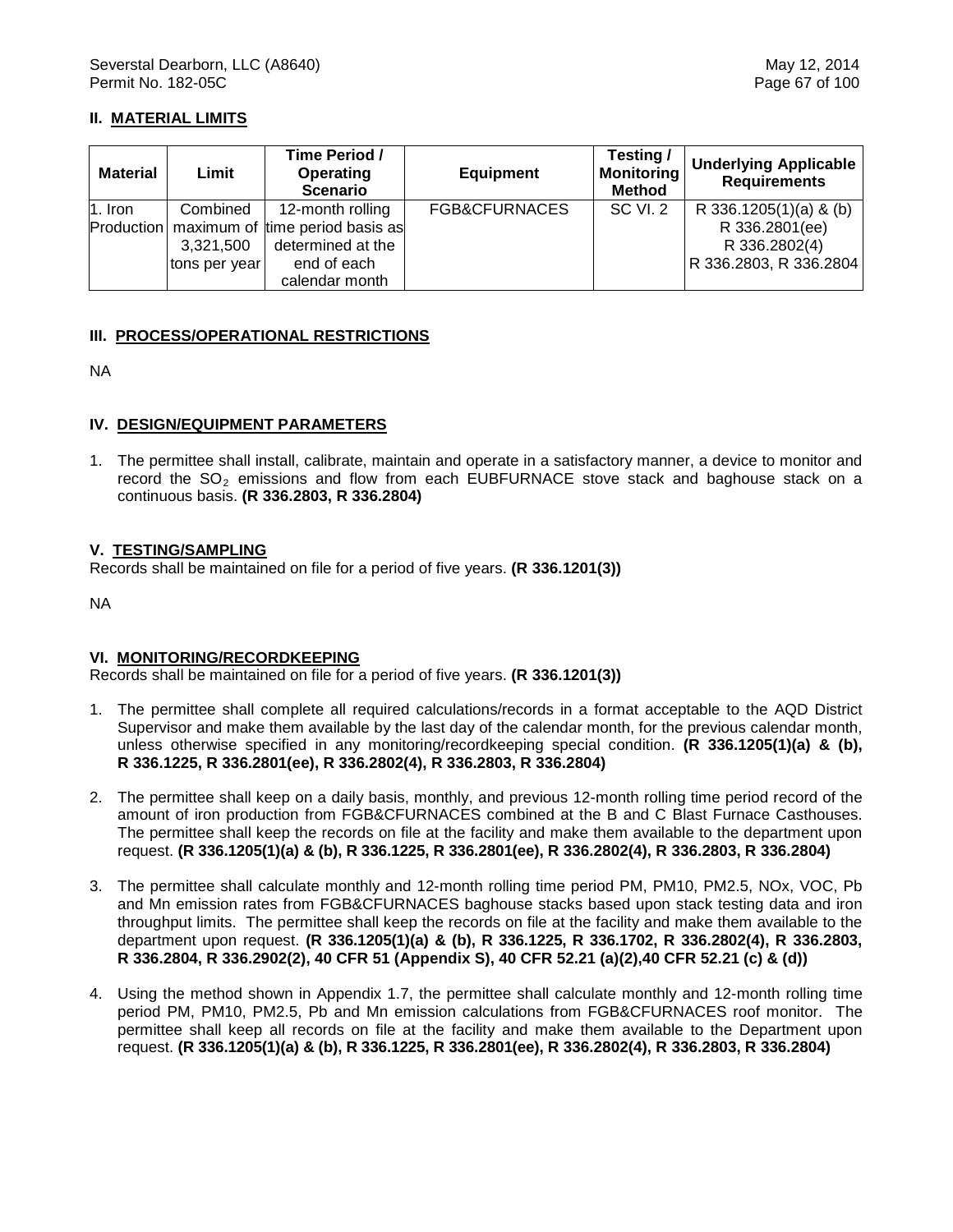- 5. Using the method shown in Appendix 1.7, the permittee shall calculate monthly and 12-month rolling time period PM, PM10, PM2.5, NOx, CO, Pb, Mn and Total Hg emission rates from FGB&CFURNACES stoves. The permittee shall keep the records on file at the facility and make them available to the department upon request. **(R 336.1205(1)(a) & (b), R 336.1225, R 336.1228, R 336.2801(ee), R 336.2802(4), R 336.2803, R 336.2804)**
- 6. The permittee shall continuously monitor and record, in a satisfactory manner, the  $SO<sub>2</sub>$  emissions and flow from each EUBFURNACE stove stack and baghouse stack and each EUCFURNACE stove stack and baghouse stack. The permittee shall operate the Continuous Emission Rate Monitoring System (CERMS) to meet the timelines, requirements and reporting detailed in Appendix 1.3.1 and 1.3.2 and shall use the CERMS data for determining compliance with SC I.1. **(R 336.2803, R 336.2804)**
- 7. The permittee shall keep, in a satisfactory manner, monthly and previous 12-month records of  $SO<sub>2</sub>$  emission calculations for FGB&CFURNACES, using actual emissions data obtained from the CERMS installed on EUBFURNACE stove stack and baghouse stack and EUCFURNACE stove stack and baghouse stack. The permittee shall keep all records on file at the facility and make them available to the Department upon request. **(R 336.2803, R 336.2804)**

# **VII. REPORTING**

NA

# **VIII. STACK/VENT RESTRICTIONS**

NA

**IX. OTHER REQUIREMENTS**

NA

## **Footnotes:**

 $\overline{f}$ This condition is state only enforceable and was established pursuant to Rules 201(1)(b).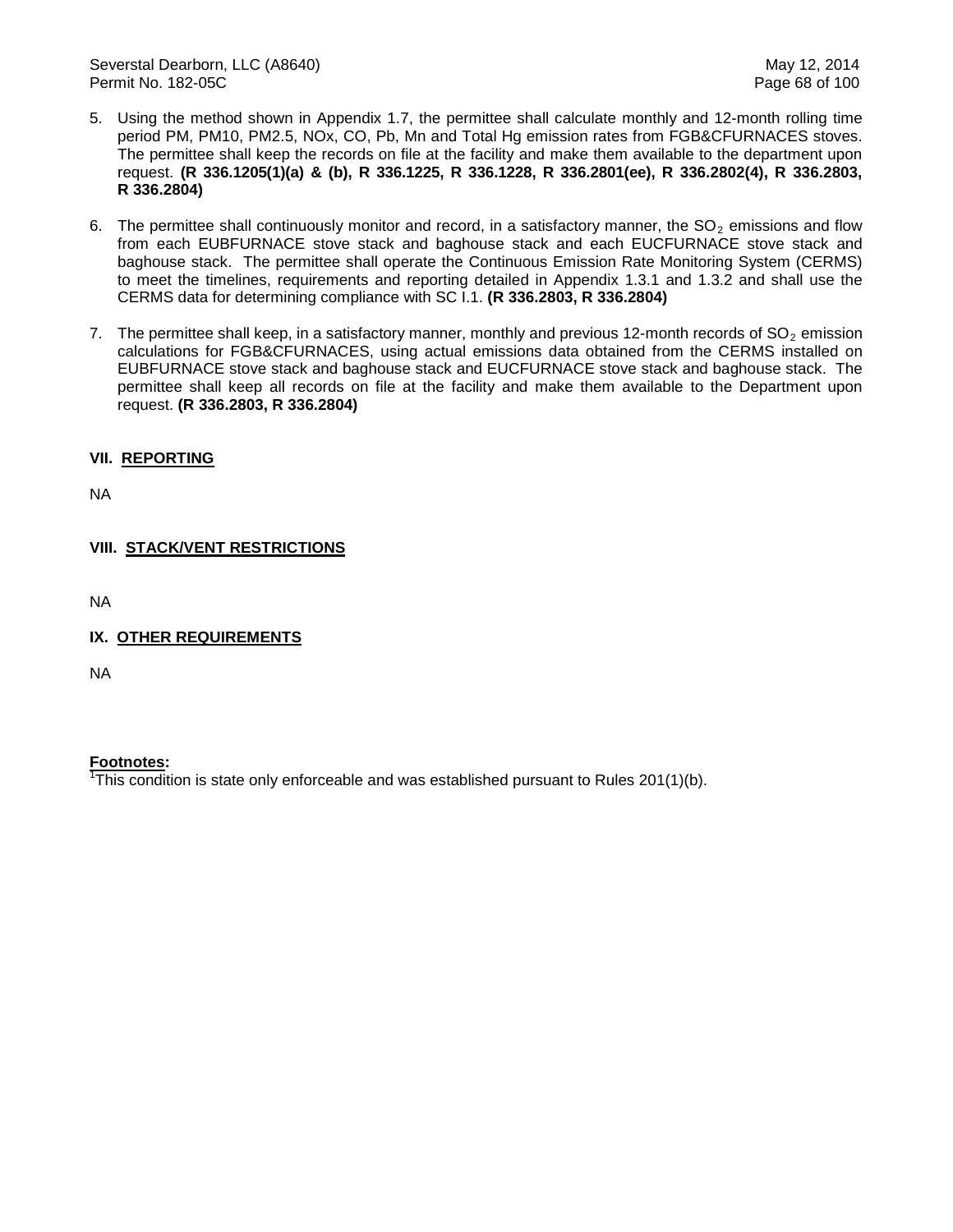## **The following conditions apply to: FGBOFSHOP**

**DESCRIPTION:** Two Basic Oxygen Furnace vessels and BOF Reladling south and north

**Emission Units:** EUBOF, EURELADLINGBOF

**POLLUTION CONTROL EQUIPMENT:** One Electrostatic Precipitator for both BOF Vessels, Secondary Baghouse for process emissions from the two Basic Oxygen Furnace vessels and BOF Reladling south and north.

## **I. EMISSION LIMITS**

| <b>Pollutant</b>        | Limit           | <b>Time Period/</b><br><b>Operating</b><br><b>Scenario</b>                               | <b>Equipment</b>                                                   | Testing /<br><b>Monitoring</b><br><b>Method</b> | <b>Underlying Applicable</b><br><b>Requirements</b>                                 |
|-------------------------|-----------------|------------------------------------------------------------------------------------------|--------------------------------------------------------------------|-------------------------------------------------|-------------------------------------------------------------------------------------|
| 1. Visible<br>emissions | 20% Opacity     | 3-minute average                                                                         | <b>FGBOFSHOP</b><br>Secondary<br>Baghouse stack                    | SC <sub>V.6</sub><br>SC VI.2                    | R 336.1364(1)<br>R 336.1365(1)                                                      |
| 2. Visible<br>emissions | 15% Opacity     | 3-minute average                                                                         | <b>FGBOFSHOP</b><br>Roof Monitor                                   | <b>SC VI.22</b>                                 | R 336.1331                                                                          |
| 3. PM                   | $0.003$ gr/dscf | Test Protocol*                                                                           | <b>FGBOFSHOP</b><br>Secondary<br>Baghouse stack                    | <b>SC V.6</b>                                   | R 336.1205(1)(a) & (b)<br>R 336.2801(ee)<br>R 336.2802(4)                           |
| 4. PM                   | $0.01$ gr/dscf  | <b>Test Protocol*</b>                                                                    | <b>FGBOFSHOP</b><br>Secondary<br>Baghouse stack                    | SCV.1<br><b>SC V.2</b><br>SC <sub>V.3</sub>     | 40 CFR 63.7990(a)                                                                   |
| 5. PM                   | 15.6 pph        | Test Protocol*                                                                           | <b>FGBOFSHOP</b><br>Secondary<br>Baghouse stack                    | SCV.6                                           | R 336.1205(1)(a) & (b)<br>R 336.2801(ee)<br>R 336.2802(4)                           |
| 6. PM10                 | 17.71 pph       | Test Protocol*                                                                           | <b>FGBOFSHOP</b><br>Secondary<br>Baghouse stack                    | SC <sub>V.6</sub>                               | R 336.1205(1)(a) & (b)<br>R 336.2801(ee)<br>R 336.2802(4)<br>R 336.2803, R 336.2804 |
| 7. PM2.5                | 17.71 pph       | Test Protocol*                                                                           | <b>FGBOFSHOP</b><br>Secondary<br>Baghouse stack                    | SCV.6                                           | R 336.1205(1)(a) & (b)<br>R 336.2803, R 336.2804                                    |
| 8. NOx                  | 10.2 pph        | Test Protocol*                                                                           | <b>FGBOFSHOP</b><br>Secondary<br>Baghouse stack                    | SC <sub>V.6</sub>                               | R 336.1205(1)(a) & (b)<br>R 336.2801(ee)<br>R 336.2802(4)<br>R 336.2803, R 336.2804 |
| $\overline{9}$ . NOx    | 39.7 tpy        | 12-month rolling<br>time period as<br>determined at the<br>end of each<br>calendar month | <b>FGBOFSHOP</b><br>Secondary<br>Baghouse stack                    | <b>SC VI.20</b>                                 | R 336.1205(1)(a) & (b)<br>R 336.2802(4)<br>R 336.2803, R 336.2804                   |
| 10. Pb                  | 0.067 pph       | Test Protocol*                                                                           | <b>FGBOFSHOP</b><br>Secondary<br>Baghouse and<br><b>ESP</b> stacks | SCV.7                                           | R 336.1205(1)(a)&(b)<br>R 336.2804                                                  |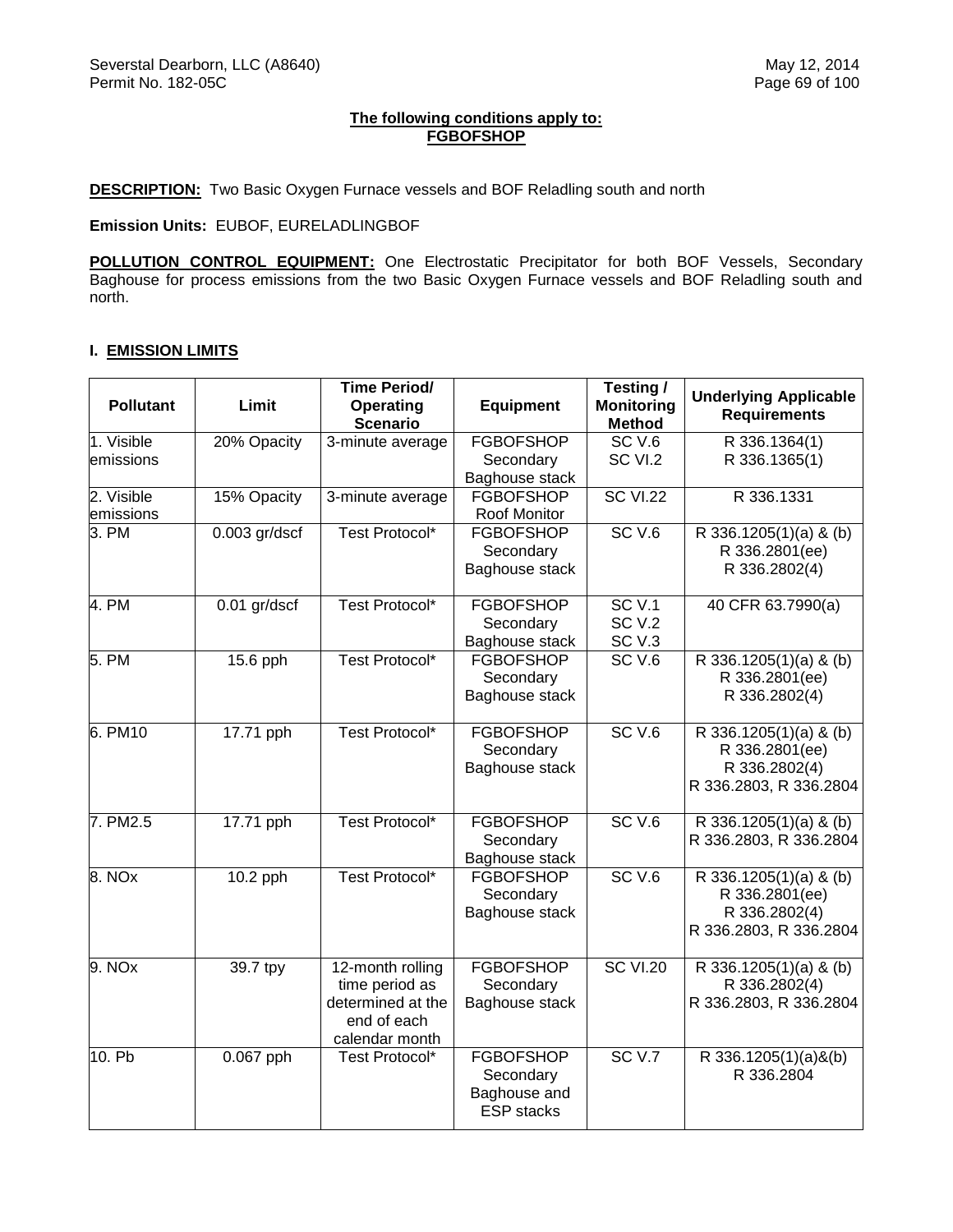| <b>Pollutant</b>                            | Limit                     | Time Period/<br>Operating<br><b>Scenario</b> | <b>Equipment</b>                  | Testing /<br><b>Monitoring</b><br><b>Method</b> | <b>Underlying Applicable</b><br><b>Requirements</b> |  |  |
|---------------------------------------------|---------------------------|----------------------------------------------|-----------------------------------|-------------------------------------------------|-----------------------------------------------------|--|--|
| 11. Mn                                      | $0.07$ pph <sup>1</sup>   | Test Protocol*                               | <b>FGBOFSHOP</b>                  | SC V.7                                          | R 336.1225                                          |  |  |
|                                             |                           |                                              | Secondary                         |                                                 |                                                     |  |  |
|                                             |                           |                                              | Baghouse stack                    |                                                 |                                                     |  |  |
| 12. Mn                                      | $0.10$ pph                | Test Protocol*                               | <b>FGBOFSHOP</b>                  | SC <sub>V.7</sub>                               | R 336.1225                                          |  |  |
|                                             |                           |                                              | Secondary                         |                                                 |                                                     |  |  |
|                                             |                           |                                              | Baghouse and<br><b>ESP</b> stacks |                                                 |                                                     |  |  |
| 13. Total $Hg$                              | $0.0086$ pph <sup>1</sup> | Test Protocol*                               | <b>FGBOFSHOP</b>                  | SC <sub>V.7</sub>                               | R 336.1228                                          |  |  |
|                                             |                           |                                              | Secondary                         |                                                 |                                                     |  |  |
|                                             |                           |                                              | Baghouse and                      |                                                 |                                                     |  |  |
|                                             |                           |                                              | <b>ESP</b> stacks                 |                                                 |                                                     |  |  |
| *Test Protocol will specify averaging time. |                           |                                              |                                   |                                                 |                                                     |  |  |

# **II. MATERIAL LIMITS**

| <b>Material</b>       | Limit                  | Time Period /<br><b>Operating</b><br><b>Scenario</b> | <b>Equipment</b>                                    | Testing/<br><b>Monitoring</b><br><b>Method</b> | <b>Underlying Applicable</b><br><b>Requirements</b>                                 |
|-----------------------|------------------------|------------------------------------------------------|-----------------------------------------------------|------------------------------------------------|-------------------------------------------------------------------------------------|
| 1. Iron<br>Processing | 10,000 tons<br>per day | Calendar day                                         | <b>FGBOFSHOP</b><br>(Reladling,<br>Desulfurization) | <b>SC VI. 21</b>                               | R 336.1205(1)(a) & (b)<br>R 336.2801(ee)<br>R 336.2802(4)<br>R 336.2803, R 336.2804 |

## **III. PROCESS/OPERATIONAL RESTRICTIONS**

1. The permittee shall maintain a copy of the BOF secondary baghouse capture system design plans and a signed certification from the designer on site, certifying that the baghouse capture system is designed to achieve no less than 98% collection efficiency for both the BOF secondary emissions and the reladling south emissions. These design plans shall include a range of BOF vessel angles to achieve optimum emission capture. **(R 336.1205(1)(a) & (b), R 336.1301, R 336.1331, R 336.1910, R 336.2801(ee), R 336.2802(4), R 336.2803, R 336.2804)**

## **IV. DESIGN/EQUIPMENT PARAMETERS**

- 1 The permittee shall not operate the Basic Oxygen Furnaces or the Reladling South Operation unless the secondary baghouse is installed, maintained, and operated in a satisfactory manner. **(R 336.1225, R 336.1301, R 336.1331(c), R 336.1910, R 336.2801(ee), R 336.2802(4), R 336.2803, R 336.2804)**
- 2. The permittee shall make the following modifications to FGBOFSHOP within 180 days of the issuance of this permit:
	- a) Install a steam ring or other equivalent barrier at A and B Vessels to mitigate the potential for emissions to escape through the lance hole,
	- b) Close the gaps at the reline tower door/boiler hood door in the primary capture hood, and;
	- c) Modify the charge hood flap to prevent emissions escaping during charge as the flap is drawn. **(R 336.12051(a) & (b), R 336.2801(ee), R 336.2802(4), R 336.2803, R 336.2804)**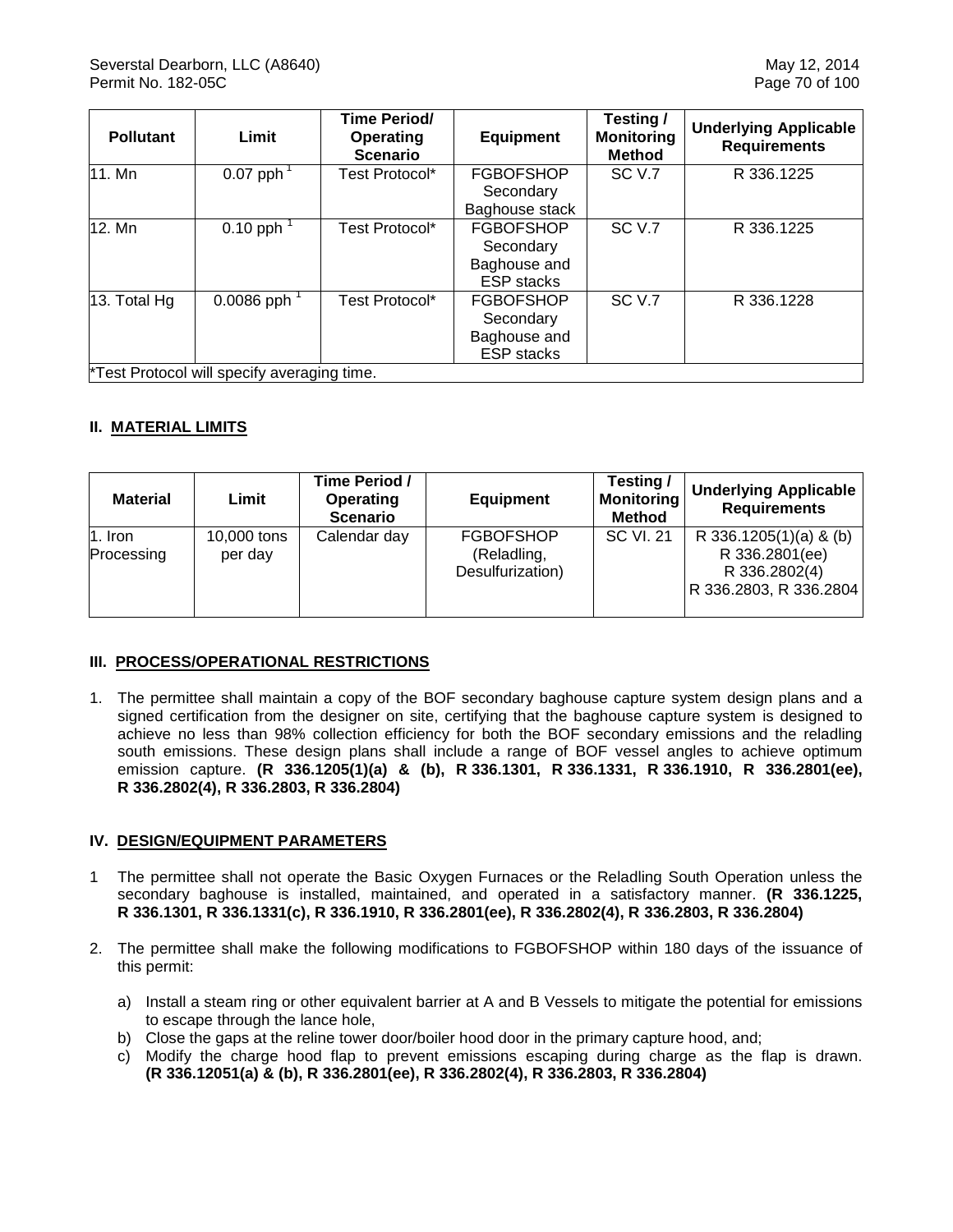### **V. TESTING/SAMPLING**

- 1. Permittee shall conduct overlapping performance tests for particulate matter emissions from the BOF secondary baghouse and opacity from the BOF roof monitor (including reladling operation and BOF oxygen blows) at least once during the ROP renewal period **(40 CFR 63.7821)**
- 2. Permittee shall conduct performance tests for particulate matter emissions from the ESP stack (including BOF oxygen blows) at least twice during the ROP renewal period. Testing shall be performed only during the steel production cycle and sampling shall be performed over an integral number of steel production cycles. **(40 CFR 63.7821, 40 CFR 63.7822(g)(1) and (2))**
- 3. Permittee shall determine and record the starting and stopping times of the steel production cycle. **(40 CFR 63.7823(d)(5))**
- 4. The permittee shall certify that the baghouse capture system operated during the performance test at the site-specific operating limits established in the operation and maintenance plan using the following procedures: **(40 CFR 63.7824(a))**
	- a. Concurrent with all opacity observations, measure and record values for each of the operating limit parameters in the capture system operation and maintenance plan according to the monitoring requirements specified in 40 CFR 63.7830(a). **(40 CFR 63.7824(a)(1))**
	- b. For any dampers that are manually set and remain at the same position at all times the capture system is operating, the damper position shall be visually checked and recorded at the beginning and end of each opacity observation period segment. **(40 CFR 63.7824(a)(2))**
	- c. Review and record the monitoring data and identify and explain any times the capture system operated outside the applicable operating limits. **(40 CFR 63.7824(a)(3))**
	- d. Certify in the performance test report that during all observation period segments, the capture system was operating at the values or settings established in the capture system operation and maintenance plan. **(40 CFR 63.7824(a)(4))**
- 5. The permittee may change the operating limits for the baghouse capture system if the following requirements are met: **(40 CFR 63.7824(c))**
	- a. Submit a written notification to the Administrator requesting to conduct a new performance test to revise the operating limit. **(40 CFR 63.7824(c)(1))**
	- b. Conduct a performance test to demonstrate compliance with the applicable operating limitation. **(40 CFR 63.7824(c)(2))**
	- c. Establish revised operating limits according to the applicable procedures in 40 CFR 63.7824, paragraphs (a) through (c) for a capture system. **(40 CFR 63.7824(c)(3))**
- 6. Within three years of the issuance of this permit, the permittee shall verify visible emissions, PM, PM10, PM2.5, and NOx emission rates from the BOF secondary baghouse stack during typical operations (including reladling operation) by testing at owner's expense, in accordance with Department requirements. Subsequent testing will be required once every three years from the completion of the previous stack test. No less than 45 days prior to testing, the permittee shall submit a complete test plan to the AQD Technical Programs Unit and the District Office. The AQD must approve the final plan prior to testing. Verification of emission rates includes the submittal of a complete report of the test results to the AQD within 60 days following the last date of the test. **(R 336.1205(1)(a) & (b), R 336.1301, R 336.2001, R 336.2003, R 336.2004, R 336.2801(ee), R 336.2803, R 336.2804, R 336.2802(4))**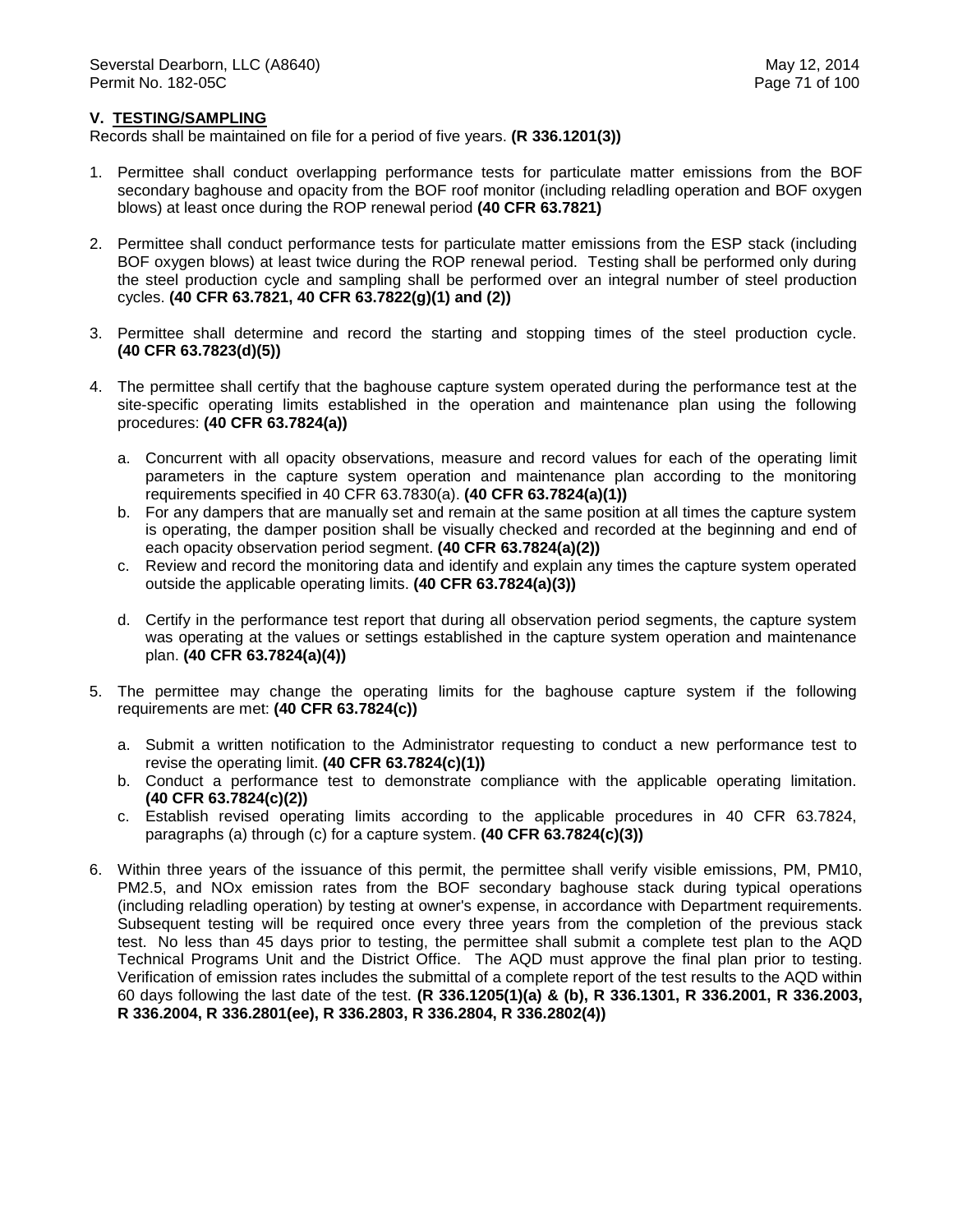- 7. Within three years of the issuance of this permit, the permittee shall verify and quantify Mn, Pb, and total Hg emissions rates from the FGBOFSHOP (secondary baghouse stack and ESP stack simultaneously) by testing at owner's expense, in accordance with Department requirements. Subsequent testing will be required once every three years from the completion of the previous stack test. In addition, at the time of the first testing after the date of issuance of this permit, the permittee shall obtain Mn, Pb and Hg dust concentrations in both the ESP hoppers and the baghouse hoppers. Subsequent Mn, Pb and Hg sampling of the ESP and baghouse hoppers is not required, unless requested by the AQD District Supervisor. No less than 45 days prior to testing, the permittee shall submit a complete test plan to the AQD Technical Programs Unit and the District Office. The AQD must approve the final plan prior to testing. Verification of emission rates includes the submittal of a complete report of the test results, including ESP and baghouse dust analysis for Mn, Pb and Hg, to the AQD within 60 days following the last date of the test. **(R 336.1205(1)(a) & (b), R 336.1301, R 336.2001, R 336.2003, R 336.2004, R 336.2801(ee))**
- 8. The permittee shall verify the capture efficiency for FGBOFSHOP using computational fluid dynamics (CFD) modeling or other approved method within three years of the issuance of this permit. The permittee shall perform CFD modeling or other approved method to verify the capture efficiency every three years thereafter. No less than 60 days prior to testing, the permittee shall submit a complete test plan to the AQD District Office. The AQD must approve the final plan prior to testing. The permittee shall submit a complete report of the analysis results to the AQD within 60 days following the completion of the analysis. **(R 336.1205(1)(a) & (b), R 336.1301, R 336.2001, R 336.2003, R336.2004, R 336.2801(ee))**

## **VI. MONITORING/RECORDKEEPING**

Records shall be maintained on file for a period of five years. **(R 336.1201(3))**

- 1. The permittee shall complete all required calculations/records in a format acceptable to the AQD District Supervisor and make them available by the last day of the calendar month, for the previous calendar month, unless otherwise specified in any monitoring/recordkeeping special condition. **(R 336.1205(1)(a) & (b), R 336.1225, R 336.2802(4), R 336.2803, R 336.2804)**
- 2. The permittee shall perform a Method 9 certified visible emission observation for the FGBOFSHOP secondary baghouse stack at least once every month during BOF operations (including reladling operations). The permittee shall initiate corrective action upon observation of visible emissions in excess of the applicable visible emission limitation and shall keep a written record of each required observation and corrective action taken. **(R 336.1364(1), R 336.1365(1))**
- 3. The permittee shall prepare, and operate at all times according to, a written operation and maintenance plan for the baghouse capture system. The plan shall address each of the following: **(40 CFR 63.7800(b))**
	- a. Weekly inspections of the equipment that is important to the performance of the total capture system, including, but not limited to, observations of the physical appearance of the equipment and requirements to repair any defect or deficiency in the capture system before the next scheduled inspection; **(R 336.1301, R 336.1364(1), 40 CFR 63.7800(b)(1))**
	- b. Operating limit parameters appropriate for the capture system design that are representative and reliable indicators of the performance of the capture system including, but not limited to, operating limit parameters that indicate the level of the ventilation draft and the damper position settings for the capture system when operating to collect emissions, including revised settings for seasonal variations. Appropriate operating limit parameters for ventilation draft include, but are not limited to, volumetric flow rate through each separately ducted hood, total volumetric flow rate at the inlet to the control device to which the capture system is vented, fan motor amperage, or static pressure. **(40 CFR 63.7800(b)(3))**
- 4. The permittee shall install, maintain, and operate a Continuous Parametric Monitoring System (CPMS) for the baghouse capture system according to the following requirements of 40 CFR 63.7830(a):
	- a. Dampers that are manually set and remain in the same position are exempt from the requirement to install and operate a CPMS. If dampers are not manually set and remain in the same position, the permittee shall make a visual check at least once every 24 hours to verify that each damper for the capture system is in the same position as during the initial performance test.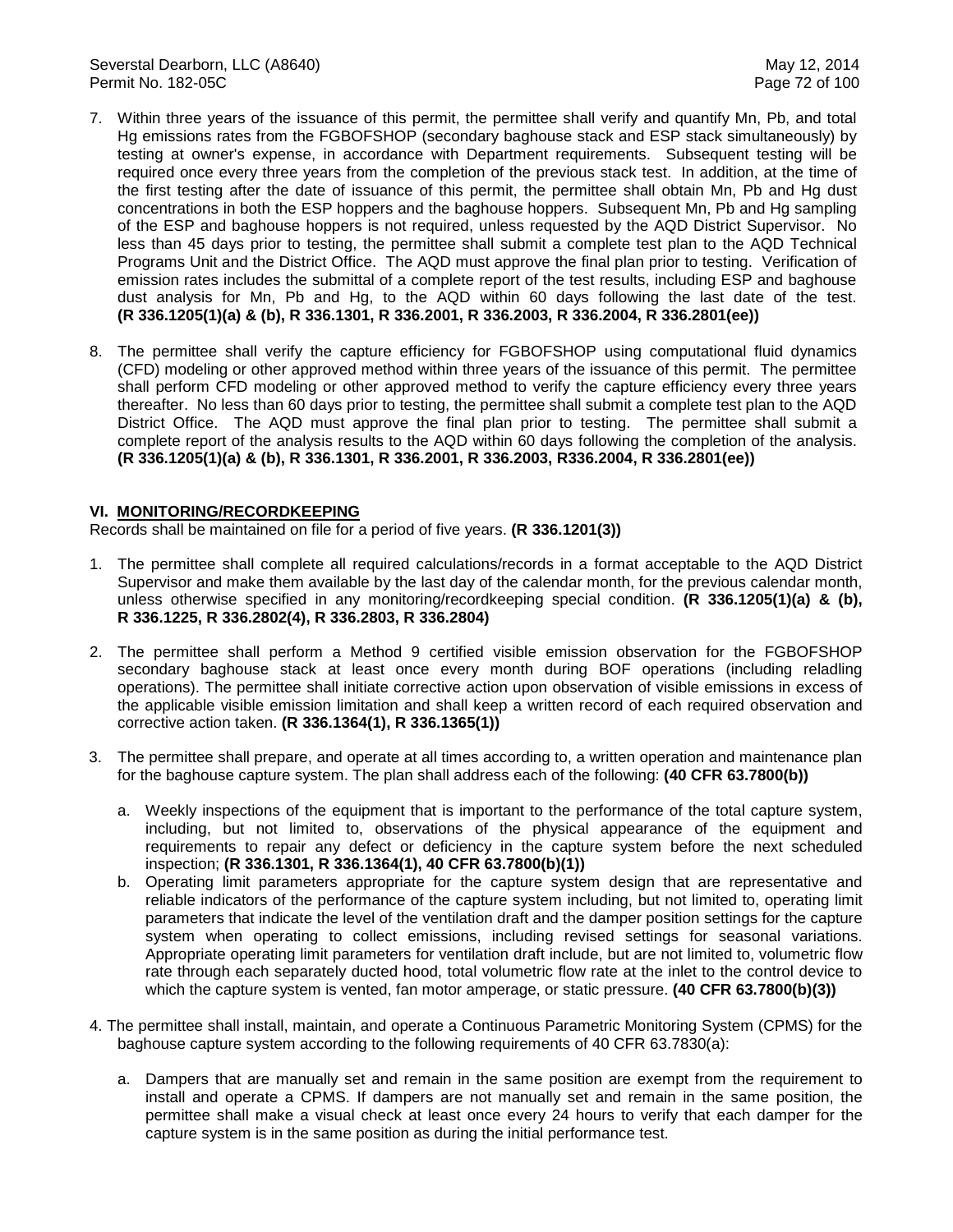- b. If the permittee uses a flow measurement device to monitor the operating limit parameter for a sinter plant discharge end or blast furnace casthouse, the permittee shall monitor the hourly average rate (*e.g.,* the hourly average actual volumetric flow rate through each separately ducted hood, the average hourly total volumetric flow rate at the inlet to the control device) according to the requirements in 40 CFR 63.7832.
- c. If the permittee uses a flow measurement device to monitor the operating limit parameter for a capture system applied to secondary emissions from a BOPF, the permittee shall monitor the average rate for each steel production cycle (*e.g.,* the average actual volumetric flow rate through each separately ducted hood for each steel production cycle, the average total volumetric flow rate at the inlet to the control device for each steel production cycle) according to the requirements in §63.7832. **(40 CFR 63.7830(a))**
- 5. The permittee shall monitor the pressure drop across each baghouse compartment daily to ensure that the pressure drop is within the normal operating range identified in the manual, if applicable. **(40 CFR 63.7830(b)(4)(i))**
- 6. The permittee shall conduct inspections of the EUBOFSHOP at the specified frequencies according to the requirements in paragraphs (a) through (h) below. The permittee shall maintain records needed to document conformance with these requirements.
	- a. Monitor the pressure drop across each baghouse cell each day to ensure pressure drop is within the normal operating range identified in the manual.
	- b. Confirm that dust is being removed from hoppers through weekly visual inspections or other means of ensuring the proper functioning of removal mechanisms.
	- c. Check the compressed air supply for pulse-jet baghouses each day.
	- d. Monitor cleaning cycles to ensure proper operation using an appropriate methodology.
	- e. Check bag cleaning mechanisms for proper functioning through monthly visual inspection or equivalent means.
	- f. Make monthly visual checks of bag tension on reverse air and shaker-type baghouses to ensure that bags are not kinked (kneed or bent) or laying on their sides. You do not have to make this check for shaker-type baghouses using self-tensioning (spring-loaded) devices.
	- g. Confirm the physical integrity of the baghouse through quarterly visual inspections of the baghouse interior for air leaks.
	- h. Inspect fans for wear, material buildup, and corrosion through quarterly visual inspections, vibration detectors, or equivalent means. **(40 CFR 63.7830(b)(4), 40 CFR 63.7833(c))**
- 7. If applicable, the permittee shall develop and make available for inspection upon request by AQD a sitespecific monitoring plan that addresses all of the following requirements for the baghouse capture system: **(40 CFR 63.7831(a))**
	- a. Installation of the CPMS sampling probe or other interface at a measurement location relative to each hooded emission point such that the measurement is representative of capture of the exhaust emissions; **(40 CFR 63.7831(a)(1))**
	- b. Performance and equipment specifications for the sample interface, the parametric signal analyzer, and the data collection and reduction system; **(40 CFR 63.7831(a)(2))**
	- c. Performance evaluation procedures and acceptance criteria; **(40 CFR 63.7831(a)(3))**
	- d. Ongoing operation and maintenance procedures in accordance with the general requirements of 40 CFR 63.8(c)(1), (c)(3), (c)(4)(ii), (c)(7), and (c)(8); **(40 CFR 63.7831(a)(4))**
	- e. Ongoing data quality assurance procedures in accordance with the general requirements of 40 CFR 63.8(d); and **(40 CFR 63.7831(a)(5))**
	- f. Ongoing recordkeeping and reporting procedures in accordance the general requirements of 40 CFR 63.10(c), (e)(1), and (e)(2)(i). **(40 CFR 63.7831(a)(6))**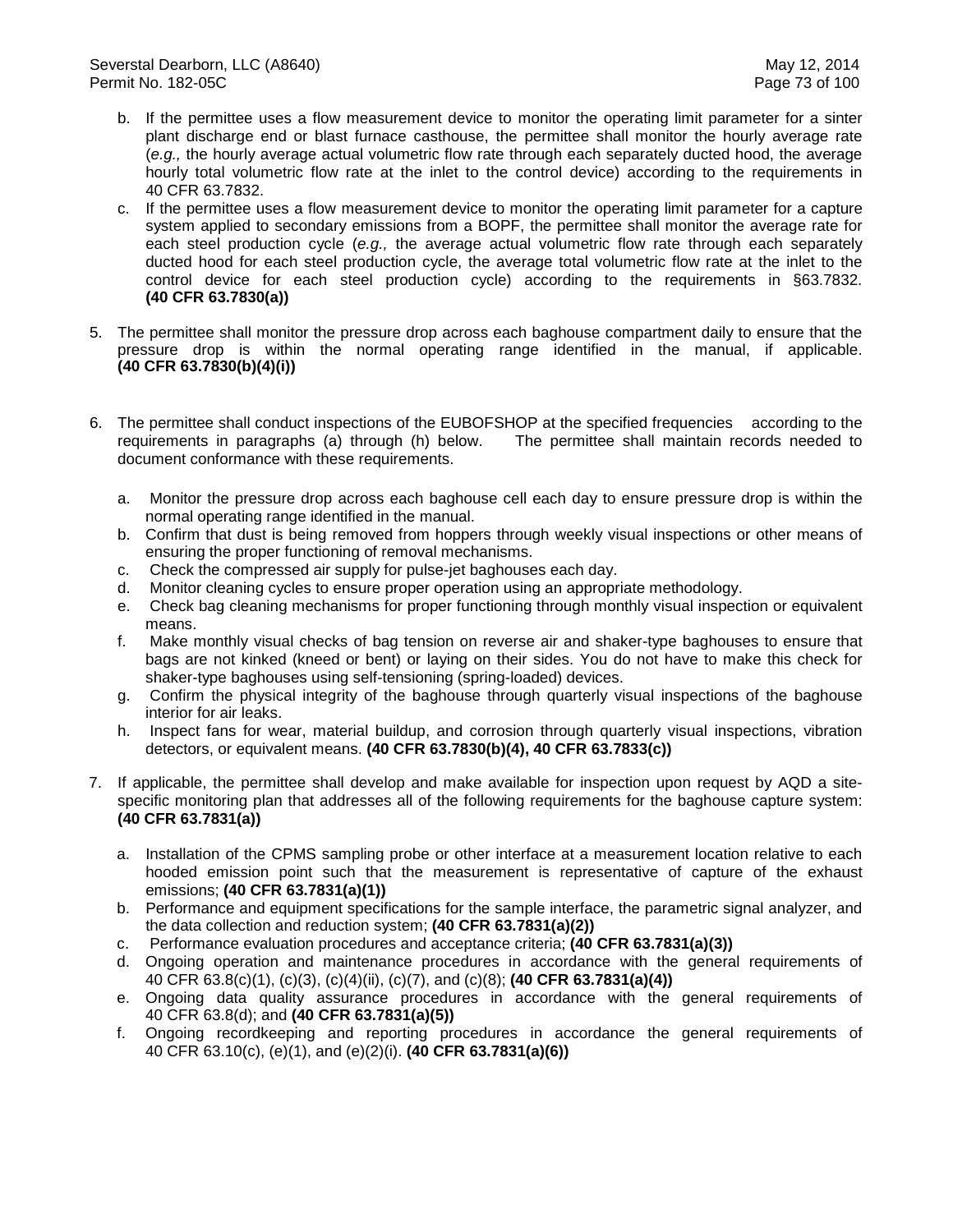- 8. If applicable, the permittee shall operate and maintain the capture system CPMS in continuous operation according to the site-specific monitoring plan. Unless otherwise specified, the CPMS shall: **(40 CFR 63.7831(b))**
	- a. Complete a minimum of one cycle of operation for each successive 15-minute period and collect a minimum of three of the required four data points to constitute a valid hour of data; **(40 CFR 63.7831(b)(1))**
	- b. Provide valid hourly data for at least 95 percent of every averaging period; and **(40 CFR 63.7831(b)(2))**
	- c. Determine and record the hourly average of all recorded readings. **(40 CFR 63.7831(b)(3))**
- 9. Except as allowed in S.C. VI.11, the permittee shall install, operate, and maintain a bag leak detection system meeting the following specifications on the baghouse control, if applicable: **(40 CFR 63.7831(f))**
	- a. Certified by the manufacturer to be capable of detecting emissions of particulate matter at concentrations of 10 milligrams per actual cubic foot (0.0044 grains per actual cubic foot). **(40 CFR 63.7831(f)(1))**
	- b. Provides output of relative changes in particulate matter loadings. **(40 CFR 63.7831(f)(2))**
	- c. Is equipped with an alarm, located such that it is heard by appropriate plant personnel that sounds an alarm when an increase in relative particulate loadings is detected over a preset level. **(40 CFR 63.7831(f)(3))**
	- d. Initially adjusted by establishing the baseline output by adjusting the sensitivity (range) and the averaging period of the device and setting the alarm set points and alarm delay time. **(40 CFR 63.7831(f)(5))**
- 10. Following the initial adjustment of the bag leak detection system, the permittee shall not adjust the sensitivity or range, averaging period, alarm set points or alarm delay time except as specified in the operation and maintenance plan, if applicable. This requirement does not apply if the permittee installs COMS as specified in S.C. VI.11. **(40 CFR 63.7831(f)(6))**
- 11. If permittee does not install and operate a bag leak detection system, the permittee shall install, operate, and maintain a COMS according to the requirements in 40 CFR Sec. 63.7831(h) and monitor the hourly average opacity of emissions exiting each control device stack according to the requirements in 40 CFR 63.7832. **(40 CFR 63.7830(b))**
- 12. The permittee shall monitor the process as required by 40 CFR 63, Subpart FFFFF, except during monitoring malfunctions, out-of-control periods, associated repairs, and required quality assurance or control activities (including calibration checks and required zero and span adjustments). **(40 CFR 63.7832(a))**
- 13. Data recorded during monitoring malfunctions, associated repairs, and required quality assurance or control activities shall not be used in data averages and calculations used to report emission or operating levels or to fulfill minimum data availability requirements. **(40 CFR 63.7832(b))**
- 14. The permittee shall operate the baghouse capture system at or above the lowest value or settings established for the operating limits in the operation and maintenance plan and collect, reduce, and record the monitoring data for each of the operating limit parameters. **(40 CFR 63.7833(b))**
- 15. If the sensitivity of the bag leak detection system is changed beyond the limits established pursuant to 40 CFR 63.7831(f)(6), a copy of a written certification by a responsible official shall be included in the semiannual compliance report for that period, if applicable. This requirement does not apply if the permittee installs COMS as specified in S.C. VI.11. **(40 CFR 63.7833(c)(1))**
- 16. The permittee shall maintain a copy of each notification and report submitted under 40 CFR Part 63, Subpart FFFFF, including all documentation supporting the initial notification or notification of compliance status submitted according to 40 CFR 63.10(b)(2)(xiv)). **(40 CFR 63.7842(a)(1))**
- 17. The permittee shall maintain the records required for startup, shutdown and malfunction under 63.6(e)(3)(iii) through (v). **(40 CFR 63.7842(a)(2))**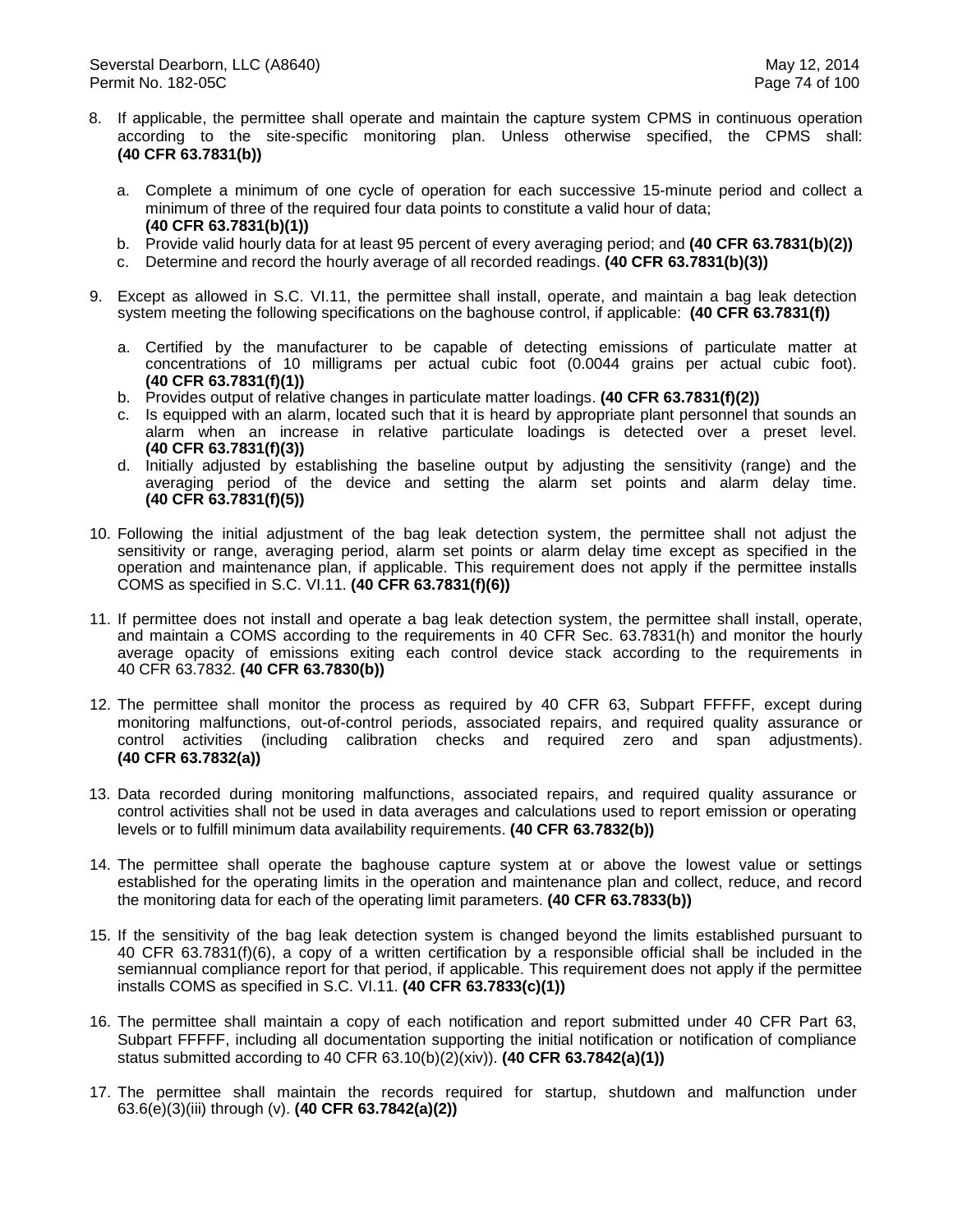- 18. The permittee shall maintain records associated with performance tests, performance evaluations, and opacity observations as required by 40 CFR 63.10(b)(2)(viii). **(40 CFR 63.7842(a)(3))**
- 19. The permittee shall comply with the recordkeeping requirement as specified in 40 CFR Part 63 Subpart FFFFF 63.7842(a), (b), (c) and (d). **(40 CFR 63.7842(a), (b), (c) and (d))**
- 20. Using the method shown in Appendix 1.7, the permittee shall calculate monthly and 12-month rolling time period NOx emission calculations for FGBOFSHOP secondary baghouse stack. The permittee shall keep all records on file at the facility and make them available to the Department upon request. **(R 336.1205(1)(a) & (b), R 336.1225, R 336.2801(ee), R 336.2802(4), R 336.2803, R 336.2804)**
- 21. The permittee shall keep on a daily basis, record of the amount of iron processed at the BOF shop. The permittee shall keep the records on file at the facility and make them available to the department upon request. **(R 336.1205(1)(a) & (b), R 336.1225, R 336.2802(4), R 336.2801(ee), R 336.2803, R 336.2804)**
- 22. The permittee shall perform a Method 9C certified visible emission observation for the FGBOFSHOP roof monitors at least three times per week on separate days during BOF operations for a minimum of two hours which must include two complete heats. The permittee shall initiate corrective action upon observation of visible emissions in excess of the applicable visible emission limitation and shall keep a written record of each required observation and corrective action taken. **(R 336.1331)**
	- a) If visible emissions from the EUBOFSHOP Roof Monitor exhibit opacity greater than 10%, on a threeminute average, the permittee shall investigate the reasons for the exceedance and shall verify that the appropriate work practices set forth in SC VI.22.b were followed. Any instance of EUBOFSHOP Roof Monitor opacity in excess of 10% for a 3-minute average shall be defined herein as a period of Elevated Opacity.
	- b) In the event of a period of Elevated Opacity, the permittee must be able to demonstrate that the following work practices standards for FGBOFSHOP were followed. The following work practices can be amended or revised upon approval of the AQD District Supervisor:
		- i) Hot metal shall not be poured at the reladling station until the hood is in the closed position.
		- ii) Additive injections shall not occur until the desulfurization baghouse ID fan is operating at greater than 65 amps.
		- iii) The fan speed for the BOF Secondary Baghouse control system shall be maintained in accordance with the set points (+/- 2% of the measured speed) set forth in the updated operation and maintenance plan during charging and/or tapping operations at the BOF vessels as applicable.
		- iv) The dampers in the BOF Secondary capture system shall be maintained in accordance the set points (+/- 10% the measured position) set forth in the updated operation and maintenance plan during charging and/or tapping operations at the BOF vessels as applicable.
		- v) The hot metal charges at the BOF vessels are a minimum 90 second long.
		- vi) During charging of the BOF Vessels the charge angle shall be no less than 40 degrees and not exceed 55 degrees from vertical as the charge progresses.
		- vii) During the oxygen blow, the permittee shall observe the vessel for slopping and shall manually reduce the oxygen rate if visible emissions from the slopping appear to have the ability to cause an exceedance of the opacity limit at the BOF Roof Monitor.
		- viii) Charging should not be conducted until the associated dampers have been set to charging mode and had time to move to correct position.
		- ix) After charging, the vessel shall not be moved to an upright position until online mode has been selected.
		- x) The current operating mode on the off charge vessel shall not change from tapping to online or offline, or online to offline mode, until the charge is complete.
		- xi) Maintain steel ladle under the tapping hood during kicker addition until the emissions have subsided.
		- xii) Tapping should not be conducted until the associated dampers have been set to tapping mode and had time to move to correct position. **(R 336.12051(a) & (b), R 336.2801(ee), R 336.2802(4), R 336.2803, R 336.2804)**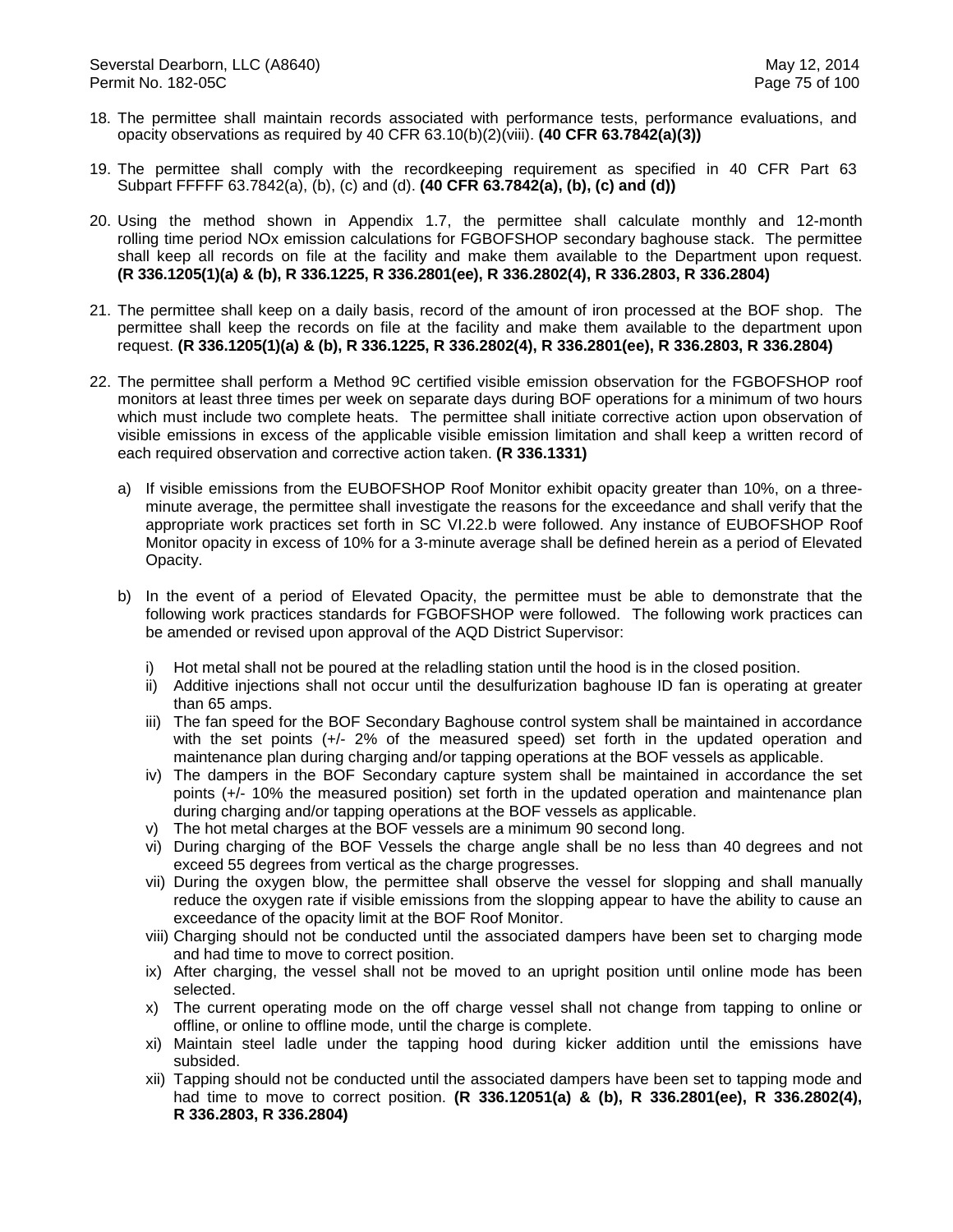- c) In the event of deviation from any work practice requirement, the permittee shall undertake immediate corrective action to address the deviation. The permittee shall keep a written record of each corrective action taken. The permittee shall keep the records on file at the facility and make them available to the department upon request. **(R 336.1205(1)(a) & (b), R 336.1225, R 336.2801(ee), R 336.2802(4), R 336.2803, R 336.2804)**
- 23. The permittee shall monitor and record the work practice standards listed in SC VI.22.b using a data control system and work logs. The permittee shall keep the records on file at the facility and make them available to the Department upon request. **(R 336.1205(1)(a) & (b), R 336.1225, R 336.2801(ee), R 336.2802(4), R 336.2803, R 336.2804)**
- 24. The permittee shall conduct quarterly visual inspections to confirm the continued presence of physical barriers utilized to assist in maintaining capture efficiency, including shrouds and gap closures. The permittee shall keep the records on file at the facility and make them available to the Department upon request. **(R 336.1205(1)(a) & (b), R 336.1225, R 336.2801(ee), R 336.2802(4), R 336.2803, R 336.2804)**
- 25. The permittee shall verify the fan flow conditions for FGBOFSHOP, as specified in the operation and maintenance plan, at least once per calendar year or more frequently as deemed necessary by the AQD District Supervisor. The flow rate verifications will be conducted in the ductwork riser connecting the charge and tap hoods to the main duct connecting it to the baghouse avoiding, to the extent possible, cyclonic flows. If the flow rate verification identifies a need to revise any set points, then Severstal shall update the fan speed and/or damper positions, as necessary, in the operation and maintenance plan as well as all procedures necessary to implement any such new set points. Any changes in the set points are subject to a retest under SC V.5. The permittee shall keep the records on file at the facility and make them available to the Department upon request. **(R 336.1205(1)(a) & (b), R 336.1225, R 336.2801(ee), R 336.2802(4), R 336.2803, R 336.2804)**
- 26. The permittee shall verify the damper positions for FGBOFSHOP on a quarterly basis. The permittee shall also inspect and calibrate the damper position to ensure that the actuator is achieving the desired set point for each operating scenario as defined in the operation and maintenance plan. The permittee shall keep the records on file at the facility and make them available to the Department upon request. **(R 336.1205(1)(a) & (b), R 336.1225, R 336.2801(ee), R 336.2802(4), R 336.2803, R 336.2804)**
- 27. The permittee shall verify the fan speed/amperage set point for FGBOFSHOP on a quarterly basis, this will include verification of fan speed measurements and calibrations using an independent measurement of the amperage/speed. The permittee shall keep the records on file at the facility and make them available to the Department upon request. **(R 336.1205(1)(a) & (b), R 336.1225, R 336.2801(ee), R 336.2802(4), R 336.2803, R 336.2804)**
- 28. The permittee shall perform preventative maintenance on the EUBOFSHOP ESP and baghouses as specified in the operation and maintenance plan for each control device. **(40 CFR 63.7834(a)(2))**
- 29. The permittee shall maintain records of the time corrective action was initiated, the corrective action taken, and the date when corrective actions were completed in response to a bag leak detection system alarm, if applicable. **(40 CFR 63.7833(c)(4) and 40 CFR 63.7842(d))**
- 30. The permittee shall maintain a copy of the current operation and maintenance plans required in SC VI.27 onsite and available for inspection. **(40 CFR 63.7834(b))**

# **VII. REPORTING**

1. Permittee shall submit a notification of intent to perform any performance testing under 40 CFR Part 63, Subpart FFFFF at least 60 calendar days before testing is to begin. **(40 CFR 63.7840(d))**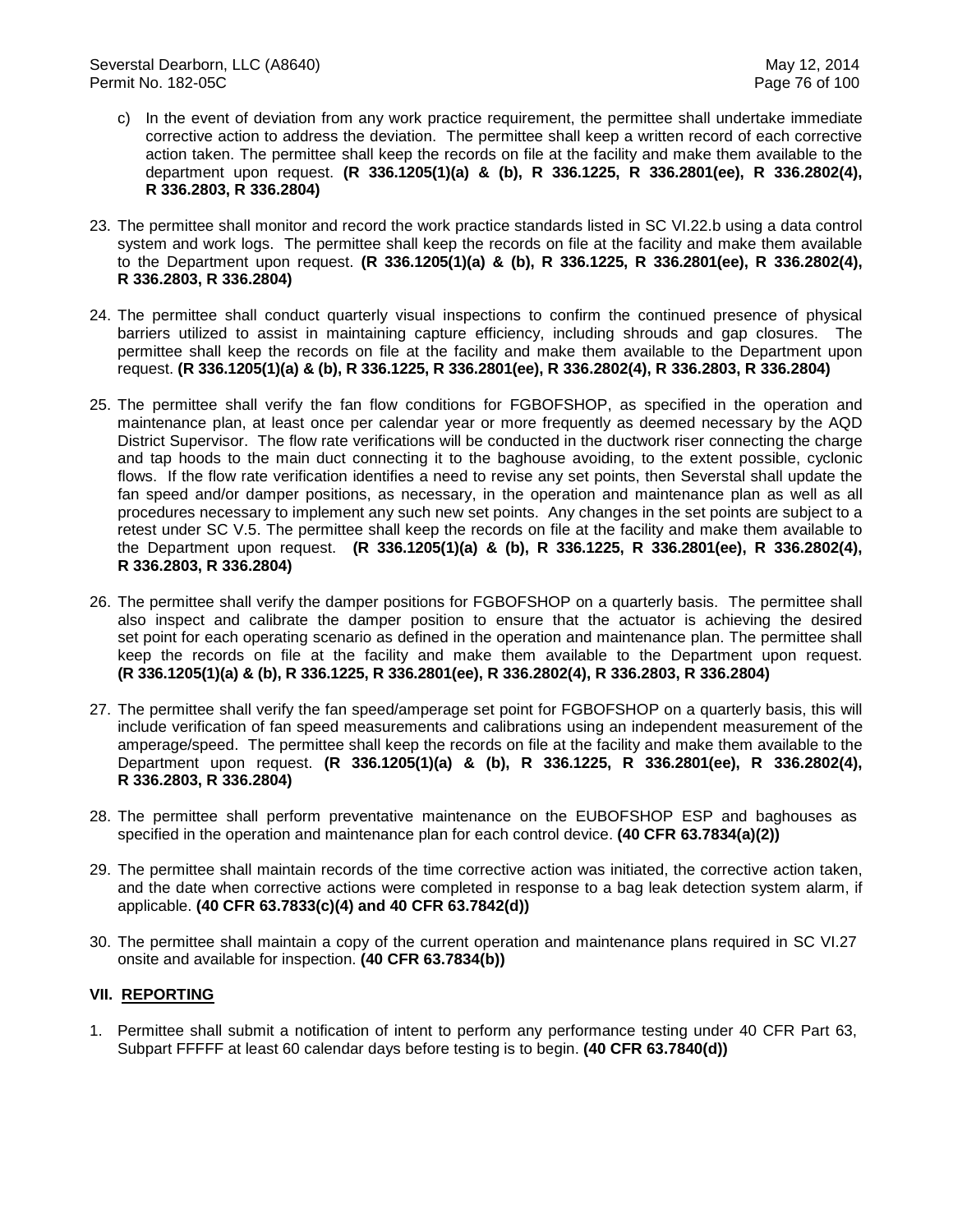- 2. Any time an action taken by the permittee during a startup, shutdown, or malfunction of an affected source (including actions taken to correct a malfunction) is not consistent with the procedures in the startup, shutdown, and malfunction plan, the permittee shall comply with all requirements of 63.10(d)(5)(ii). **(40 CFR Part 63.7841(c))**
- 3. The permittee shall provide quarterly reports to MDEQ AQD Detroit Office regarding each instance of Elevated Opacity. The report shall include the relevant visible emissions readings, documentation of compliance with work practice requirements, and identification of all corrective actions taken. The quarterly report shall be provided by the last day of the month following the end of each calendar quarter. **(R 336.1205(1)(a) & (b), R 336.1225, R 336.2801(ee), R 336.2802(4), R 336.2803, R 336.2804)**
- 4. Within 60 days of completing the CFD modeling or other approved method required in V.8, the permittee shall submit a report regarding the evaluation of emission collection equipment to the AQD District Supervisor that will identify whether boundary conditions have materially changed. The report shall state whether equipment or process adjustments are necessary to maintain the minimum capture efficiency indicated by the computational fluid dynamics (CFD) modeling submitted with the 182-05C Application and if so, identify what adjustments are anticipated and identify a schedule for making such adjustments. **(R 336.1205(1)(a) & (b), R 336.1225, R 336.2801(ee), R 336.2802(4), R 336.2803, R 336.2804)**

# **VIII. STACK/VENT RESTRICTIONS**

The exhaust gases from the stacks listed in the table below shall be discharged unobstructed vertically upwards to the ambient air unless otherwise noted:

| <b>Stack &amp; Vent ID</b> | <b>Maximum Exhaust</b><br>Diameter/Dimensions<br>(inches) | <b>Minimum Height</b><br><b>Above Ground</b><br>(feet) | <b>Underlying Applicable</b><br><b>Requirements</b> |
|----------------------------|-----------------------------------------------------------|--------------------------------------------------------|-----------------------------------------------------|
| 1. SVBOFESP                | 204                                                       | 213                                                    | R 336.1225<br>R 336.2803, R 336.2804                |
| 2. SVBOFBH                 | 222                                                       | 200                                                    | R 336.1225<br>R 336.2803, R 336.2804                |

# **IX. OTHER REQUIREMENTS**

- 1. Records required under 40 CFR Part 63, Subpart FFFFF and specified in this section shall be retained for five years. The records must be maintained onsite for the two most recent years of the five year period. Records from the remaining three years of the five year period may be keep offsite. **(40 CFR 63.7843(b) and (c))**
- 2. The permittee shall comply with all applicable provisions of the National Emission Standards for Hazardous Air Pollutants, as specified in 40 CFR Part 63, Subpart A and Subpart FFFFF for Integrated Iron and Steel Manufacturing by the initial compliance date. **(40 CFR Part 63, Subparts A and Subpart FFFFF)**

## **Footnotes:**

 $\textsuperscript{1}\textsuperscript{1}\textsubscript{1}$  This condition is state only enforceable and was established pursuant to Rule 201(1)(b).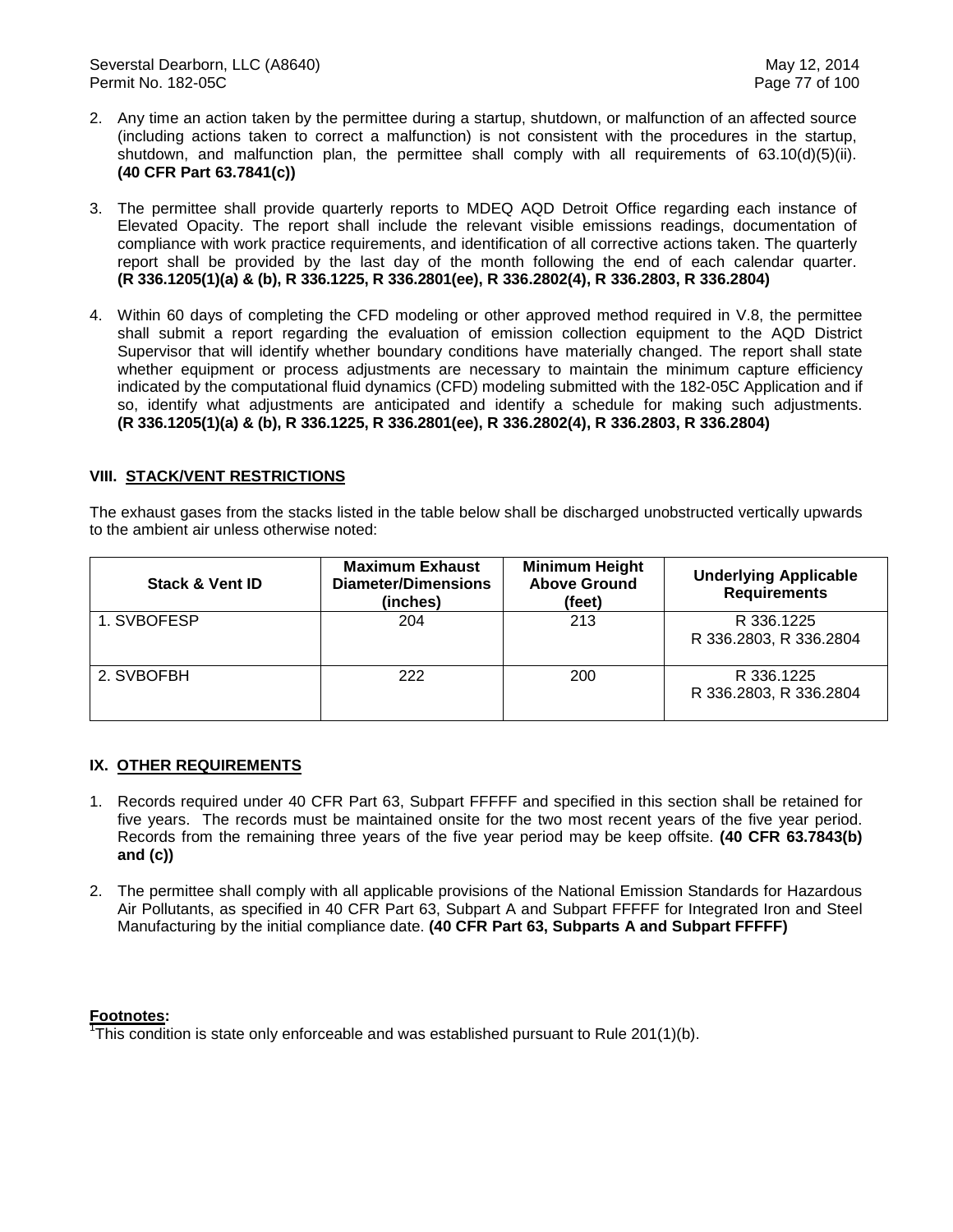## **The following conditions apply to: FGANNEALFURNACES**

**DESCRIPTION:** 52 annealing furnaces (composed of 34 hydrogen nitrogen annealing furnaces and 18 hydrogen annealing furnaces) located in the Cold Mill Building.

**Flexible Group ID**: FGANNEALFURNACES

## **POLLUTION CONTROL EQUIPMENT:** NA

## **I. EMISSION LIMITS**

| <b>Pollutant</b>        | Limit                                       | Time Period /<br>Operating<br><b>Scenario</b> | <b>Equipment</b>        | Testing /<br>Monitoring<br><b>Method</b> | <b>Underlying Applicable</b><br><b>Requirements</b>                                 |
|-------------------------|---------------------------------------------|-----------------------------------------------|-------------------------|------------------------------------------|-------------------------------------------------------------------------------------|
| 1. Visible<br>emissions | 20% Opacity                                 | 6-minute<br>average                           | <b>FGANNEALFURNACES</b> | GC 13                                    | R 336.1301(1)(c)                                                                    |
| 2. PM                   | 10 lb/MMscf                                 | Test Protocol*                                | <b>FGANNEALFURNACES</b> | GC 13                                    | R 336.1205(1)(a) & (b)<br>R 336.2801(ee)<br>R 336.2802(4)                           |
| 3. PM10                 | 10 lb/MMscf                                 | Test Protocol*                                | <b>FGANNEALFURNACES</b> | GC 13                                    | R 336.1205(1)(a) & (b)<br>R 336.2801(ee)<br>R 336.2802(4)<br>R 336.2803, R 336.2804 |
| 4. PM2.5                | 10 lb/MMscf                                 | Test Protocol*                                | FGANNEALFURNACES        | GC 13                                    | R 336.1205(1)(a) & (b)<br>R 336.2801(ee)<br>R 336.2802(4)<br>R 336.2803, R 336.2804 |
| 5. NO <sub>x</sub>      | 140 lb/MMscf                                | Test Protocol*                                | <b>FGANNEALFURNACES</b> | GC 13                                    | R 336.1205(1)(a) & (b)<br>R 336.2801(ee)<br>R 336.2802(4)<br>R 336.2803, R 336.2804 |
|                         | *Test Protocol will specify averaging time. |                                               |                         |                                          |                                                                                     |

**II. MATERIAL LIMITS**

NA

## **III. PROCESS/OPERATIONAL RESTRICTIONS**

1. Oil shall not be used as fuel in the FGANNEALFURNACES. **(R 336.1205(1)(a) & (b), R 336.1225, R 336.2801(ee), R 336.2802(4), R 336.2803, R 336.2804)** 

## **IV. DESIGN/EQUIPMENT PARAMETERS**

NA

## **V. TESTING/SAMPLING**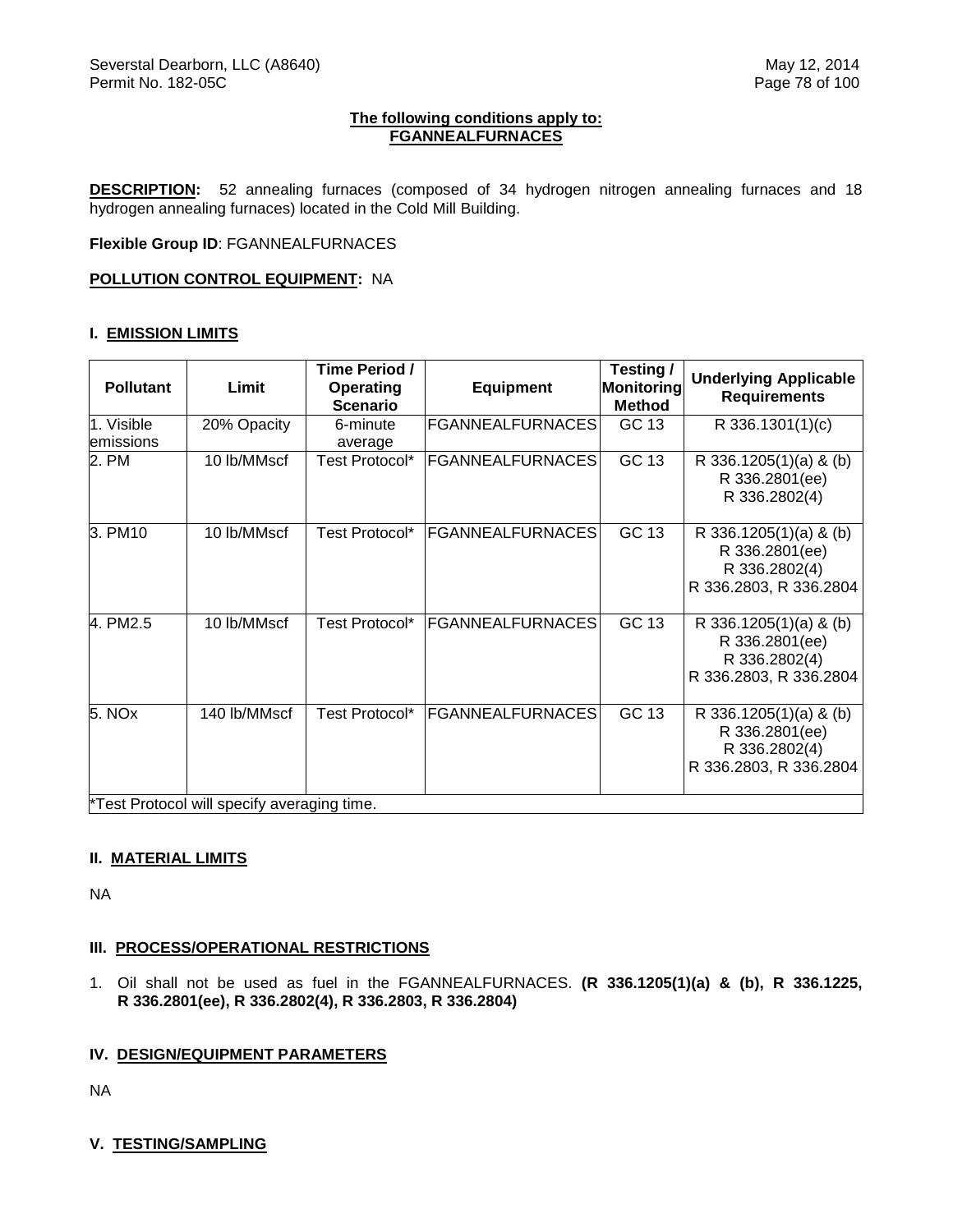Records shall be maintained on file for a period of five years. **(R 336.1201(3))**

NA

## **VI. MONITORING/RECORDKEEPING**

Records shall be maintained on file for a period of five years. **(R 336.1201(3))**

- 1. The permittee shall complete all required calculations/records in a format acceptable to the AQD District Supervisor and make them available by the last day of the calendar month, for the previous calendar month, unless otherwise specified in any monitoring/recordkeeping special condition. **(R 336.1205(1)(a) & (b), R 336.1225, R 336.2801(ee), R 336.2802(4), R 336.2803, R 336.2804)**
- 2. The permittee shall monitor and record, in a satisfactory manner, the total natural gas usage for the FGANNEALFURNACES on a monthly, and 12-month rolling time period basis. The permittee shall keep all records on file at the facility and make them available to the Department upon request. **(R 336.1205(1)(a) & (b), R 336.1225, R 336.2801(ee), R 336.2802(4), R 336.2803, R 336.2804, R 336.2810)**

# **VII. REPORTING**

NA

# **VIII. STACK/VENT RESTRICTIONS**

NA

## **IX. OTHER REQUIREMENTS**

NA

**Footnotes:**  1 This condition is state only enforceable and was established pursuant to Rule 201(1)(b).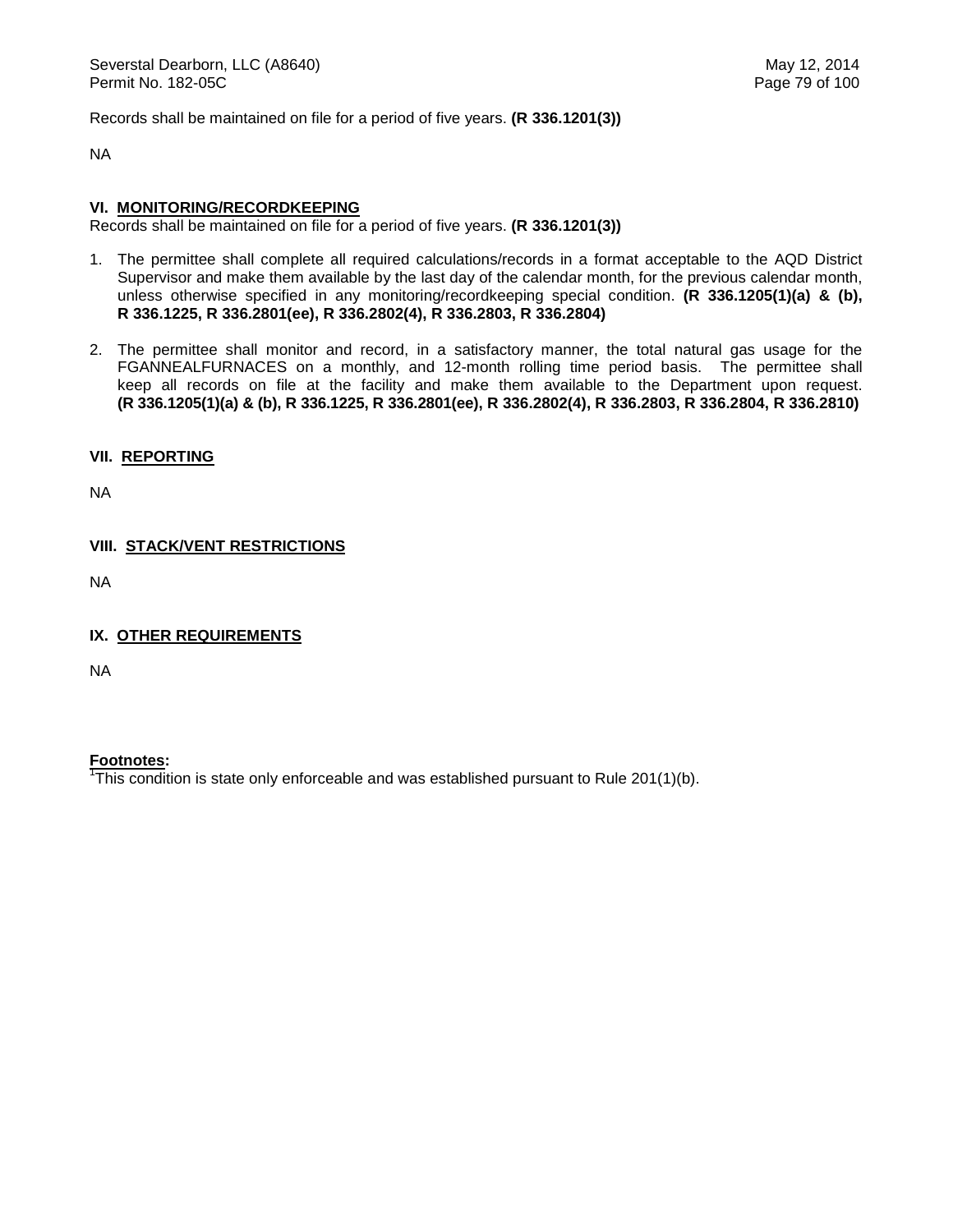# **The following conditions apply to: FGHSMFURNACES123**

**DESCRIPTION:** Three Slab reheat furnaces Nos. 1, 2 and 3 located in the Hot Strip Mill Building.

**Emission Units:** EUREHEATFURN1, EUREHEATFURN2, EUREHEATFURN3

# **POLLUTION CONTROL EQUIPMENT:**

## **I. EMISSION LIMITS**

| <b>Pollutant</b>        | Limit         | Time Period /<br>Operating<br><b>Scenario</b> | <b>Equipment</b> | Testing /<br><b>Monitoring</b><br><b>Method</b> | <b>Underlying Applicable</b><br><b>Requirements</b>                                 |
|-------------------------|---------------|-----------------------------------------------|------------------|-------------------------------------------------|-------------------------------------------------------------------------------------|
| 1. Visible<br>emissions | 20%           | 6-minute<br>average                           | FGHSMFURNACES123 | GC 13                                           | R 336.1301(1)(c)                                                                    |
| 2. PM                   | 10 lb/MMscf   | Test Protocol*                                | FGHSMFURNACES123 | GC 13                                           | R 336.1205(1)(a) & (b)<br>R 336.2801(ee)<br>R 336.2802(4)                           |
| 3. PM10                 | 10 lb/MMscf   | Test Protocol*                                | FGHSMFURNACES123 | GC 13                                           | R 336.1205(1)(a) & (b)<br>R 336.2801(ee)<br>R 336.2802(4)<br>R 336.2803, R 336.2804 |
| 4. PM2.5                | 10 lb/MMscf   | Test Protocol*                                | FGHSMFURNACES123 | GC 13                                           | R 336.1205(1)(a) & (b)<br>R 336.2801(ee)<br>R 336.2802(4)<br>R 336.2803, R 336.2804 |
| 5. NO <sub>x</sub>      | 0.11 lb/MMBtu | Test Protocol*                                | FGHSMFURNACES123 | <b>SC V.1</b>                                   | R 336.1205(1)(a) & (b)<br>R 336.1801<br>R 336.2801(ee)<br>R 336.2802(4)             |

# **II. MATERIAL LIMITS**

NA

# **III. PROCESS/OPERATIONAL RESTRICTIONS**

1. Oil shall not be used as fuel in the FGHSMFURNACES123. **(R 336.1205(1)(a) & (b), R 336.1225, R 336.2801(ee), R 336.2802(4), R 336.2803, R 336.2804)**

# **IV. DESIGN/EQUIPMENT PARAMETERS**

NA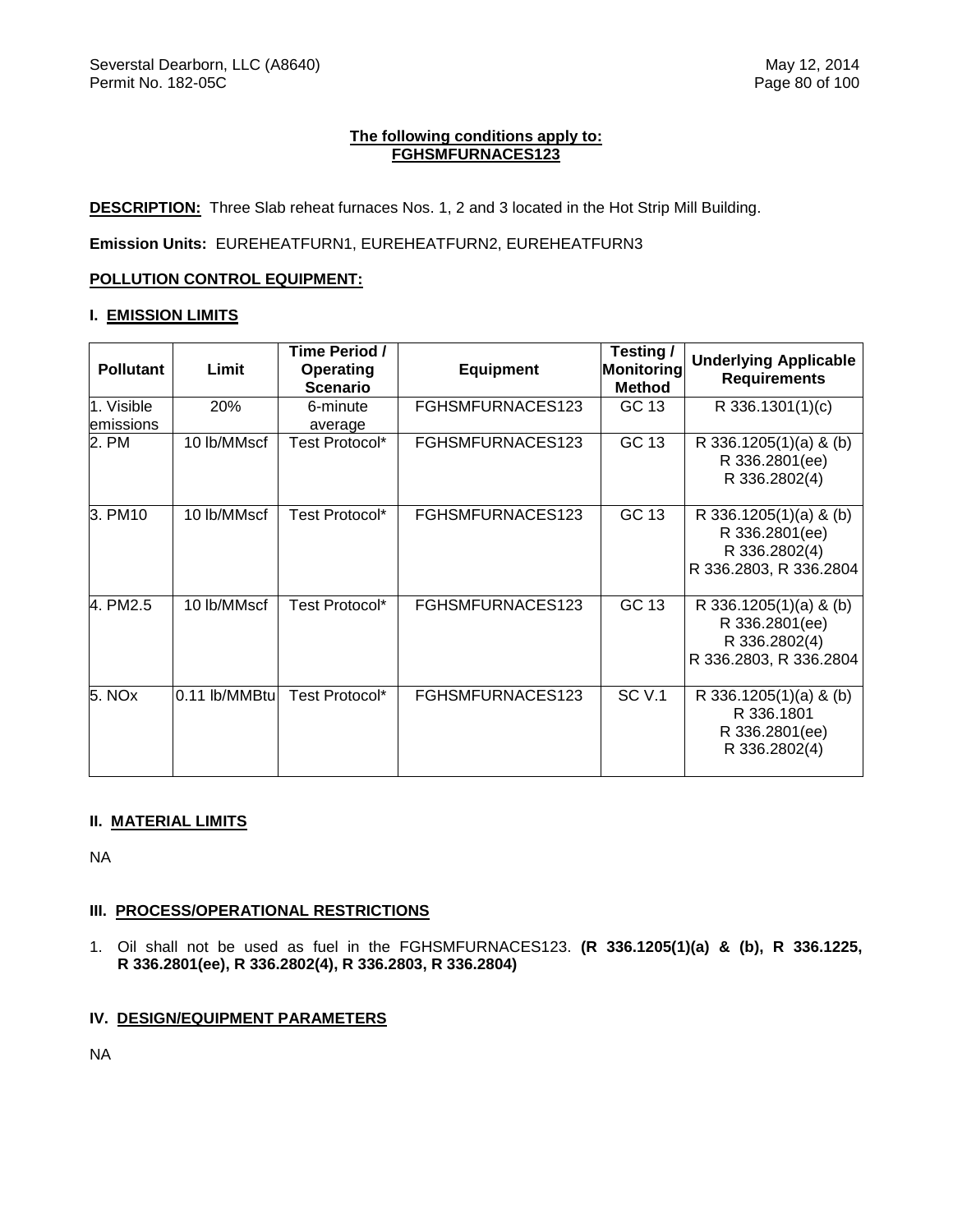# **V. TESTING/SAMPLING**

Records shall be maintained on file for a period of five years. **(R 336.1201(3))**

1. The permittee shall verify NOx emission rates from a representative reheat furnace from FGHSMFURNACES123 by testing at owner's expense, in accordance with Department requirements once every ROP renewal period. No less than 60 days prior to testing, the permittee shall submit a complete test plan to the AQD. The AQD must approve the final plan prior to testing. Verification of emission rates includes the submittal of a complete report of the test results to the AQD within 60 days following the last date of the test. **(R 336.1205(1)(a) & (b), R 336.1801, R 336.2001, R 336.2003, R 336.2004, R 336.2801(ee), R 336.2803, R 336.2804)**

## **VI. MONITORING/RECORDKEEPING**

Records shall be maintained on file for a period of five years. **(R 336.1201(3))**

- 1. The permittee shall complete all required calculations/records in a format acceptable to the AQD District Supervisor and make them available by the last day of the calendar month, for the previous calendar month, unless otherwise specified in any monitoring/recordkeeping special condition. **(R 336.1205(1)(a) & (b), R 336.1225, R 336.2801(ee), R 336.2802(4), R 336.2803, R 336.2804)**
- 2. The permittee shall monitor and record, in a satisfactory manner, the total natural gas usage for the FGHSMFURNACES123 on a monthly, and 12-month rolling time period basis. The permittee shall keep all records on file at the facility and make them available to the Department upon request. **(R 336.1205(1)(a) & (b), R 336.1225, R 336.2801(ee), R 336.2802(4), R 336.2803, R 336.2804, R 336.2810)**

## **VII. REPORTING**

NA

# **VIII. STACK/VENT RESTRICTIONS**

The exhaust gases from the stacks listed in the table below shall be discharged unobstructed vertically upwards to the ambient air unless otherwise noted:

| <b>Stack &amp; Vent ID</b> | <b>Maximum Exhaust</b><br><b>Diameter/Dimensions</b><br>(inches) | <b>Minimum Height</b><br><b>Above Ground</b><br>(feet) | <b>Underlying Applicable</b><br><b>Requirements</b> |
|----------------------------|------------------------------------------------------------------|--------------------------------------------------------|-----------------------------------------------------|
| 1. SVHSMREHEAT1-S          | 168                                                              | 208                                                    | R 336.1225<br>R 336.2803, R 336.2804                |
| 2. SVHSMREHEAT1-N          | 168                                                              | 208                                                    | R 336.1225<br>R 336.2803, R 336.2804                |
| 3. SVHSMREHEAT2-S          | 168                                                              | 208                                                    | R 336.1225<br>R 336.2803, R 336.2804                |
| 4. SVHSMREHEAT2-N,         | 168                                                              | 208                                                    | R 336.1225<br>R 336.2803, R 336.2804                |
| 5. SVHSMREHEAT3-S          | 168                                                              | 208                                                    | R 336.1225,<br>R 336.2803, R 336.2804               |
| 6. SVHSMREHEAT3-N          | 168                                                              | 208                                                    | R 336.1225,<br>R 336.2803, R 336.2804               |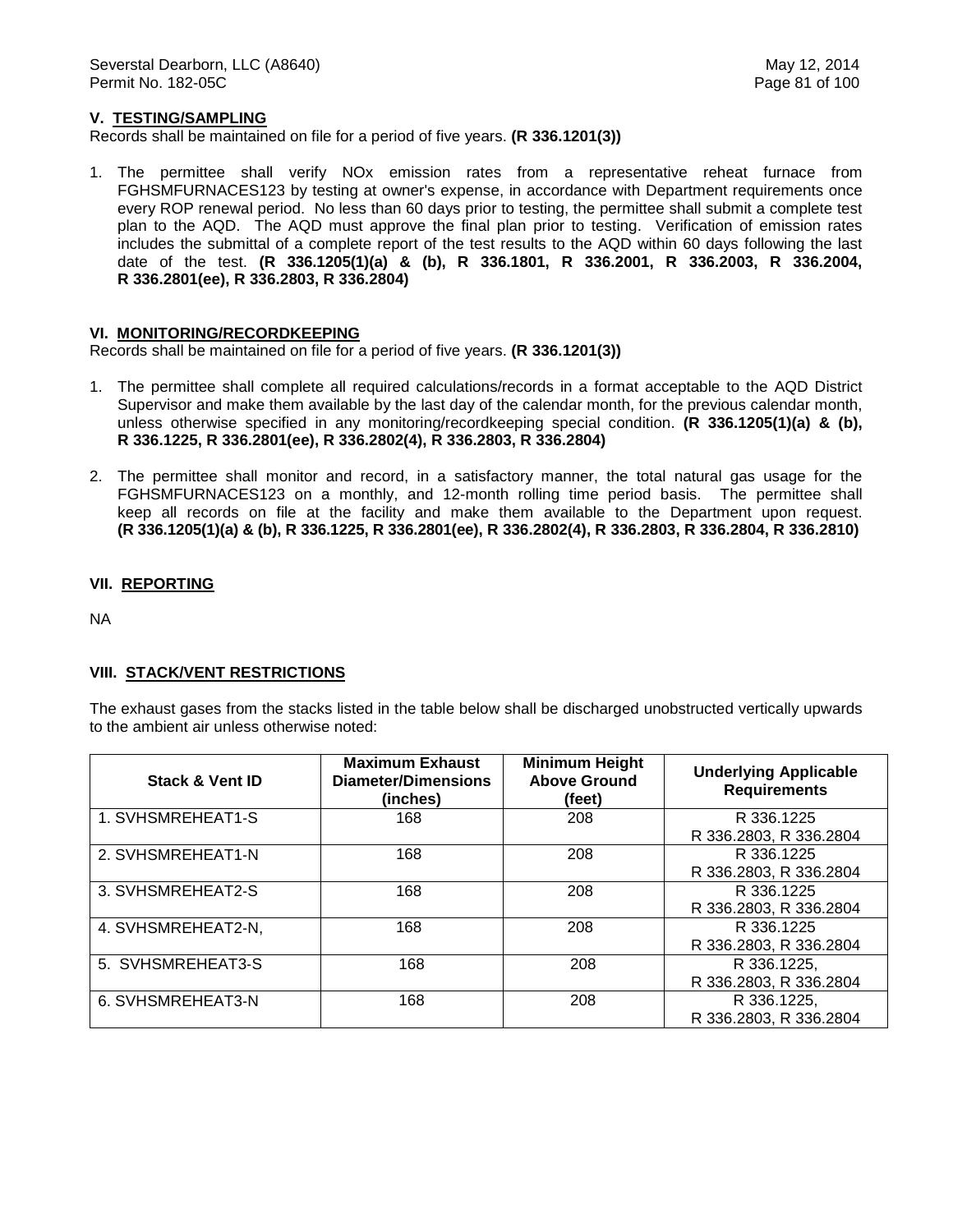# **IX. OTHER REQUIREMENTS**

NA

**Footnotes:**  1 This condition is state only enforceable and was established pursuant to Rule 201(1)(b).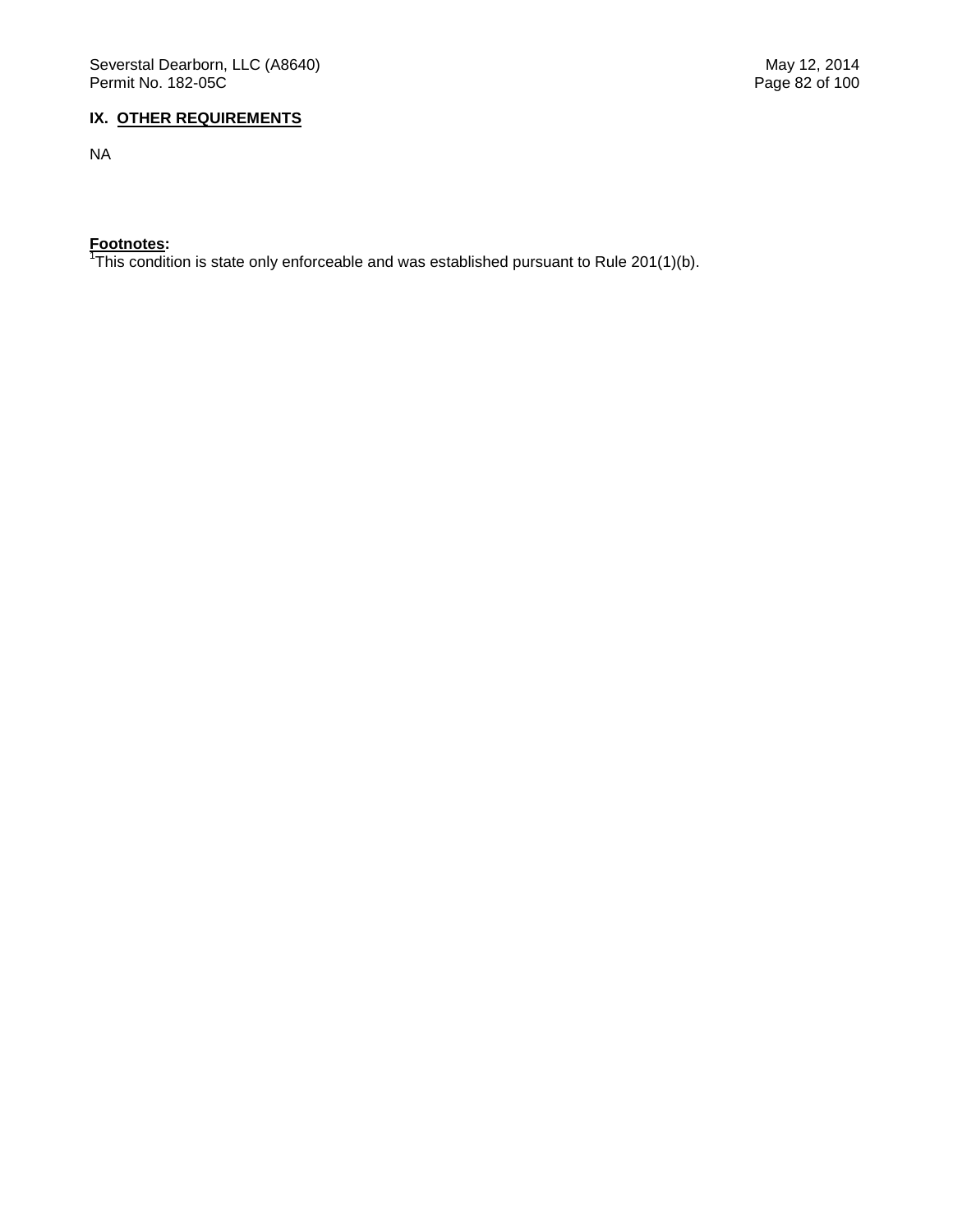# **The following conditions apply to: FG-ENG2007>500**

**DESCRIPTION:** Two SI engines at a major source greater than 500 horsepower.

**Emission Units:** EU-ENGCBFTC, EU-ENGCBFHS

# **POLLUTION CONTROL EQUIPMENT:** NA

# **I. EMISSION LIMITS**

| <b>Pollutant</b>                            | Limit      | Time Period /<br>Operating<br><b>Scenario</b> | <b>Equipment</b>                           | Testing /<br><b>Monitoring</b><br><b>Method</b> | <b>Underlying Applicable</b><br><b>Requirements</b>                                 |
|---------------------------------------------|------------|-----------------------------------------------|--------------------------------------------|-------------------------------------------------|-------------------------------------------------------------------------------------|
| 1. $NOx$                                    | $3.04$ pph | Test Protocol*                                | EU-ENGCBFTC<br>Ωf<br>FG-ENG2007>500        | GC 13                                           | R 336.1205(1)(a) & (b)<br>R 336.2801(ee)<br>R 336.2802(4)<br>R 336.2803, R 336.2804 |
| 2. $NO_x$                                   | 4.58 pph   | Test Protocol*                                | <b>EU-ENGCBFHS</b><br>οt<br>FG-ENG2007>500 | GC 13                                           | R 336.1205(1)(a) & (b)<br>R 336.2801(ee)<br>R 336.2802(4)<br>R 336.2803, R 336.2804 |
| *Test Protocol will specify averaging time. |            |                                               |                                            |                                                 |                                                                                     |

## **II. MATERIAL LIMITS**

1. The permittee shall burn only pipeline quality natural gas, in FG-ENG2007>500. **(R 336.1205(1)(a) & (b), R 336.1225, R 336.2801(ee), R 336.2802(4), R 336.2803, R 336.2804)**

## **III. PROCESS/OPERATIONAL RESTRICTIONS**

- 1. The permittee shall not operate FG-ENG2007>500 for more than 500 hours per year per engine on a 12-month rolling time period basis as determined at the end of each calendar month. **(R 336.1205(1)(a) & (b), R 336.2801(ee), R 336.2802(4))**
- 2. The permittee shall install, maintain, and operate each engine in FG-ENG2007>500 according to the manufacturer written instructions, or procedures developed by the owner/operator and approved by the engine manufacturer, over the entire life of the engine. **(R 336.1205(1)(a) & (b), R 336.2801(ee), R 336.2802(4))**

## **IV. DESIGN/EQUIPMENT PARAMETERS**

1. The permittee shall equip and maintain each engine in FG-ENG2007>500 with non-resettable hours meters to track the operating hours. **(R 336.1205(1)(a) & (b), R 336.2801(ee), R 336.2802(4))**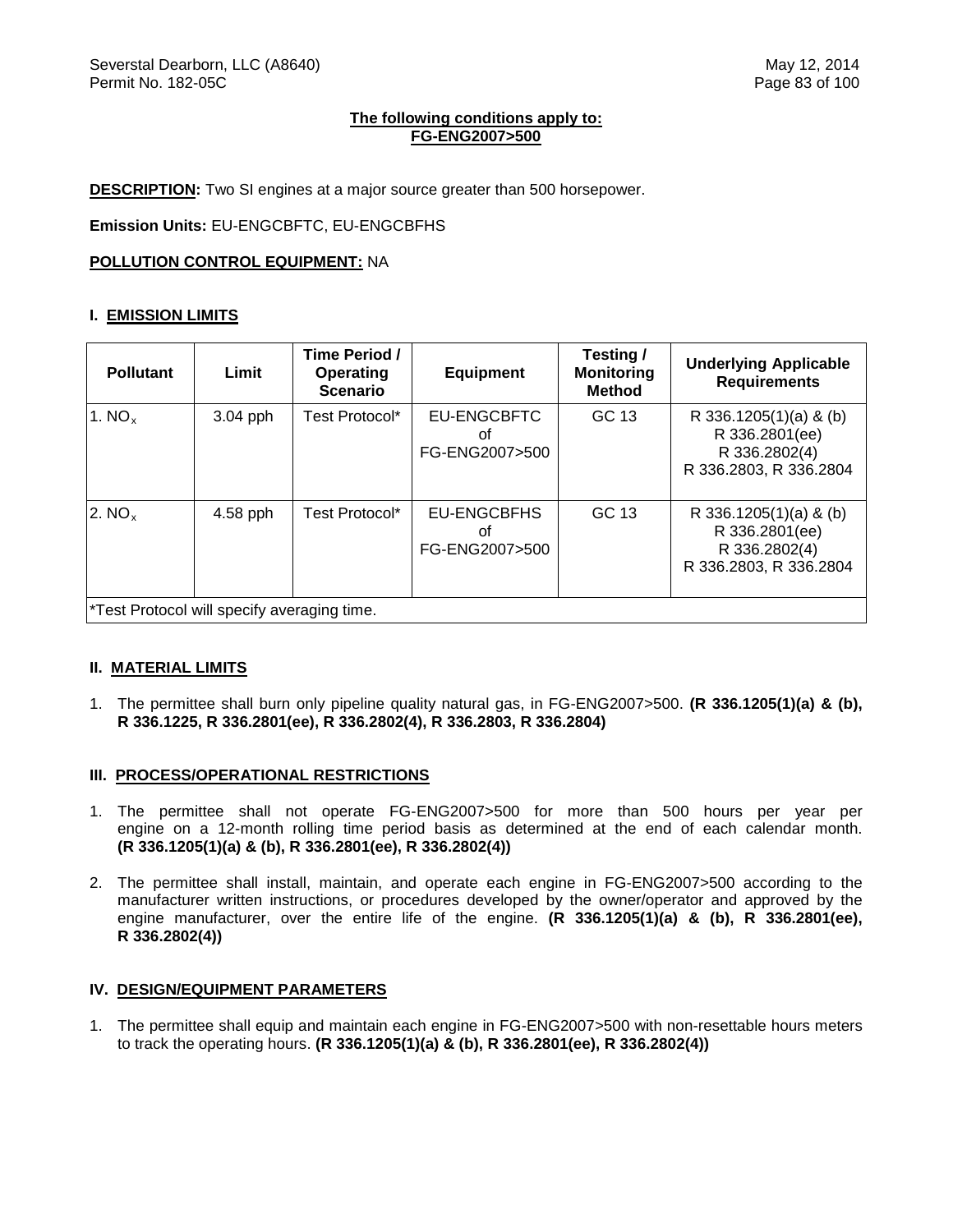Severstal Dearborn, LLC (A8640) May 12, 2014 Permit No. 182-05C **Page 84 of 100** 

- 2. The nameplate capacity of each engine in FG-ENG2007>500 shall not exceed the following horsepower, as certified by the equipment manufacturer:
	- a. EU-ENGCBFTC 530 hp
	- b. EU-ENGCBFHS 800 hp
	- **(R 336.1205(1)(a) & (b), R 336.2801(ee), R 336.2802(4))**

## **V. TESTING/SAMPLING**

Records shall be maintained on file for a period of five years. **(R 336.1201(3))**

NA

## **VI. MONITORING/RECORDKEEPING**

Records shall be maintained on file for a period of five years. **(R 336.1201(3))**

- 1. The permittee shall complete all required calculations/records in a format acceptable to the AQD District Supervisor and make them available by the last day of the calendar month, for the previous calendar month, unless otherwise specified in any monitoring/recordkeeping special condition. **(R 336.1205(1)(a) & (b), R 336.1225, R 336.2801(ee), R 336.2802(4), R 336.2803, R 336.2804)**
- 2. The permittee shall monitor and record, the hours of operation of each engine in FG-ENG2007>500, on a monthly and 12- month rolling time period basis, in a manner that is acceptable to the District Supervisor, Air Quality Division. The permittee shall keep all records on file and make them available to the Department upon request. **(R 336.1205(1)(a) & (b), R 336.2801(ee), R 336.2802(4))**

## **VII. REPORTING**

NA

## **VIII. STACK/VENT RESTRICTIONS**

The exhaust gases from the stacks listed in the table below shall be discharged unobstructed vertically upwards to the ambient air unless otherwise noted:

| <b>Stack &amp; Vent ID</b>  | <b>Maximum Exhaust</b><br><b>Diameter/Dimensions</b><br>(inches) | <b>Minimum Height</b><br><b>Above Ground</b><br>(feet) | <b>Underlying Applicable</b><br><b>Requirements</b> |
|-----------------------------|------------------------------------------------------------------|--------------------------------------------------------|-----------------------------------------------------|
| 1. SV-ENGCBFTC <sup>1</sup> | 5.9                                                              | 35                                                     | R 336.1225,<br>R 336.2803, R 336.2804,              |
| 2. SV-ENGCBFHS <sup>1</sup> | 9.8                                                              | 40                                                     | R 336.1225,<br>R 336.2803, R 336.2804,              |
| - Stack is capped           |                                                                  |                                                        |                                                     |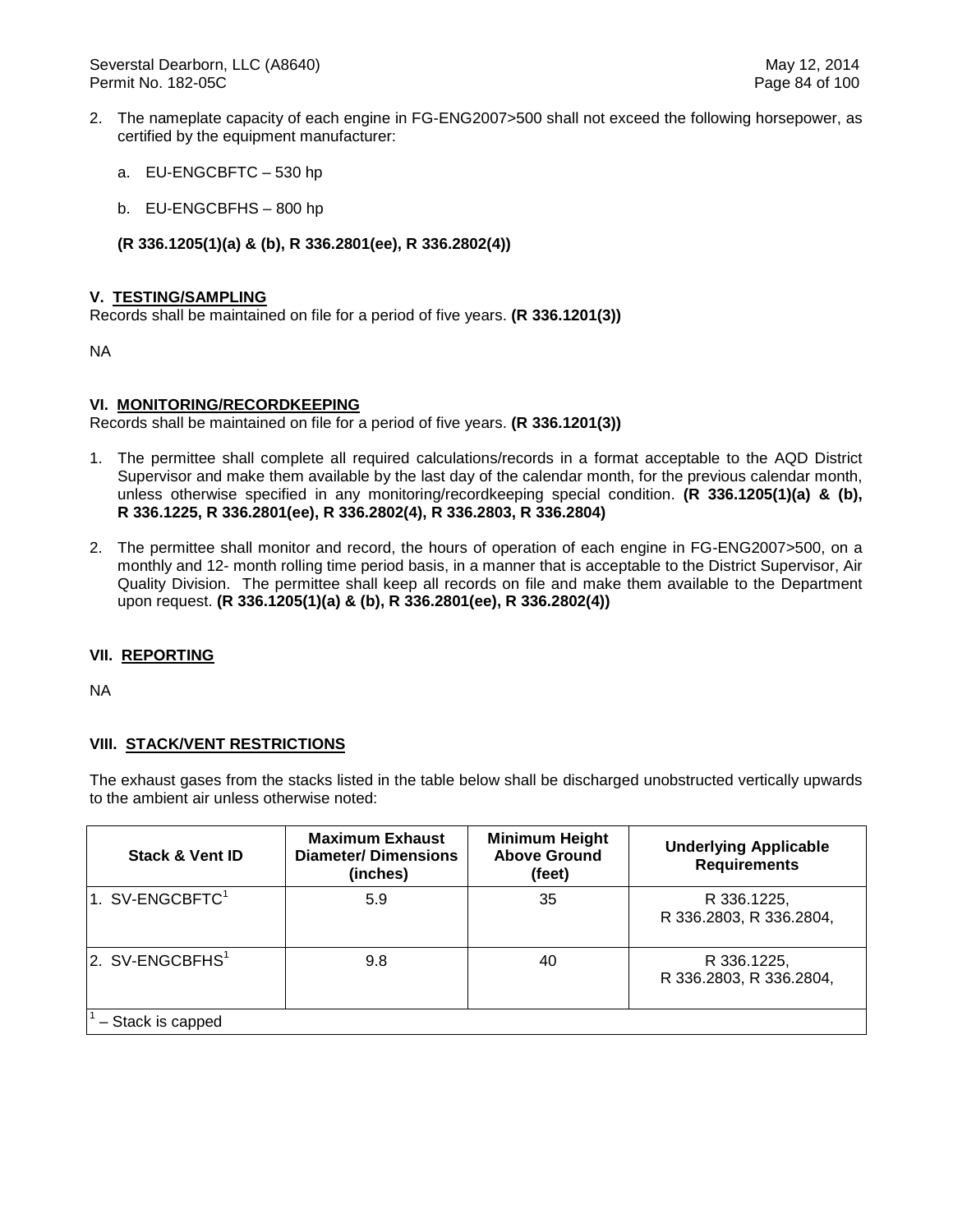# **IX. OTHER REQUIREMENTS**

1. The permittee shall comply with all provisions of the National Emission Standards for Hazardous Air Pollutants, as specified in 40 CFR Part 63, Subpart A and Subpart ZZZZ, for Stationary Reciprocating Internal Combustion Engines, as they apply to FG-ENG2007>500. **(40 CFR, Part 63, Subparts A and ZZZZ)**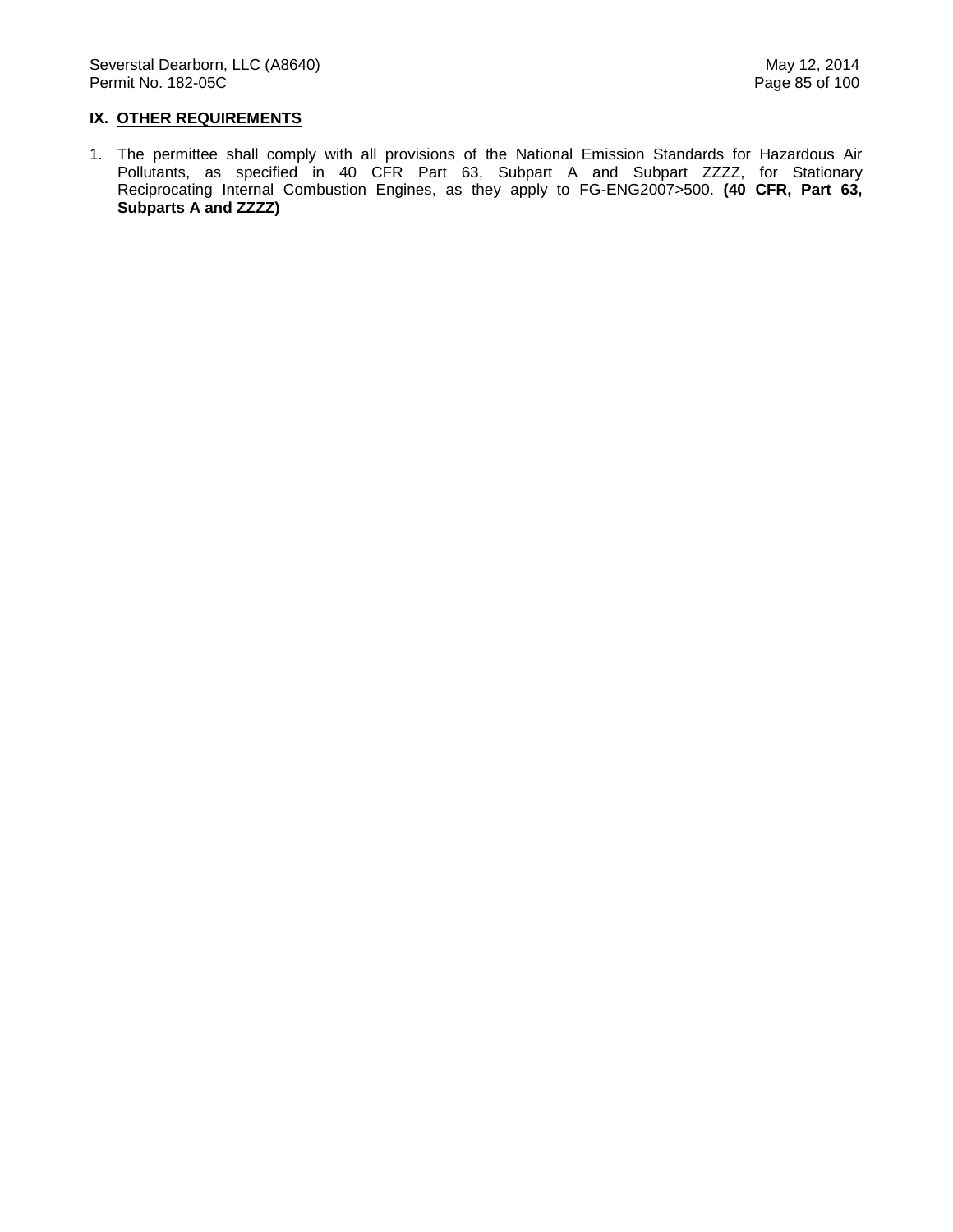## **The following conditions apply to: FG-ENG2007<500**

**DESCRIPTION:** Four SI engines at a major source less than 500 horsepower and limited use. **Emission Units:** EU-ENGCBFBS, EU-ENGWSAC, EU-ENGCBFDM, and EU-ENGCBFGS

# **POLLUTION CONTROL EQUIPMENT:** NA

## **I. EMISSION LIMITS**

| <b>Pollutant</b>                            | Limit    | Time Period /<br><b>Operating</b><br><b>Scenario</b> | <b>Equipment</b>                           | Testing /<br><b>Monitoring</b><br><b>Method</b> | <b>Underlying Applicable</b><br><b>Requirements</b>                                 |
|---------------------------------------------|----------|------------------------------------------------------|--------------------------------------------|-------------------------------------------------|-------------------------------------------------------------------------------------|
| 1. $NO_x$                                   | 9.91 pph | Test Protocol*                                       | <b>EU-ENGCBFBS</b><br>οf<br>FG-ENG2007<500 | GC 13                                           | R 336.1205(1)(a) & (b)<br>R 336.2801(ee)<br>R 336.2802(4)<br>R 336.2803, R 336.2804 |
| 2. $NO_x$                                   | 9.91 pph | Test Protocol*                                       | EU-ENGWSAC<br>οf<br>FG-ENG2007<500         | GC 13                                           | R 336.1205(1)(a) & (b)<br>R 336.2801(ee)<br>R 336.2802(4)<br>R 336.2803, R 336.2804 |
| 3. $NOx$                                    | 7.70 pph | Test Protocol*                                       | EU-ENGCBFDM<br>οf<br>FG-ENG2007<500        | GC 13                                           | R 336.1205(1)(a) & (b)<br>R 336.2801(ee)<br>R 336.2802(4)<br>R 336.2803, R 336.2804 |
| 4. $NOx$                                    | 1.64 pph | Test Protocol*                                       | EU-ENGCBFGS<br>Ωf<br>FG-ENG2007<500        | GC 13                                           | R 336.1205(1)(a) & (b)<br>R 336.2801(ee)<br>R 336.2802(4)<br>R 336.2803, R 336.2804 |
| *Test Protocol will specify averaging time. |          |                                                      |                                            |                                                 |                                                                                     |

## **II. MATERIAL LIMITS**

1. The permittee shall burn only pipeline quality natural gas, in FG-ENG2007<500. **(R 336.1205(1)(a) & (b), R 336.1225, R 336.2801(ee), R 336.2802(4), R 336.2803, R 336.2804)** 

# **III. PROCESS/OPERATIONAL RESTRICTIONS**

- 1. The permittee shall not operate FG-ENG2007<500 for more than 500 hours per year per engine on a 12-month rolling time period basis as determined at the end of each calendar month. **(R 336.1205(1)(a) & (b), R 336.2801(ee), R 336.2802(4))**
- 2. The permittee shall install, maintain, and operate each engine in FG-ENG2007<500 according to the manufacturer written instructions, or procedures developed by the owner/operator and approved by the engine manufacturer, over the entire life of the engine. **(R 336.1205(1)(a) & (b), R 336.2801(ee), R 336.2802(4))**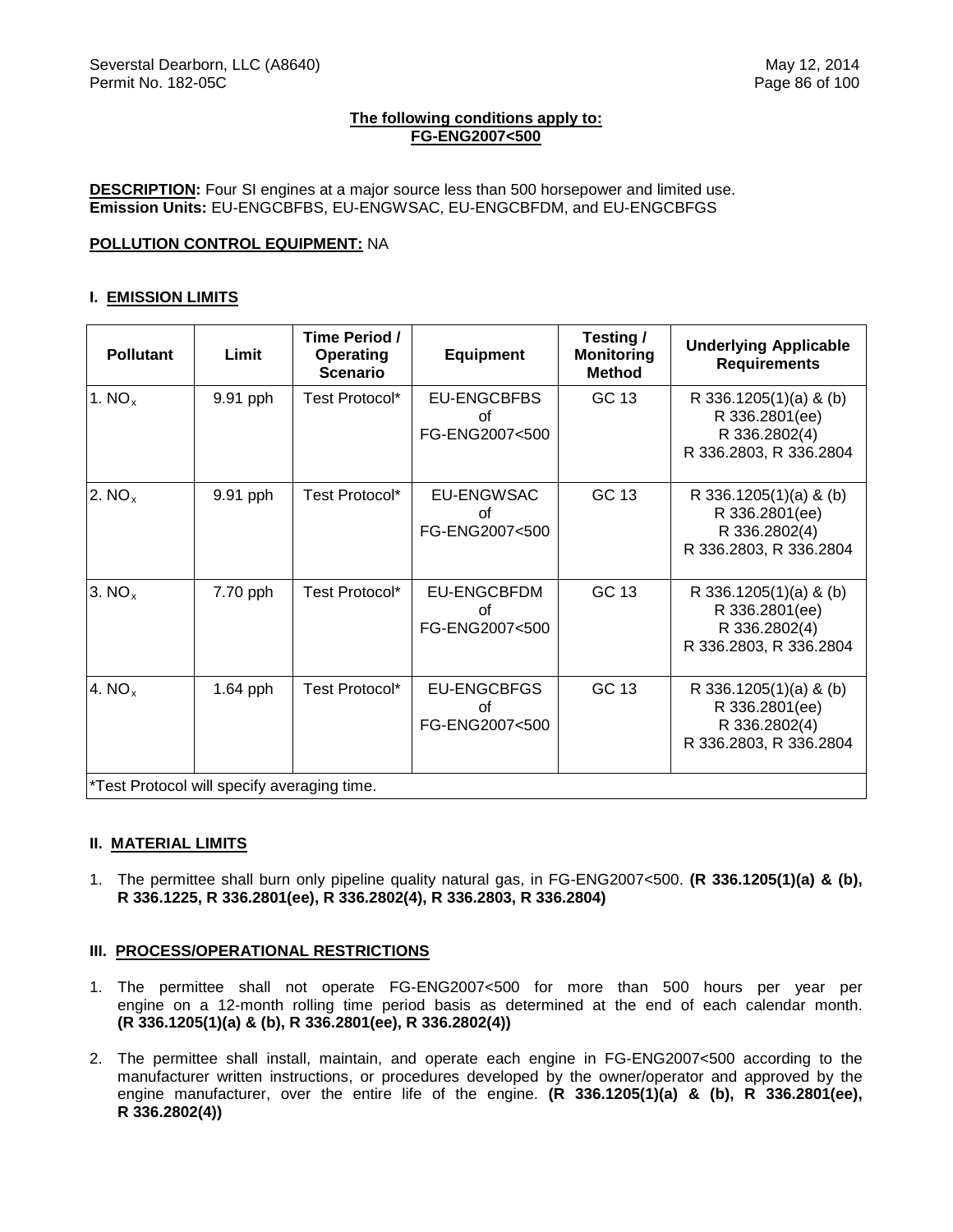# **IV. DESIGN/EQUIPMENT PARAMETERS**

- 1. The permittee shall equip and maintain each engine in FG-ENG2007<500 with non-resettable hours meters to track the operating hours. **(R 336.1205(1)(a) & (b), R 336.2801(ee), R 336.2802(4))**
- 2. The nameplate capacity of each engine in FG-ENG2007<500 shall not exceed the following horsepower, as certified by the equipment manufacturer:
	- a. EU-ENGCBFBS 250 hp
	- b. EU-ENGWSAC 250 hp
	- c. EU-ENGCBFDM 145 hp
	- d. EU-ENGCBFGS 95 hp
	- **(R 336.1205(1)(a) & (b), R 336.2801(ee), R 336.2802(4))**

## **V. TESTING/SAMPLING**

Records shall be maintained on file for a period of five years. **(R 336.1201(3))**

NA

## **VI. MONITORING/RECORDKEEPING**

Records shall be maintained on file for a period of five years. **(R 336.1201(3))**

- 1. The permittee shall complete all required calculations/records in a format acceptable to the AQD District Supervisor and make them available by the last day of the calendar month, for the previous calendar month, unless otherwise specified in any monitoring/recordkeeping special condition. **(R 336.1205(1)(a) & (b), R 336.1225, R 336.2801(ee), R 336.2802(4), R 336.2803, R 336.2804)**
- 2. The permittee shall monitor and record, the hours of operation of each engine in FG-ENG2007<500, on a monthly and 12- month rolling time period basis, in a manner that is acceptable to the District Supervisor, Air Quality Division. The permittee shall keep all records on file and make them available to the Department upon request. **(R 336.1205(1)(a) & (b), R 336.2801(ee), R 336.2802(4))**

## **VII. REPORTING**

NA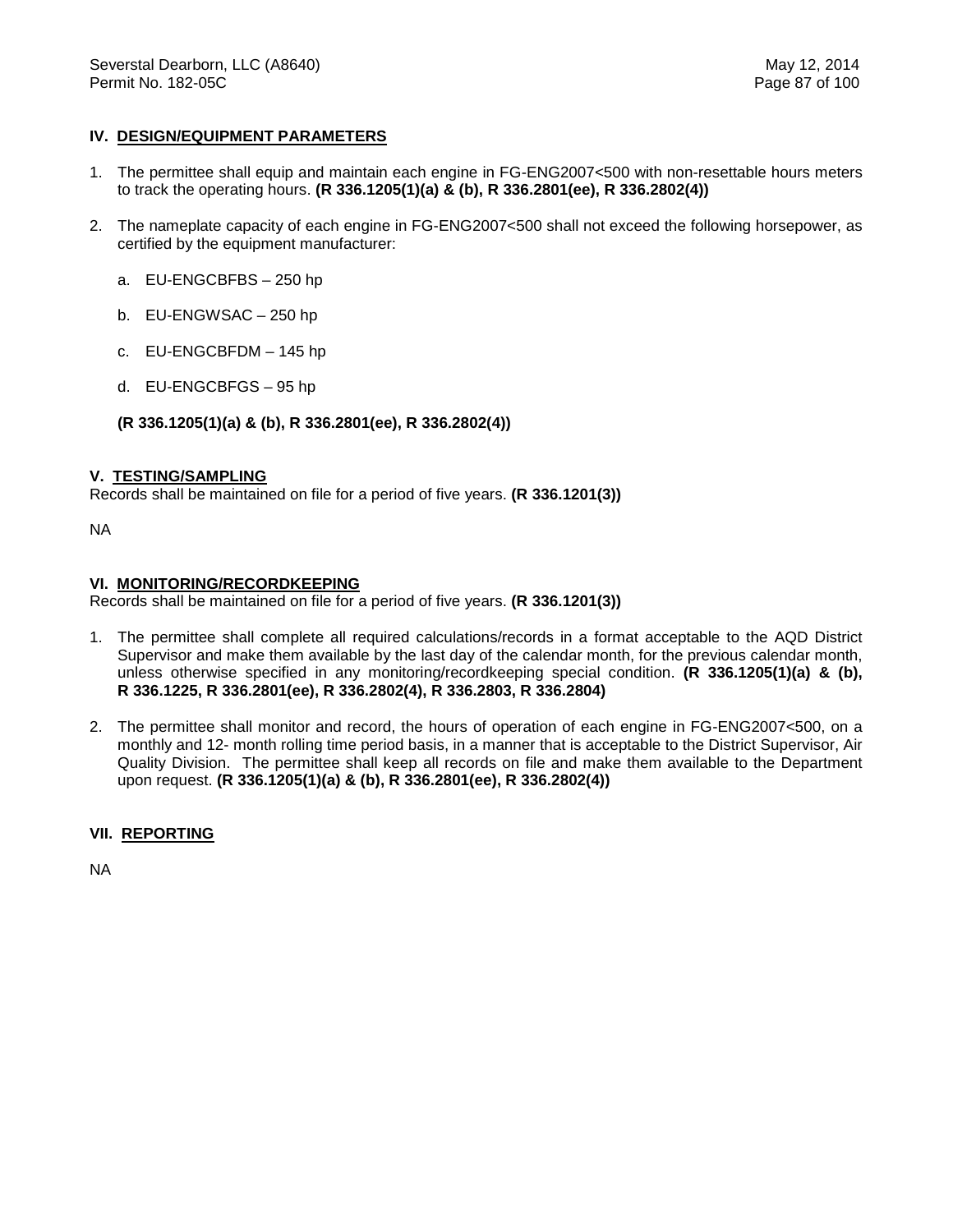# **VIII. STACK/VENT RESTRICTIONS**

The exhaust gases from the stacks listed in the table below shall be discharged unobstructed vertically upwards to the ambient air unless otherwise noted:

| <b>Stack &amp; Vent ID</b>                 | <b>Maximum Exhaust</b><br><b>Diameter/Dimensions</b><br>(inches) | <b>Minimum Height</b><br><b>Above Ground</b><br>(feet) | <b>Underlying Applicable</b><br><b>Requirements</b> |
|--------------------------------------------|------------------------------------------------------------------|--------------------------------------------------------|-----------------------------------------------------|
| 1. SV-ENGCBFBS <sup>1</sup>                | 5.9                                                              | 35                                                     | R 336.1225,<br>R 336.2803, R 336.2804,              |
| 2. SV-ENGWSAC <sup>2</sup>                 | 3.9                                                              | 16                                                     | R 336.1225.<br>R 336.2803, R 336.2804,              |
| 3. SV-ENGCBFDM <sup>1</sup>                | 16.1                                                             | 20                                                     | R 336.1225,<br>R 336.2803, R 336.2804,              |
| 4. SV-ENGCBFGS $2$                         | 5.9                                                              | 10                                                     | R 336.1225.<br>R 336.2803, R 336.2804,              |
| - Stack is capped<br>- Stack is horizontal |                                                                  |                                                        |                                                     |

## **IX. OTHER REQUIREMENTS**

- 1. The permittee shall comply with all provisions of the National Emission Standards for Hazardous Air Pollutants, as specified in 40 CFR Part 63, Subpart A and Subpart ZZZZ, for Stationary Reciprocating Internal Combustion Engines, as they apply to FG-ENG2007<500. **(40 CFR, Part 63, Subparts A and ZZZZ)**
- 2. The permittee shall comply with all provisions of the New Source Performance Standards, as specified in 40 CFR Part 60, Subpart A and Subpart JJJJ, for Spark Ignition Stationary Reciprocating Internal Combustion Engines, as they apply to FG-ENG2007<500. **(40 CFR Part 60, Subparts A and JJJJ)**

**Footnotes:** 1 This condition is state only enforceable and was established pursuant to Rule 201(1)(b).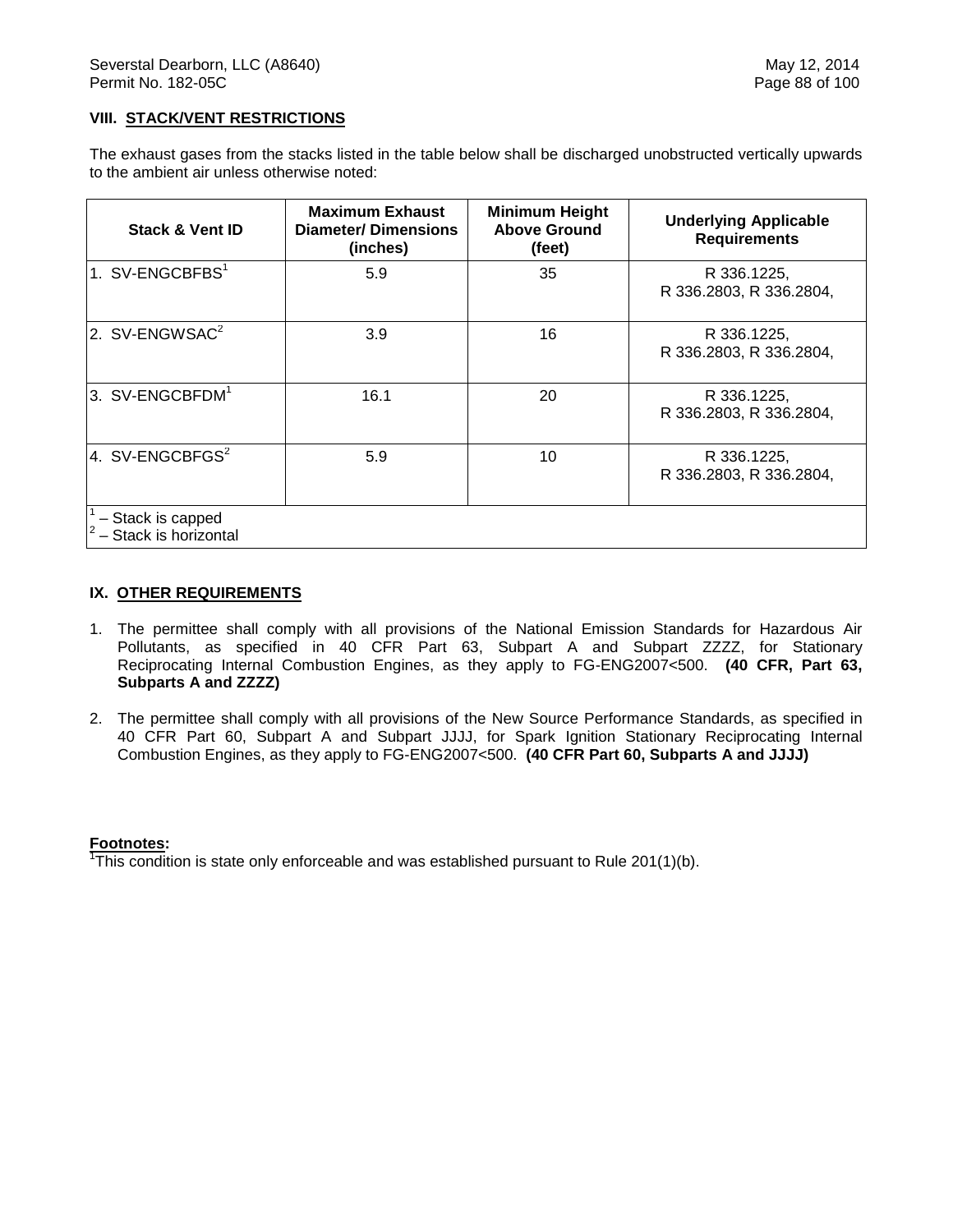# **The following conditions apply Source-Wide to: FGORDERS**

**DESCRIPTION:** Facility wide restrictions per consent orders

**Emission Units:**

**POLLUTION CONTROL EQUIPMENT:** NA

# **I. EMISSION LIMITS**

NA

**II. MATERIAL LIMITS**

NA

**III. PROCESS/OPERATIONAL RESTRICTIONS**

NA

# **IV. DESIGN/EQUIPMENT PARAMETERS**

NA

## **V. TESTING/SAMPLING**

Records shall be maintained on file for a period of five years. **(R 336.1201(3))**

NA

# **VI. MONITORING/RECORDKEEPING**

Records shall be maintained on file for a period of five years. **(R 336.1201(3))**

NA

# **VII. REPORTING**

NA

# **VIII. STACK/VENT RESTRICTIONS**

NA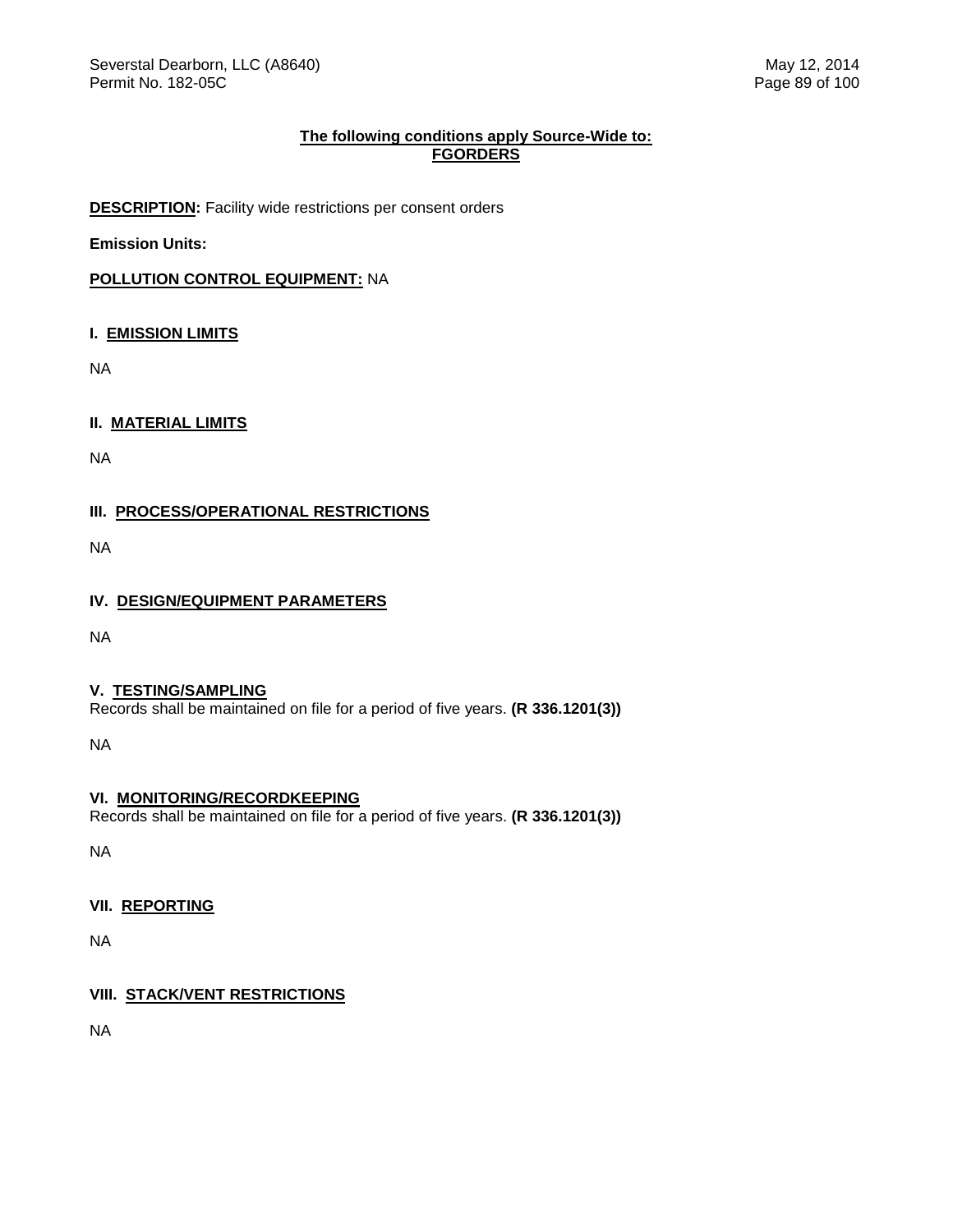# **IX. OTHER REQUIREMENTS**

- 1. The conditions contained in this permit for which a Consent Order is the only identified applicable requirement shall be considered null and void upon the effective date of termination of the Consent Order. The effective date of termination is defined for the purposes of the conditions as the date upon which the Termination Order is signed by the Chief of the Air Quality Division or by an authorized U.S Environmental Protection Agency representative. **(R 336.1201(3))**
- 2. The conditions contained in this permit for which a Consent Judgment or Consent Decree is the only identified applicable requirement shall be considered null and void upon the effective date of termination of the Consent Judgment or Decree. The effective date of termination is defined for the purposes of the conditions as the date upon which a Stipulation and Order for Termination is signed by a Circuit Court Judge or by a United States District Court Judge or Magistrate Justice. **(R 336.1201(3))**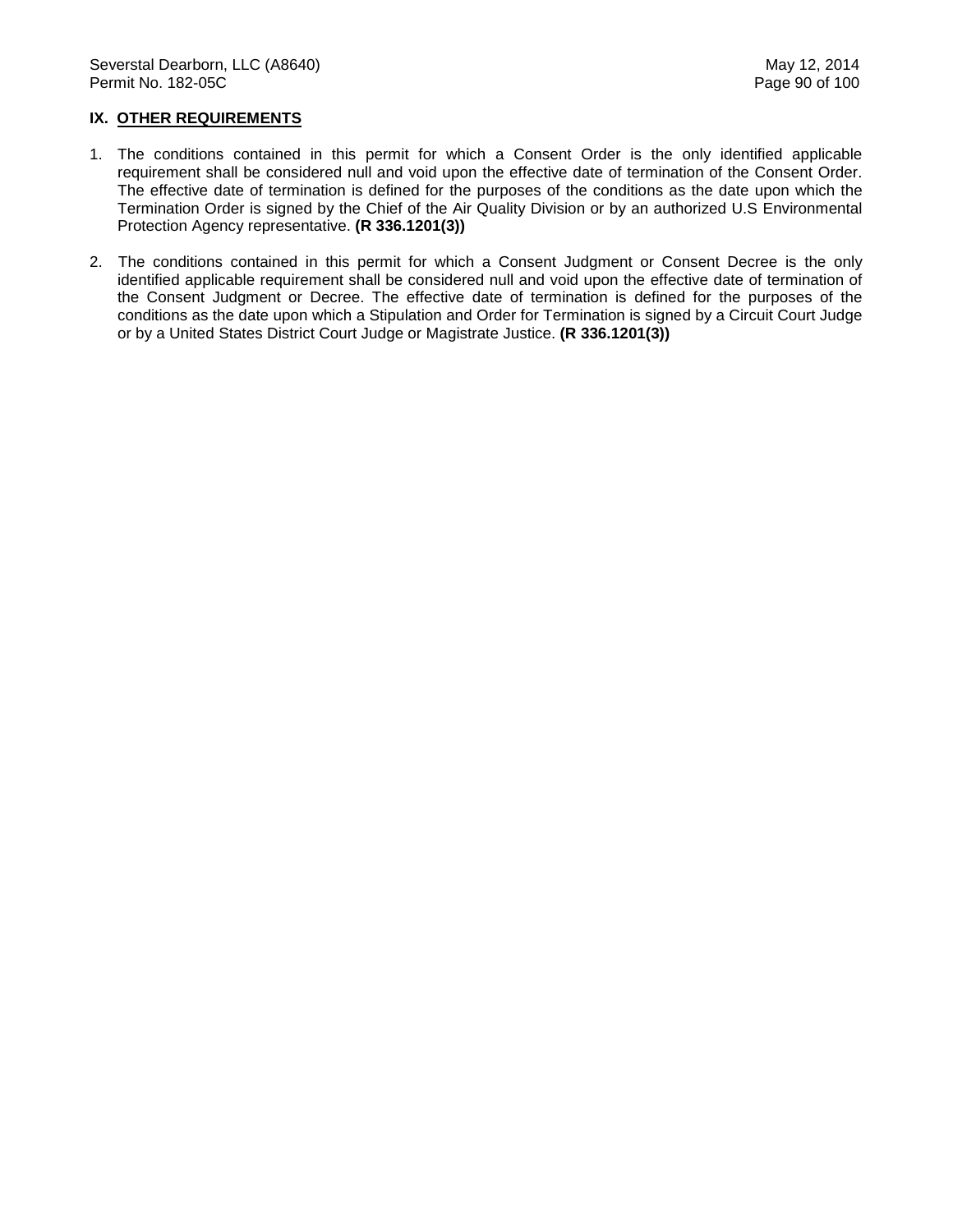## **APPENDIX 1.3**

## **Monitoring Requirements**

## **1.3.1 SO<sub>2</sub> Monitoring Continuous Emission Rate Monitoring System (CERMS) Requirements for EUBFURNACE**

- 1. Within 30 calendar days after commencement of trial operation, the permittee shall submit two copies of a Monitoring Plan to the AQD, for review and approval. The Monitoring Plan shall include drawings or specifications showing proposed locations and descriptions of the required CERMS.
- 2. Within 150 calendar days after commencement of trial operation, the permittee shall submit two copies of a complete test plan for the CERMS to the AQD for approval.
- 3. Within 180 calendar days after commencement of trial operation, the permittee shall complete the installation and testing of the CERMS.
- 4. Within 60 days of completion of testing, the permittee shall submit to the AQD two copies of the final report demonstrating the CERMS complies with the requirements of the corresponding Performance Specifications (PS) in the following table.

| <b>Pollutant</b> | <b>Applicable</b><br>PS |  |
|------------------|-------------------------|--|
| SO <sub>2</sub>  | 2                       |  |
| CERMS            | ี่ค                     |  |

- 5. The span value shall be 2.0 times the lowest emission standard or as specified in the federal regulations.
- 6. The CERMS shall be installed, calibrated, maintained, and operated in accordance with the procedures set forth in 40 CFR 60.13, PS 2 and PS 6 of Appendix B to 40 CFR Part 60.
- 7. Each calendar quarter, the permittee shall perform the Quality Assurance Procedures of the CERMS set forth in Appendix F of 40 CFR Part 60. Within 30 days following the end of each calendar quarter, the permittee shall submit the results to the AQD in the format of the data assessment report (Figure 1, Appendix F).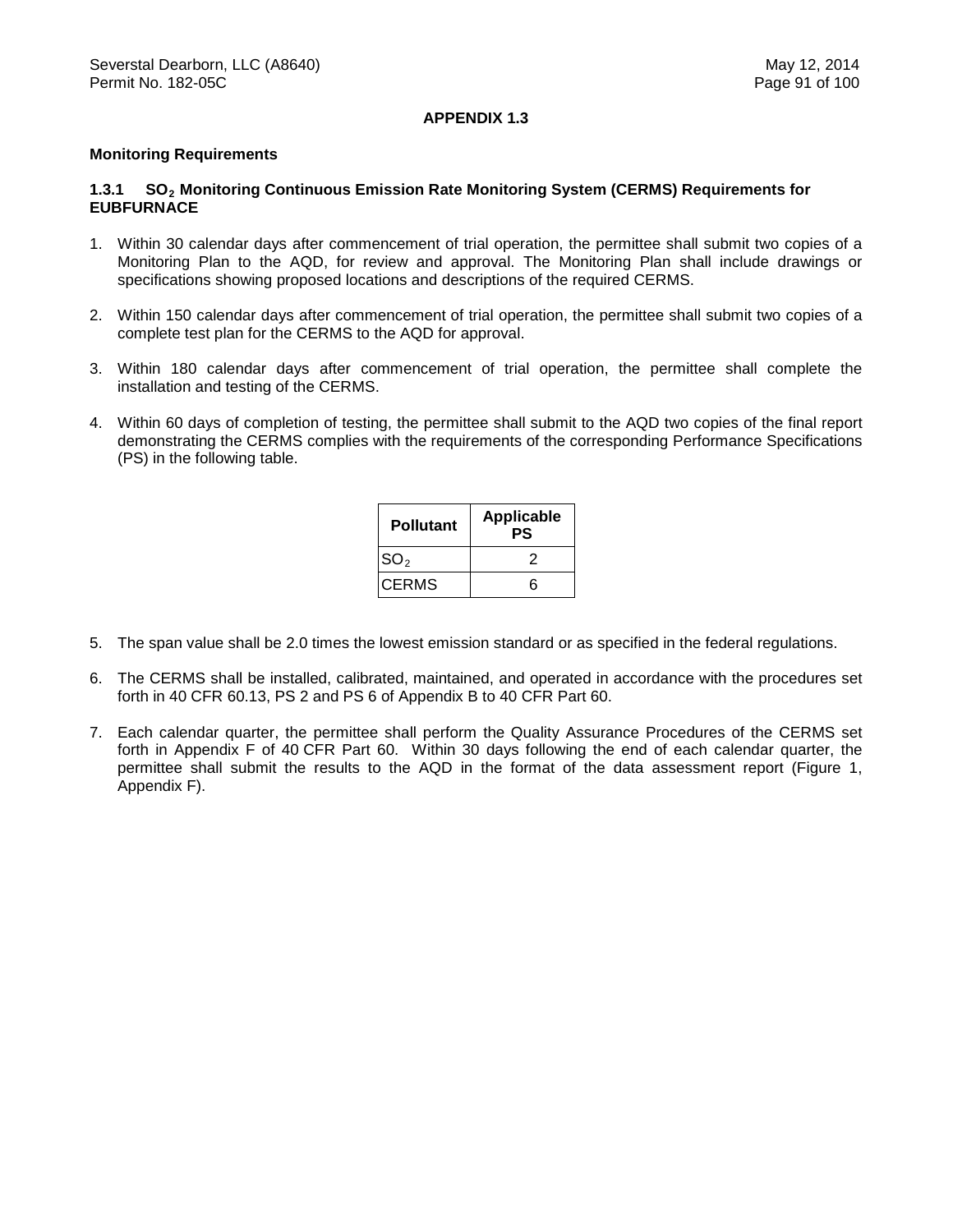- 8. In accordance with 40 CFR 60.7(c) and (d), the permittee shall submit two copies of an excess emission report (EER) and summary report in an acceptable format to the AQD, within 30 days following the end of each calendar quarter. The Summary Report shall follow the format of Figure 1 in 40 CFR 60.7(d). The EER shall include the following information:
	- a. A report of each exceedance above the limits specified in the conditions of this permit. This includes the date, time, magnitude, cause and corrective actions of all occurrences during the reporting period.

| <b>Pollutant</b>   | Limit     | Time Period /<br><b>Operating</b><br><b>Scenario</b> | <b>Equipment</b>                    |
|--------------------|-----------|------------------------------------------------------|-------------------------------------|
| 1. $SO2$           | 71.9 pph  | Based on a<br>calendar day<br>average                | <b>EUBFURNACE</b><br>baghouse stack |
| 2. $SO2$           | 38.75 pph | Based on a<br>calendar day<br>average                | <b>EUBFURNACE stove</b><br>stack    |
| 3. SO <sub>2</sub> | 77.8 pph  | Based on a<br>calendar day<br>average                | Total of<br><b>EUBFCASTHOUSE</b>    |

- b. A report of all periods of CERMS downtime and corrective action.
- c. A report of the total operating time of each of the EUBFURNACE and EUBFCESTOVE during the reporting period.
- d. A report of any periods that the CERMS exceeds the instrument range.
- e. If no exceedances or CERMS downtime occurred during the reporting period, the permittee shall report that fact.

The permittee shall keep all monitoring data on file for a period of at least five years and make them available to the AQD upon request.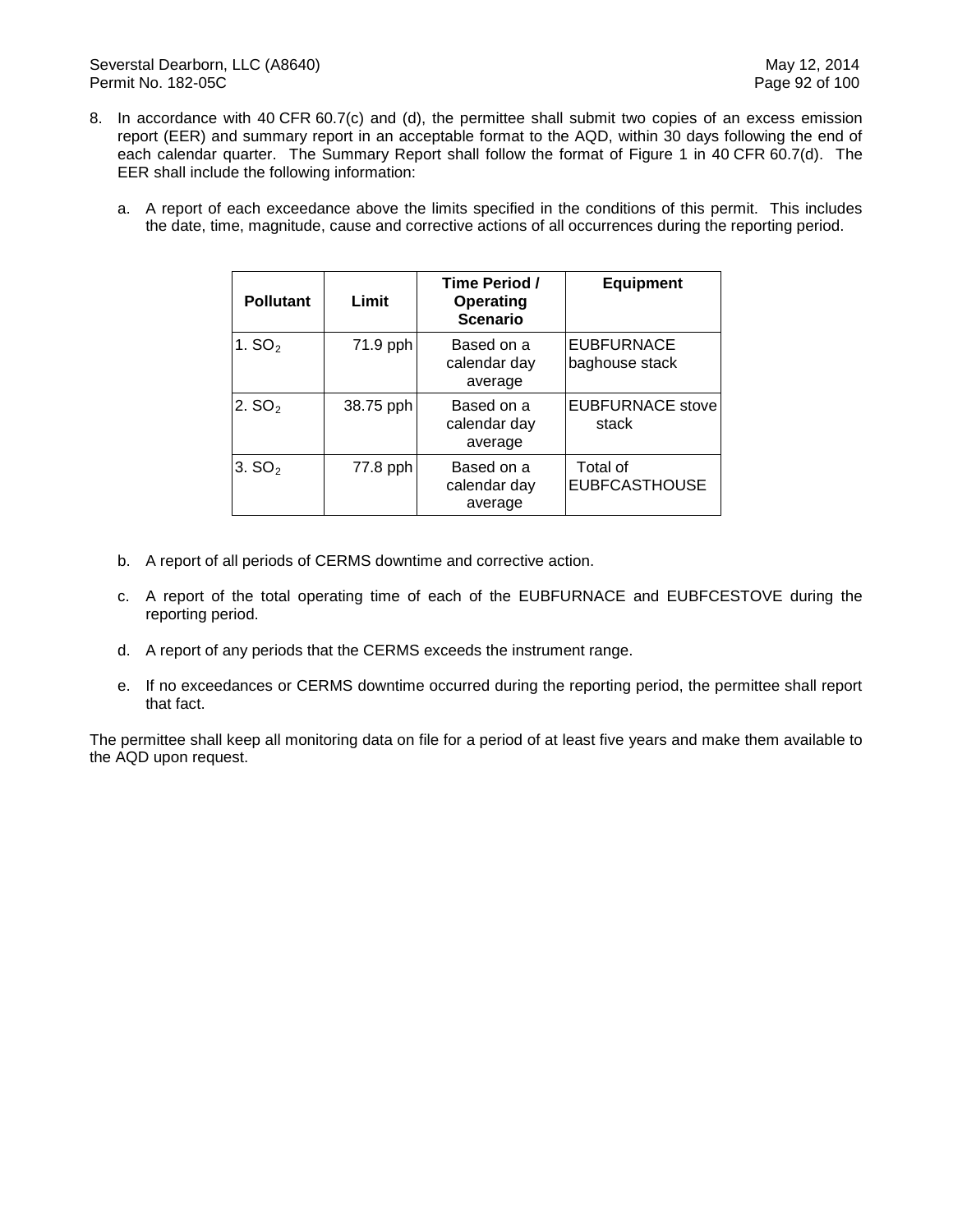## **1.3.2 SO2 Monitoring Continuous Emission Rate Monitoring System (CERMS) Requirements for EUCFURNACE**

- 1. For EUCFURNACE, within 60 calendar days of the issuance of this permit, the permittee shall submit two copies of a Monitoring Plan to the AQD, for review and approval. The Monitoring Plan shall include drawings or specifications showing proposed locations and descriptions of the required CERMS.
- 2. For EUCFURNACE, within 150 calendar days of the issuance of this permit, the permittee shall submit two copies of a complete test plan for the CERMS to the AQD for approval.
- 3. For EUCFURNACE, within 180 calendar days of the issuance of this permit, the permittee shall complete the installation and testing of the CERMS.
- 4. For EUCFURNACE, within 60 days of completion of testing, the permittee shall submit to the AQD two copies of the final report demonstrating the CERMS complies with the requirements of the corresponding Performance Specifications (PS) in the following table.

| <b>Applicable</b><br>PS |
|-------------------------|
| ッ                       |
| ี่ค                     |
|                         |

- 5. The span value shall be 2.0 times the lowest emission standard or as specified in the federal regulations.
- 6. The CERMS shall be installed, calibrated, maintained, and operated in accordance with the procedures set forth in 40 CFR 60.13, PS 2 and PS 6 of Appendix B to 40 CFR Part 60.
- 7. Each calendar quarter, the permittee shall perform the Quality Assurance Procedures of the CERMS set forth in Appendix F of 40 CFR Part 60. Within 30 days following the end of each calendar quarter, the permittee shall submit the results to the AQD in the format of the data assessment report (Figure 1, Appendix F).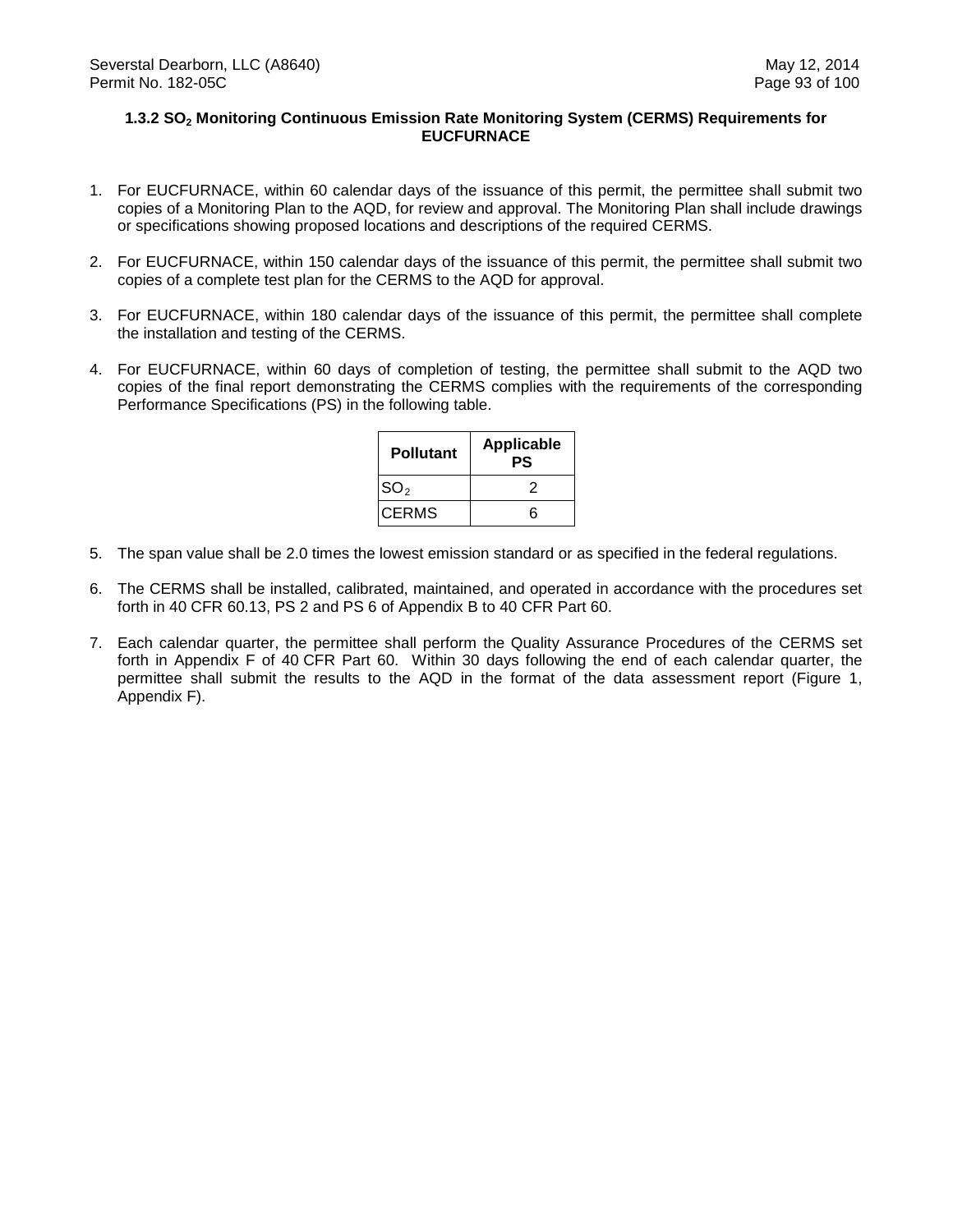- 8. In accordance with 40 CFR 60.7(c) and (d), the permittee shall submit two copies of an excess emission report (EER) and summary report in an acceptable format to the AQD, within 30 days following the end of each calendar quarter. The Summary Report shall follow the format of Figure 1 in 40 CFR 60.7(d). The EER shall include the following information:
	- a. A report of each exceedance above the limits specified in the conditions of this permit. This includes the date, time, magnitude, cause and corrective actions of all occurrences during the reporting period.

| <b>Pollutant</b> | Limit     | Time Period /<br>Operating<br><b>Scenario</b> | <b>Equipment</b>                    |
|------------------|-----------|-----------------------------------------------|-------------------------------------|
| 1. $SO2$         | 179.7 pph | Based on a<br>calendar day<br>average         | <b>EUCFURNACE</b><br>baghouse stack |
| 2. $SO2$         | 193.6 pph | Based on a<br>calendar day<br>average         | <b>EUCFURNACE</b> stove<br>stack    |
| 3. $SO2$         | 271.4 pph | Based on a<br>calendar day<br>average         | Total of<br><b>EUCFURNACE</b>       |

- b. A report of all periods of CERMS downtime and corrective action.
- c. A report of the total operating time of each of the EUCFURNACE and EUCFCESTOVE during the reporting period.
- d. A report of any periods that the CERMS exceeds the instrument range.
- e. If no exceedances or CERMS downtime occurred during the reporting period, the permittee shall report that fact.

The permittee shall keep all monitoring data on file for a period of at least five years and make them available to the AQD upon request.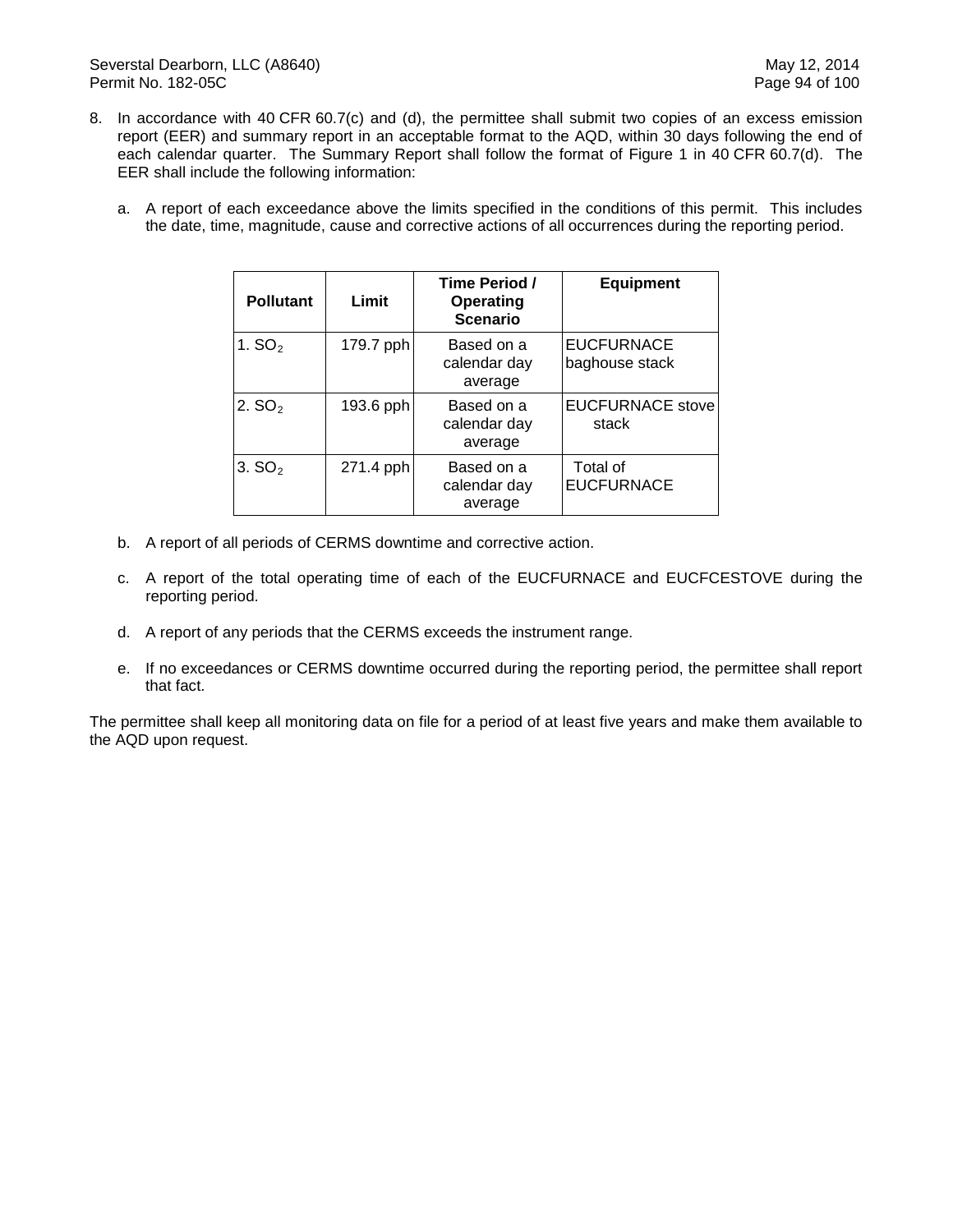## **1.3.3 Continuous Opacity Monitoring System (COMS) Requirements**

- 1. Within 60 days of completion of testing, the permittee shall submit to the AQD two copies of the final report demonstrating the COMS complies with the requirements of Performance Specification (PS) 1.
- 2. The span value shall be 2.0 times the lowest emission standard or as specified in the federal regulations.
- 3. The COMS shall be installed, calibrated, maintained, and operated in accordance with the procedures set forth in 40 CFR 60.13 and PS 1 of Appendix B, 40 CFR Part 60.
- 4. The permittee shall perform an annual audit of the COMS using the procedures set forth in USEPA Publication 450/4-92-010, "Performance Audits Procedures for Opacity Monitors", or a procedure acceptable to AQD. Within 30 days after the completion of the audit, the results of the annual audit shall be submitted to the AQD.
- 5. In accordance with 40 CFR 60.7(c) and (d), the permittee shall submit two copies of an excess emission report (EER) and summary report in an acceptable format to Air Quality Division, within 30 days following the end of each calendar quarter. The Summary Report shall follow the format of Figure 1 in 40 CFR 60.7(d). The EER shall include the following information:
	- a. A report of each exceedance above the hourly average limits as specified in the MACT regulations, Section 63.7833(e) and (g). This includes the date, time, magnitude, cause and corrective actions of all occurrences during the reporting period.
	- b. A report of all periods of COMS downtime and corrective action.
	- c. A report of the total operating time of the EUBOF during the reporting period.
	- d. If no exceedances or COMS downtime occurred during the reporting period, the permittee shall report that fact.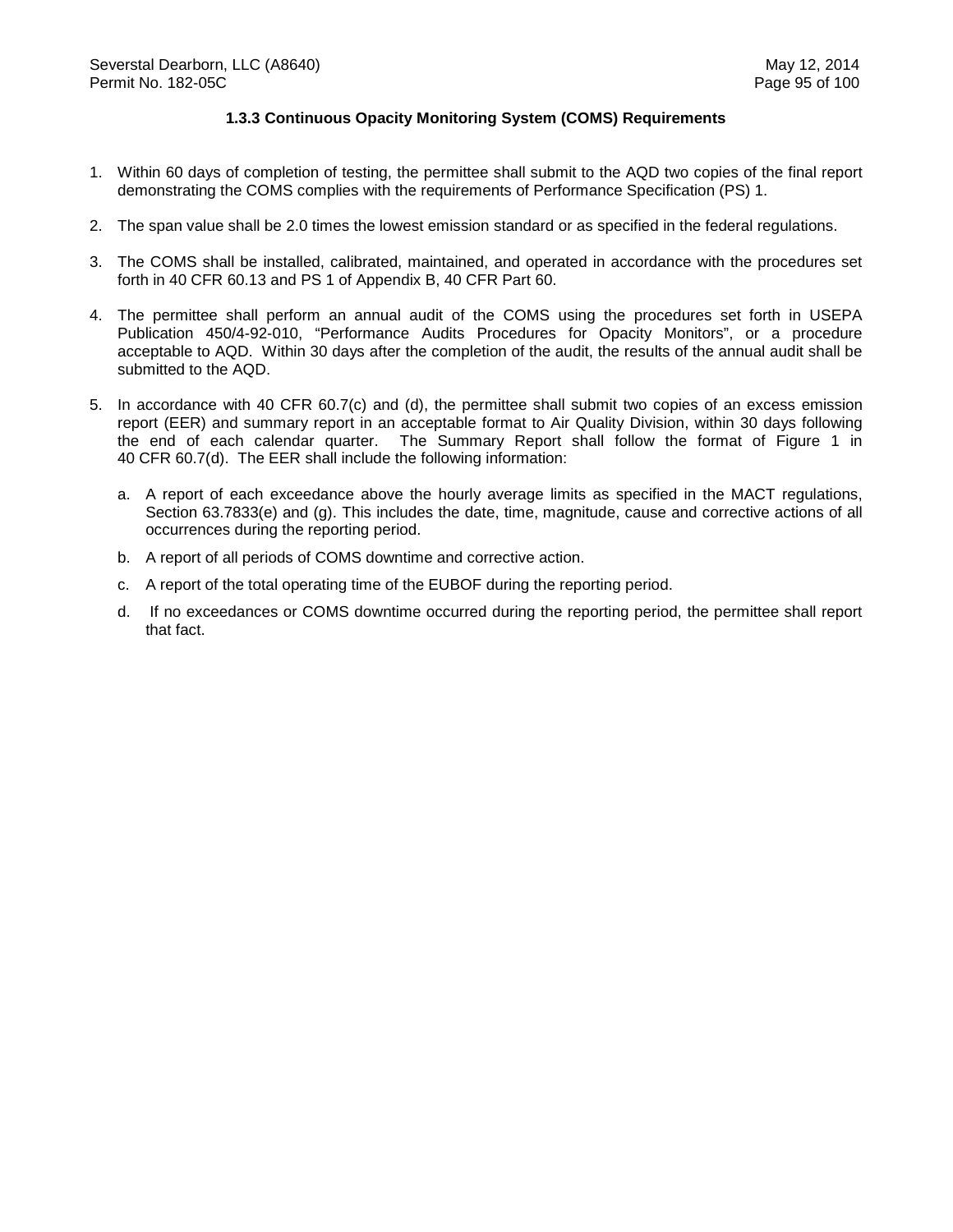# **APPENDIX 1.7 Emission Calculations**

# *Any changes proposed to this Appendix shall be submitted to the AQD Southeast Michigan District Office and approved, in writing, before the change is implemented.*

## **EURELADLINGBOF ROOF MONITOR SC VI.6**

The permittee shall use the following calculations with the emission factors listed or the most recent calculated emission factor based on stack testing and by a calculation method acceptable to the AQD District Supervisor to determine compliance with the recordkeeping requirements referenced in EURELADLINGBOF SC VI.6:

The calculations for equipment controlled by EUBOF secondary baghouse must consider capture efficiency of the baghouse in the calculation to determine the proposed emission factor for the roof monitor.

The 12-month rolling average emissions are calculated by summing current monthly emissions plus the previous 11-month emissions.

## **PM**

PM Monthly EURELADLINGBOF roof monitor emissions = Monthly Reladling throughput (ton/month) x 0.0038 lb PM/ton / 2,000 lb/ton

#### **PM10**

PM10 Monthly EURELADLINGBOF roof monitor emissions = Monthly Reladling throughput (ton/month) x 2.17E-3 lb PM10/ton / 2,000 lb/ton

## **PM2.5**

PM2.5 Monthly EURELADLINGBOF roof monitor emissions = Monthly Reladling throughput (ton/month) x 1.10E-3 lb PM2.5/ton / 2,000 lb/ton

## **EUBOFDESULF ROOF MONITOR SC VI.15**

The permittee shall use the following calculations with the emission factors listed or the most recent calculated emission factor based on stack testing and by a calculation method acceptable to the AQD District Supervisor to determine compliance with the recordkeeping requirements referenced in EUBOFDESULF SC VI.15:

The calculations for equipment controlled by EUDESULFURIZTION baghouse must consider capture efficiency of the baghouse in the calculation to determine the proposed emission factor for the roof monitor.

The 12-month rolling average emissions are calculated by summing current monthly emissions plus the previous 11-month emissions.

#### **PM**

PM Monthly EUBOFDESULF roof monitor emissions = Monthly throughput (ton/month) x 0.0763 lb PM/ton / 2,000 lb/ton

## **PM10**

PM10 Monthly EUBOFDESULF roof monitor emissions = Monthly throughput (ton/month) x 0.0147 lb PM10/ton / 2,000 lb/ton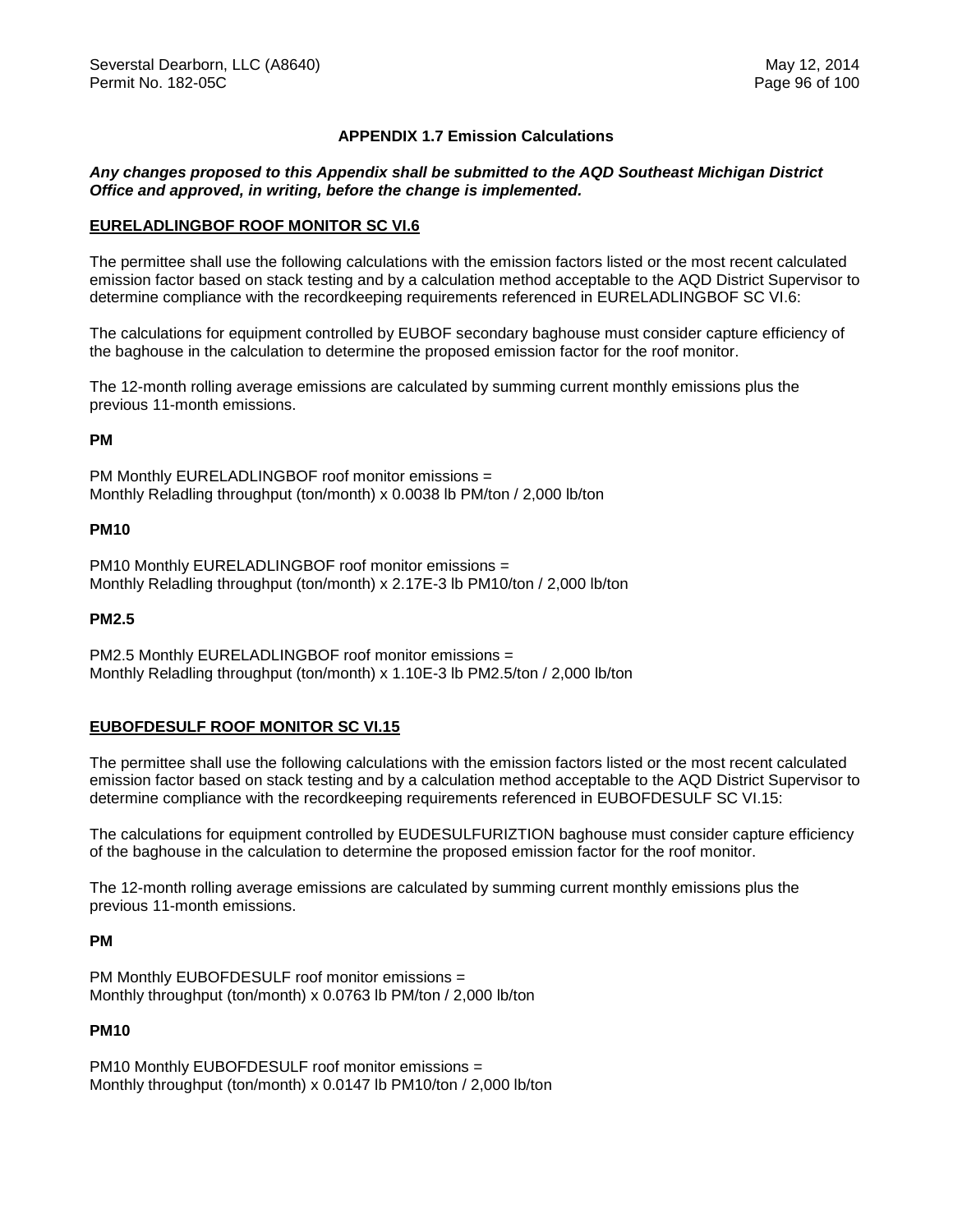## **PM2.5**

PM2.5 Monthly EUBOFDESULF roof monitor emissions = Monthly throughput (ton/month) x 0.00858 lb PM2.5/ton / 2,000 lb/ton

## **EUBOF ESP STACK SC VI.33**

The permittee shall use the following calculations with the emission factors listed or the most recent calculated emission factor based on stack testing and by a calculation method acceptable to the AQD District Supervisor to determine compliance with the recordkeeping requirements referenced in EUBOF SC VI.33:

The 12-month rolling average emissions are calculated by summing current monthly emissions plus the previous 11-month emissions.

#### **NOx**

NOx Monthly EUBOF ESP stack emissions = Monthly steel throughput (ton/month) x 0.08 lb NOx/ton / 2,000 lb/ton

## **EUBOF ROOF MONITOR SC VI.34**

The permittee shall use the following calculations with the emission factors listed or the most recent calculated emission factor based on stack testing and by a calculation method acceptable to the AQD District Supervisor to determine compliance with the recordkeeping requirements referenced in EUBOF SC VI.34:

The calculations for equipment controlled by EUBOF baghouse must consider capture efficiency of the baghouse in the calculation to determine the proposed emission factor for the roof monitor.

The 12-month rolling average emissions are calculated by summing current monthly emissions plus the previous 11-month emissions.

#### **PM**

PM Monthly EUBOF roof monitor emissions =

Monthly throughput steel tapping (ton/month) x 0.0184 lb PM/ton / 2,000 lb/ton + Monthly throughput slag tapping (ton/month) x 0.0184 lb PM/ton / 2,000 lb/ton + Monthly throughput iron charging (ton/month) x 0.0120 lb PM/ton / 2,000 lb/ton

#### **PM10**

PM10 Monthly EUBOF roof monitor emissions = Monthly throughput steel tapping (ton/month) x 0.00834 lb PM10/ton / 2,000 lb/ton + Monthly throughput slag tapping (ton/month) x 0.00828 lb PM10/ton / 2,000 lb/ton + Monthly throughput iron charging (ton/month) x 0.00559 lb PM10/ton / 2,000 lb/ton

## **PM2.5**

PM2.5 Monthly EUBOF roof monitor emissions = Monthly throughput steel tapping (ton/month) x 0.00687 lb PM2.5/ton / 2,000 lb/ton + Monthly throughput slag tapping (ton/month) x 0.00681 lb PM2.5/ton / 2,000 lb/ton + Monthly throughput iron charging (ton/month) x 0.00271 lb PM2.5/ton / 2,000 lb/ton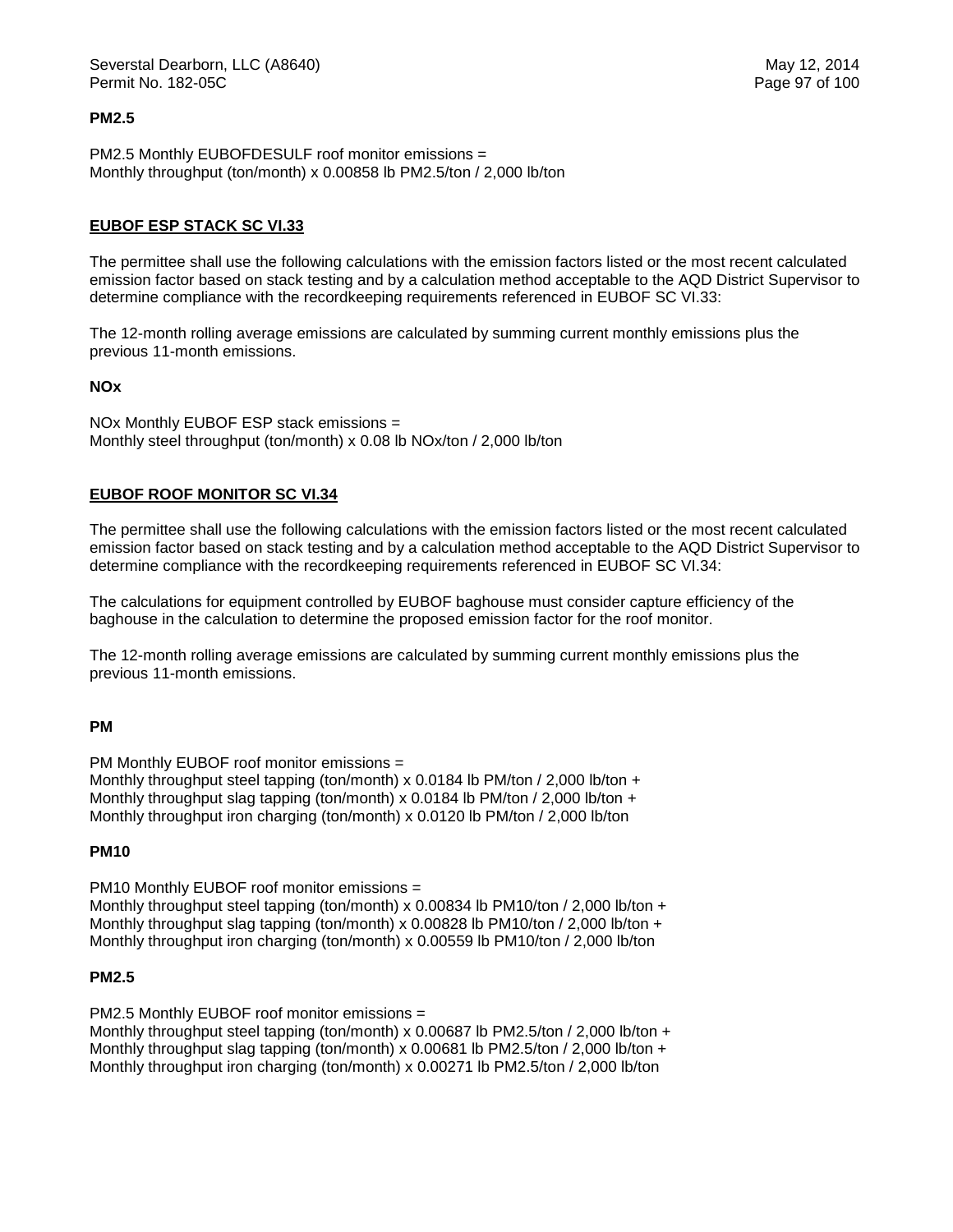## **FGB&CFURNACES BAGHOUSE STACK SC VI.3**

The permittee shall use the following calculations with the emission factors listed or the most recent calculated emission factor based on stack testing and by a calculation method acceptable to the AQD District Supervisor to determine compliance with the recordkeeping requirements referenced in FGB&CFURNACES SC VI.3:

The 12-month rolling average emissions are calculated by summing current monthly emissions plus the previous 11-month emissions.

## **PM**

PM Monthly FGB&CFURNACES Baghouse stack emissions = Monthly B casthouse throughput (ton/month) x 0.0456 lb PM/ton / 2,000 lb/ton + Monthly C casthouse throughput (ton/month) x 0.0416 lb PM/ton / 2,000 lb/ton

## **PM10**

PM10 Monthly FGB&CFURNACES Baghouse stack emissions = Monthly B casthouse throughput (ton/month) x 0.0567 lb PM10/ton / 2,000 lb/ton + Monthly C casthouse throughput (ton/month) x 0.0547 lb PM10/ton / 2,000 lb/ton

## **PM2.5**

PM2.5 Monthly FGB&CFURNACES Baghouse stack emissions = Monthly B casthouse throughput (ton/month) x 0.0567 lb PM2.5/ton / 2,000 lb/ton + Monthly C casthouse throughput (ton/month) x 0.0547 lb PM2.5/ton / 2,000 lb/ton

## **NOx**

NOx Monthly FGB&CFURNACES Baghouse stack emissions = Monthly combined casthouse throughput (ton/month)  $\times$  0.00588 lb NOx/ton / 2,000 lb/ton + Monthly natural gas suppression usage combined (MMSCF/month) x 140 lb/MMSCF/2,000 lb/ton

## **VOC**

VOC Monthly FGB&CFURNACES Baghouse stack emissions = Monthly combined casthouse throughput (ton/month) x 0.0298 lb VOC/ton / 2,000 lb/ton

## **Pb**

Pb Monthly FGB&CFURNACES Baghouse stack emissions = Monthly B casthouse throughput (ton/month) x 2.424E-5 lb Pb/ton / 2,000 lb/ton + Monthly C casthouse throughput (ton/month) x 2.296E-5 lb Pb/ton / 2,000 lb/ton

## **Mn**

Mn Monthly FGB&CFURNACES Baghouse stack emissions = Monthly B casthouse throughput (ton/month) x 1.333E-4 lb Mn/ton / 2,000 lb/ton + Monthly C casthouse throughput (ton/month) x 1.258E-4 lb Mn/ton / 2,000 lb/ton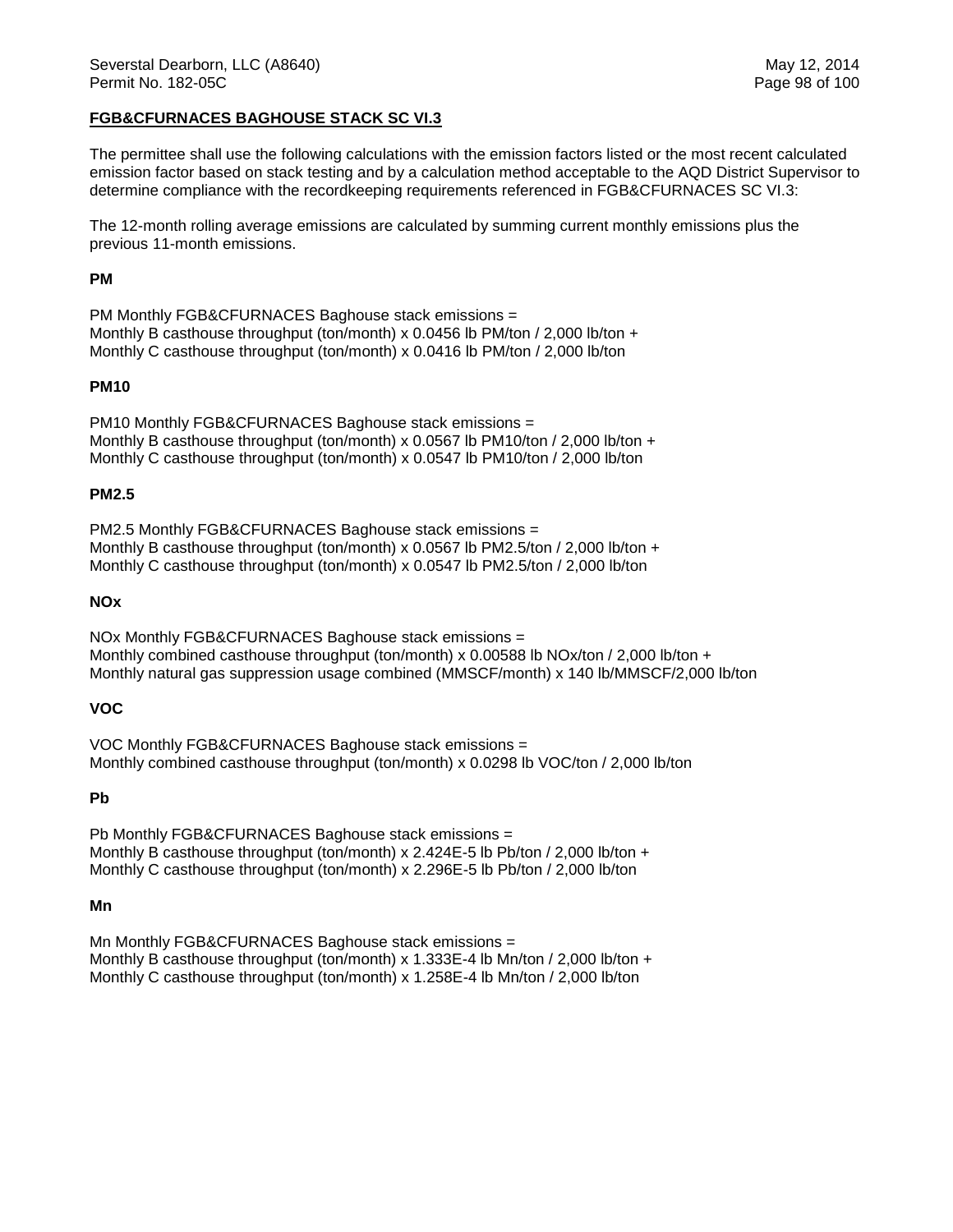# **FGB&CFURNACES STOVE STACKS SC VI.5**

The permittee shall use the following calculations with the emission factors listed or the most recent calculated emission factor based on stack testing and by a calculation method acceptable to the AQD District Supervisor to determine compliance with the recordkeeping requirements referenced in FGB&CFURNACES SC VI.5:

The 12-month rolling average emissions are calculated by summing current monthly emissions plus the previous 11-month emissions.

## **PM**

PM Monthly FGB&CFURNACES stove stack emissions = Monthly combined casthouse natural gas usage (MMSCF/month) x 1.9 lb PM/MMSCF / 2,000 lb/ton + Monthly combined casthouse blast furnace gas usage (MMSCF/month) x 1.28 lb PM/MMSCF / 2,000 lb/ton

## **PM10**

PM10 Monthly FGB&CFURNACES stove stack emissions = Monthly combined casthouse natural gas usage (MMSCF/month) x 7.6 lb PM10/MMSCF / 2,000 lb/ton + Monthly combined casthouse blast furnace gas usage (MMSCF/month) x 3.58 lb PM10/MMSCF / 2,000 lb/ton

## **PM2.5**

PM2.5 Monthly FGB&CFURNACES stove stack emissions = Monthly combined casthouse natural gas usage (MMSCF/month) x 7.6 lb PM2.5/MMSCF / 2,000 lb/ton + Monthly combined casthouse blast furnace gas usage (MMSCF/month) x 3.58 lb PM2.5/MMSCF / 2,000 lb/ton

## **NOx**

NOx Monthly FGB&CFURNACES stove stack emissions = Monthly combined casthouse natural gas usage (MMSCF/month) x 140 lb NOx/MMSCF / 2,000 lb/ton + Monthly combined casthouse blast furnace gas usage (MMSCF/month) x 13.57 lb NOx/MMSCF / 2,000 lb/ton

## **CO**

CO Monthly FGB&CFURNACES stove stack emissions = Monthly combined casthouse natural gas usage (MMSCF/month) x 84 lb CO/MMSCF / 2,000 lb/ton + Monthly combined casthouse blast furnace gas usage (MMSCF/month) x 328.9 lb CO/MMSCF / 2,000 lb/ton

#### **Pb**

Pb Monthly FGB&CFURNACES stove stack emissions = Monthly combined casthouse natural gas usage (MMSCF/month) x 5E-4 lb Pb/MMSCF / 2,000 lb/ton + 0.03557 mg/m<sup>3</sup> x BFG usage (MMSCF/month) x 0.002096 lb/MMSCF x 1 ton/2,000 lb

# **Mn**

Mn Monthly FGB&CFURNACES stove stack emissions = Monthly combined casthouse natural gas usage (MMSCF/month) x 3.8E-4 lb Mn/MMSCF / 2,000 lb/ton + Monthly combined casthouse blast furnace gas usage (MMSCF/month) x 2.31E-3 lb Mn/MMSCF / 2,000 lb/ton

## **Hg**

Hg Monthly FGB&CFURNACES stove stack emissions = Monthly combined casthouse natural gas usage (MMSCF/month) x 2.6E-4 lb Hg/MMSCF / 2,000 lb/ton + Monthly combined casthouse blast furnace gas usage (MMSCF/month) x 5.43E-4 lb Hg/MMSCF / 2,000 lb/ton